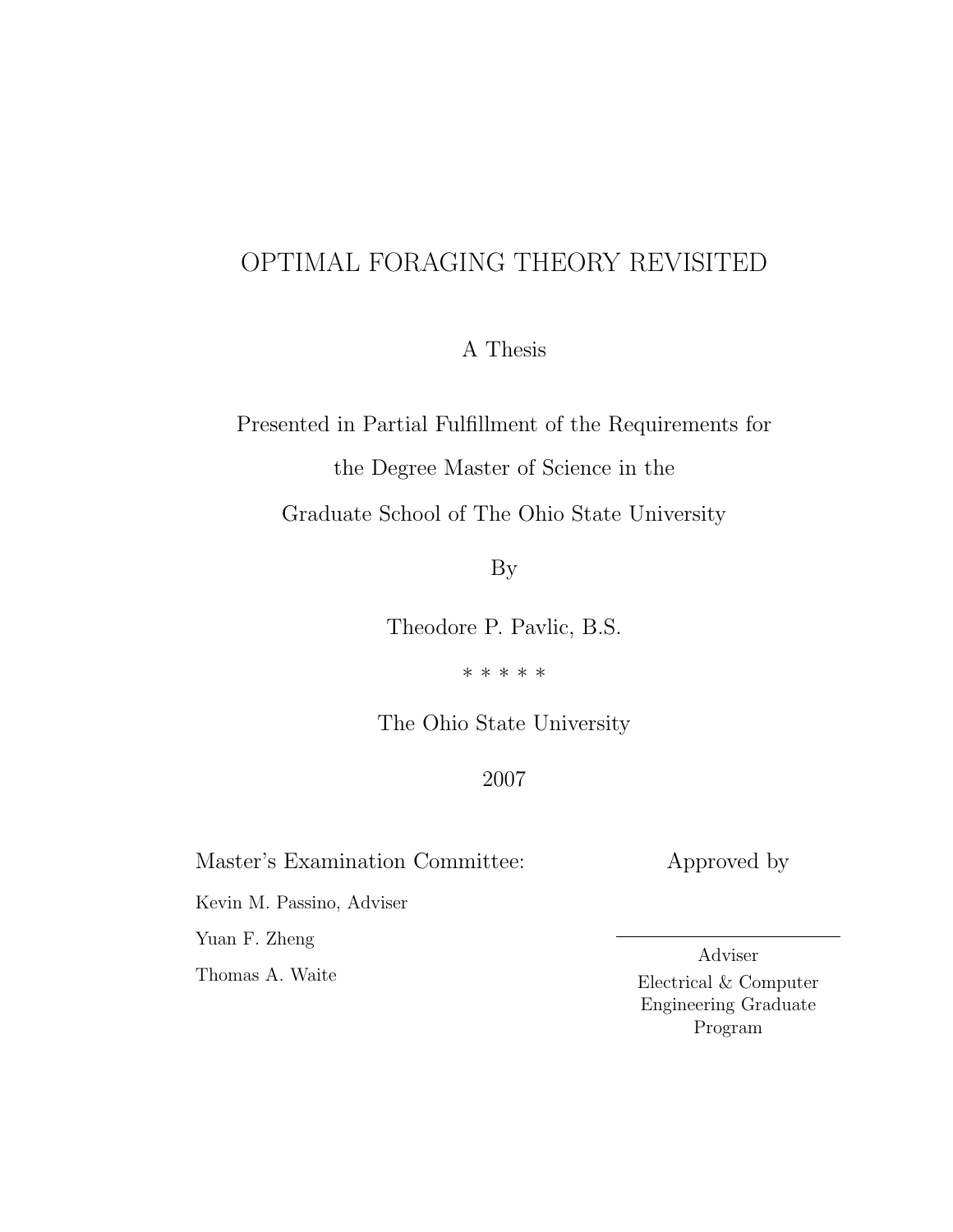$\copyright$  Copyright by

Theodore P. Pavlic

2007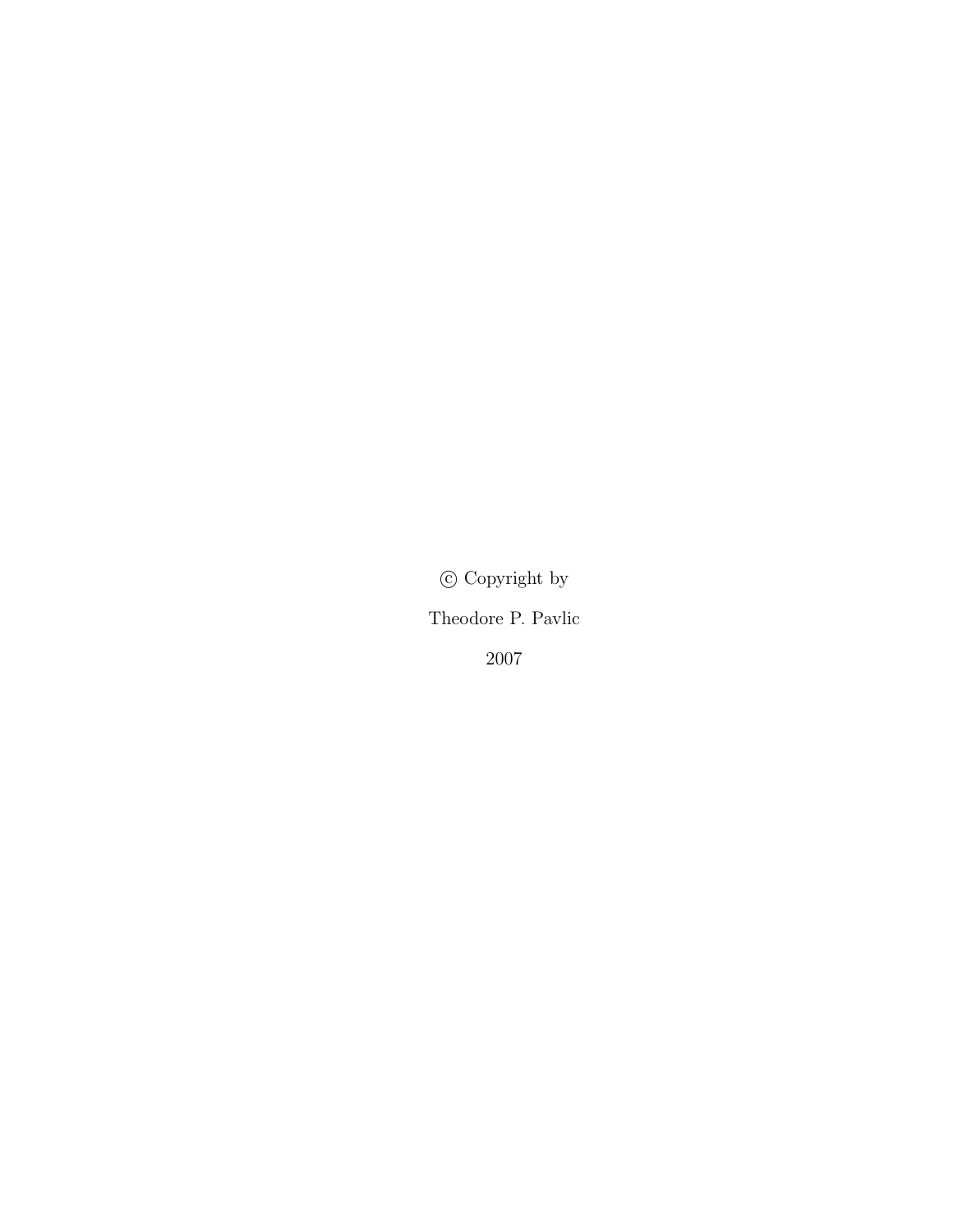# ABSTRACT

<span id="page-2-0"></span>Optimal foraging theory explains adaptation via natural selection through quantitative models. Behaviors that are most likely to be favored by natural selection can be predicted by maximizing functions representing Darwinian fitness. Optimization has natural applications in engineering, and so this approach can also be used to design behaviors of engineered agents. In this thesis, we generalize ideas from optimal foraging theory to allow for its easy application to engineering design. By extending standard models and suggesting new value functions of interest, we enhance the analytical efficacy of optimal foraging theory and suggest possible optimality reasons for previously unexplained behaviors observed in nature. Finally, we develop a procedure for maximizing a class of optimization functions relevant to our general model. As designing strategies to maximize returns in a stochastic environment is effectively an optimal portfolio problem, our methods are influenced by results from modern and post-modern portfolio theory. We suggest that optimal foraging theory could benefit by injecting updated concepts from these economic areas.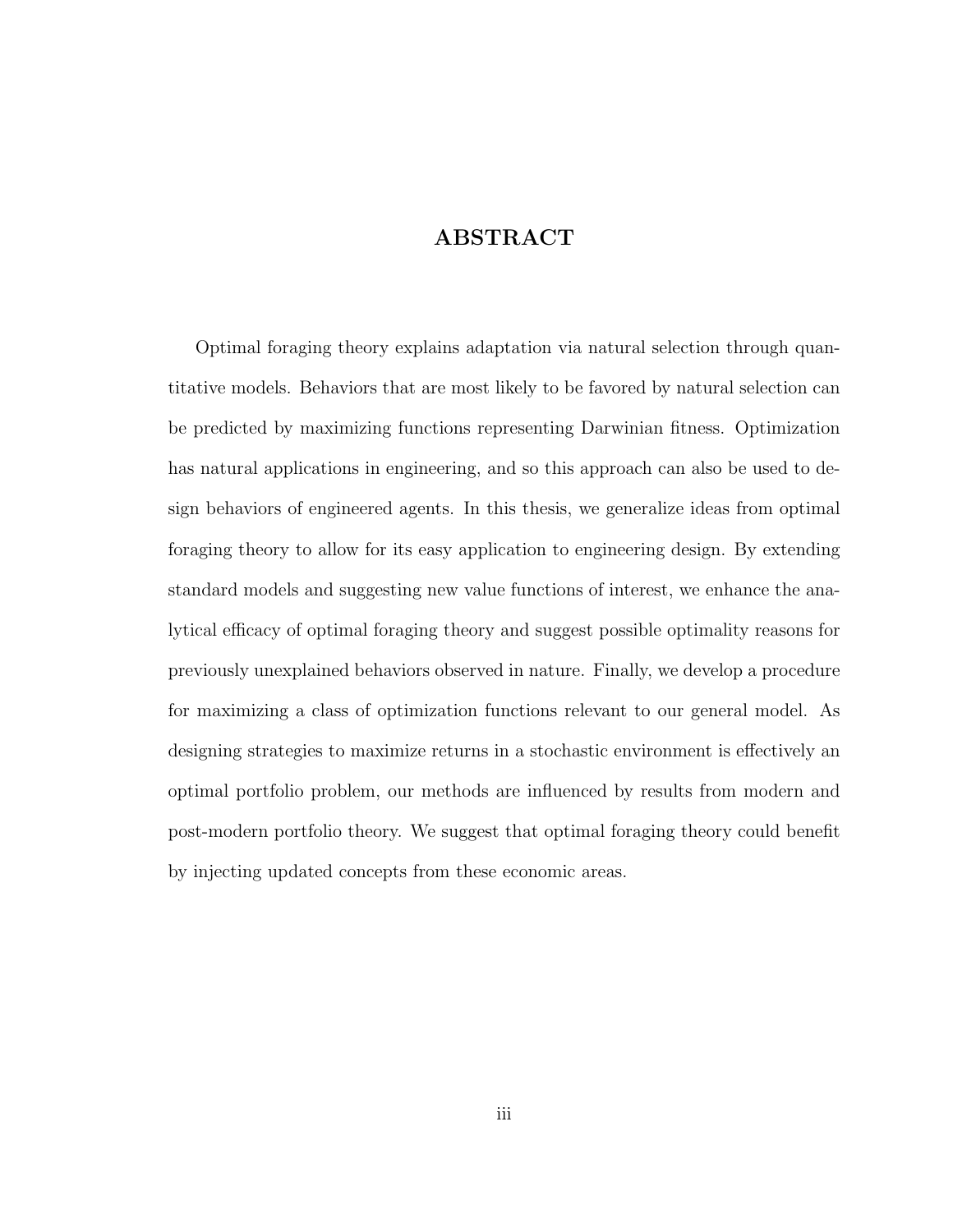<span id="page-3-0"></span>This is dedicated to my brother Kenny, whose bright disposition in dark times is not only illuminating but warming. I could not be more proud to be a part of a family that could produce someone like him.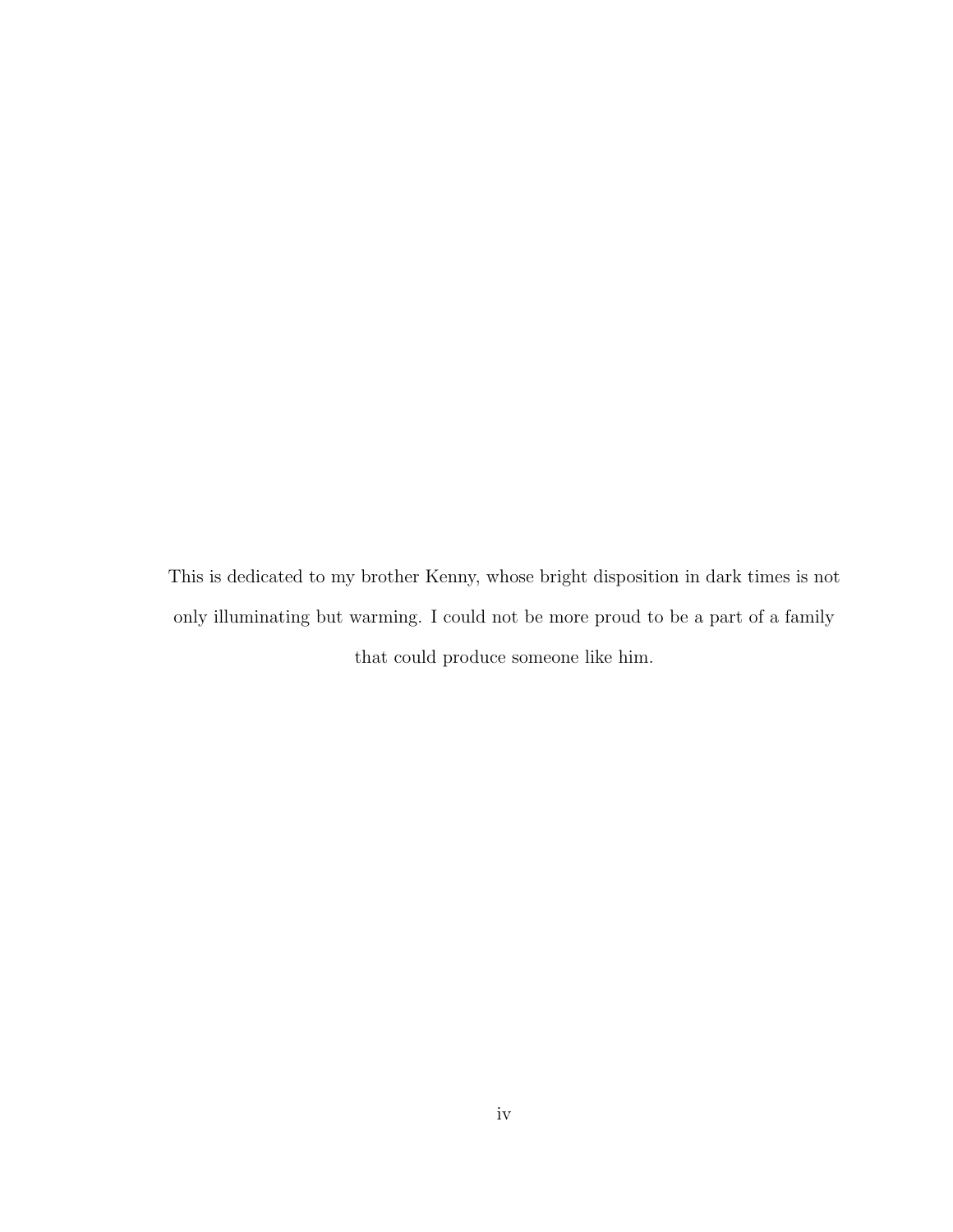# ACKNOWLEDGMENTS

<span id="page-4-0"></span>First, I give thanks to my parents, Paul and Eileen, who have always been supportive and understanding, even when research has reduced the frequency of contact with them. Any success that I have today could not have been possible without them.

I am also thankful for my girlfriend Jessie, who not only has tolerated long work nights but has also managed to prevent me from starvation. I value her support and encouragement. My hope to maximize the time I spend with her has been a strong impetus to proceed quickly in my research.

My adviser, Professor Kevin M. Passino, deserves thanks not only for his wisdom and guidance but also for his unending patience with me. Through him, I have not only learned engineering, but I have become a better writer and overall thinker. He has strengthened my understanding of how to research effectively and continues to serve as an important role-model for me.

Any accurate understanding that I have of behavioral ecology is entirely due to Professor Thomas A. Waite. The tangible and intangible benefits of collaboration with him are too numerous to list. I am an interloper in his field, and he has not only tolerated my intrusion but has welcomed me and provided me with instructions on how I might proceed deeper into new spaces. Exposure to him and his colleagues has left me in awe of the ecological adventures that are common in his field.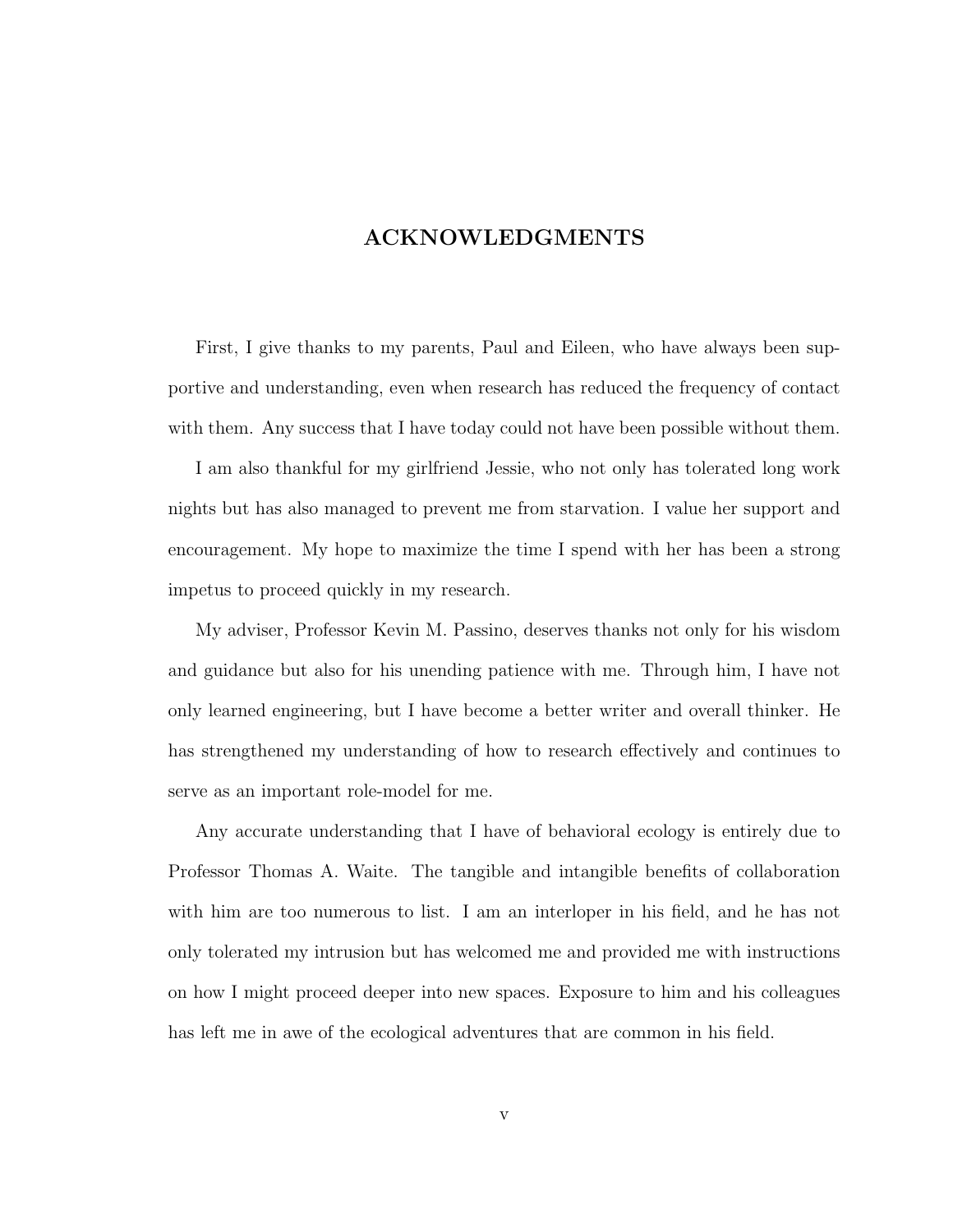I also owe thanks to Professor Jerry F. Downhower for teaching me about natural selection. His teachings have attenuated my ignorance and improved my ability to understand not only the language of biology but also the world around me. I am sure that all of his students must feel the same way.

Real analysis and the study of stochastic processes have been the two most useful tools that I use regularly my graduate work. The sophistication I have gained in the former is entirely due to Professor Neil Falkner, whose attention to detail is admirable. My understanding of the latter comes from Professor Randolph L. Moses, who is one of the best teachers that I know. I am grateful for the time that both have volunteered to answering questions of mine. The expertise of Professor Jose B. Cruz Jr. has also been invaluable to me. His teachings about optimization have influenced much of the content of this thesis.

I must thank Professor James N. Bodurtha Jr. for introducing me to the field of finance and being patient with my elementary questions. I wish I could have spent more time investigating the fascinating problems and results studied in this area. The little that I have found with his guidance has been extremely useful and suggests to me many future research directions.

While I have never met Matt Ridley, long ago his popularizations of human behavior and genetics are what encouraged me to learn about biology. Therefore, I owe him thanks. Without his fascinating works, this thesis would most likely be far more conventional.

Finally, I thank Professor Yuan F. Zheng for agreeing to take the time to be a member of my thesis committee. As he is an expert in biological applications of robotics, I am eager to hear his responses to my work.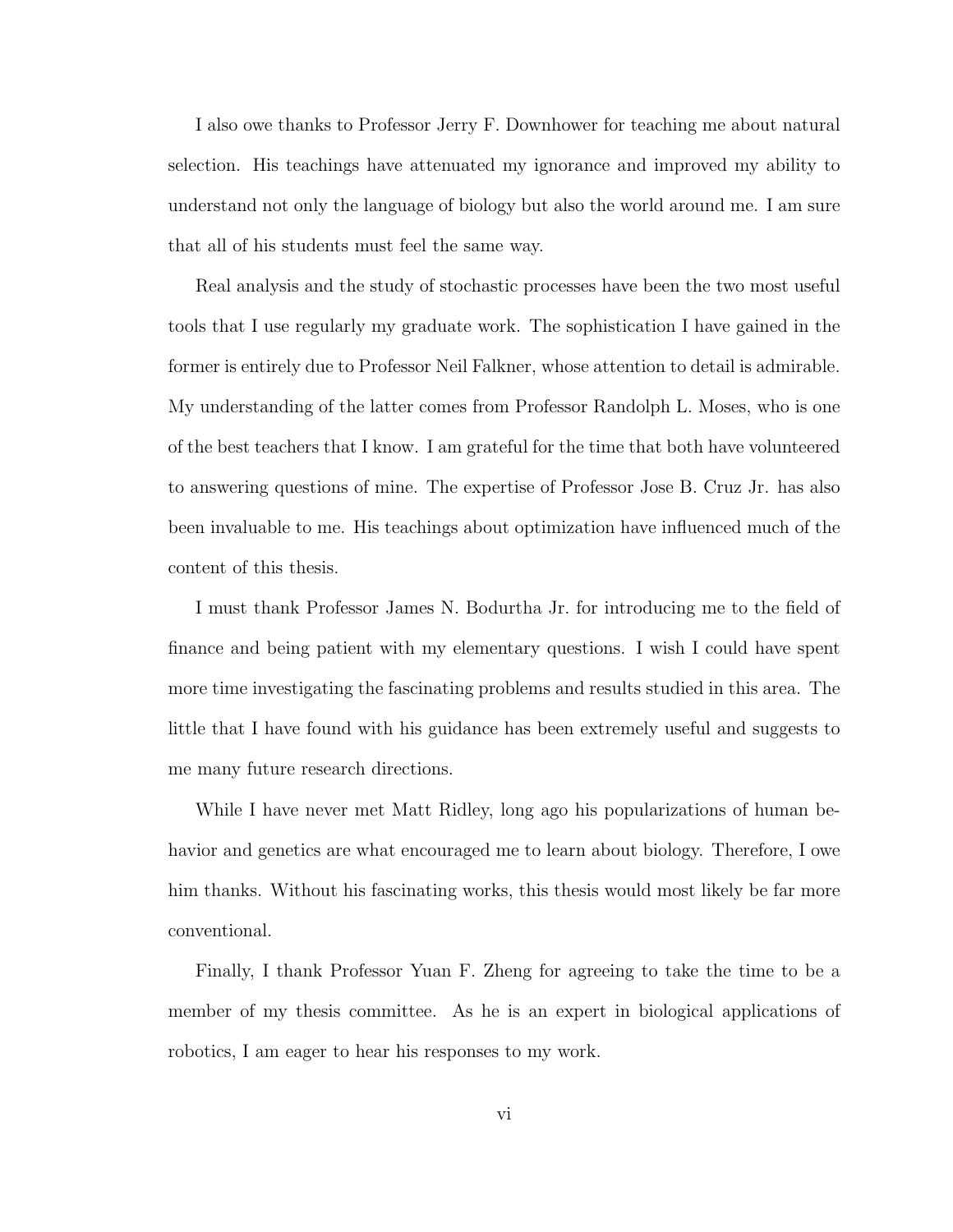# VITA

<span id="page-6-0"></span>

| The Ohio State University           |
|-------------------------------------|
| The Ohio State University           |
| National Instruments, Austin, Texas |
| IBM Storage, RTP, North Carolina    |

## PUBLICATIONS

### Research Publications

R. J. Freuler, M. J. Hoffmann, T. P. Pavlic, J. M. Beams, J. P. Radigan, P. K. Dutta, J. T. Demel, and E. D. Justen. Experiences with a comprehensive freshman hands-on course – designing, building, and testing small autonomous robots. In Proceedings of the 2003 American Society for Engineering Education Annual Conference & Exposition, 2003.

T. P. Pavlic and K. M. Passino. Foraging theory for mobile agent speed choice. Engineering Applications of Artificial Intelligence. Submitted.

# FIELDS OF STUDY

Major Field: Electrical & Computer Engineering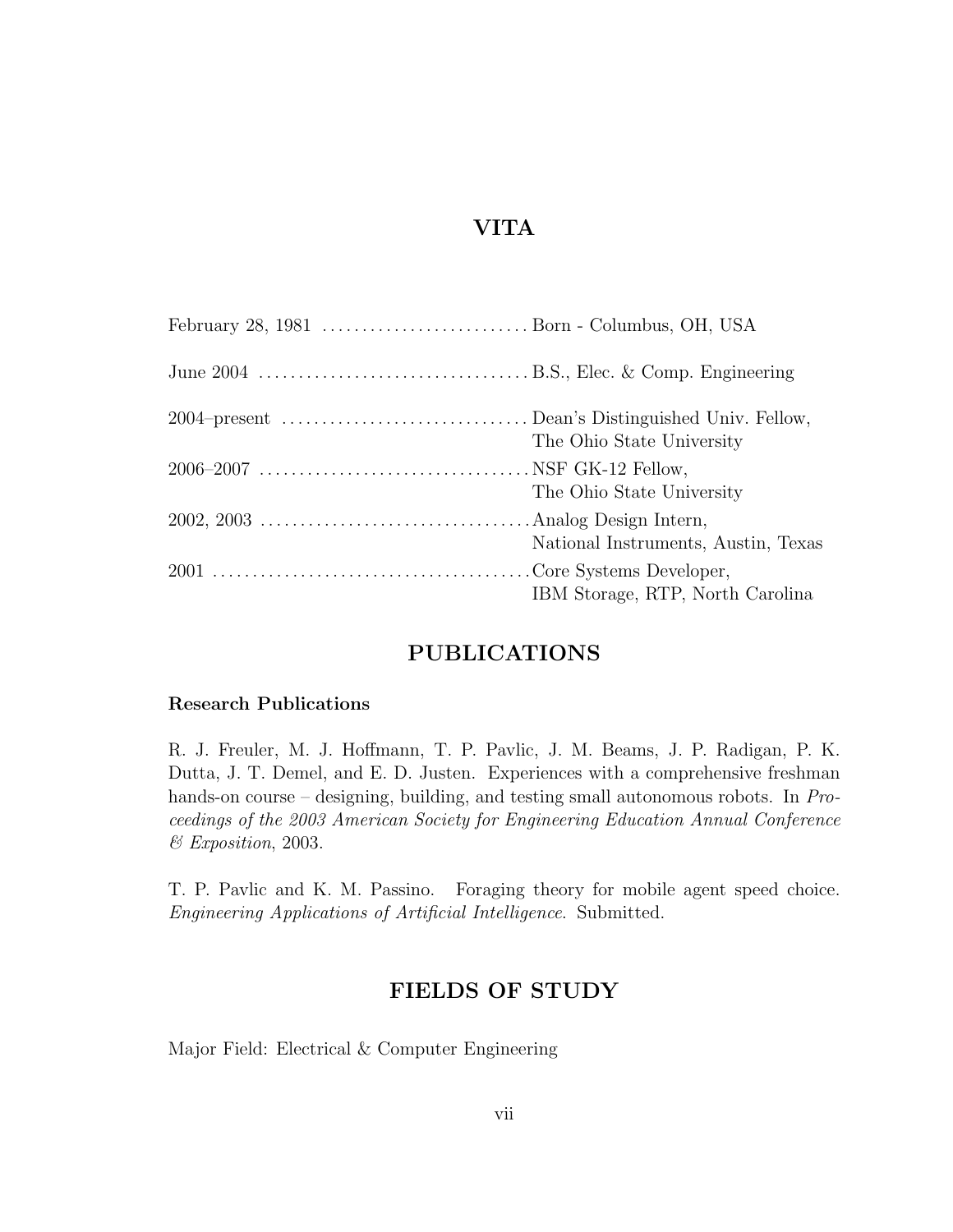# TABLE OF CONTENTS

# Page

|           |       |                                                     | iii             |
|-----------|-------|-----------------------------------------------------|-----------------|
|           |       |                                                     | iv              |
|           |       |                                                     | V               |
|           |       |                                                     | vii             |
|           |       |                                                     | xi              |
|           |       |                                                     | xii             |
| Chapters: |       |                                                     |                 |
| 1.        |       |                                                     | 1               |
| 2.        |       |                                                     | 3               |
| 2.1       |       | The Generalized Solitary Agent Model                | 6               |
|           | 2.1.1 |                                                     | $6\phantom{.}6$ |
|           | 2.1.2 |                                                     | 8               |
|           | 2.1.3 | Actual Processing Gains, Costs, and Times           | 12              |
|           | 2.1.4 | Important Technical Notes                           | 12              |
| 2.2       |       | Classical OFT Analysis: Encounter-Based Approach    | 13              |
|           | 2.2.1 | Processes Generated from Merged Encounters          | 13              |
|           | 2.2.2 |                                                     | 16              |
|           | 2.2.3 | Markov Renewal-Reward Processes                     | 18              |
|           | 2.2.4 |                                                     | 18              |
| 2.3       |       | Finite Lifetime Analysis: Processing-Based Approach | 22              |
|           | 2.3.1 | Poisson Encounters of Processed Tasks of One Type   | 22              |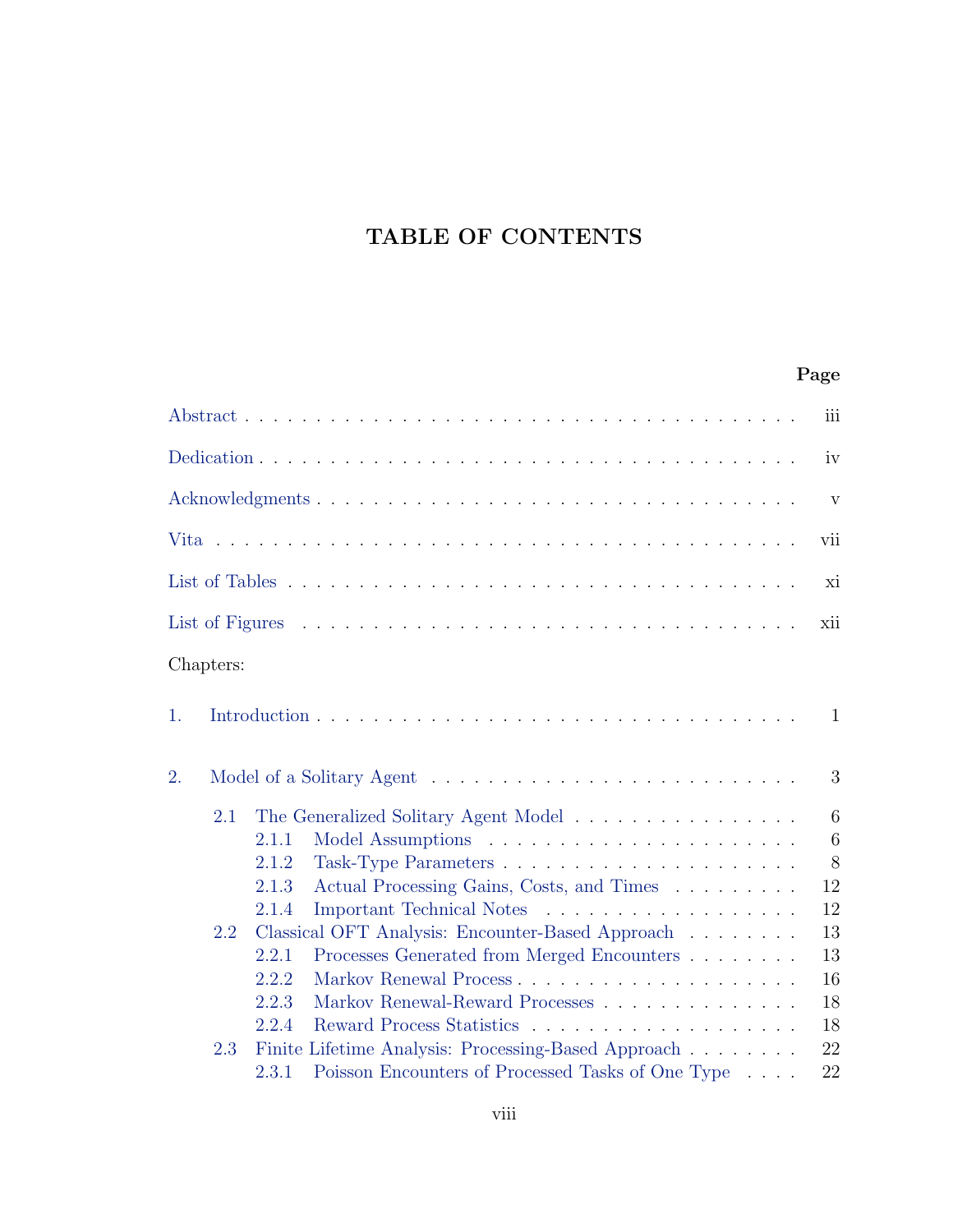|    |     | 2.3.2                                                                        | 24 |
|----|-----|------------------------------------------------------------------------------|----|
|    | 2.4 | Relationship Between Analysis Approaches                                     | 29 |
|    | 2.5 | Weaknesses of the Model                                                      | 30 |
| 3. |     | Statistical Optimization Objectives for Solitary Behavior                    | 33 |
|    | 3.1 |                                                                              | 34 |
|    |     | 3.1.1                                                                        | 34 |
|    |     | 3.1.2                                                                        | 36 |
|    |     | Impact of Function Choice on Optimal Behaviors<br>3.1.3                      | 38 |
|    | 3.2 | Classical OFT Approach to Optimization                                       | 39 |
|    |     | Maximization of Long-Term Rate of Net Gain<br>3.2.1                          | 39 |
|    |     | Minimization of Net Gain Shortfall<br>3.2.2                                  | 44 |
|    |     | Criticisms of the OFT Approach $\ldots \ldots \ldots \ldots \ldots$<br>3.2.3 | 48 |
|    | 3.3 | Generalized Optimization of Solitary Agent Behavior                          | 49 |
|    |     | 3.3.1                                                                        | 50 |
|    |     | 3.3.2                                                                        | 51 |
|    |     | 3.3.3<br>Generalized Pareto Tradeoffs                                        | 63 |
|    |     | 3.3.4                                                                        | 66 |
|    | 3.4 | Future Directions Inspired by PMPT                                           | 70 |
|    |     | 3.4.1                                                                        | 70 |
|    |     | 3.4.2                                                                        | 72 |
| 4. |     |                                                                              | 74 |
|    | 4.1 | Optimization of a Rational Objective Function                                | 74 |
|    |     | 4.1.1                                                                        | 75 |
|    |     | The Optimization Procedure<br>4.1.2                                          | 76 |
|    |     | 4.1.3                                                                        | 84 |
|    | 4.2 | Optimization of Specific Objective Functions $\ldots \ldots \ldots \ldots$   | 90 |
|    |     | 4.2.1 Maximization of Rate of Excess Net Point Gain                          | 90 |
|    |     | Maximization of Discounted Net Gain<br>4.2.2                                 | 91 |
|    |     | 4.2.3<br>Maximization of Rate of Excess Efficiency                           | 92 |
|    |     |                                                                              |    |
| 5. |     |                                                                              | 93 |
|    | 5.1 |                                                                              | 93 |
|    | 5.2 | Contributions to Biology                                                     | 94 |
|    | 5.3 |                                                                              | 96 |
|    | 5.4 |                                                                              | 97 |

Appendices: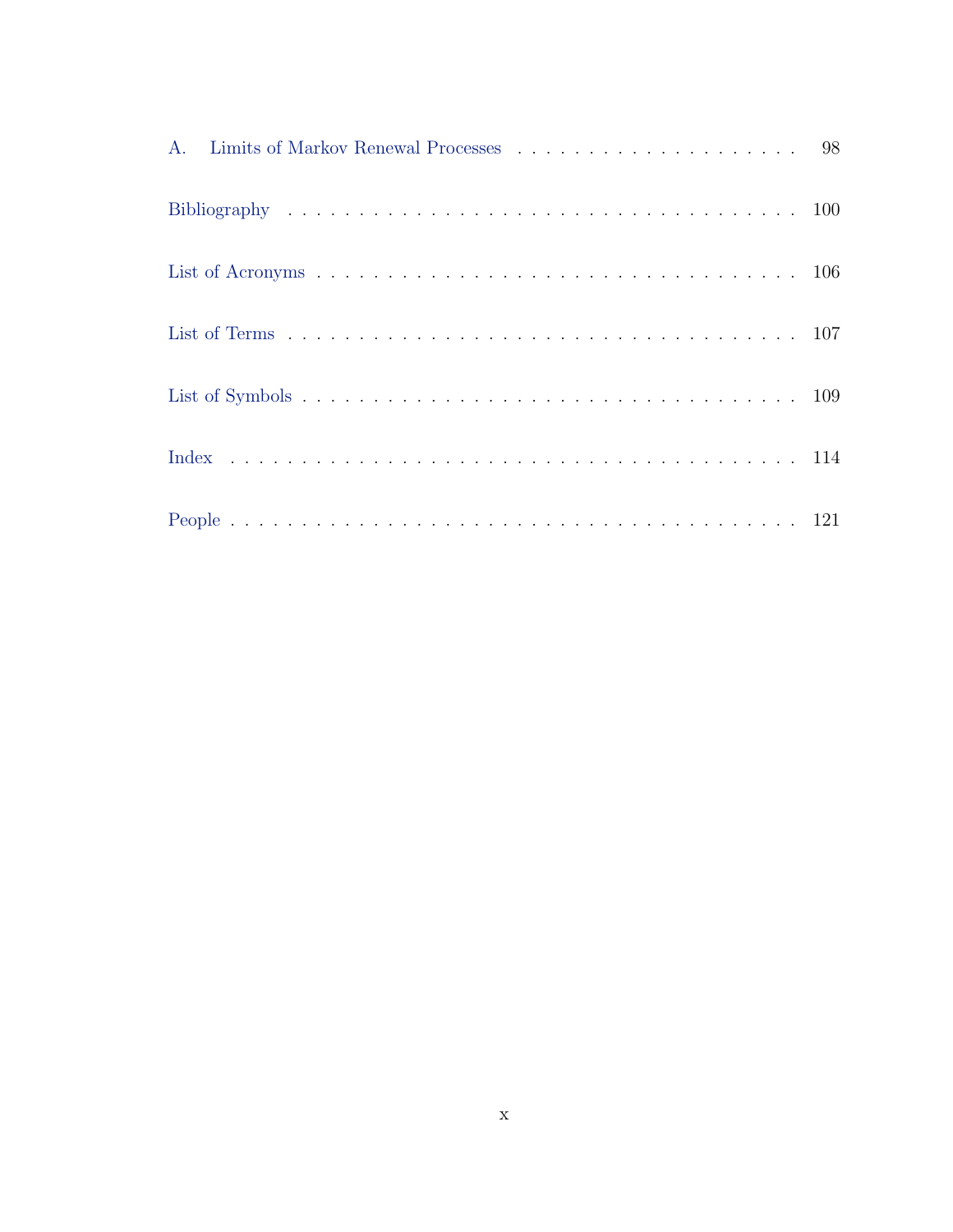# LIST OF TABLES

<span id="page-10-0"></span>

| <b>Table</b> |                                                    | Page |
|--------------|----------------------------------------------------|------|
|              | 3.1 Common Statistics for Solitary Optimization 35 |      |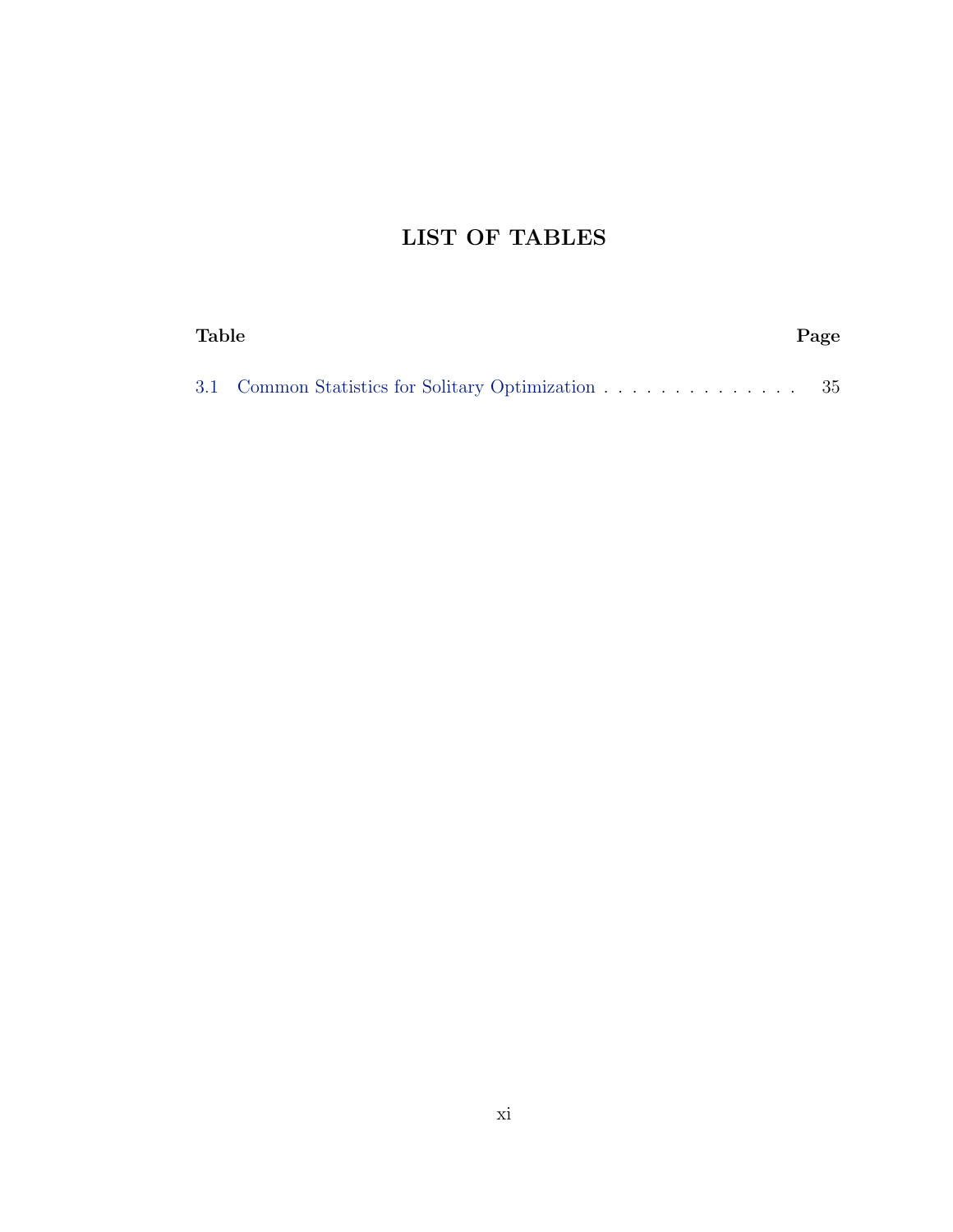# LIST OF FIGURES

<span id="page-11-0"></span>

| Figure        |                                                                | Page |
|---------------|----------------------------------------------------------------|------|
| 2.1           | Classical OFT Markov Renewal Process 16                        |      |
| $2.2^{\circ}$ |                                                                |      |
|               | 3.1 Visualization of Classical OFT Rate Maximization 43        |      |
|               | 3.2 Visualization of Classical OFT Risk-Sensitive Solutions 48 |      |
|               |                                                                | 53   |
|               | 3.4 Visualization of Efficiency Maximization                   | 56   |
| 3.5           | Visualization of Reward-to-Variability Maximization 60         |      |
|               | 3.6 Visualization of Reward-to-Variance Maximization           | 62   |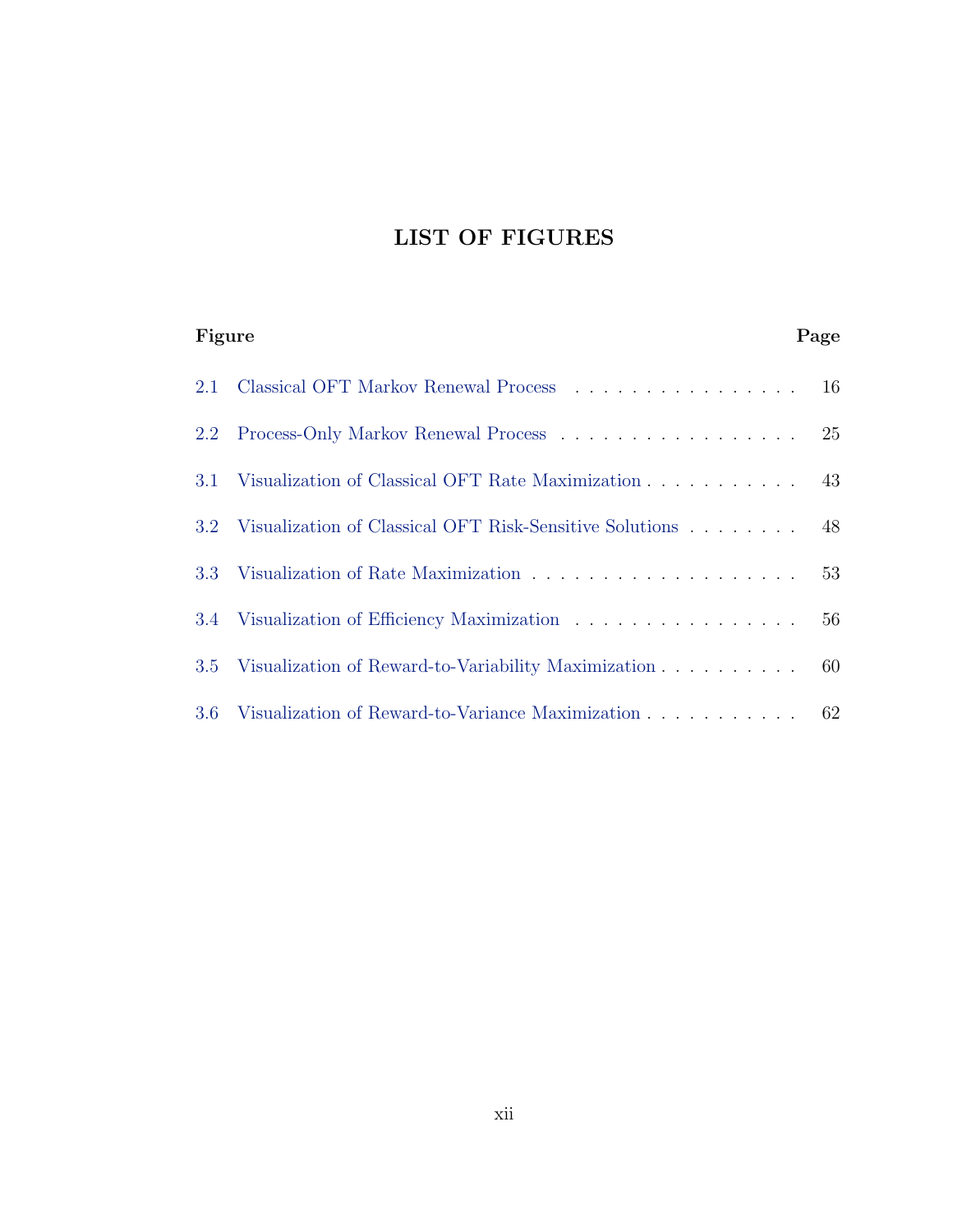# <span id="page-12-0"></span>CHAPTER 1

## INTRODUCTION

Following the example of Andrews et al. [\[1\]](#page-111-1), Andrews et al. [\[2\]](#page-111-2), Pavlic and Passino [\[46\]](#page-114-0), and Quijano et al. [\[50\]](#page-114-1), we synthesize ideas from Stephens and Krebs [\[60\]](#page-115-0) to apply optimal foraging theory (OFT) to engineering applications. In particular, we expand the solitary agent framework from classical OFT so that it applies to more general cases. This framework describes a solitary agent (e.g., an autonomous vehicle) that faces tasks to process at random. On encounters with a task, the designed agent behavior specifies whether or not the agent should process the task and for how long processing should continue. This is inherently an optimal portfolio [\[36\]](#page-113-0) problem as it involves allocating resources (e.g., time and cost of processing) in a way that optimizes some aspect of random future returns (e.g., value of tasks relative to fuel cost). Therefore, we then derive optimization results in this framework using methods borrowed from optimal portfolio theory. We hope that these extensions of OFT will be useful in the design of high-level control of autonomous agents and will also provide new insights in biological applications.

In [Chapter 2,](#page-14-0) we use insights from behavioral ecology to develop a general stochastic model of a solitary agent with statistics that may be used in analyzing or designing optimal behavior. In particular, we generalize the stochastic model used by classical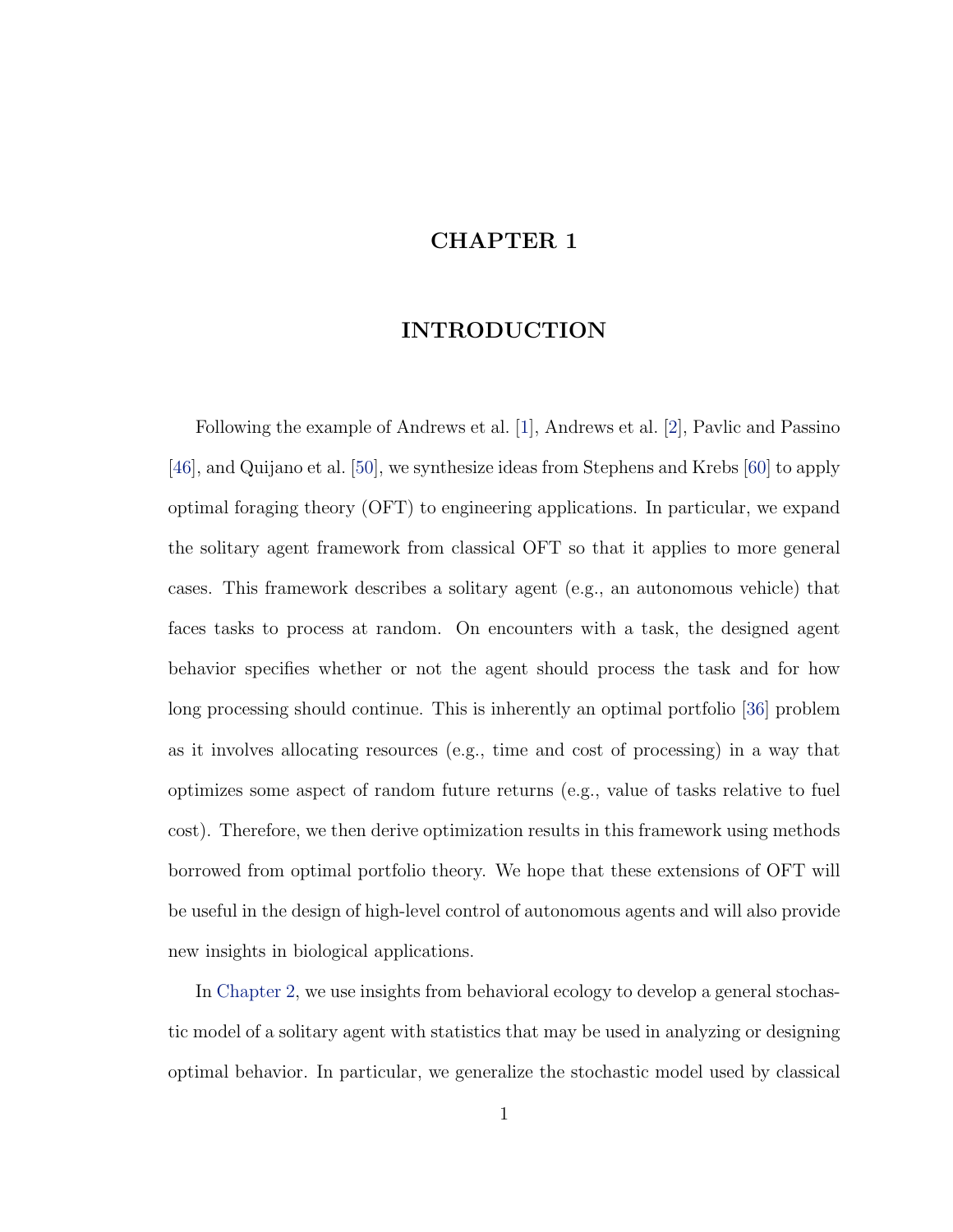OFT and propose a new analysis approach. The statistics used in classical OFT are conditioned on the number of tasks *encountered* regardless of whether or not those tasks are processed. In our approach, we focus on statistics conditioned on the number of tasks processed. Not only does this have greater applicability to engineering, but it provides a new method for finite-lifetime analysis.

In [Chapter 3,](#page-44-0) we study various ways that statistics of our generalized agent may be combined for multiobjective optimization. We first describe the approaches used in classical OFT. By generalizing these classical objectives, we suggest new explanations for peculiar foraging behaviors observed in nature. We then propose new optimization objectives for use in engineering; however, we discuss how these objectives may also be applicable in behavioral ecology. Finally, we discuss how existing work in classical OFT may be duplicating existing work in economics. We suggest that a study of the most recent optimal portfolio theory literature may provide valuable insights to both behavioral analysis and design.

In [Chapter 4,](#page-85-0) we analyze a class of optimization functions that share a particular structure. Many of the functions we introduce in [Chapter 3](#page-44-0) for multiobjective optimization have this structure, and so this analysis leads to optimal solutions for them. We present some of those solutions at the end of the chapter.

Concluding remarks are given in [Chapter 5.](#page-104-0) [Appendix A](#page-109-0) provides some results from renewal theory that are used in [Chapter 2.](#page-14-0) Lists of acronyms, model terms, and mathematical symbols that we use are given at the end of this document. Topic and people indices follow the bibliography.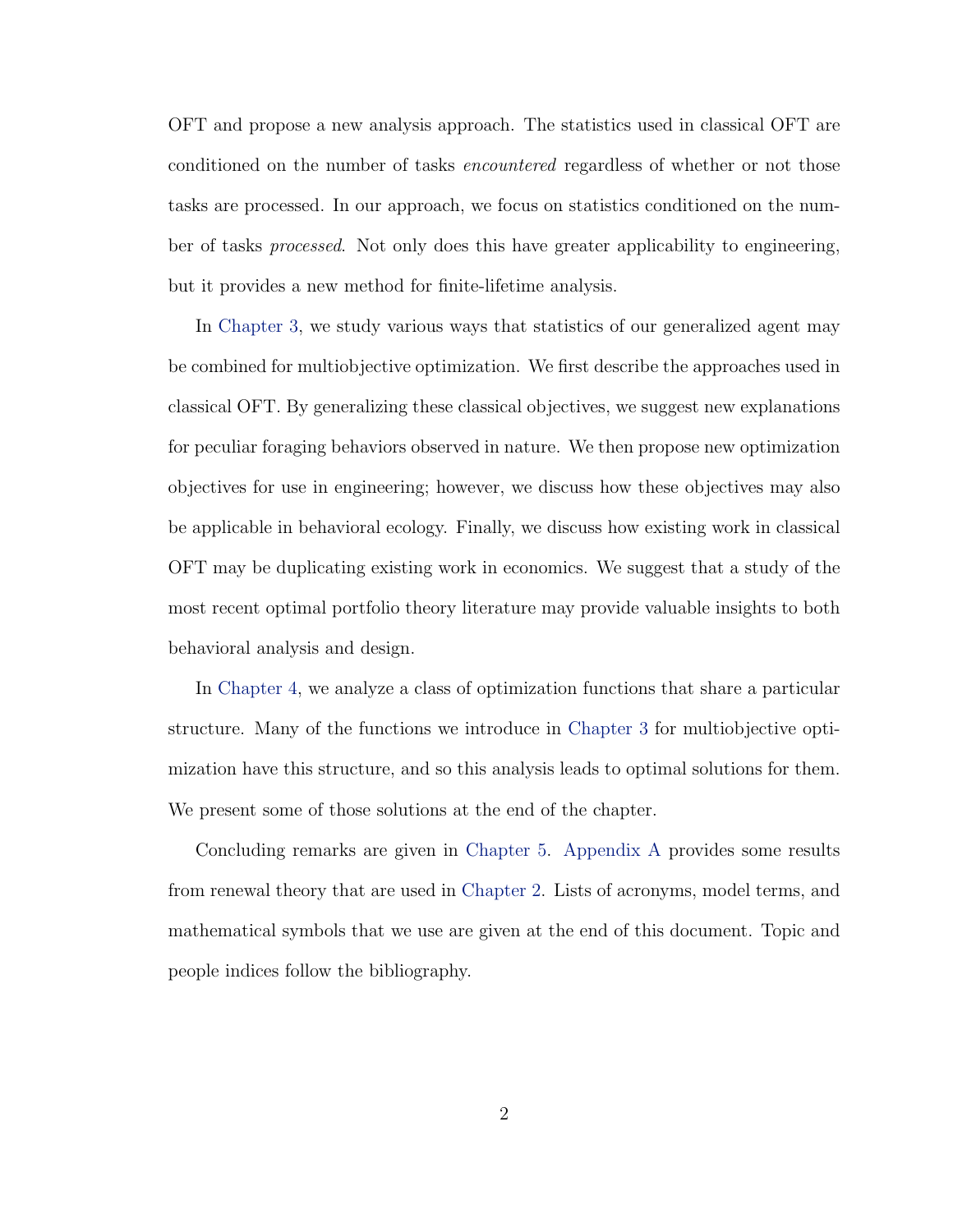# CHAPTER 2

# <span id="page-14-0"></span>MODEL OF A SOLITARY AGENT

In this chapter, we present a stochastic model of a typical solitary agent (i.e., neither competition nor cooperation is modeled) as a generalization of the one described by Charnov and Orians [\[16\]](#page-112-0). This model is similar to numerous deterministic and stochastic foraging models in the ecology literature  $[e.g., 14, 15, 25, 47, 48, 55, 67]$  $[e.g., 14, 15, 25, 47, 48, 55, 67]$  $[e.g., 14, 15, 25, 47, 48, 55, 67]$  $[e.g., 14, 15, 25, 47, 48, 55, 67]$  $[e.g., 14, 15, 25, 47, 48, 55, 67]$  $[e.g., 14, 15, 25, 47, 48, 55, 67]$  $[e.g., 14, 15, 25, 47, 48, 55, 67]$  $[e.g., 14, 15, 25, 47, 48, 55, 67]$  $[e.g., 14, 15, 25, 47, 48, 55, 67]$  $[e.g., 14, 15, 25, 47, 48, 55, 67]$  $[e.g., 14, 15, 25, 47, 48, 55, 67]$  $[e.g., 14, 15, 25, 47, 48, 55, 67]$  $[e.g., 14, 15, 25, 47, 48, 55, 67]$  $[e.g., 14, 15, 25, 47, 48, 55, 67]$ ; we focus on the model of [Charnov and Orians](#page-112-0) because its high level of mathematical rigor lets it encompass many features of most other models in a theoretically convincing way. Introducing additional generality to this model allows it to be used in a wider range of applications that have different optimization criteria than classical OFT. We also suggest a new way of deriving statistics for this model based on a fixed number of tasks processed. This differs from the conventional statistical approach in OFT which focusses on statistics based on a fixed number of tasks *encountered* regardless of processing. Our approach has wider application to engineering and provides a new way of handling analysis of finite-lifetime behavior.

Below, we introduce terminology that will be used throughout this document and give the motivations for our approach. The model is presented in [Section 2.1.](#page-17-0) In [Section 2.2,](#page-24-0) we describe the analytical approach used in classical OFT. We present our approach as a modification to the classical OFT method in [Section 2.3.](#page-33-0) Interesting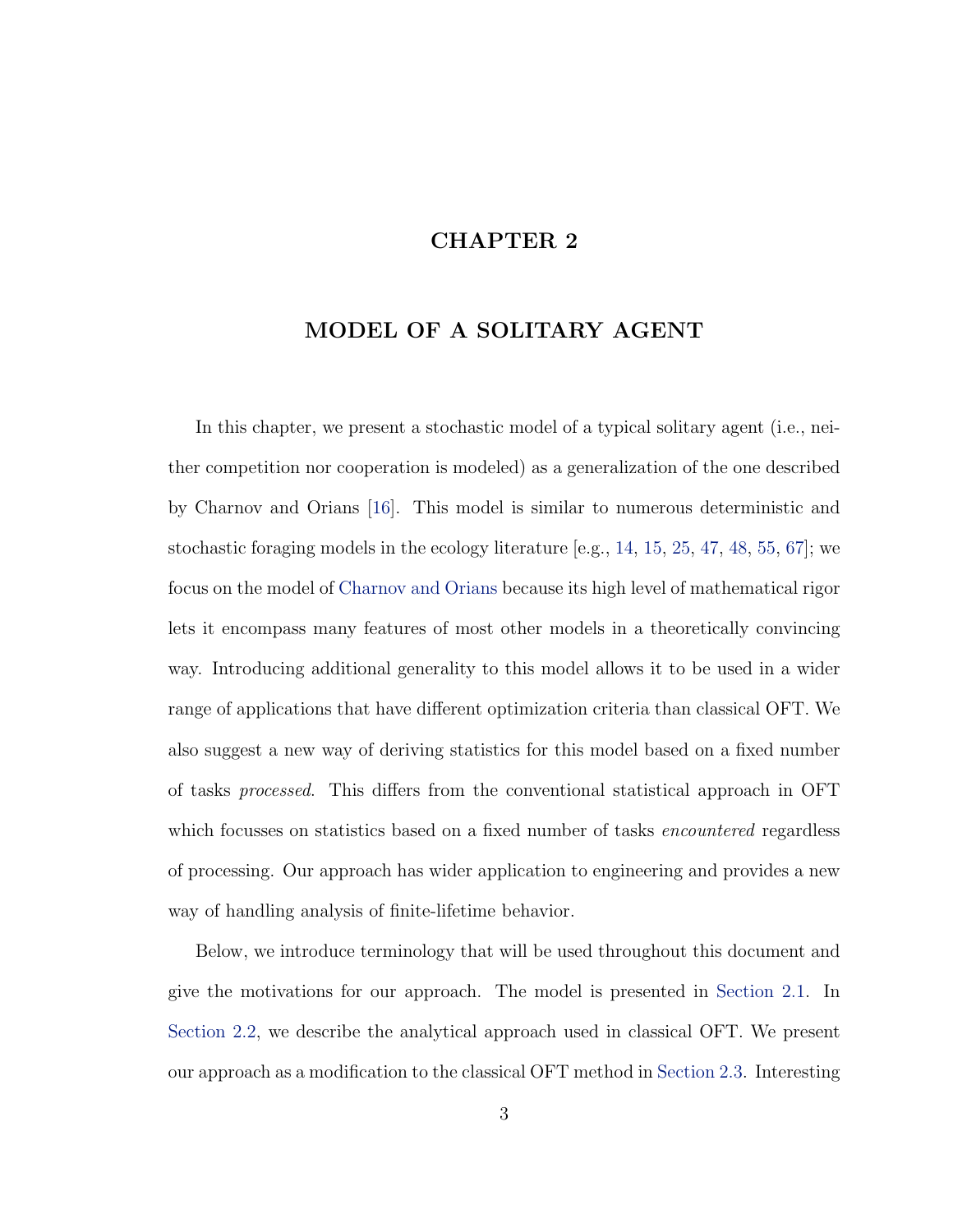relationships between the two methods are given in [Section 2.4.](#page-40-0) Finally, weaknesses of this model (and thus also of both approaches) are given in [Section 2.5.](#page-41-0) A list of some frequently used terms in this model and the two approaches is given [at the end](#page-118-0) [of this document.](#page-118-0)

#### Terminology: Agents, Tasks, and Currency

The model we use describes a generic agent that searches at some constant rate for tasks to process in an effort to acquire point gain. The agent is assumed to be able to detect all potential tasks perfectly. During both searching and processing, the agent may have to pay costs; however, the agent will pay no cost to detect the tasks. The point gain and costs will be given in the same *currency*, and so net point gain will be the difference between point gain and costs. For example, this model could describe an animal foraging for energetic gain at some energetic cost, or it could describe an autonomous military vehicle searching for targets at the expense of fuel.

#### Behavioral Optimization: Making the Best Choices

When an agent encounters a task, we refer to making a *choice* among different behavioral options within the model for processing that task. Despite this naming convention, we do not imply that the agent needs to have the cognitive ability to make choices; the agent only needs to behave in some consistent manner. We then can build performance measures over the space of these behaviors. In a biological context, these performance measures may model reproductive success. In an engineering context, these performance measures may, for example, measure the relative importance of various tasks with respect to the fuel cost required to complete them.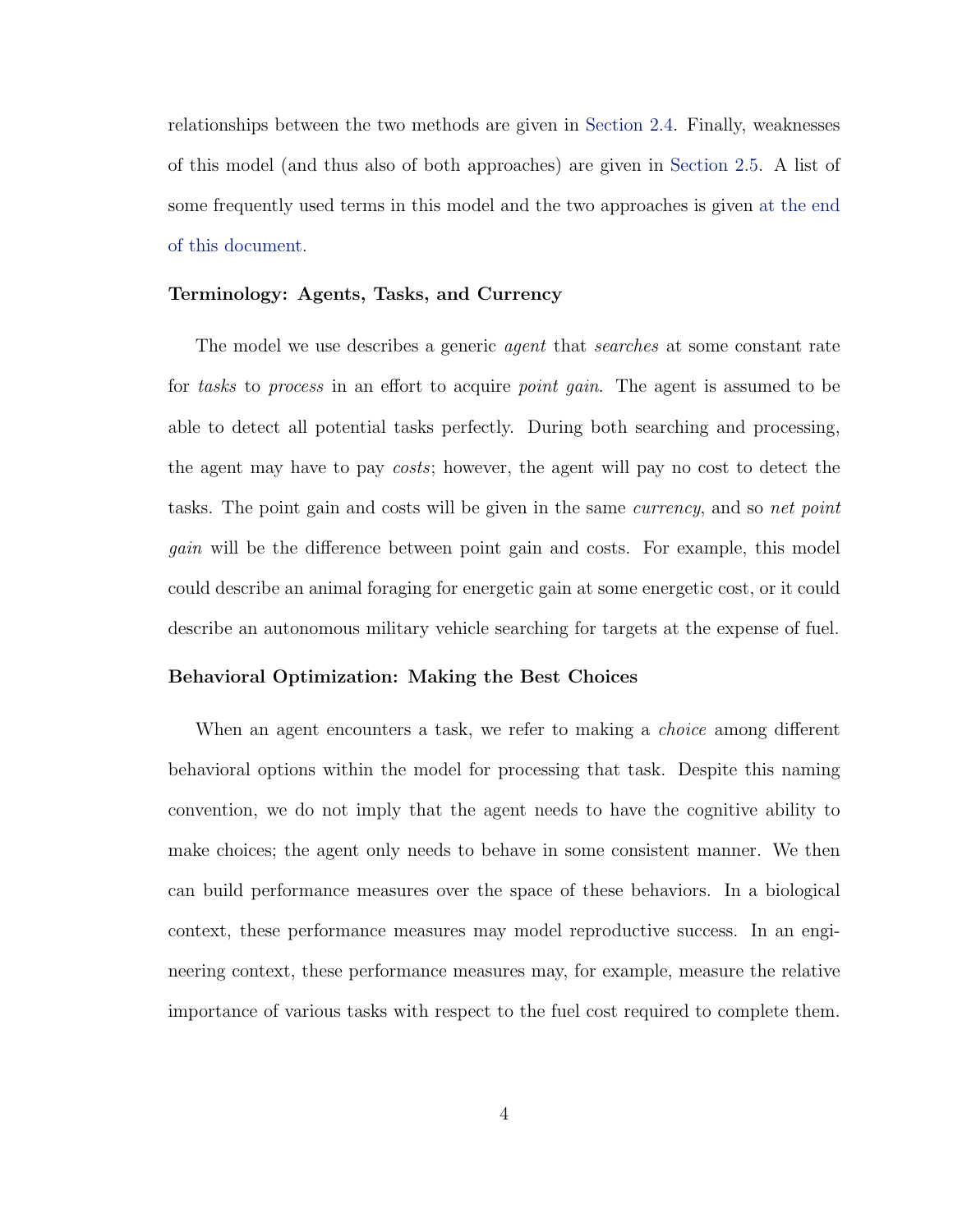Whether through natural selection or engineering design, behaviors that optimize these performance measures should be favored.

#### Approach Motivation: Finite Lifetime Analysis and Design

Our model is more than just semantically different than the classical OFT model originally introduced by Charnov and Orians [\[16\]](#page-112-0) and popularized by Stephens and Krebs [\[60\]](#page-115-0). For one, it takes parameters from a wider range of values and replaces deterministic aspects of the OFT model with first-order statistics of random variables. More importantly, our new approach to analysis provides a convenient method for analyzing behavior over a finite lifetime (or runtime in an engineering context). Classical OFT does not attempt to analyze finite lifetimes. Instead, limiting statistics on a space of never-ending behaviors are used. It is natural to define a finite lifetime as a finite number of tasks processed. However, classical OFT focusses its analysis on cycles that start and end on task encounters regardless of whether those encounters lead to processing. In our approach, we recognize that because the agent does not pay a recognition cost on each encounter, all encounters that do not result in processing may be discarded. Because we consider only the encounters that result in processing, a finite lifetime can be defined as a finite number of these encounters. This can be useful, for example, if processing a task involves depositing one of a limited number of objects.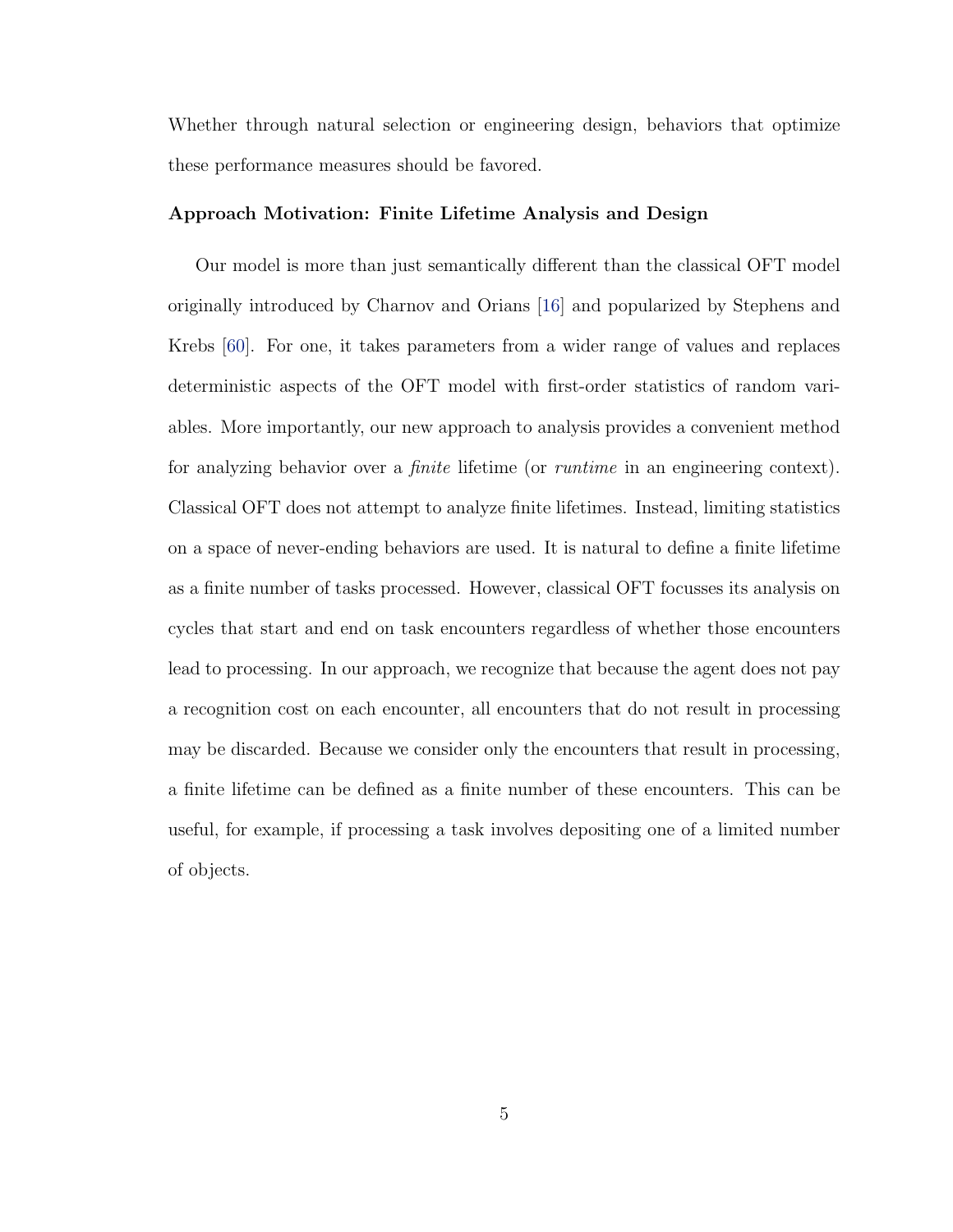## <span id="page-17-0"></span>2.1 The Generalized Solitary Agent Model

An agent's lifetime is a random experiment modeled by the probability space<sup>[1](#page-17-2)</sup>  $(\mathcal{U}, \mathcal{P}(\mathcal{U}), Pr)$ . That is, each outcome  $\zeta \in \mathcal{U}$  represents one possible lifetime for the agent, and so we will often substitute the term *lifetime* for the term *outcome*. Thus, statistics on random variables<sup>[2](#page-17-3)</sup> in this probability space will include parameters that fully specify the environment and the agent's behavior. For example, if the agent acquires gain over its lifetime, the expected<sup>[3](#page-17-4)</sup> gain represents the probabilistic average of all possible gains given the agent's behavior and the randomness in the environment. The optimization goal will be to choose behavioral parameters that yield the optimum statistics in the given environment.

## <span id="page-17-1"></span>2.1.1 Model Assumptions

An agent's lifetime (i.e., each random outcome in the model) consists of searching for tasks, choosing whether to process those tasks, processing those tasks, receiving gains for processing those tasks, and paying costs for searching and processing. The following are general assumptions about these aspects of the agent's interaction with its environment.

Independent Processing Cost Rates: Processing costs are linear in processing time,

and so they are completely specified by processing cost rates. We assume these

<span id="page-17-2"></span><sup>&</sup>lt;sup>1</sup>A probability space is a set of outcomes, a set of events that each are a set of outcomes, and a measure mapping those events to their probability.

<span id="page-17-4"></span><span id="page-17-3"></span> $2A$  random variable X is a measurable function mapping events into Borel sets of real numbers.

<sup>&</sup>lt;sup>3</sup>The *expectation* E(X) is  $\int_{-\infty}^{\infty} x f_X(x) dx$  where  $f_X$  is the (Lebesgue) probability density of events under X. The expectation is often called the mean or the  $(first)$  moment (about the origin). It represents the center of mass of the distribution.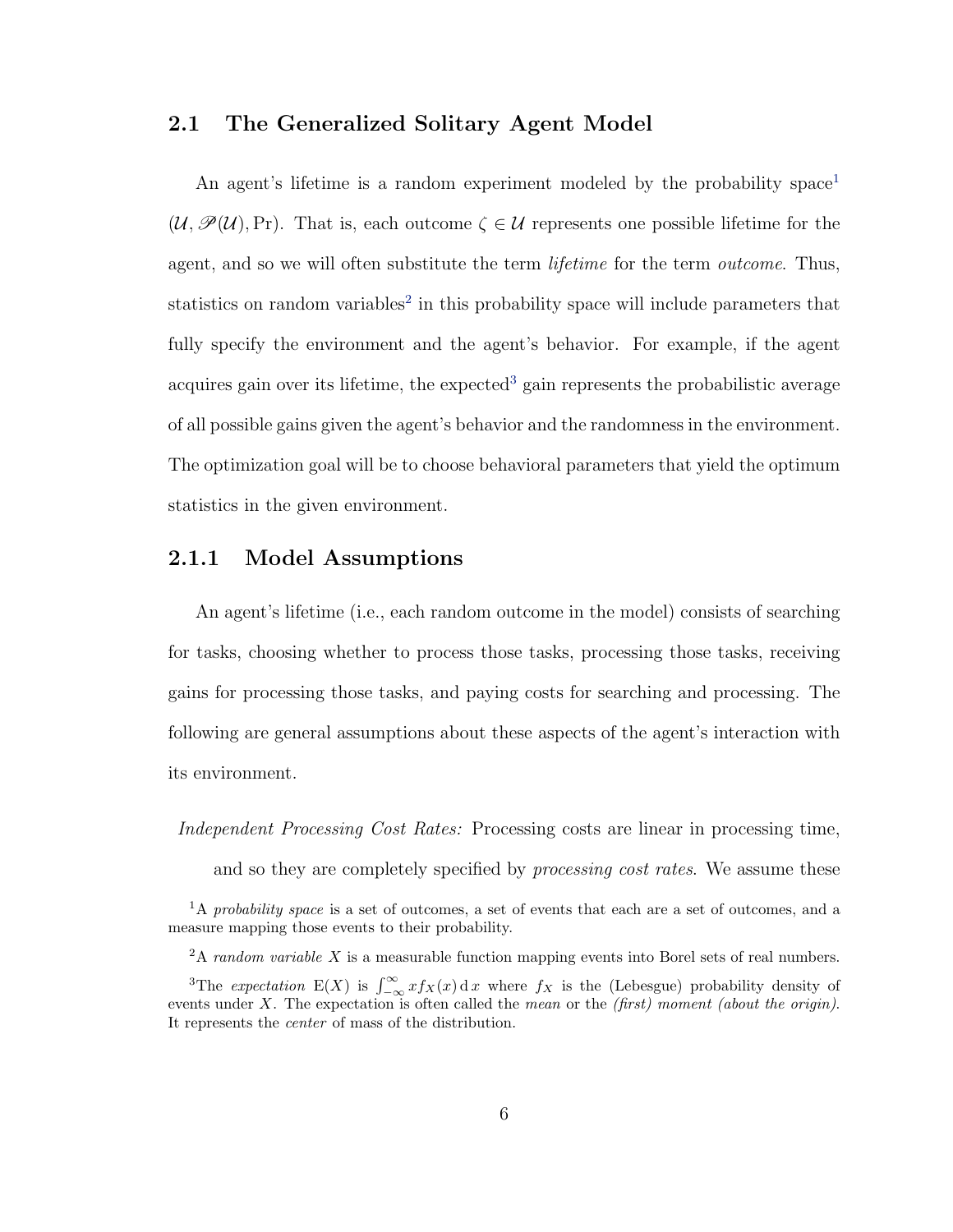cost rates are uncorrelated<sup>[4](#page-18-0)</sup> with any length of (processing) time, and that the processing cost of any particular task is independent<sup>[5](#page-18-1)</sup> of the processing cost of any other task.

- Independent Processing Gains: The processing gain for any particular task is independent of the processing gain of any other task.
- Independent Processing Decisions: An agent's decision to process any particular task is independent of its decision to process any other task.
- Pseudo-Deterministic Search Cost Rate: The search cost for finding any particular task is assumed to be independent of the type of that task and independent of the search cost of finding any other task. Additionally, search costs are assumed to be linear in search time, and so they are completely specified by search cost rates. We make several assumptions about these rates.
	- Search cost rates are uncorrelated with any length of time.
	- For any lifetime  $\zeta \in \mathcal{U}$ , the search cost rate is a single random variable rather than some kind of random process. In other words, we assume the search cost rate is constant over the entire lifetime of an agent. Thus, we consider the search cost rate to be the random variable  $C^s: \mathcal{U} \mapsto \overline{\mathbb{R}}$ .
	- We define  $c^s \in \mathbb{R}$  as the expectation of random variable  $C^s$  (i.e.,  $c^s =$  $E(C<sup>s</sup>)$ , so  $c<sup>s</sup>$  is finite.

<span id="page-18-1"></span><span id="page-18-0"></span><sup>4</sup>To say random variables X and Y are uncorrelated means  $E(XY) = E(X) E(Y)$ .

<sup>5</sup>To say random variables X, Y, and Z are (mutually) independent means that  $f_{XYZ}(x, y, z) =$  $f_X(x)f_Y(y)f_Z(z)$ . This implies that they are uncorrelated and that  $E(X|Y) = E(X)$ .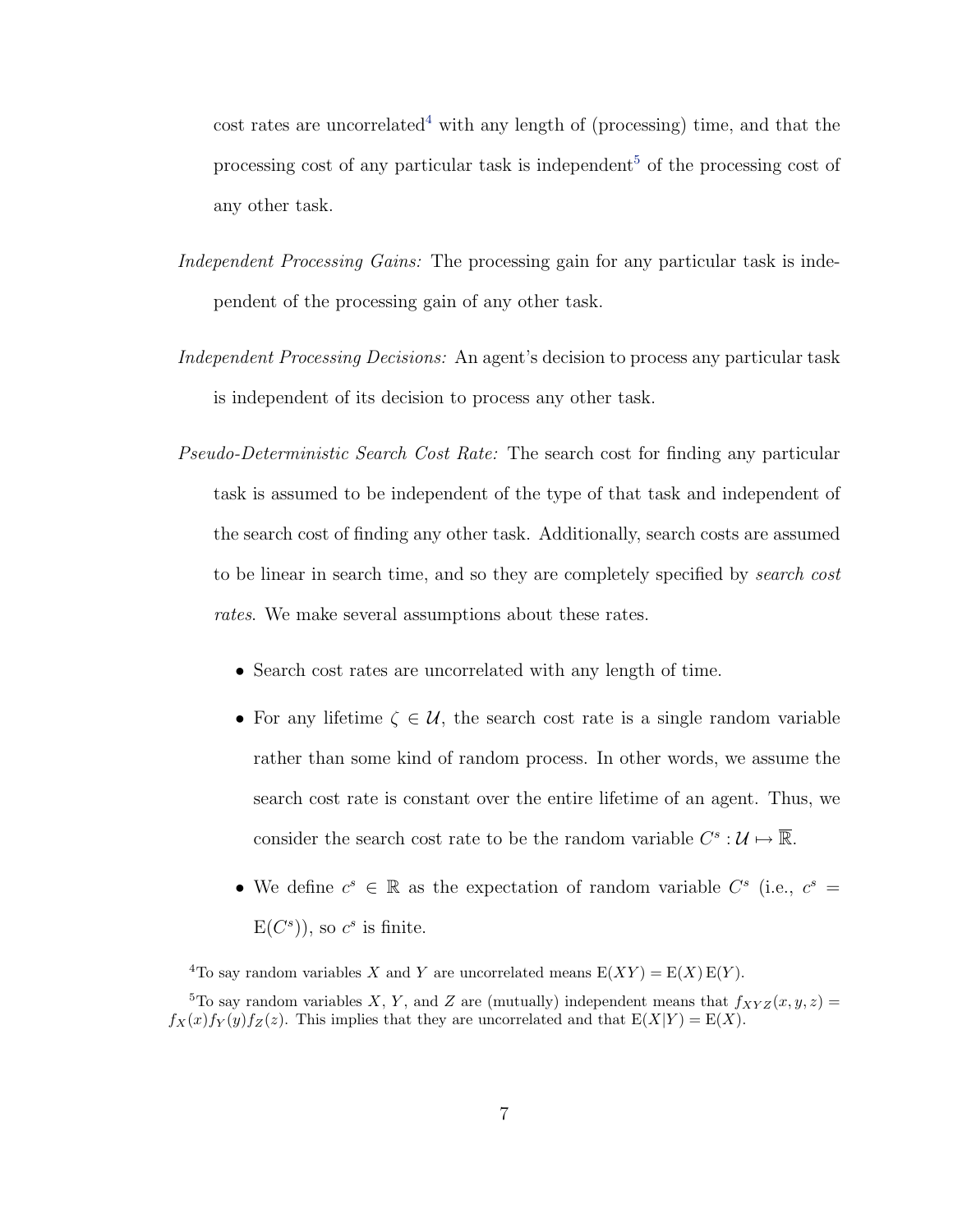• We assume  $Pr(C^s = c^s) = 1$ . This is roughly equivalent to assuming that  $C<sup>s</sup>$  is deterministic. This assumption is critical for the analyses of variance and stochastic limits in the model; if neither of these is of interest, then this assumption can be relaxed entirely.

Thus, in many cases, the parameter  $c^s$  will be an acceptable surrogate for the phrase search cost rate or even search cost as long as it is understood to be a rate.

## <span id="page-19-0"></span>2.1.2 Task-Type Parameters

Tasks encountered by an agent during its lifetime are grouped into types that share certain characteristics. In particular, there are  $n \in \mathbb{N}$  distinct task types. Take  $i \in \{1, 2, \ldots, n\}.$ 

- Task-Type Processes: For task type  $i$ , encounters are driven by a Poisson process  $(M_i(t_s) : t_s \in \mathbb{R}_{\geq 0})$ . That is, for each lifetime  $\zeta \in \mathcal{U}$ ,  $M_i(t_s)$  is the number of encounters with tasks of type i after  $t_s \in \mathbb{R}_{\geq 0}$  units of search time. We associate the following sequences of (mutually) independent and identically distributed (i.i.d.) random variables with finite  $expectation<sup>6</sup>$  $expectation<sup>6</sup>$  $expectation<sup>6</sup>$  with this Poisson process.
	- $(I_M^i)$ : Random process representing the type of the task. That is,  $I_M^i = i$ for all  $N \in \mathbb{N}$  and all  $\zeta \in \mathcal{U}$ .
	- $(g_M^i)$ : Random process representing potential gross processing gains (i.e., the gross gain rewarded if the task is chosen for processing) for encounters with tasks of type *i*.

<span id="page-19-1"></span><sup>&</sup>lt;sup>6</sup>To say random variable X has finite expectation means that  $E(|X|) < \infty$ .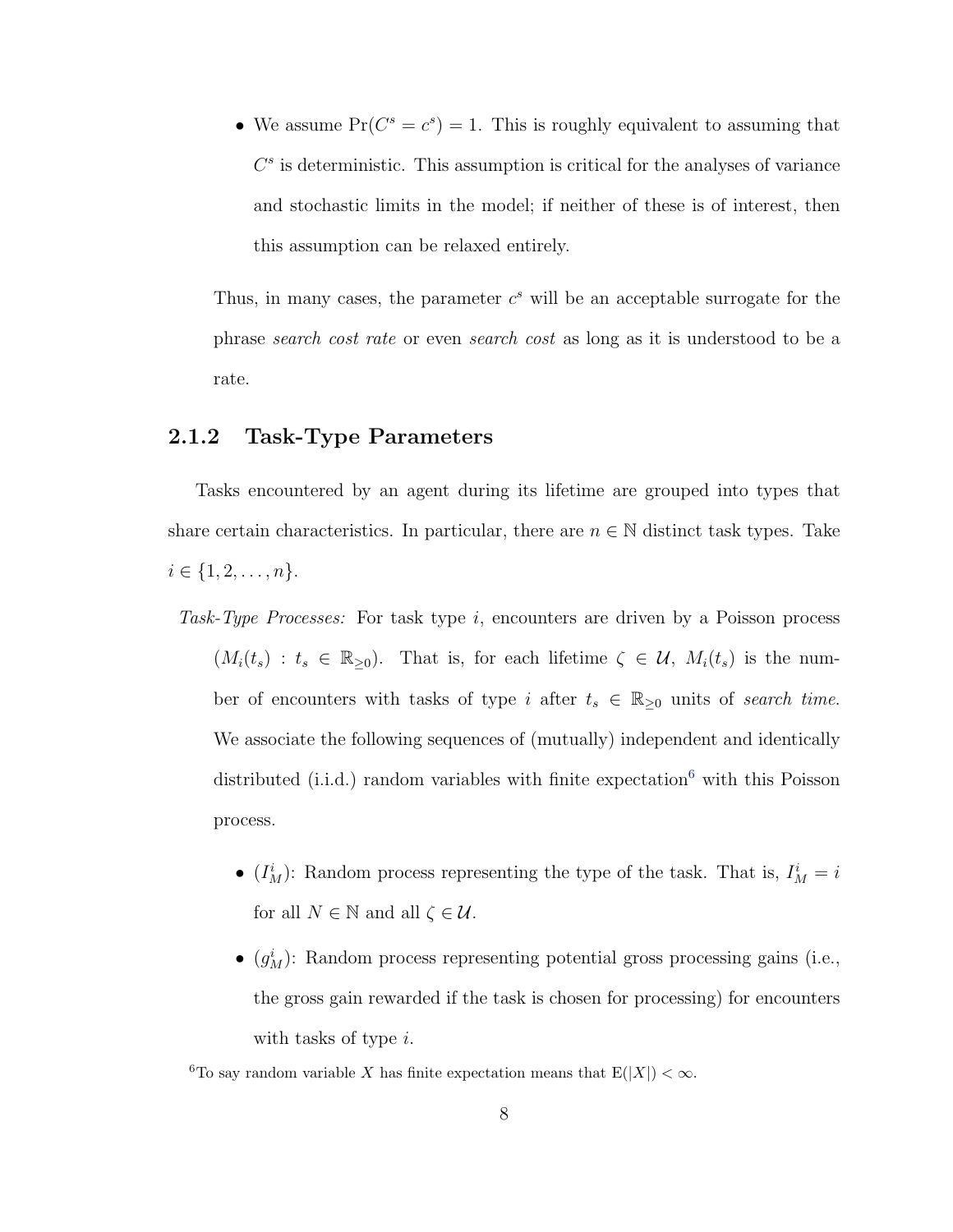- $(\tau_M^i)$ : Random process representing potential processing times (i.e., the processing time if the task is chosen for processing) for encounters with tasks of type i.
- $(c_M^i)$ : Random process representing potential cost rates (i.e., the cost rate for processing time if the task is chosen for processing) for encounters with tasks of type *i*. Thus,  $(c_M^i T_M^i)$  is a random process of potential costs (i.e., the processing cost if the task is chosen for processing) for encounters with tasks of type i.
- $(X_M^i)$ : Random process representing the agent's choice to process a task of type *i* immediately after encountering it. That is, for encounter  $N \in \mathbb{N}$ of lifetime  $\zeta \in \mathcal{U}$ ,

$$
X_M^i = \begin{cases} 0 & \text{if the agent chooses not to process the task} \\ 1 & \text{if the agent chooses to process the task} \end{cases}
$$

We make several assumptions about this process.

- (i) For all  $N \in \mathbb{N}$ ,  $E(X_M^i) = 1$  if and only if  $X_M^i(\zeta) = 1$  for all  $\zeta \in \mathcal{U}$ .
- (ii) For all  $N \in \mathbb{N}$ ,  $E(X_M^i) = 0$  if and only if  $X_M^i(\zeta) = 0$  for all  $\zeta \in \mathcal{U}$ .
- (iii) Each processing choice is independent of all other processing choices.
- (iv) For  $M \in \mathbb{N}$ ,  $X_M$  is uncorrelated with  $(g_M^i c_M^i \tau_M^i)$ ,  $c_M^i \tau_M^i$ , and  $\tau_M^i$ .

It is clear that  $(X_M^i)$  is a sequence of Bernoulli trials.

Parameters of Task Types:The above random processes are characterized by the parameters below. Tasks within a particular type all share these parameters; that is, these parameters also characterize each task type.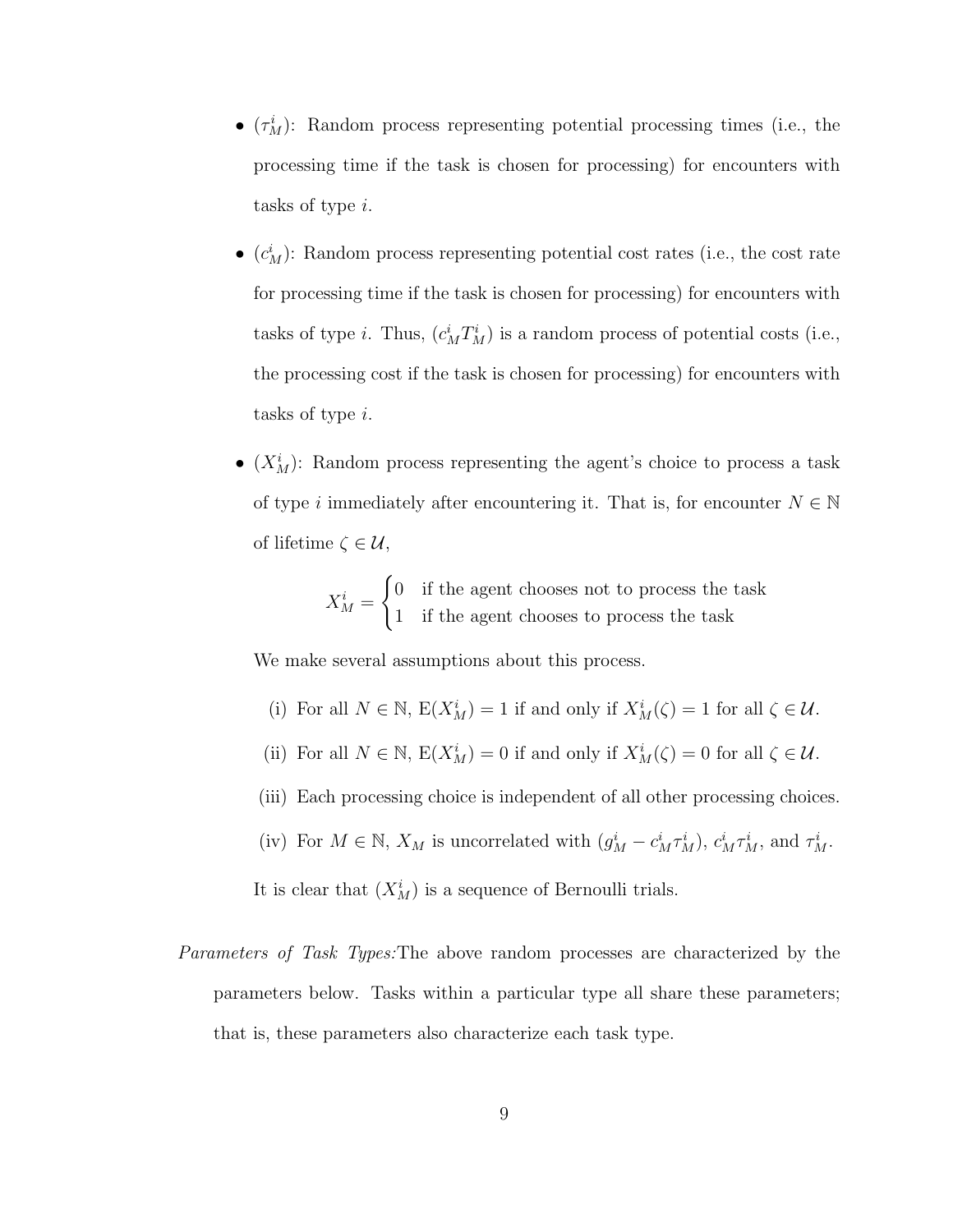- $\lambda_i \in \mathbb{R}_{>0}$ : The Poisson rate for process  $(M_i(t_s) : t_s \in \mathbb{R}_{\geq 0})$  (i.e.,  $\lambda_i =$  $1/E(T_1^i)$ . An expanded version of this model might introduce detection errors by modulating this parameter, which might also be made to depend on search speed. Pavlic and Passino [\[46\]](#page-114-0) incorporate both of these aspects with the analogous parameter of a similar agent model.
- $\tau_i \in \mathbb{R}$ : The average processing time, given in seconds, for processing a task of type *i* (i.e.,  $g_i = E(\tau_1^i)$ ).
- $c_i \in \mathbb{R}$ : The average fuel cost rate, given in points per second, for processing a task of type *i* (i.e.,  $c_i = E(c_1^i)$ ).
- $g_i \in \mathbb{R}$ : The average gross gain, given in points, for processing a task of type *i* (i.e.,  $g_i = E(g_1^i)$ ).
- $p_i \in [0, 1]$ : An agent's preference for processing a task of type *i*.

– If  $p_i = 0$ , then no tasks of type *i* are processed.

– If  $p_i \in (0, 1)$ , then tasks of type i are processed according to successes of a Bernoulli trial with parameter  $p_i$ .

– If  $p_i = 1$ , then all tasks of type i are processed.

That is,  $p_i$  can be called the probability that the agent will process a task of type *i* (i.e.,  $E(X_1^i) = p_i$ ). Detection errors could be introduced via this parameter as well.

Of course, it is trivial that  $E(I_1^i) = i$ .

Average Gain as Function of Average Time: Unlike with processing costs, the relationship between processing time and processing gain has not been made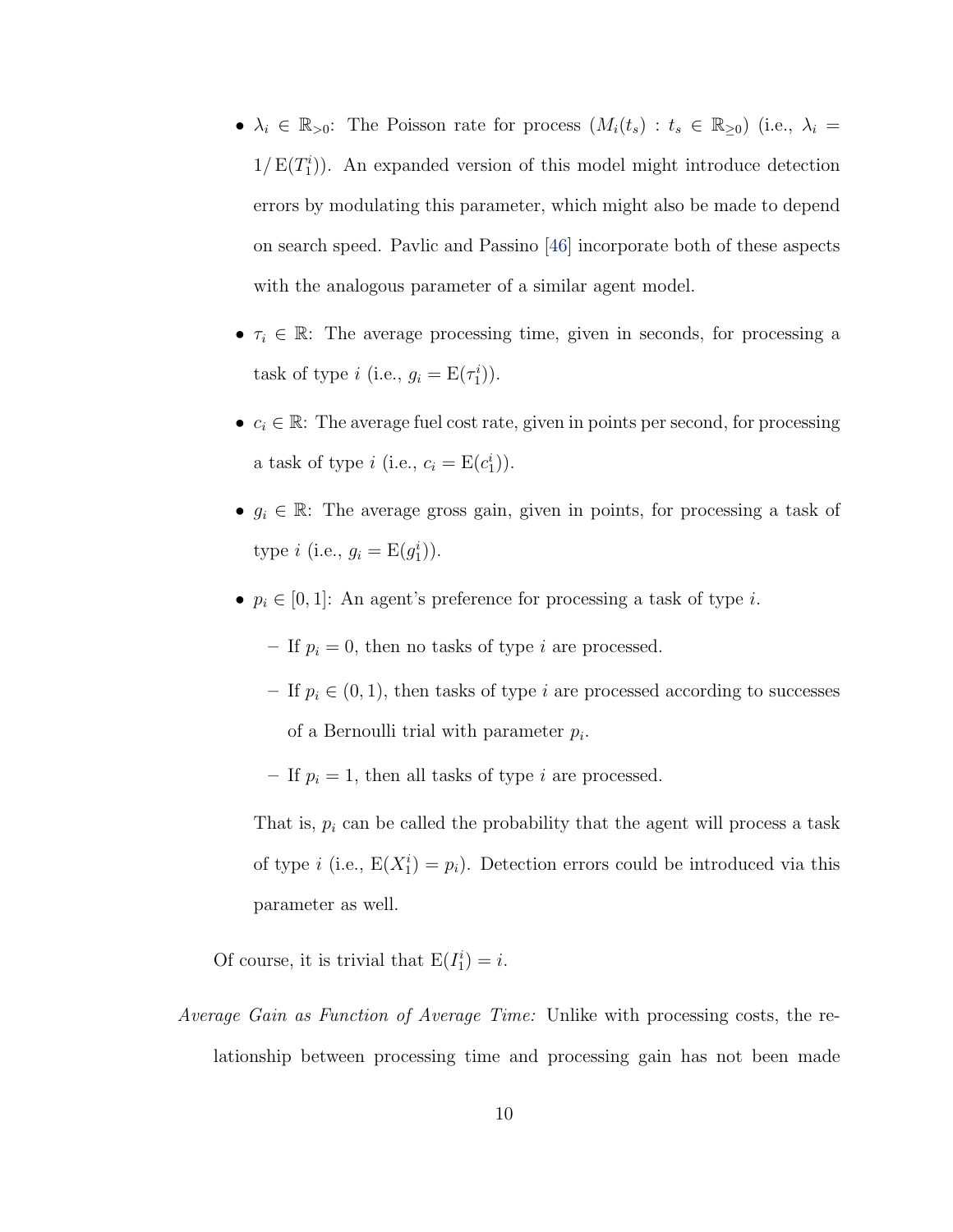explicit. In general, the model of the system will require  $g_i$  to change whenever  $\tau_i$  changes. That is, it makes sense that a longer average processing time would alter the average gain. Therefore, we introduce the function  $g_i : \mathbb{R}_{\geq 0} \mapsto \mathbb{R}$  so that  $g_i(\tau_i)$  represents the average gain returned from tasks of type i given an average processing length of  $\tau_i \in \mathbb{R}_{\geq 0}$ . This function is used when predicting the optimal processing time in a given environment. We usually assume  $g_i$  is continuously differentiable.

Optimization Variables and Prey and Patch Models: The behavior of an agent is completely specified by the preference probabilities (i.e.,  $p_i$  for all  $i \in \{1, 2, ..., n\}$ ) and the processing times (i.e.,  $\tau_i$  for all  $i \in \{1, 2, ..., n\}$ ). All other parameters are fixed with the agent's environment. The task processing-length choice problem refers to the case when the preference probabilities are also fixed with the environment (i.e., absorbed into the task type encounter rates) so that the agent is free to choose processing times only; this is called a *patch model* by biologists [\[60\]](#page-115-0). The task-type choice problem refers to the case when the processing times are fixed with the environment so that the agent is free to choose preference probabilities only; this is called a prey model by biologists [\[60\]](#page-115-0). The most general case, when the agent is free to choose both, is called the combined task-type and processing-length choice problem; biologists refer to this case as the combined prey and patch model [\[60\]](#page-115-0).

These processes and parameters will be used throughout this document.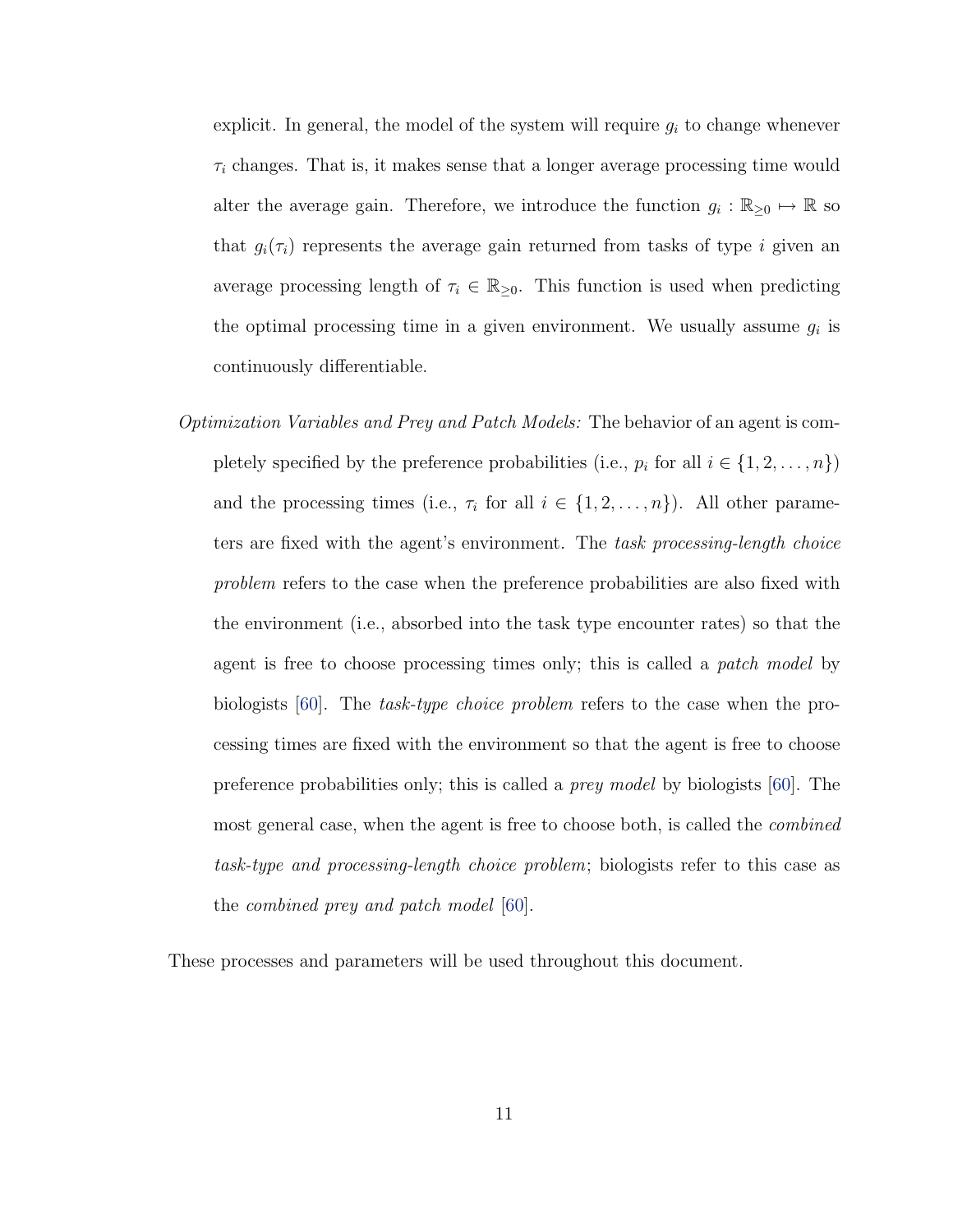## <span id="page-23-0"></span>2.1.3 Actual Processing Gains, Costs, and Times

Take  $i \in \{1, 2, ..., n\}$ . For the rest of this chapter, we will also use the processes  $(G_M^i)$ ,  $(G_M^i)$ , and  $(T_M^i)$ , which are defined with  $G_M^i \triangleq X_M^i g_M^i$  and  $C_M^i \triangleq X_M^i c_M^i \tau_M^i$ and  $T_M^i \triangleq X_i^n \tau_M^i$  for all  $\zeta \in \mathcal{U}$  and  $N \in \mathbb{N}$ . These represent the actual processing gain, processing cost, and processing time for each task encounter. Clearly, the gain (processing time) of any task is independent of the gain (processing time) of any other task; additionally,  $(G_M^i)$ ,  $(C_M^i)$ , and  $(T_M^i)$  are sequences of i.i.d. random variables with finite expectation. It is necessary for  $Pr(C^s = c^s) = 1$  for the random variables of  $(G_M^i)$  and  $(G_M^i)$  to be i.i.d.. If this is not the case, then the random variables of  $(G_M^i)$ and  $(C_M^i)$  will be identically but not independently distributed.

## <span id="page-23-1"></span>2.1.4 Important Technical Notes

This model has more flexibility than the classical OFT models described by Stephens and Krebs [\[60\]](#page-115-0). It also shares one aspect of classical OFT foraging models that is often taken for granted.

Enhanced Gain and Cost Structure: We augment the conventional classical OFT foraging model with time-dependent costs, while not restricting the signs of our cost and gains. That is, we allow costs and gains to be positive, zero, or negative. In other words, negative costs may be viewed as time-dependent gains just as negative gains may be viewed as time-constant costs. For example, a negative search cost may be viewed as modeling the value of some other useful activity that can only be done during searching. Some impacts of this generalization of the gain and cost structure are discussed in [Chapter 3.](#page-44-0)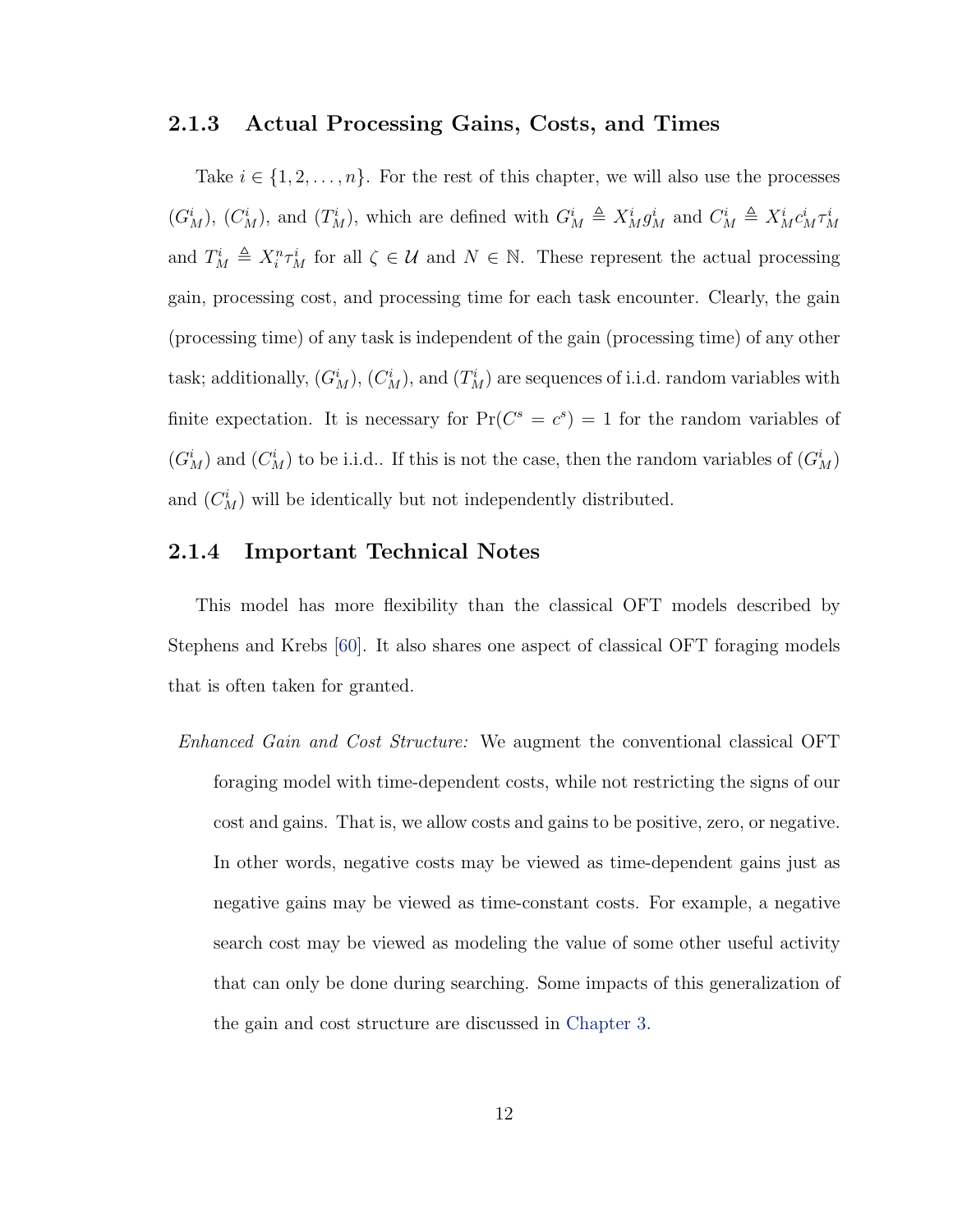Poisson Processes and Simultaneous Encounters: All of the assumptions listed in [Sections 2.1.1](#page-17-1) and [2.1.2](#page-19-0) are important, but one particular assumption (that is also found in the classical solitary foraging model) deserves special attention, namely that model encounters occur according to a Poisson process. A consequence of this assumption is that interarrival times have a particular continuous distribution. Additionally, this assumption implies that simultaneous encounters occur with probability zero; therefore, behavioral statistics are not affected by the choices made by the agent on a simultaneous encounter.

## <span id="page-24-0"></span>2.2 Classical OFT Analysis: Encounter-Based Approach

Here, we introduce an approach to analysis of agent behavior based on classical OFT  $[e.g., 16, 60]$  $[e.g., 16, 60]$  $[e.g., 16, 60]$  $[e.g., 16, 60]$ . We call this a *merge before split* approach. In this approach, the encounter rates of each type are independent of the preference probabilities. That is, the agent is considered to encounter each task and then choose whether to process the task. Because encounters are generated by Poisson processes, an alternative approach would be to make the preference probabilities a modifier of the encounter rates rather than some aspect of the agent's choice; this alternative is described in [Section 2.3.](#page-33-0) The merged processes generated by encounters with all tasks are described in [Section 2.2.1.](#page-24-1) [Sections 2.2.2,](#page-27-0) [2.2.3,](#page-29-0) and [2.2.4](#page-29-1) use renewal theory based on these merged processes to develop statistics that can be used as optimization criteria for agent behavior.

## <span id="page-24-1"></span>2.2.1 Processes Generated from Merged Encounters

Above, we defined n Poisson processes corresponding to the n task types. However, as an agent searches, it encounters tasks from n processes at once. That is, the agent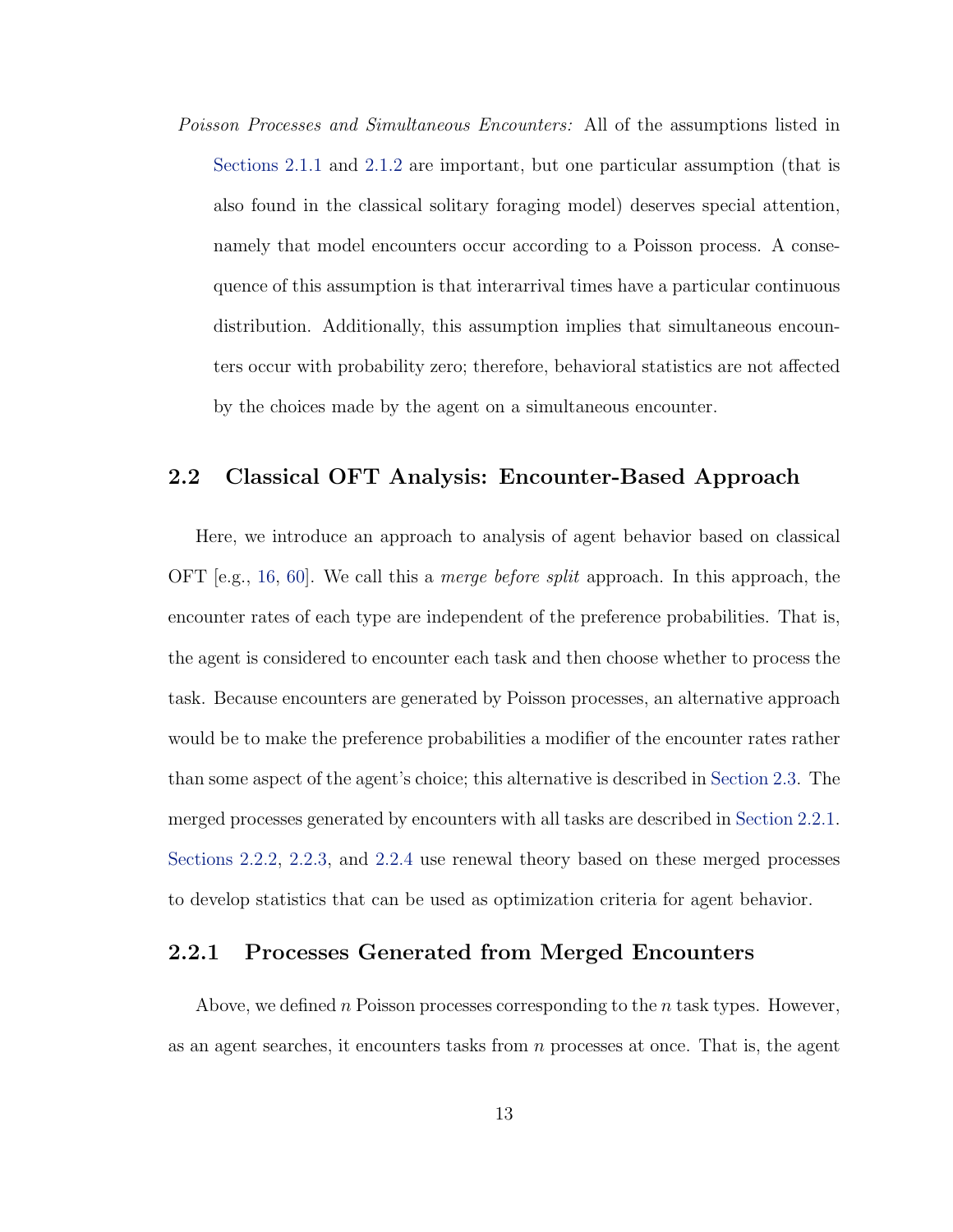faces the merged Poisson process  $(M(t_s) : t_s \in \mathbb{R}_{\geq 0})$  defined for all  $\zeta \in \mathcal{U}$  and all  $t_s \in \mathbb{R}_{\geq 0}$  by

$$
M(t_s) \triangleq \sum_{i=1}^{n} M_i(t_s)
$$

which carries with it the interevent time process  $(\Upsilon_M)$ . In other words, for any lifetime  $\zeta \in \mathcal{U}, M^p(t_s)$  represents the number of tasks encountered after searching for  $t_s$  time. We call the encounter rate for this process  $\lambda$ , where  $\lambda = \sum_{i=1}^n \lambda_i$  by the theory of merged Poisson processes [\[64\]](#page-115-2). Therefore,  $E(\Upsilon_1) = 1/\lambda$ . Because this process is also a Markov renewal process, as $\lim_{t_s \to \infty} M(t_s) = \infty$ ; however, because this is a Poisson counting process,  $E(M(t_s)) = \lambda t_s$  for all  $t_s \in \mathbb{R}_{\geq 0}$ .

#### Merged Task-Type Processes

Define the random processes  $(\partial_M)$ ,  $(\mathcal{V}_M)$ ,  $(\mathcal{T}_M)$ , and  $(I_M)$  as merged versions of the families  $((G_M^i))_{i=1}^n$ ,  $((C_M^i))_{i=1}^n$ ,  $((T_M^i))_{i=1}^n$ , and  $((I_M^i))_{i=1}^n$  respectively. Each of these processes is an i.i.d. sequence of random variables. The random variables  $I_1$  and  $\Upsilon_1$  are assumed to be independent. For any lifetime  $\zeta \in \mathcal{U}$ ,  $I_1 = i$  would indicate that the first encounter was generated by process  $(M_i(t_s): t_s \in \mathbb{R}_{\geq 0})$ . It will be convenient for us to introduce the symbols g, c, and  $\tau$  defined by

$$
g \triangleq E(\partial_1)
$$
 and  $c \triangleq E(\partial_1)$  and  $\tau \triangleq E(\mathbf{T}_1)$ 

These random variables respectively represent the net gain, cost, and time for processing a task during a single arbitrary OFT renewal cycle. We also use the notation  $\overline{g}$ ,  $\overline{c}$ , and  $\overline{\tau}$  defined by

$$
\overline{g} \triangleq E(g) = E(\overline{c})
$$
 and  $\overline{c} \triangleq E(c) = E(\overline{c})$  and  $\overline{\tau} \triangleq E(\tau) = E(\overline{c})$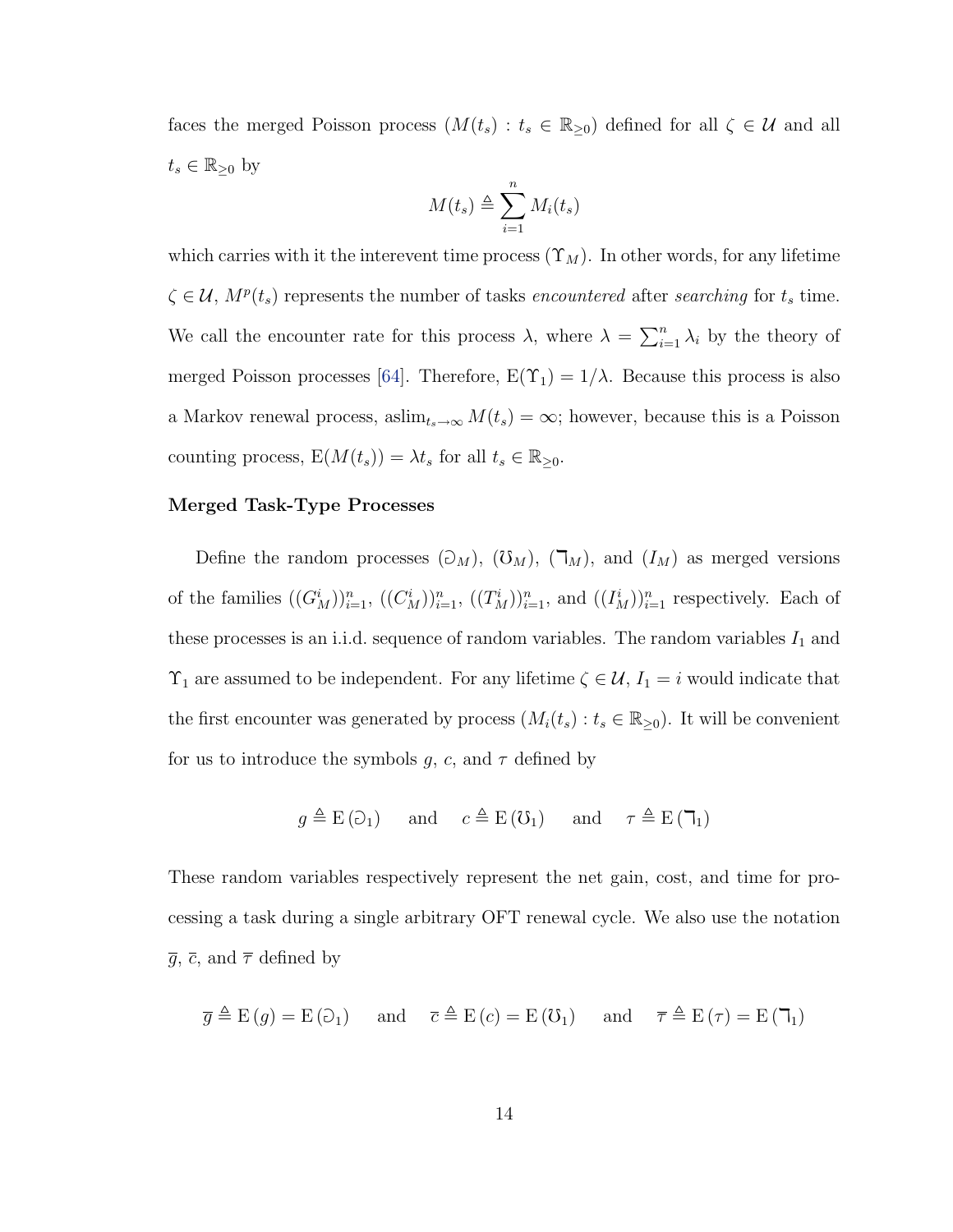From the theory of merged Poisson processes,  $Pr(I_1 = i) = \lambda_i/\lambda$  for all  $i \in \{1, 2, ..., n\}$ . Combining this with the fact that  $\lambda = \sum_{i=1}^{n} \lambda_i$  and a property<sup>[7](#page-26-0)</sup> of expectation yields

$$
\overline{g} = \sum_{j=1}^{n} \frac{\lambda_j}{\lambda} p_j g_j \quad \text{and} \quad \overline{c} = \sum_{j=1}^{n} \frac{\lambda_j}{\lambda} p_j c_j \tau_j \quad \text{and} \quad \overline{\tau} = \sum_{j=1}^{n} \frac{\lambda_j}{\lambda} p_j \tau_j
$$

So, these expectations are weighted sums of parameters. In particular, if  $n = 1$ ,

$$
\overline{g} = p_1 g_1(\tau_1)
$$
 and  $\overline{c} = p_1 c_1 \tau_1$  and  $\overline{\tau} = p_1 \tau_1$ 

This result is useful when visualizing optimization results. Additionally,

$$
E(C^{s}\Upsilon_{1}|I_{1}=i) = E(C^{s}\Upsilon_{1}) = \frac{c^{s}}{\lambda}
$$

Below, we use these results frequently in expressions of statistics.

#### Net Gain, Cost, and Time Processes

Now, we define random processes  $(\widetilde{G}_N)$ ,  $(\widetilde{C}_N)$ , and  $(\widetilde{T}_N)$  with

$$
\widetilde{G}_N \triangleq \partial_N - \mathcal{U}_N - C^s \Upsilon_N
$$
 and  $\widetilde{C}_N \triangleq \mathcal{U}_N + C^s \Upsilon_N$  and  $\widetilde{T}_N \triangleq \Upsilon_N + \Upsilon_N$ 

for all  $N \in \mathbb{N}$  and  $\zeta \in \mathcal{U}$ . It is clear that  $(\widetilde{G}_N)$ ,  $(\widetilde{C}_N)$ , and  $(\widetilde{T}_N)$  are i.i.d. sequences of random variables with finite expectation. In some cases, it will be interesting to look at the gross gain returned to an agent. Thus, we define the process  $(\widetilde{G}_N + \widetilde{C}_N)$  as well<sup>[8](#page-26-1)</sup>. By the above definitions,  $\tilde{G}_1 + \tilde{C}_1 = g$  and  $\tilde{G}_N + \tilde{C}_N = \tilde{O}_N$  for all  $N \in \mathbb{N}$  and  $\zeta \in \mathcal{U}$ . The statistics of these random variables are of interest to us. In particular,

<span id="page-26-1"></span><span id="page-26-0"></span><sup>7</sup>For random variables X and Y,  $E(X) = E(E(X|Y))$ .

<sup>8</sup>Recall that the all cost rates may be negative in this model. While these costs would be interpreted as gains in this case, they are not included in this definition of gross gain. Gross gain is all gains before the impact of costs, positive or negative.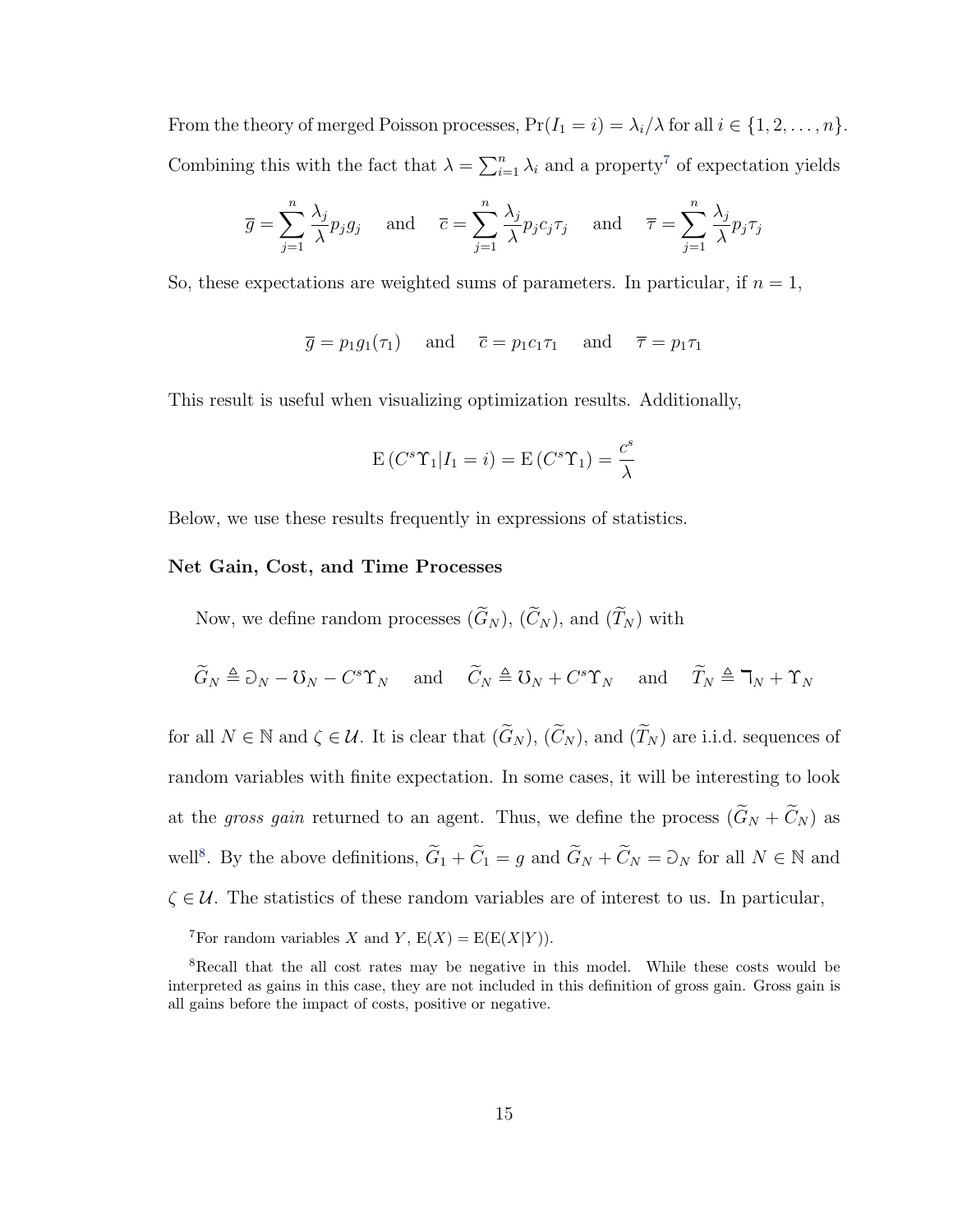

<span id="page-27-1"></span>Figure 2.1: The classical OFT Markov renewal process, where the solid dot is the renewal point that starts each cycle.

$$
E\left(\widetilde{G}_1\right) = \overline{g} - \overline{c} - \frac{c^s}{\lambda} \tag{2.1}
$$

$$
E\left(\widetilde{C}_1\right) = \overline{c} + \frac{c^s}{\lambda} \tag{2.2}
$$

$$
E\left(\widetilde{T}_1\right) = \overline{\tau} + \frac{1}{\lambda} \tag{2.3}
$$

$$
E\left(\widetilde{G}_1 + \widetilde{C}_1\right) = \overline{g} \tag{2.4}
$$

Also,  $Pr(\widetilde{T}_1 = 0) = 0$  because  $E(\widetilde{T}_1) > 0$  and  $Pr(\Upsilon_1 = 0) = 0$ 

# <span id="page-27-0"></span>2.2.2 Markov Renewal Process

Because  $(\widetilde{T}_N)$  is an i.i.d. sequence of random variables with  $0 < \mathrm{E}(\widetilde{T}_1) < \infty$  and  $Pr(\widetilde{T}_1) = 0$ , the process  $(N(t) : t \in \mathbb{R}_{\geq 0})$  defined by

$$
N(t) \triangleq \sup \left\{ N \in \mathbb{N} : \sum_{i=1}^{N} \widetilde{T}_i \leq t \right\} = \sup \left\{ N \in \mathbb{N} : \sum_{i=1}^{N} \left( \mathbb{I}_i + \Upsilon_i \right) \leq t \right\}
$$

for all  $t \in \mathbb{R}_{\geq 0}$  and all  $\zeta \in \mathcal{U}$  is a Markov renewal process with interarrival process  $(\widetilde{T}_N)$ . This process represents the number of tasks *encountered* from time 0 to time t (i.e., t is a measure of the agent's lifetime, not how long the agent has searched). This Markov renewal process is depicted in [Figure 2.1,](#page-27-1) and one iteration around this process will be known as an OFT cycle. That is, because the agent can choose to process or ignore a task, the holding time for the renewal process always includes some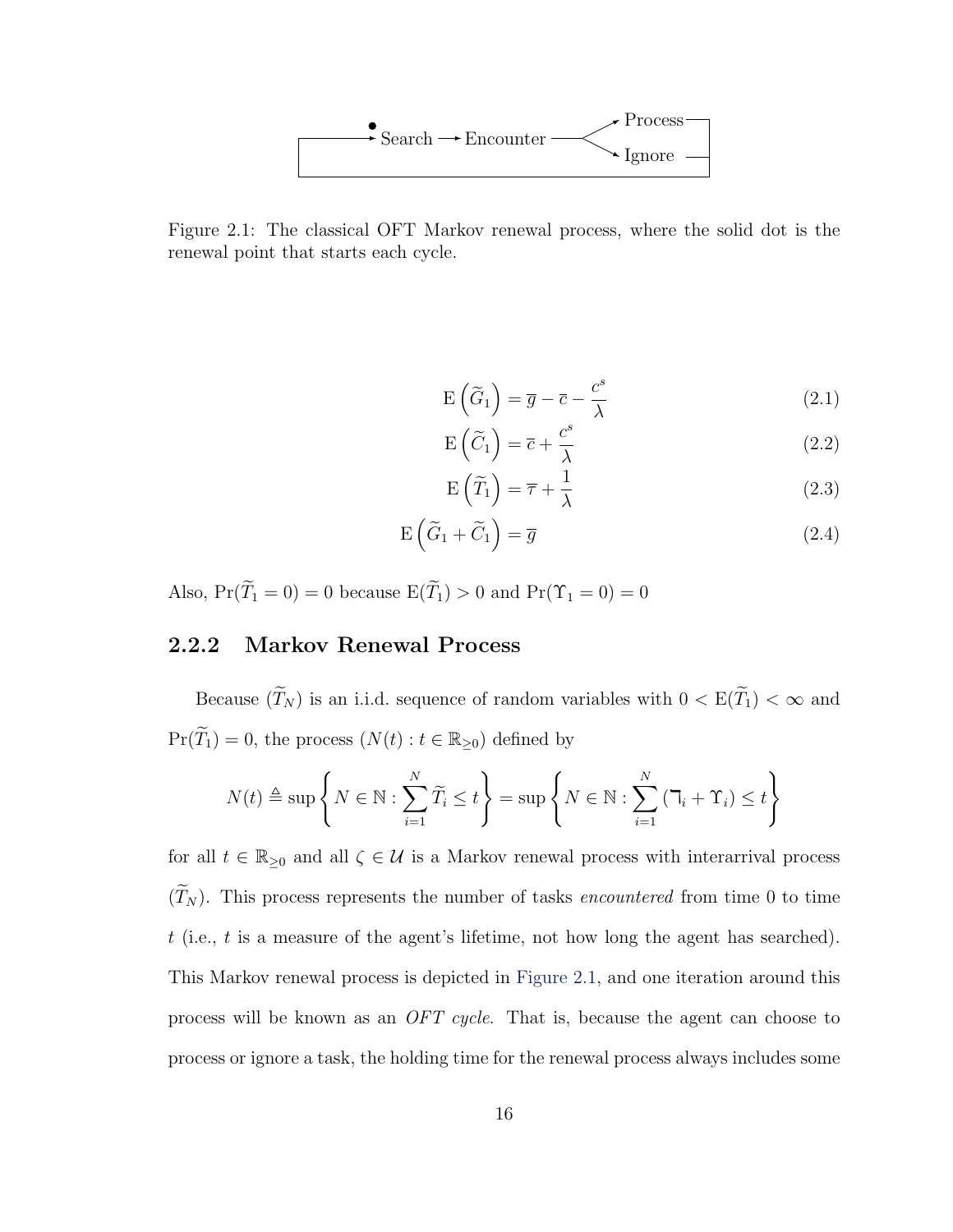search time and may include processing time if an encounter is followed by a decision to process the task. By definition of this process, simultaneous encounters occur with probability zero. As with any Markov renewal process, as $\lim_{t\to\infty} N(t) = \infty$ ; however, while  $E(M(t_s))$  is known for all  $t_s \in \mathbb{R}_{\geq 0}$ , a derivation of  $E(N(t))$  for all  $t \in \mathbb{R}_{\geq 0}$  is outside the scope of this work. Fortunately, applications rarely require the precise form of this expectation. Additionally, it is known that for all  $\zeta \in \mathcal{U}$  and all  $t \in \mathbb{R}_{\geq 0}$ ,  $N(t) \leq M(t)$ ; therefore,  $0 \leq E(N(t)) \leq \lambda t$  for all  $t \in \mathbb{R}_{\geq 0}$ .

#### Encounter Times: Statistics and Stochastic Limits

The process  $(\widetilde{T}^N)$  defined with  $\widetilde{T}^N \triangleq \sum_{i=1}^N \widetilde{T}_i$  for all  $N \in \mathbb{N}$  and all  $\zeta \in \mathcal{U}$  is the sequence of encounter times for  $(N(t) : t \in \mathbb{R}_{\geq 0})$ . Because  $(\widetilde{T}_N)$  is an i.i.d. sequence of random variables with finite expectation,

$$
E(\widetilde{T}^{N}) = N E(\widetilde{T}_{1}) = \frac{N}{\lambda} + N\overline{\tau}
$$

for all  $N \in \mathbb{N}$ . It can be shown<sup>[9](#page-28-0)</sup> that

$$
\operatorname*{aslim}_{t \to \infty} \frac{N(t)}{t} = \lim_{t \to \infty} \frac{E\left(N(t)\right)}{t} = \operatorname*{aslim}_{N \to \infty} \frac{N}{\widetilde{T}^N} = \lim_{N \to \infty} E\left(\frac{N}{\widetilde{T}^N}\right) = \frac{1}{E\left(\widetilde{T}_1\right)}\tag{2.5}
$$

Therefore, the ratio  $1/E(\widetilde{T}_1)$  may be called the *long-term encounter rate* of  $(N(t))$ :  $t \in \mathbb{R}_{\geq 0}$ . Similarly, it is also the case that

$$
\operatornamewithlimits{aslim}_{t\to\infty}\frac{\widetilde T(t)}t=\lim_{t\to\infty}\frac{\operatorname E\left(\widetilde T(t)\right)}t=1
$$

which is not surprising; that is, as the agent's lifetime increases, the time spent waiting for the very next task encounter becomes negligible.

<span id="page-28-0"></span><sup>9</sup>See [Appendix A.](#page-109-0)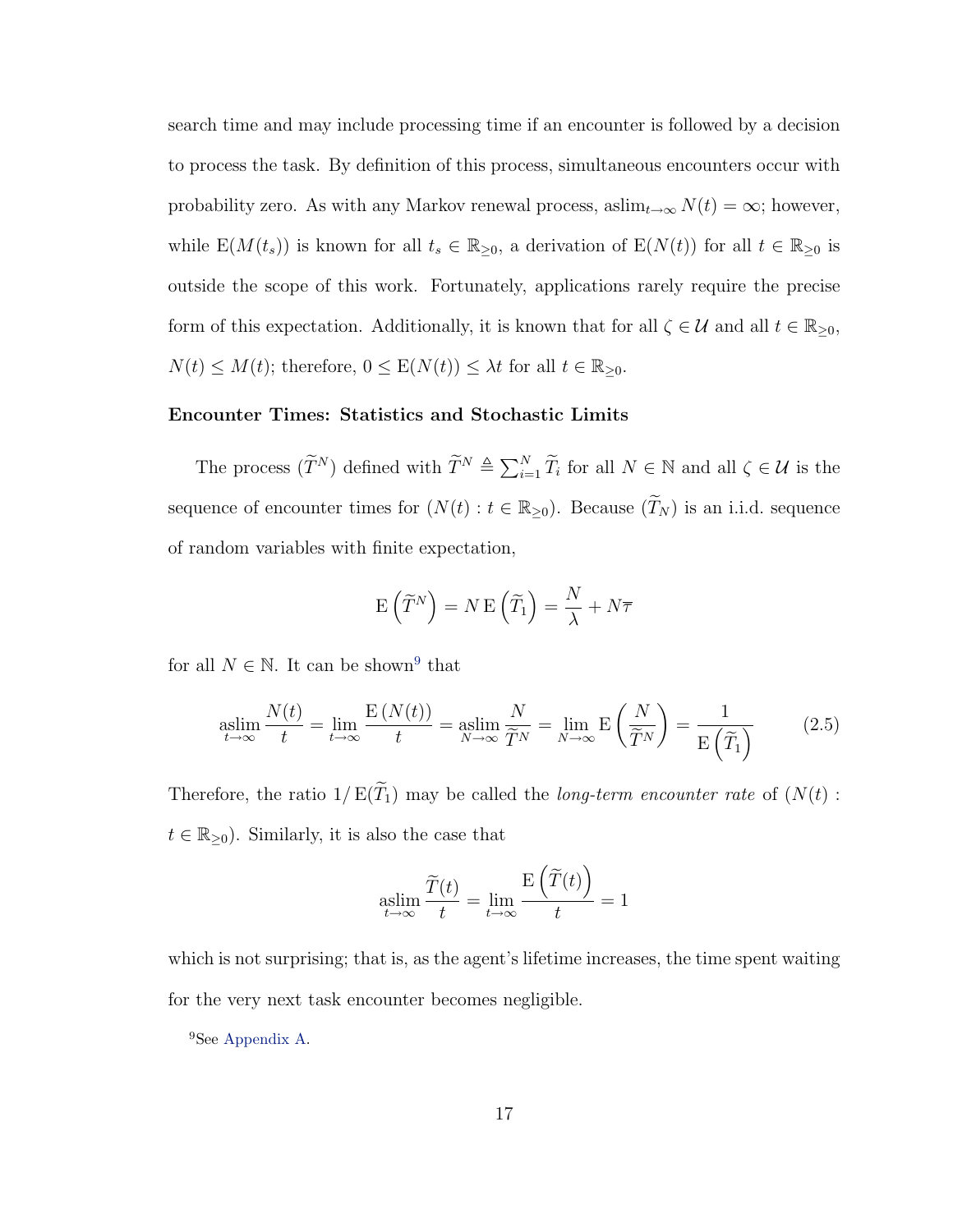### <span id="page-29-0"></span>2.2.3 Markov Renewal-Reward Processes

The processes  $(\widetilde{G}_N)$  and  $(\widetilde{C}_N)$  can be viewed as sequences of gains and losses, respectively, corresponding to each  $(N(t) : t \in \mathbb{R}_{\geq 0})$  encounter. Define the corre-sponding cumulative processes<sup>[10](#page-29-2)</sup>  $(\widetilde{G}^N)$ ,  $(\widetilde{C}^N)$ , and  $(\widetilde{G}^N + \widetilde{C}^N)$  with

$$
\widetilde{G}^N \triangleq \sum_{i=1}^N \widetilde{G}_i
$$
 and  $\widetilde{C}^N \triangleq \sum_{i=1}^N \widetilde{C}_i$  and  $\widetilde{G}^N + \widetilde{C}^N = \sum_{i=1}^N (\widetilde{G}_i + \widetilde{C}_i)$ 

for all  $N \in \mathbb{N}$  and all  $\zeta \in \mathcal{U}$ . Also define the Markov renewal-reward processes<sup>[11](#page-29-3)</sup>  $(\widetilde{G}(t): t \in \mathbb{R}_{\geq 0}), (\widetilde{C}(t): t \in \mathbb{R}_{\geq 0}),$  and  $(\widetilde{T}(t): t \in \mathbb{R}_{\geq 0})$  with  $\widetilde{G}(t) \triangleq \widetilde{G}^{N(t)} = \sum$  $N(t)$  $\sum_{i=1} \widetilde{G}_i$  and  $\widetilde{C}(t) \triangleq \widetilde{C}^{N(t)} = \sum_{i=1}$  $N(t)$  $\sum_{i=1} \widetilde{C}_i$  and  $\widetilde{T}(t) \triangleq \widetilde{T}^{N(t)} = \sum_{i=1}$  $N(t)$  $\sum_{i=1} T_i$ 

and the process  $(\widetilde{G}(t) + \widetilde(C)(t) : t \in \mathbb{R}_{\geq 0})$  accordingly with

$$
\widetilde{G}(t) + \widetilde{C}(t) = \widetilde{G}^{N(t)} + \widetilde{C}^{N(t)} = \sum_{i=1}^{N(t)} (\widetilde{G}_i + \widetilde{C}_i)
$$

for all  $t \in \mathbb{R}_{\geq 0}$  and  $\zeta \in \mathcal{U}$ .

## <span id="page-29-1"></span>2.2.4 Reward Process Statistics

Because  $(\widetilde{G}_N)$  and  $(\widetilde{C}_N)$  are i.i.d. sequences of random variables with finite expectation, for all  $N \in \mathbb{N}$ ,

<span id="page-29-4"></span>
$$
E\left(\widetilde{G}^{N}\right) = N E\left(\widetilde{G}_{1}\right) = N\left(\overline{g} - \overline{c} - \frac{c^{s}}{\lambda}\right)
$$
\n(2.6)

<span id="page-29-5"></span>
$$
E(\widetilde{C}^{N}) = N E(\widetilde{C}_{1}) = N(\overline{c} + \frac{c^{s}}{\lambda})
$$
\n(2.7)

and, as we showed above,

<span id="page-29-6"></span>
$$
E\left(\widetilde{T}^{N}\right) = N E\left(\widetilde{T}_{1}\right) = N\left(\frac{1}{\lambda} + \overline{\tau}\right)
$$
\n(2.8)

<span id="page-29-3"></span><span id="page-29-2"></span> $10$ A *cumulative process* is a sequence of partial sums of another process.

<sup>&</sup>lt;sup>11</sup>A *Markov renewal-reward process* uses a Markov renewal process to extend the indexing of a cumulative process from  $\mathbb N$  to  $\mathbb{R}_{\geq 0}$ .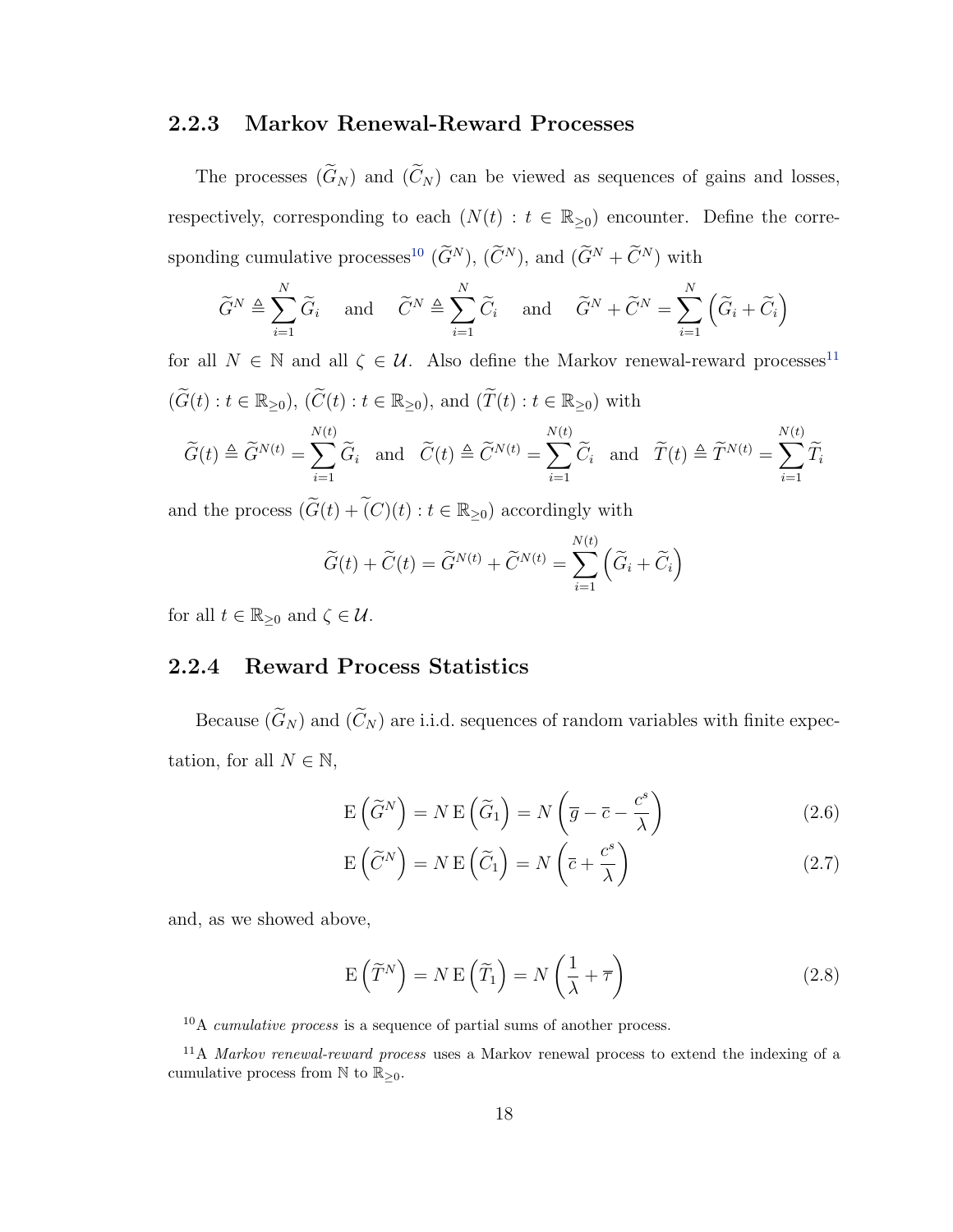It is clearly the case that

<span id="page-30-1"></span>
$$
E\left(\widetilde{G}^{N} + \widetilde{C}^{N}\right) = N E\left(\widetilde{G}_{1} + \widetilde{C}_{1}\right) = N\overline{g}
$$
\n(2.9)

Also, for all  $t \in \mathbb{R}_{\geq 0}$ ,

$$
E(\widetilde{G}(t)) = E(N(t)) E(\widetilde{G}_1) = E(N(t)) (\overline{g} - \overline{c} - \frac{c^s}{\lambda})
$$
\n(2.10)

$$
E(\widetilde{C}(t)) = E(N(t)) E(\widetilde{C}_1) = E(N(t)) (\overline{c} + \frac{c^s}{\lambda})
$$
\n(2.11)

$$
E\left(\widetilde{T}(t)\right) = E\left(N(t)\right)E\left(\widetilde{T}_1\right) = E\left(N(t)\right)\left(\frac{1}{\lambda} + \overline{\tau}\right)
$$
\n(2.12)

and, clearly,

$$
E(\widetilde{G}(t) + \widetilde{C}(t)) = E(N(t))E(\widetilde{G}_1 + \widetilde{C}_1) = E(N(t))\overline{g}
$$
\n(2.13)

### Stochastic Limits of Net Gain Processes

It can be shown $^{12}$  $^{12}$  $^{12}$  that there exists an  $N\in\mathbb{N}$  such that  $\mathrm{E}(1/\widetilde{T}^{N})<\infty,$  and so by results of Johns and Miller [\[28\]](#page-113-2),

$$
\operatorname*{aslim}_{t \to \infty} \frac{\widetilde{G}(t)}{t} = \lim_{t \to \infty} \frac{\operatorname{E}\left(\widetilde{G}(t)\right)}{t} = \operatorname*{aslim}_{N \to \infty} \frac{\widetilde{G}^N}{\widetilde{T}^N} = \lim_{N \to \infty} \operatorname{E}\left(\frac{\widetilde{G}^N}{\widetilde{T}^N}\right) = \frac{\operatorname{E}\left(\widetilde{G}_1\right)}{\operatorname{E}\left(\widetilde{T}_1\right)}\tag{2.14}
$$

This result is frequently used in classical OFT. The ratio  $E(G_1)/E(T_1)$  may be called the long-term (average) rate of net gain and is expressed by

$$
\frac{\mathrm{E}\left(\widetilde{G}_{1}\right)}{\mathrm{E}\left(\widetilde{T}_{1}\right)} = \frac{\overline{g} - \overline{c} - \frac{c^{s}}{\lambda}}{\frac{1}{\lambda} + \overline{\tau}} = \frac{\lambda\left(\overline{g} - \overline{c}\right) - c^{s}}{1 + \lambda\overline{\tau}} = \frac{\sum_{i=1}^{n} \lambda_{i} p_{i} (g_{i} - c_{i}\tau_{i}) - c^{s}}{1 + \sum_{i=1}^{n} \lambda_{i} p_{i}\tau_{i}}
$$

So,

$$
\frac{\mathrm{E}\left(\widetilde{G}_{1}\right)}{\mathrm{E}\left(\widetilde{T}_{1}\right)} = \frac{\mathrm{E}\left(\widetilde{G}^{N}\right)}{\mathrm{E}\left(\widetilde{T}^{N}\right)} = \frac{\mathrm{E}\left(\widetilde{G}(t)\right)}{\mathrm{E}\left(\widetilde{T}(t)\right)}\tag{2.15}
$$

for all  $N\in\mathbb{N}$  and  $t\in\mathbb{R}_{>0}.$ 

<span id="page-30-0"></span><sup>12</sup>See [Appendix A.](#page-109-0)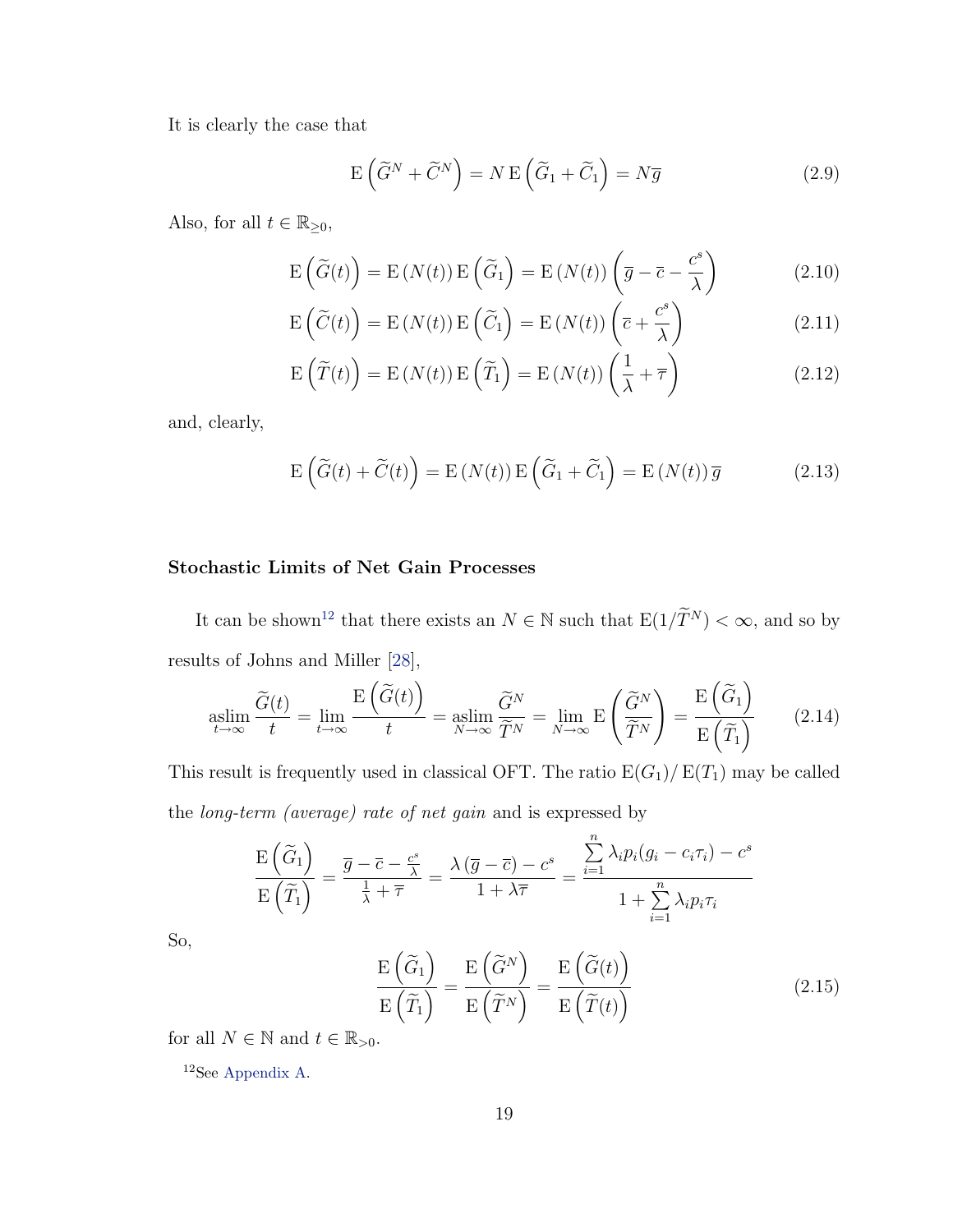#### Variance Under Pseudo-Deterministic Conditions

The statistics of the processes  $(\widetilde{G}^N)$ ,  $(\widetilde{C}^N)$ ,  $(\widetilde{T}^N)$ , and  $(\widetilde{G}^N + \widetilde{C}^N)$  are of particular interest to us. The expectation of the random variables in these processes are given in Equations  $(2.6), (2.7), (2.8),$  $(2.6), (2.7), (2.8),$  $(2.6), (2.7), (2.8),$  $(2.6), (2.7), (2.8),$  and  $(2.9),$  respectively; however, it is useful to know their variances<sup>[13](#page-31-0)</sup> as well, especially when considering risk. Because these four processes are collections of i.i.d. random variables,

$$
\operatorname{var}\left(\widetilde{G}^N\right) = N \operatorname{var}\left(\widetilde{G}_1\right) = N \left(\operatorname{var}\left(\mathfrak{O}_1 - \mathfrak{O}_1\right) + \operatorname{var}\left(C^s\Upsilon_1\right)\right)
$$

$$
\operatorname{var}\left(\widetilde{C}^N\right) = N \operatorname{var}\left(\widetilde{C}_1\right) = N \left(\operatorname{var}\left(\mathfrak{O}_1\right) + \operatorname{var}\left(C^s\Upsilon_1\right)\right)
$$

$$
\operatorname{var}\left(\widetilde{T}^N\right) = N \operatorname{var}\left(\widetilde{T}_1\right) = N \left(\operatorname{var}\left(\Upsilon_1\right) + \operatorname{var}\left(C^s\Upsilon_1\right)\right)
$$

$$
\operatorname{var}\left(\widetilde{G}^N + \widetilde{C}^N\right) = N \operatorname{var}\left(\widetilde{G}_1 + \widetilde{C}_1\right) = N \operatorname{var}\left(\mathfrak{O}_1\right)
$$

for all  $N \in \mathbb{N}$ . However, the derivations of the variances of  $\tilde{G}_1$ ,  $\tilde{C}_1$ ,  $\tilde{T}_1$ , and  $\tilde{G}_1 + \tilde{C}_1$  are difficult in general. Additionally, they require us to introduce parameters representing the variance of the random variables  $g_1^i$ ,  $c_1^i$  and  $\tau_1^i$  for all  $i \in \{1, 2, ..., n\}$ , which may not be known in applications. Thus, we focus on one particular simplified case; for all  $i \in \{1, 2, \ldots, n\}$ , we assume that

$$
Pr(g_1^i = g_i) = Pr(c_1^i = c_i) = Pr(\tau_i^i = \tau_i) = 1
$$

This roughly means that the gains, cost rates, and processing times for tasks of any particular type are all deterministic. We also make use of the following assumptions.

(i) For all  $i \in \{1, 2, \ldots, n\}$ ,  $X_1^i$  is uncorrelated with each of  $(g_1^i - c_1^i \tau_1^i)^2$ ,  $(c_1^i \tau_1^i)^2$ , and  $(\tau_1^i)^2$ .

<span id="page-31-0"></span><sup>&</sup>lt;sup>13</sup>For a random variable X, the variance var $(X)$  is  $E((X-E(X))^2)$ , which is equivalent to  $E(X^2)$  –  $E(X)^2$ . Variance is sometimes called the *second central moment* because it integrates the squared differences from the mean (i.e., the center of the distribution). This is a measure of the likely variability of outcomes.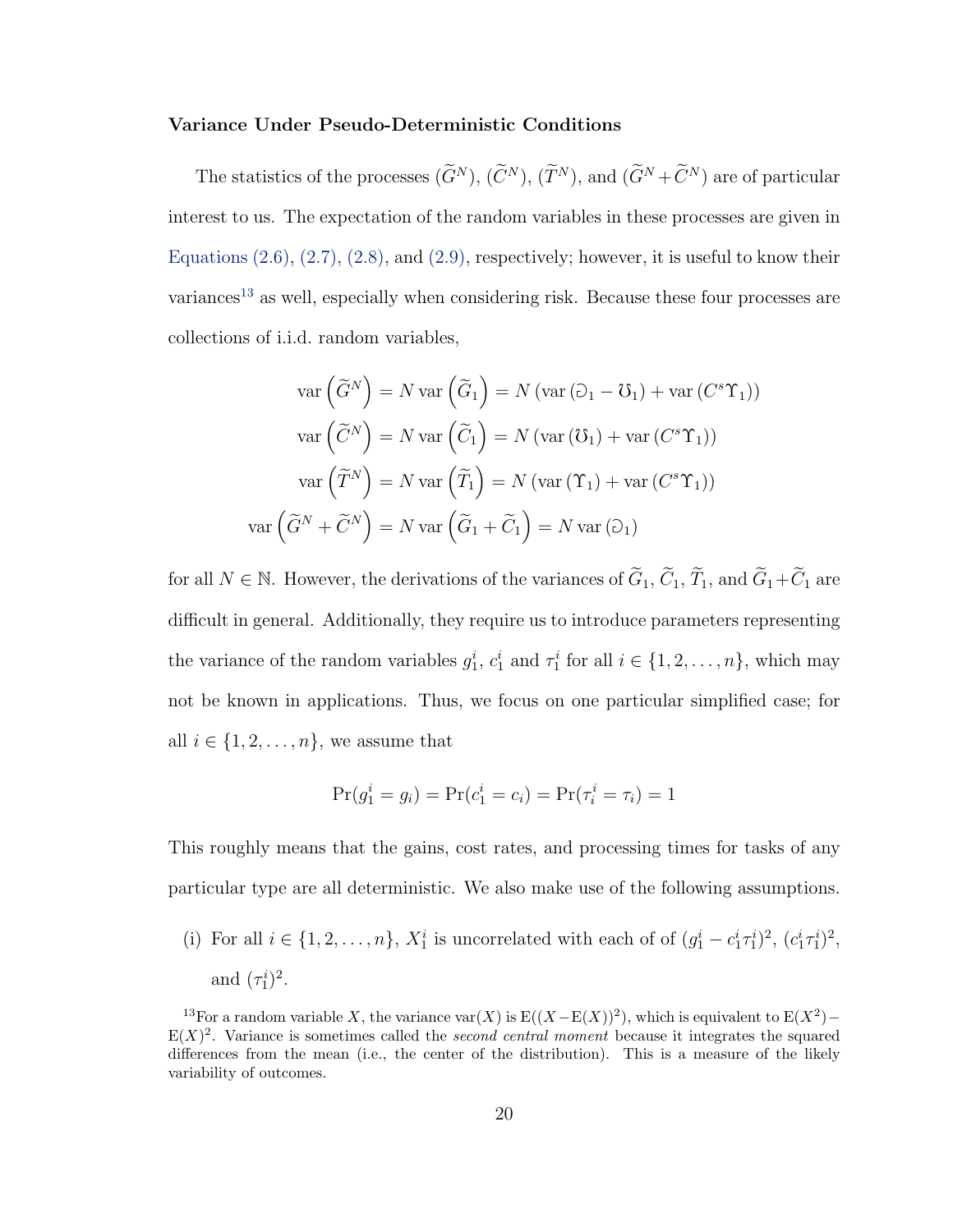- (ii) For all  $i \in \{1, 2, \ldots, n\}$ ,  $g_1^i$  is uncorrelated with  $c_1^i \tau_1^i$ .
- (iii)  $\mathcal{D}_1 \mathcal{U}_1$  is uncorrelated with  $C^s \Upsilon_1$ .
- (iv)  $(C^s)^2$  is uncorrelated with  $(\Upsilon_1)^2$ .
- (v)  $(C^s\Upsilon_1)^2$  is independent of  $I_1$ .

From these assumptions, we derive the second moments

$$
E(g2) = \sum_{i=1}^{n} \frac{\lambda_i}{\lambda} p_i(g_i)^2
$$
 (2.16)

$$
E\left(c^2\right) = \sum_{i=1}^n \frac{\lambda_i}{\lambda} p_i \left(c_i \tau_i\right)^2 \tag{2.17}
$$

$$
E\left(\tau^2\right) = \sum_{i=1}^n \frac{\lambda_i}{\lambda} p_i \left(\tau_i\right)^2 \tag{2.18}
$$

$$
E((g-c)^{2}) = \sum_{i=1}^{n} \frac{\lambda_{i}}{\lambda} p_{i} (g_{i} - c_{i} \tau_{i})^{2}
$$
 (2.19)

which can be used to derive other second moments and variances. So, for all  $N \in \mathbb{N}$ ,

$$
E\left(\widetilde{G}_1^2\right) = E\left((g-c)^2\right) - 2\frac{c^s}{\lambda} E\left(\widetilde{G}_1\right)
$$
\n(2.20)

$$
E\left(\widetilde{C}_1^2\right) = E\left(c^2\right) - 2\frac{c^s}{\lambda} E\left(\widetilde{C}_1\right) \tag{2.21}
$$

$$
E\left(\widetilde{T}_1^2\right) = E\left(\tau^2\right) - 2\frac{1}{\lambda}E\left(\widetilde{T}_1\right) \tag{2.22}
$$

$$
E\left(\left(\tilde{G}_1 + \tilde{C}_1\right)^2\right) = E\left(g^2\right) \tag{2.23}
$$

and

$$
\operatorname{var}\left(\widetilde{G}^{N}\right) = N\left(\operatorname{var}\left(g-c\right) + \left(\frac{c^{s}}{\lambda}\right)^{2}\right)
$$
\n(2.24)

$$
\operatorname{var}\left(\widetilde{C}^N\right) = N\left(\operatorname{var}\left(c\right) + \left(\frac{c^s}{\lambda}\right)^2\right) \tag{2.25}
$$

$$
\operatorname{var}\left(\widetilde{T}^{N}\right) = N\left(\operatorname{var}\left(\tau\right) + \left(\frac{1}{\lambda}\right)^{2}\right)
$$
\n(2.26)

$$
\operatorname{var}\left(\widetilde{G}^N + \widetilde{C}^N\right) = N \operatorname{var}\left(g\right) \tag{2.27}
$$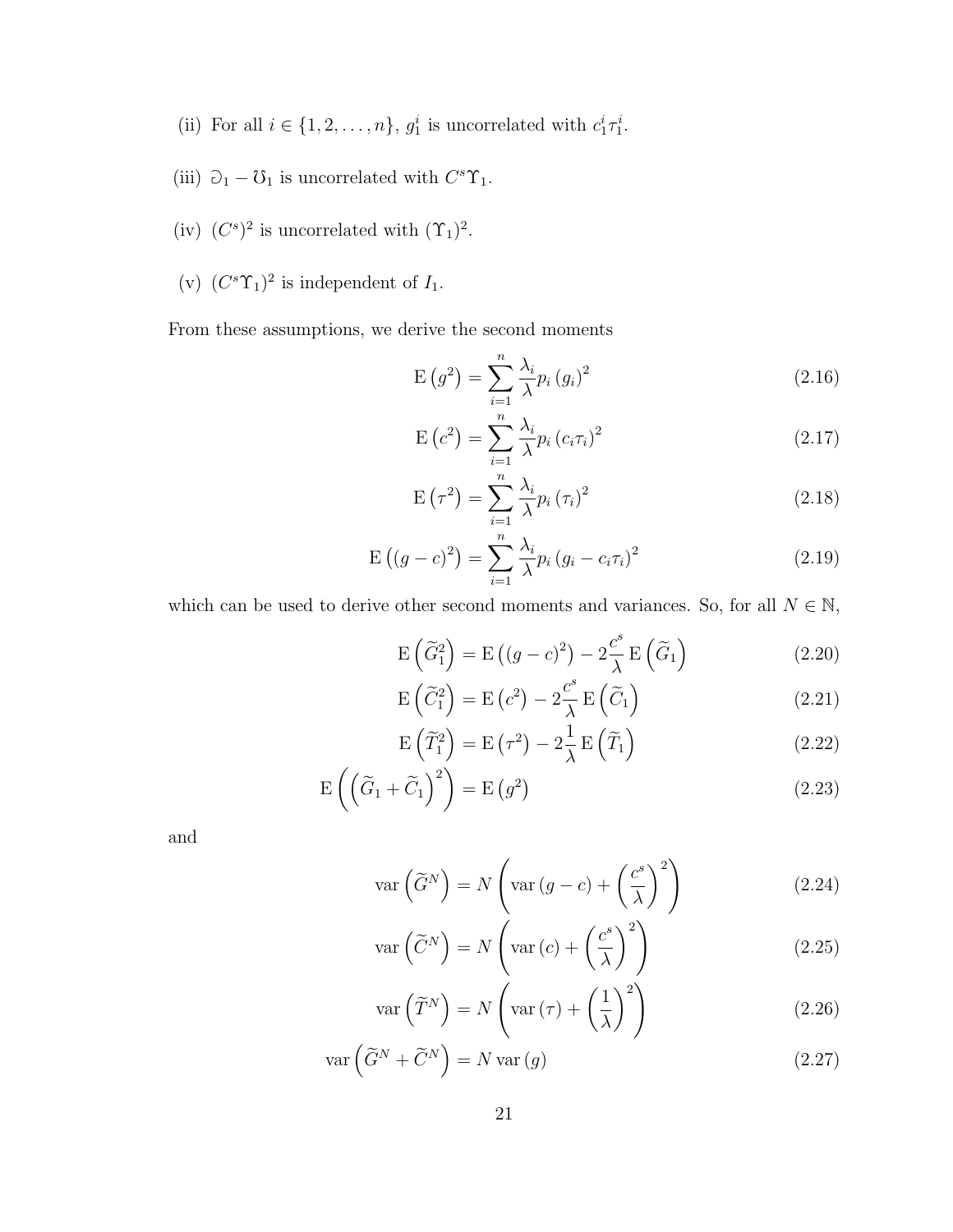Under these assumptions, the only variance in the model comes from the varying time spent searching for tasks and the uncertainty in the type of task encountered.

## <span id="page-33-0"></span>2.3 Finite Lifetime Analysis: Processing-Based Approach

Recall that the agent suffers no recognition cost upon an encounter with a task. Therefore, it makes sense to exclude tasks that are ignored (i.e., not chosen for processing) from the model entirely by adjusting the encounter rate for each task type. This adjustment is possible in our model specifically because encounters are generated by Poisson processes. Thus, in our approach, we split the task-type processes immediately to thin them of their ignored tasks. We then merge these  $n$  thinned processes to form a merged process generated by only the task encounters that result in processing. We can then proceed in the same way as the classical OFT approach, except we assume the agent processes every task from this merged process. Thus, we call this a split before merge approach. This approach differs from the classical OFT approach which splits based on processing *after* merging the task-type processes. Because the approach proceeds in an identical way as classical OFT after these modifications, most of this section provides results without a great deal of justification.

## <span id="page-33-1"></span>2.3.1 Poisson Encounters of Processed Tasks of One Type

For all  $i \in \{1, 2, \ldots, n\}$ , define  $(M_i^p)$  $i_t^p(t_s) : t_s \in \mathbb{R}_{\geq 0}$  and  $\lambda_i^p \in \mathbb{R}_{> 0}$ ,

$$
M_i^p(t_s) \triangleq \sum_{i=1}^{M_i(t_s)} X_i \quad \text{and} \quad \lambda_i^p \triangleq p_i \lambda_i
$$

for all  $t_s \in \mathbb{R}_{\geq 0}$  and  $\zeta \in \mathcal{U}$ . Also define  $\mathcal{G}^p$  with  $\mathcal{G}^p \triangleq \{i \in \{1, 2, ..., n\} : p_i > 0\}$ . Roughly speaking, for all  $\zeta \in \mathcal{U}, M_i^p$  $i<sup>p</sup>(t<sub>s</sub>)$  is a version of  $M_i(t<sub>s</sub>)$  with all task encounters that do not result in processing removed; that is,  $M_i^p$  $i<sup>p</sup>(t<sub>s</sub>)$  is the number of tasks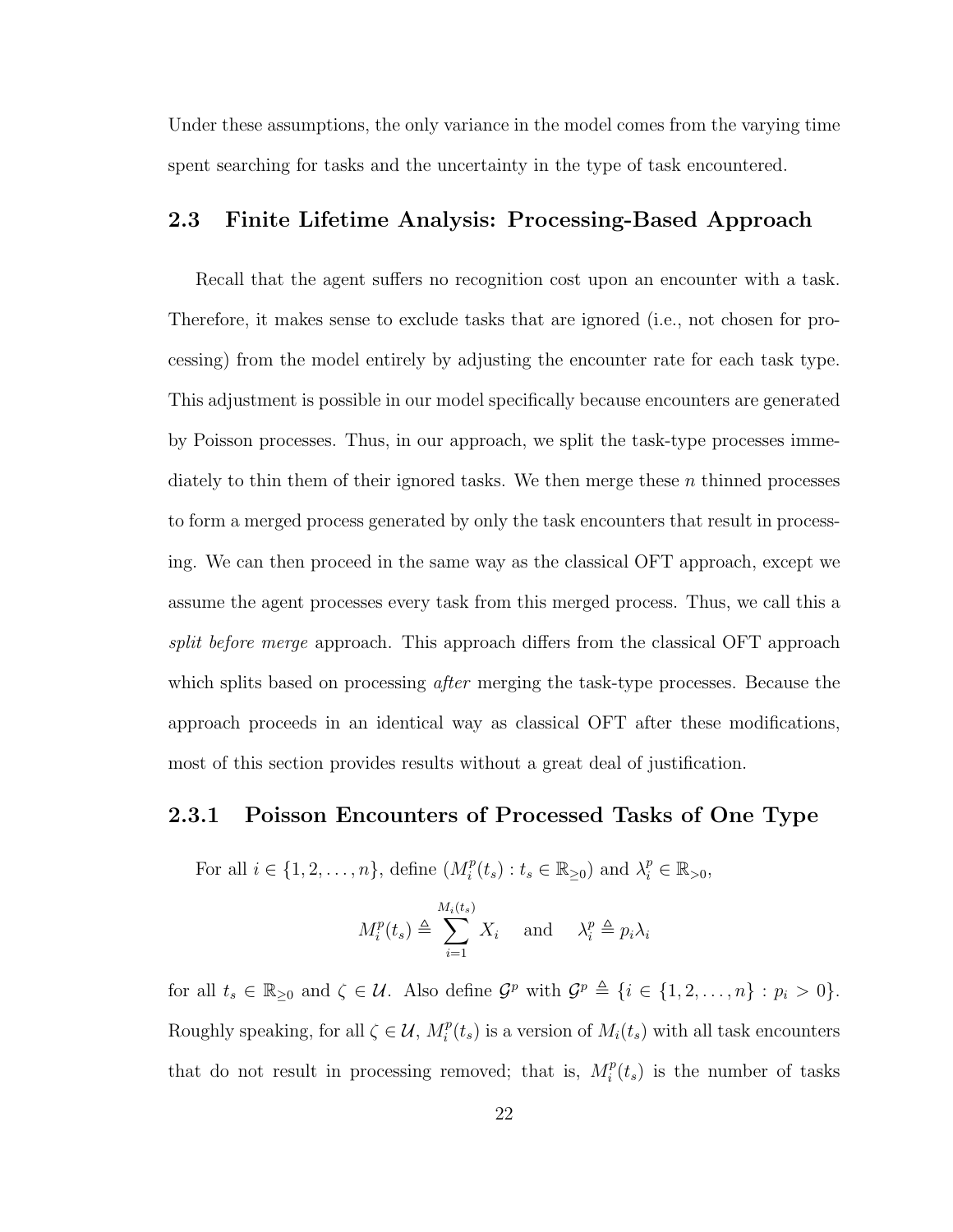processed after searching for  $t_s$  time. For all  $i \in \mathcal{G}^p$ ,  $(M_i^p)$  $t_i^p(t_s) : t_s \in \mathbb{R}_{\geq 0}$ ) is a split Poisson process with rate  $\lambda_i^p$ <sup>p</sup>. Therefore, for all  $i \in \mathcal{G}^p$ , define  $(\hat{G}_M^i)$ ,  $(\hat{C}_M^i)$ ,  $(\hat{T}_M^i)$ , and  $(\hat{I}_M^i)$  as thinned versions of  $(G_M^i)$ ,  $(C_M^i)$ ,  $(T_M^i)$ , and  $(I_M^i)$  respectively. For all  $i \in \{1, 2, \ldots, n\}$  with  $i \notin \mathcal{G}^p$ , define  $\hat{G}^i_M = \hat{C}^i_M = \hat{T}^i_M = 0$  and  $\hat{I}^i_M = i$  for all  $M \in \mathbb{N}$ . Now we may proceed in an identical way as classical OFT using these thinned processes; however, because the  $p_i$  parameter has been absorbed into  $\lambda_i^p$  $i^p$ , it can be omitted.

#### Poisson Encounters of All Processed Tasks

Assume that  $\mathcal{G}^p \neq \emptyset$ . This assumption follows from the requirement that an agent must process some finite number of tasks in its lifetime. Define  $(M^p(t_s): t_s \in \mathbb{R}_{\geq 0})$ and  $\lambda^p \in \mathbb{R}_{>0}$  with

$$
M^{p}(t_{s}) \triangleq \sum_{i \in \mathcal{G}^{p}} M_{i}^{p}(t_{s}) = \sum_{i=1}^{n} M_{i}^{p}(t_{s}) \quad \text{and} \quad \lambda^{p} \triangleq \sum_{i \in \mathcal{G}^{p}} \lambda_{i}^{p} = \sum_{i=1}^{n} \lambda_{i}^{p}
$$

for all  $t_s \in \mathbb{R}_{\geq 0}$  and all  $\zeta \in \mathcal{U}$ .  $(M^p(t_s): t_s \in \mathbb{R}_{\geq 0})$  is a merged Poisson process with rate  $\lambda^p$ . The process is generated only by encounters that lead to processing. That is, for all  $\zeta \in \mathcal{U}$ ,  $M^p(t_s)$  is the *total* number of tasks processed after searching for  $t_s$ time. Call the interevent time process for this task  $(\Upsilon_m^p)$ . Therefore,  $E(\Upsilon_1^p) = 1/\lambda^p$ , as $\lim_{t_s \to \infty} M^p(t_s) = \infty$ , and  $E(M^p(t_s)) = \lambda^p t_s$  for all  $t_s \in \mathbb{R}_{\geq 0}$ .

#### Merged Task-Type Processes

Define the random processes  $(\mathcal{O}_{M}^{p}), (\mathcal{O}_{M}^{p}), (\mathcal{P}_{M}^{p}),$  and  $(I_{M}^{p})$  as merged versions of the families  $((\hat{G}_M^i))_{i=1}^n$ ,  $((\hat{C}_M^i))_{i=1}^n$ ,  $((\hat{T}_M^i))_{i=1}^n$ , and  $((\hat{I}_M^i))_{i=1}^n$  respectively. Each of these processes is an i.i.d. sequence of random variables, where  $I_1^p$  $\int_{1}^{p}$  and  $\Upsilon_{1}^{p}$  are assumed to be independent. We use the notations  $g^p$ ,  $c^p$ , and  $\tau^p$  defined by

> $g^p \triangleq \supseteq_q^p$  $\begin{array}{cc} p \\ 1 \end{array}$  and  $c^p \triangleq \mathcal{O}_1^p$  $\tau^p \triangleq \mathbb{k}_1^p$  and  $\tau^p \triangleq \mathbb{k}_1^p$ 1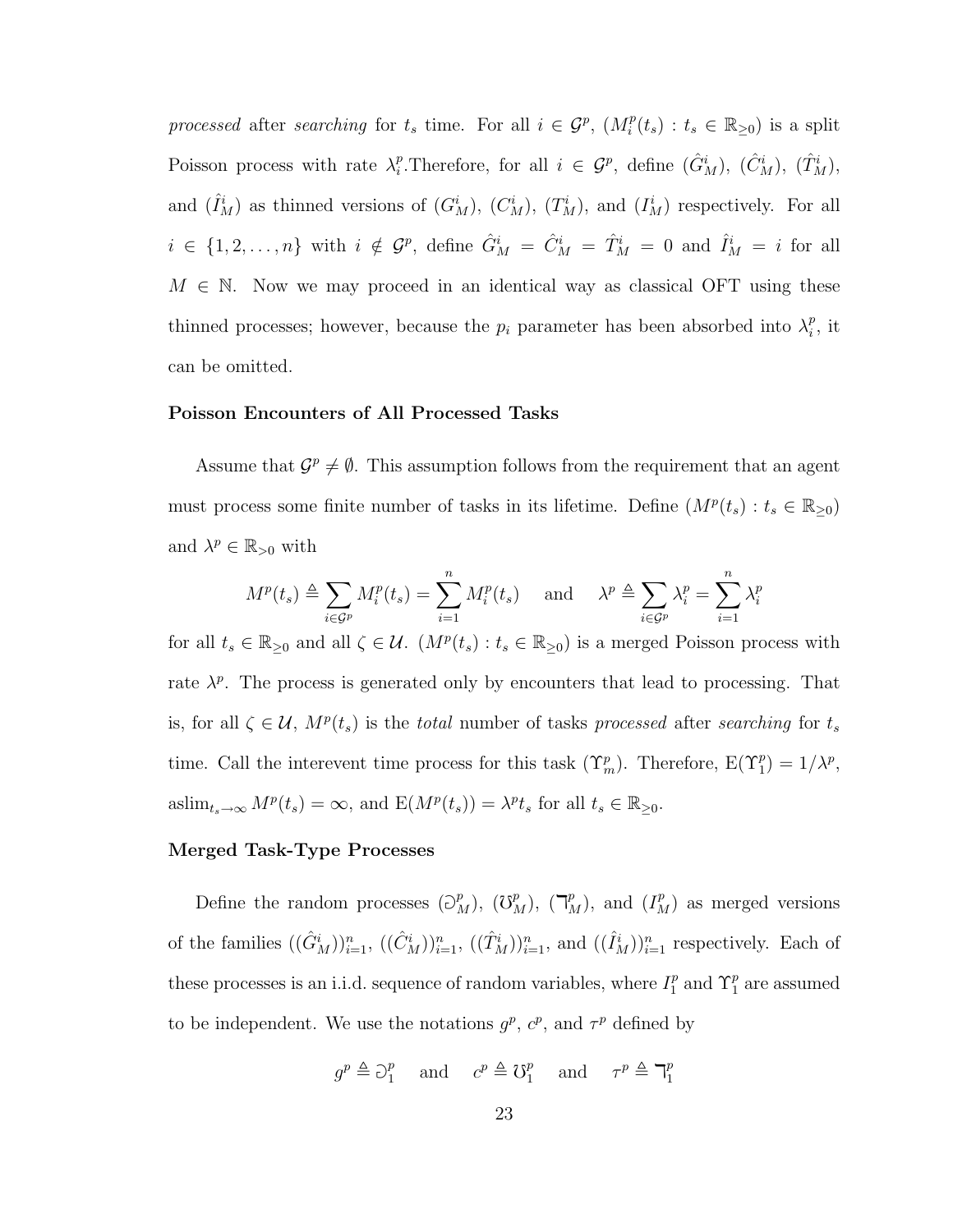These respectively represent the gain, cost, and time from processing during a single processing renewal cycle. We also define the symbols  $\overline{g^p}$ ,  $\overline{c^p}$ , and  $\overline{\tau^p}$  with

$$
\overline{g^p} \triangleq E(g^p) = E(\partial_1^p)
$$
 and  $\overline{c^p} \triangleq E(c^p) = E(\partial_1^p)$  and  $\overline{\tau^p} \triangleq E(\tau^p) = E(\mathbb{T}_1^p)$ 

respectively. Therefore,

$$
\overline{g^p} = \sum_{i=1}^n \frac{\lambda_i^p}{\lambda^p} g_j \quad \text{and} \quad \overline{c^p} = \sum_{i=1}^n \frac{\lambda_i^p}{\lambda^p} c_j \tau_j \quad \text{and} \quad \overline{\tau^p} = \sum_{i=1}^n \frac{\lambda_i^p}{\lambda^p} \tau_j
$$

So, these expectations are weighted sums of parameters. In particular, if  $n = 1$  (and  $p_1 = 1$ ,

$$
\overline{g^p} = g_1(\tau_1)
$$
 and  $\overline{c^p} = c_1 \tau_1$  and  $\overline{\tau^p} = \tau_1$ 

This result is useful when visualizing optimization results. Additionally,

$$
E(C^{s}\Upsilon_{1}^{p}|I_{1}^{p} = i) = E(C^{s}\Upsilon_{1}^{p}) = \frac{c^{s}}{\lambda^{p}}
$$

We will use these results frequently in expressions of statistics of interest.

# <span id="page-35-0"></span>2.3.2 Process-Only Markov Renewal Process

Define i.i.d. random processes  $(G_{N_P})$ ,  $(C_{N_P})$ , and  $(T_{N_P})$  with

$$
G_{N^{p}} \triangleq \partial_{N^{p}}^{p} - \mathcal{U}_{N^{p}}^{p} - C^{s} \Upsilon_{N^{p}}^{p}
$$

$$
C_{N^{p}} \triangleq \mathcal{U}_{N^{p}}^{p} + C^{s} \Upsilon_{N^{p}}^{p}
$$

$$
T_{N^{p}} \triangleq \mathbf{T}_{N^{p}}^{p} + \Upsilon_{N^{p}}^{p}
$$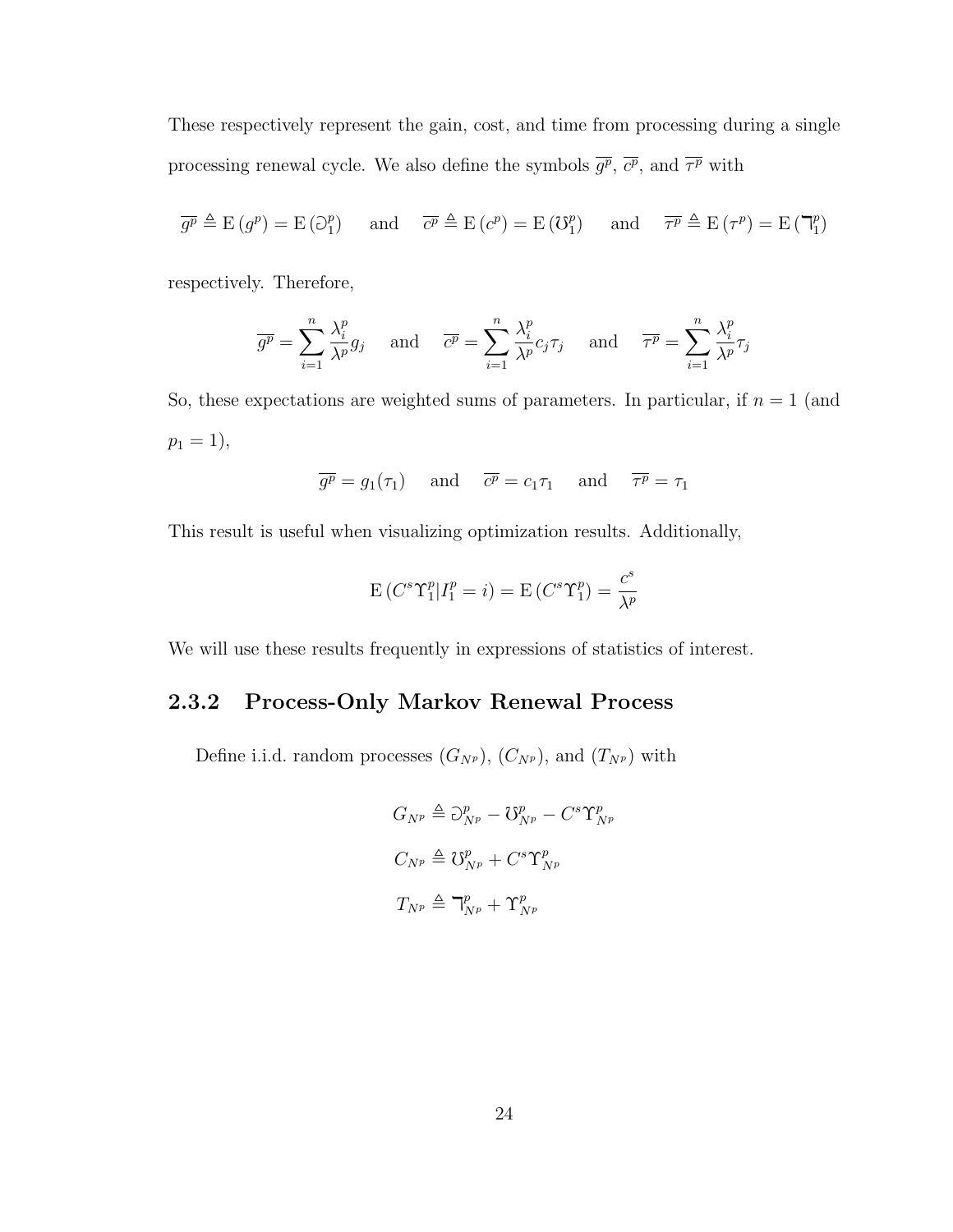<span id="page-36-0"></span>

Figure 2.2: The process-only Markov renewal process, where the solid dot is the renewal point that starts each cycle.

for all  $N^p \in \mathbb{N}$  and  $\zeta \in \mathcal{U}$ . Clearly, the i.i.d. process  $(G_{N^p} + C_{N^p})$  has  $G_{N^p} + C_{N^p} = \partial_{N^p}^p$ N<sup>p</sup> for all  $N^p \in \mathbb{N}$  and  $\zeta \in \mathcal{U}$ . Also,  $Pr(T_1 = 0) = 0$  and

$$
E(G_1) = \sum_{i=1}^{n} \frac{\lambda_i^p}{\lambda^p} (g_i - c_i \tau_i) - \frac{c^s}{\lambda^p}
$$
 (2.28)

$$
E(C_1) = \sum_{i=1}^{n} \frac{\lambda_i^p}{\lambda^p} c_i \tau_i + \frac{c^s}{\lambda^p}
$$
 (2.29)

$$
E(T_1) = \frac{1}{\lambda^p} + \sum_{i=1}^n \frac{\lambda_i^p}{\lambda^p} \tau_i
$$
\n(2.30)

$$
E(G_1 + C_1) = \sum_{i=1}^{n} \frac{\lambda_i^p}{\lambda^p} g_i
$$
\n(2.31)

Because  $0 < E(T_1) < \infty$ , define  $(N^p(t) : t \in \mathbb{R}_{\geq 0})$  with

$$
N^{p}(t) \triangleq \sup \left\{ N^{p} \in \mathbb{N} : \sum_{i=1}^{N^{p}} T_{i} \leq t \right\}
$$

for all  $t \in \mathbb{R}_{\geq 0}$  and  $\zeta \in \mathcal{U}$ . That is, for all  $\zeta \in \mathcal{U}$ ,  $N^p(t)$  is the *total* number of tasks processed from time 0 to total time t. This is a Markov renewal process depicted in [Figure 2.2,](#page-36-0) and one iteration around this process will be known as a processing cycle. The holding time for this process always includes both search and processing time. Clearly,  $(T_{N^p})$  is the interevent time process, aslim  $N^p(t) = \infty$ , and  $0 \leq \mathbb{E}(N^p(t)) \leq \lambda^p t$  for all  $t \in \mathbb{R}_{\geq 0}$ .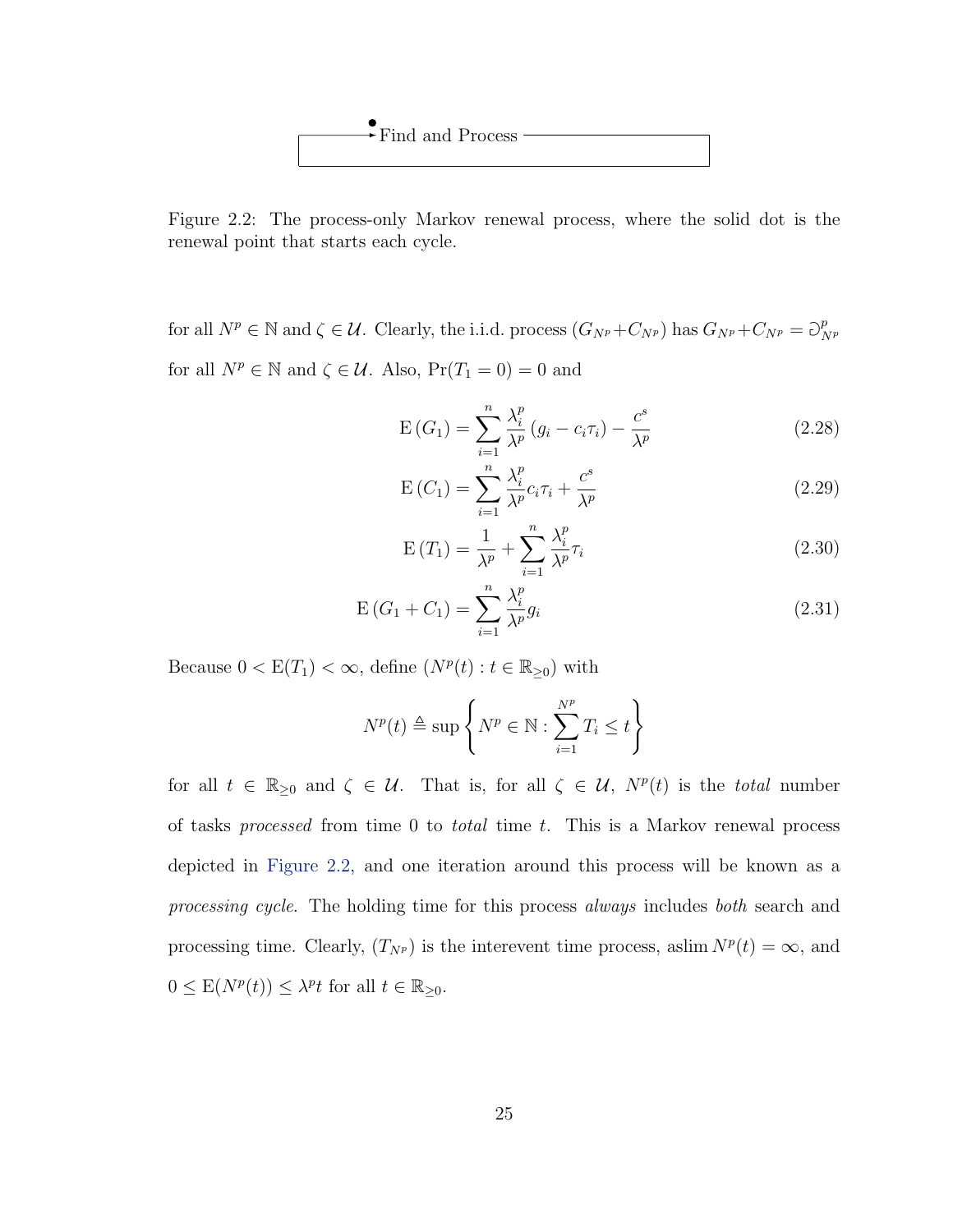#### Cumulative Reward Processes and Their Statistics

Define the cumulative processes  $(G^{N^p})$ ,  $(C^{N^p})$ , and  $(G^{N^p})$ ,  $(C^{N^p})$ , and  $(T^{N^p})$  with

$$
G^{N^p} \triangleq \sum_{i=1}^{N^p} G_i \quad \text{ and } \quad C^{N^p} \triangleq \sum_{i=1}^{N^p} C_i \quad \text{ and } \quad T^{N^p} \triangleq \sum_{i=1}^{N^p} T_i
$$

and the Markov renewal-reward processes  $(G(t) : t \in \mathbb{R}_{\geq 0})$ ,  $(C(t) : t \in \mathbb{R}_{\geq 0})$ , and  $(T(t): t \in \mathbb{R}_{\geq 0})$  with

$$
G(t) \triangleq G^{N^p(t)}
$$
 and  $C(t) \triangleq C^{N^p(t)}$  and  $T(t) \triangleq T^{N^p(t)}$ 

Clearly, processes  $(G^{N^p} + C^{N^p})$  and  $(G(t) + C(t) : t \in \mathbb{R}_{\geq 0})$  are well-defined. Therefore, for all  $N^p\in\mathbb{N}$ 

$$
E(G^{N^p}) = N^p E(G_1)
$$
 and  $E(C^{N^p}) = N^p E(G_1)$  and  $E(T^{N^p}) = N^p E(T_1)$ 

and so  $E(G^{N^p} + C^{N^p}) = N^p E(G_1 + C_1)$ . Also, for all  $t \in \mathbb{R}_{\geq 0}$ ,

$$
E(G(t)) = E(Np(t)) E(G1)
$$

$$
E(C(t)) = E(Np(t)) E(C1)
$$

$$
E(T(t)) = E(Np(t)) E(T1)
$$

and so  $E(G(t) + C(t)) = E(N<sup>p</sup>(t)) E(G_1 + C_1)$ .

#### Limits of Cumulative Reward Processes

There exists<sup>[14](#page-37-0)</sup> an  $N^p \in \mathbb{N}$  such that  $E(1/N^p) < \infty$ , so

$$
\operatorname*{aslim}_{t \to \infty} \frac{G(t)}{t} = \lim_{t \to \infty} \frac{E\left(G(t)\right)}{t} = \operatorname*{aslim}_{N^p \to \infty} \frac{G^{N^p}}{T^{N^p}} = \lim_{N^p \to \infty} E\left(\frac{G^{N^p}}{T^{N^p}}\right) = \frac{E\left(G_1\right)}{E\left(T_1\right)}\tag{2.32}
$$

and

<span id="page-37-1"></span>
$$
\operatorname*{aslim}_{t \to \infty} \frac{N^p(t)}{t} = \lim_{t \to \infty} \frac{E\left(N^p(t)\right)}{t} = \operatorname*{aslim}_{N^p \to \infty} \frac{N^p}{T^{N^p}} = \lim_{N^p \to \infty} E\left(\frac{N^p}{T^{N^p}}\right) = \frac{1}{E\left(T_1\right)}\tag{2.33}
$$

<span id="page-37-0"></span><sup>14</sup>See [Appendix A.](#page-109-0)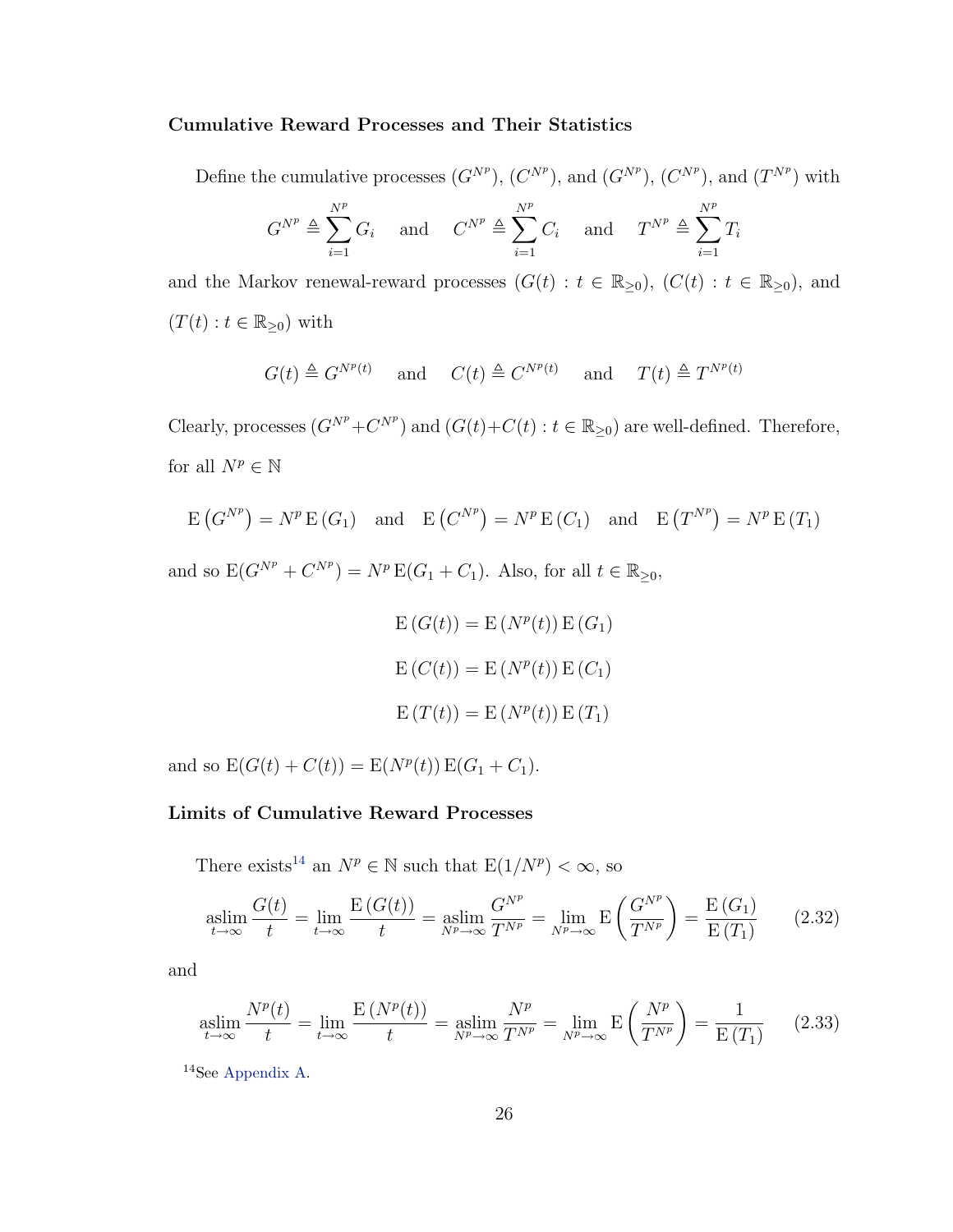The ratio  $E(G_1)/E(T_1)$  may be called the *long-term (average) rate of net gain* and has the expression

$$
\frac{\mathrm{E}(G_1)}{\mathrm{E}(T_1)} = \frac{\overline{g^p} - \overline{c^p} - \frac{c^s}{\lambda^p}}{\frac{1}{\lambda^p} + \overline{\tau^p}} = \frac{\sum_{i=1}^n \lambda_i^p (g_i - c_i \tau_i) - c^s}{1 + \sum_{i=1}^n \lambda_i^p \tau_i} = \frac{\lambda^p (\overline{g^p} - \overline{c^p}) - c^s}{1 + \lambda^p \overline{\tau^p}}
$$

So,

$$
\frac{\mathcal{E}(G_1)}{\mathcal{E}(T_1)} = \frac{\mathcal{E}(G^N)}{\mathcal{E}(T^N)} = \frac{\mathcal{E}(G(t))}{\mathcal{E}(T(t))}
$$
\n(2.34)

for all  $N \in \mathbb{N}$  and  $t \in \mathbb{R}_{>0}$ . Additionally,  $E(G_1)/E(T_1) = E(\widetilde{G}_1)/E(\widetilde{T}_1)$ , which shows an important connection between this approach and the classical OFT approach.

### Variance Under Pseudo-Deterministic Conditions

To define the variance of  $(G^{N^p})$ ,  $(C^{N^p})$ ,  $(T^{N^p})$ , and  $(G^{N^p} + C^{N^p})$ , we must again assume that  $Pr(g_1^i = g_i) = Pr(c_1^i = c_i) = Pr(\tau_i^i = \tau_i) = 1$  and that

- (i) For all  $i \in \{1, 2, ..., n\}, X_1^p$ <sup>*p*</sup> is uncorrelated with each of of  $(g_1^i - c_1^i \tau_1^i)^2$ ,  $(c_1^i \tau_1^i)^2$ , and  $(\tau_1^i)^2$ .
- $(ii)$   $\supseteq_l^p$  $_{1}^{p}$  is uncorrelated with  $C^{s}\Upsilon_{1}^{p}$  $\frac{p}{1}$ .
- (iii)  $(C^s\Upsilon_1^p)$  $\binom{p}{1}^2$  is independent of  $I_1^p$  $\frac{p}{1}$ .
- (iv)  $(C^s)^2$  is uncorrelated with  $(\Upsilon_1^p)^2$ .
- (v) For all  $i \in \{1, 2, ..., n\}$ ,  $g_1^i$  is uncorrelated with  $c_1^i \tau_1^i$ .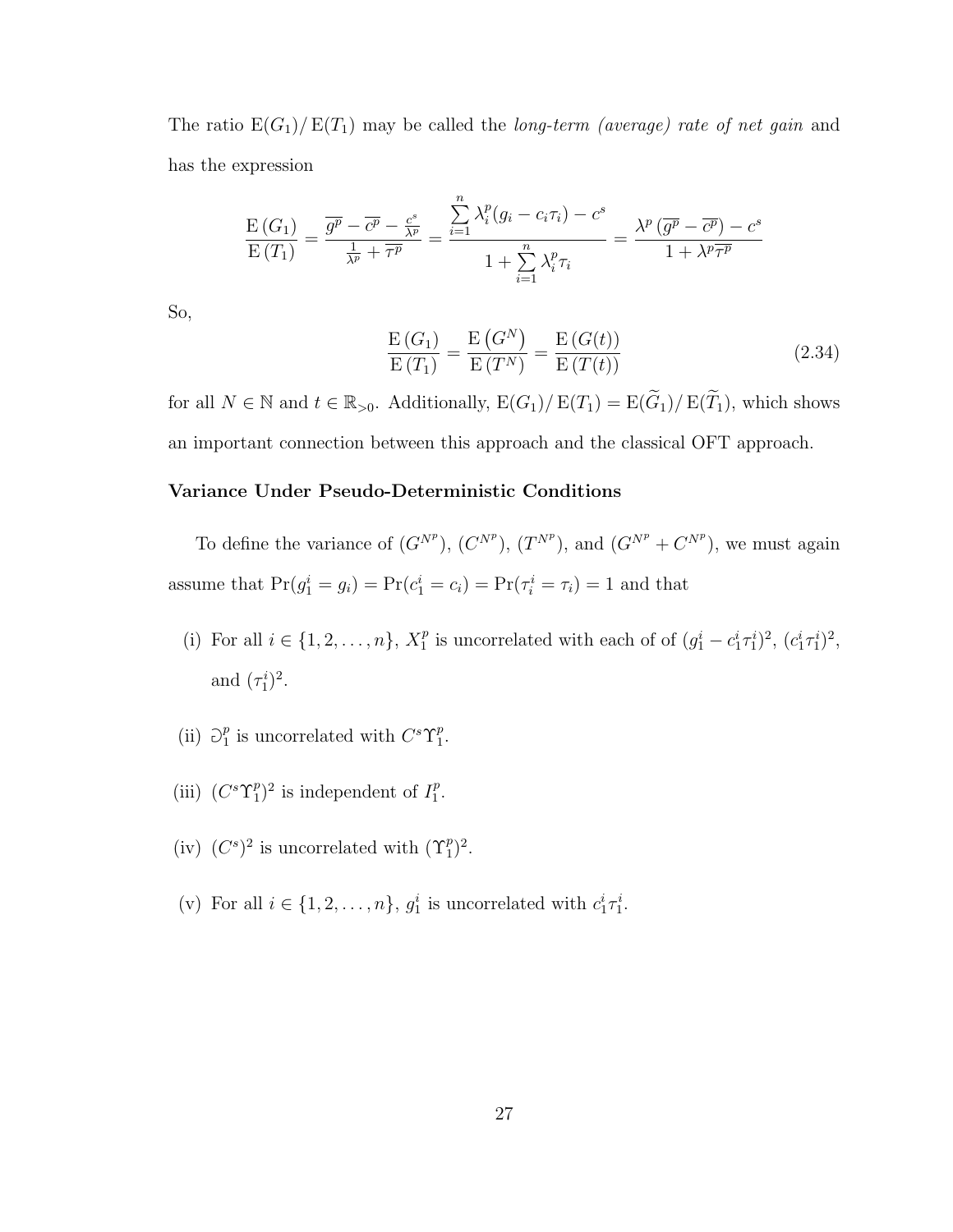These assumptions yield the second moments

<span id="page-39-0"></span>
$$
E((g^{p})^{2}) = \sum_{i=1}^{n} \frac{\lambda_{i}^{p}}{\lambda^{p}} (g_{i})^{2}
$$
\n(2.35)

$$
E((c^{p})^{2}) = \sum_{i=1}^{n} \frac{\lambda_{i}^{p}}{\lambda^{p}} (c_{i} \tau_{i})^{2}
$$
 (2.36)

<span id="page-39-1"></span>
$$
E\left(\left(\tau^p\right)^2\right) = \sum_{i=1}^n \frac{\lambda_i^p}{\lambda^p} \left(\tau_i\right)^2 \tag{2.37}
$$

$$
E((g^{p} - c^{p})^{2}) = \sum_{i=1}^{n} \frac{\lambda_{i}^{p}}{\lambda^{p}} (g_{i} - c_{i}\tau_{i})^{2}
$$
\n(2.38)

which can be used to derive variances and other second moments. In particular, for all  $N^p\in\mathbb{N},$ 

$$
E(G_1^2) = E((g^p - c^p)^2) - 2\frac{c^s}{\lambda^p} E(G_1)
$$
\n(2.39)

$$
E(C_1^2) = E((c^p)^2) - 2\frac{c^s}{\lambda^p} E(C_1)
$$
\n(2.40)

$$
E(T_1^2) = E((\tau^p)^2) - 2\frac{1}{\lambda^p} E(T_1)
$$
\n(2.41)

$$
E((G_1 + C_1)^2) = E((g^p)^2)
$$
\n(2.42)

and

$$
\operatorname{var}\left(G^{N^{p}}\right) = N^{p} \left(\operatorname{var}\left(g^{p} - c^{p}\right) + \left(\frac{c^{s}}{\lambda^{p}}\right)^{2}\right) \tag{2.43}
$$

$$
\operatorname{var}\left(C^{N^{p}}\right) = N^{p}\left(\operatorname{var}\left(c^{p}\right) + \left(\frac{c^{s}}{\lambda^{p}}\right)^{2}\right) \tag{2.44}
$$

$$
\operatorname{var}\left(T^{N^{p}}\right) = N^{p}\left(\operatorname{var}\left(\tau^{p}\right) + \left(\frac{1}{\lambda^{p}}\right)^{2}\right) \tag{2.45}
$$

$$
\operatorname{var}\left(G^{N^{p}} + C^{N^{p}}\right) = N^{p} \operatorname{var}\left(g^{p}\right) \tag{2.46}
$$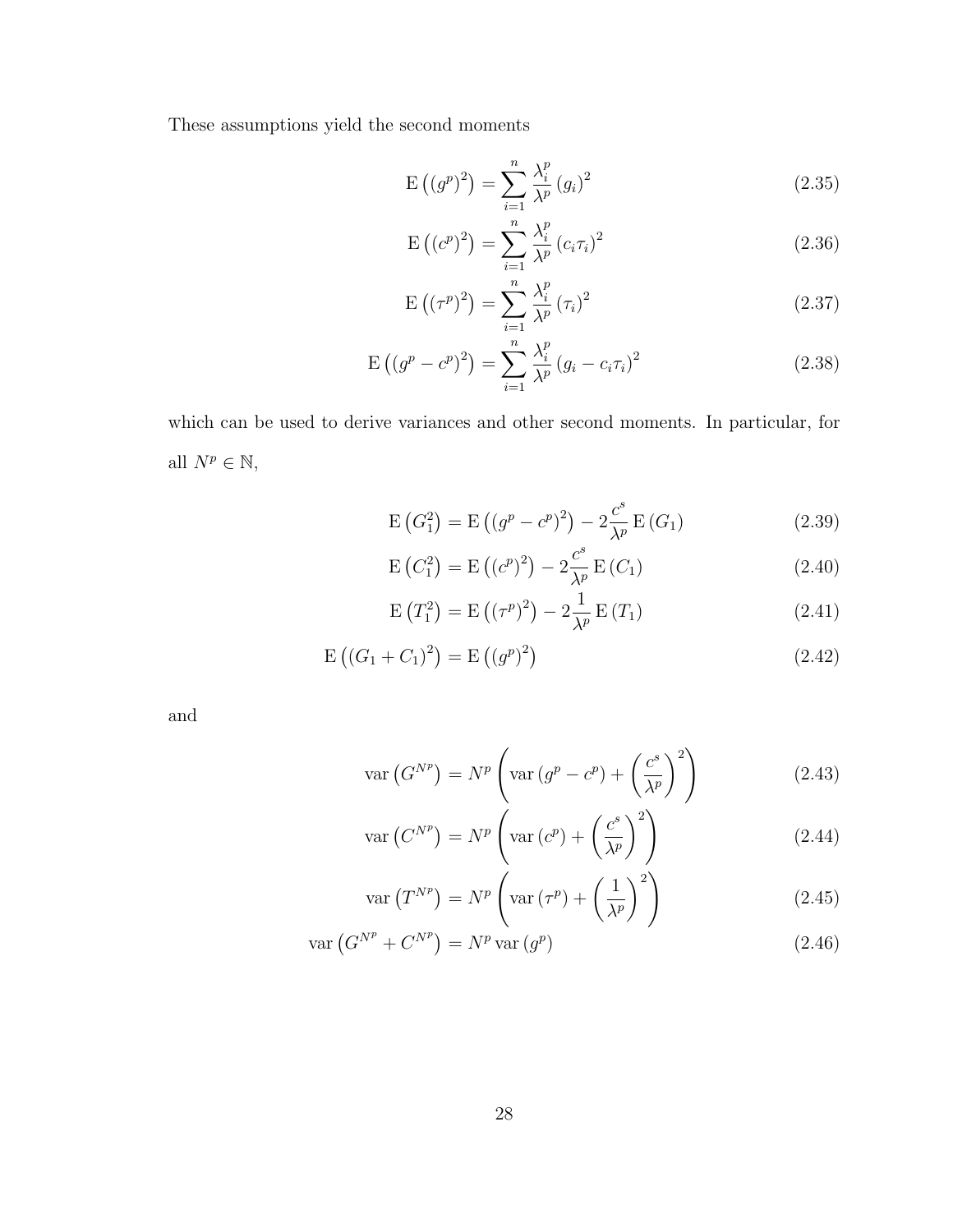# 2.4 Relationship Between Analysis Approaches

Recall that for all  $i \in \{1, ..., n\}$ ,  $\lambda_i^p = p_i \lambda_i$ . Keeping this in mind, it is clear that in general (i.e., for any  $t\in\mathbb{R}_{\geq 0},\,N,N^p\in\mathbb{W})$ 

$$
E(G(t)) \neq E(G^{N^{p}}) \neq E(G_{1}) \neq E(\widetilde{G}_{1}) \neq E(\widetilde{G}^{N}) \neq E(\widetilde{G}(t))
$$

and

<span id="page-40-0"></span>
$$
\mathrm{E}\left(T(t)\right) \neq \mathrm{E}\left(T^{N^{p}}\right) \neq \mathrm{E}\left(T_{1}\right) \neq \mathrm{E}\left(\widetilde{T}_{1}\right) \neq \mathrm{E}\left(\widetilde{T}^{N}\right) \neq \mathrm{E}\left(\widetilde{T}(t)\right)
$$

However,

$$
\frac{\mathrm{E}(G(t))}{\mathrm{E}(T(t))} = \frac{\mathrm{E}(G^{N^{p}})}{\mathrm{E}(T^{N^{p}})} = \frac{\mathrm{E}(G_{1})}{\mathrm{E}(T_{1})} = \frac{\mathrm{E}(\widetilde{G}_{1})}{\mathrm{E}(\widetilde{T}_{1})} = \frac{\mathrm{E}(\widetilde{G}^{N})}{\mathrm{E}(\widetilde{T}^{N})} = \frac{\mathrm{E}(\widetilde{G}(t))}{\mathrm{E}(\widetilde{T}(t))}
$$
(2.47)

for all  $t \in \mathbb{R}_{>0}$  and  $N, N^p \in \mathbb{N}$ . Note the following.

- (i)  $E(\widetilde{T}_1) > 0$  and  $E(T_1) > 0$ , and so all of the ratios in [Equations \(2.47\)](#page-40-0) are well-defined.
- <span id="page-40-1"></span>(ii) There are no restrictions on the sign of  $E(\widetilde{G}_1)$  or  $E(G_1)$ . These can be negative, zero, or positive.
- <span id="page-40-2"></span>(iii) There are no restrictions on the sign of  $E(\widetilde{C}_1)$  or  $E(C_1)$ . These can be negative, zero, or positive.

Points [\(ii\)](#page-40-1) and [\(iii\)](#page-40-2) allow for flexible interpretations of *gain* and *cost*. With the appropriate assignment of signs, gains can be viewed as time-invariant costs, and costs can be viewed as time-varying gains. This shows the flexibility of this generalized model.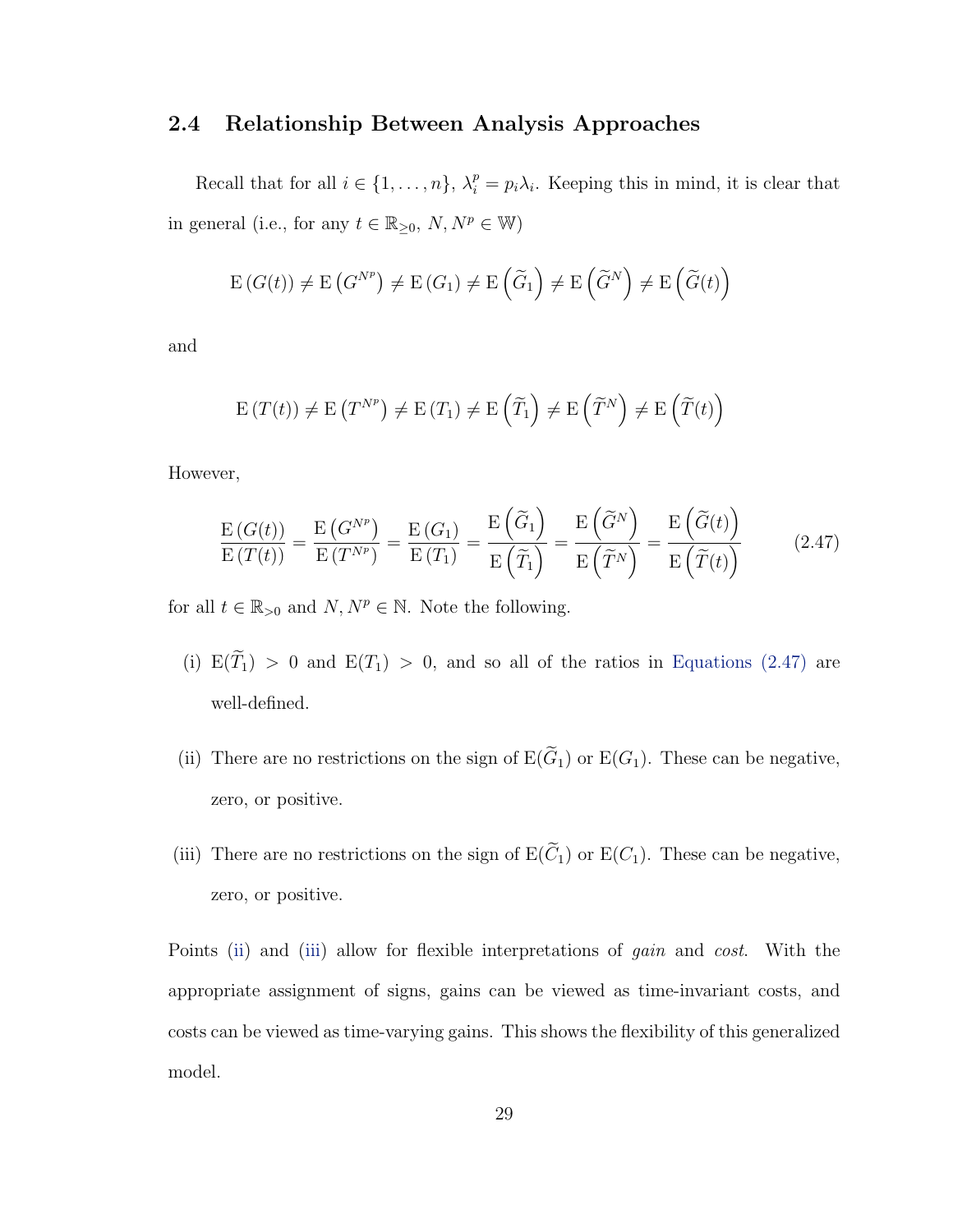The equalities in [Equation \(2.47\)](#page-40-0) imply that the stochastic limits in [Equation \(2.5\)](#page-28-0) are equal to the stochastic limits in [Equation \(2.33\);](#page-37-1) regardless of approach, the longterm rate of net point gain is equivalent. For any number of processing cycles or OFT cycles completed, the ratio of expected net gain to expected time will be equal. Processing is guaranteed in a processing cycle, so a single processing cycle has a higher expected net gain than a single OFT cycle; however, the expected holding time of a processing cycle is longer because encounters with ignored tasks are included as part of the cycle's holding time. Thus, the ratio of expected net gain to expected time is the same for cycles of either type.

### 2.5 Weaknesses of the Model

Several features are not included in the model.

- Rates and Costs: Recognition costs, variable search rates, and variable processing rates are not modeled. Also, although encounters are assumed to happen at random, they are assumed to be driven by a homogenous Poisson process (i.e., the average rate of encounters is time-invariant).
- Perfect Detection: When an agent encounters a task, its behavior depends upon the type of that task. The model assumes that the agent can detect task types with no error. This model has been built so that it may potentially be augmented with support for detection error.
- Linear Cost Model: All costs are assumed to be linear in time in this model. Thus, given any interval of time, the cost of that interval of time is assumed to be the product of the length of that interval with some constant, which we call a cost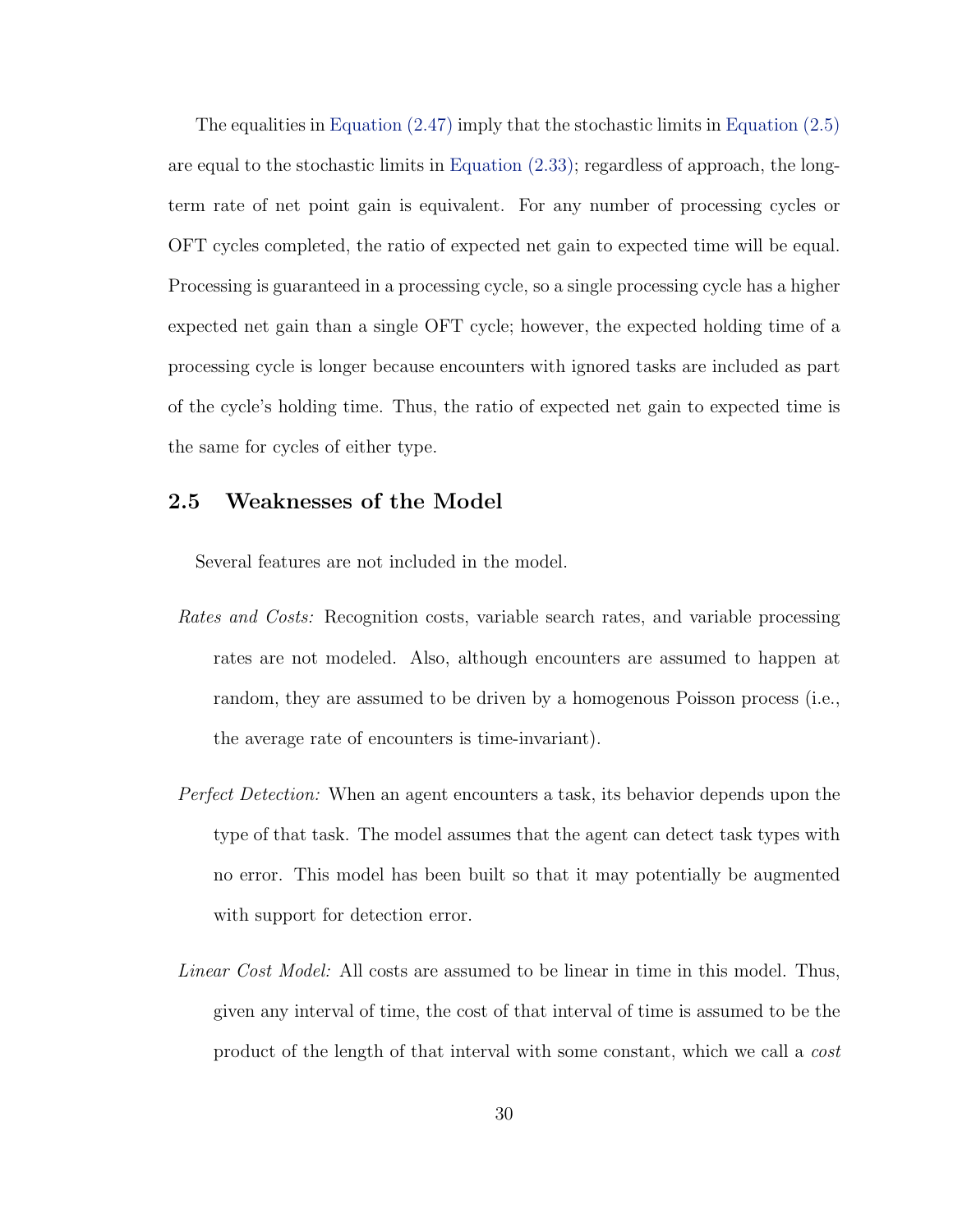rate. In most cases, that rate need not be deterministic; however, it must be uncorrelated with the interval of time.

- Known Search Cost Rate: Search costs are also assumed by linear with respect to time; however, they are also assumed to be deterministic. This assumption is necessary to use the results from renewal theory that are central to classical OFT methods. Thus, in many cases where these results are not used, this deterministic assumption can be relaxed.
- Competition and Cooperation: The direct effect of other agents (e.g., competition or cooperation) on the environment is not modeled here in any specific way. Cody [\[19\]](#page-112-0) views this as a weakness of the early solitary foraging models and introduces an optimal diet model that incorporates multiple foragers competing for resources. However, the parameters of the [Cody](#page-112-0) model are too abstract to be specified with physical quantities, and each forager in the model has a coarse set of behavioral options. Additionally, many engineering applications fit the solitary model well (e.g., autonomous surveillance vehicles).
- State Dependency: Our model is not state-dependent. That is, the reaction of an agent to an encounter does not change over its lifetime (i.e., it is a static model). Schoener [\[55\]](#page-115-0) documents many cases where foragers adjust their behavior when satiated. Houston and McNamara [\[24\]](#page-112-1) handle state-dependent behaviors mathematically and show that they will often be advantageous when compared to static behaviors. However, in engineering applications it may be desirable to have behaviors that do not change over time. For example, if the computational abilities of an agent are limited, complex state-dependent behavior may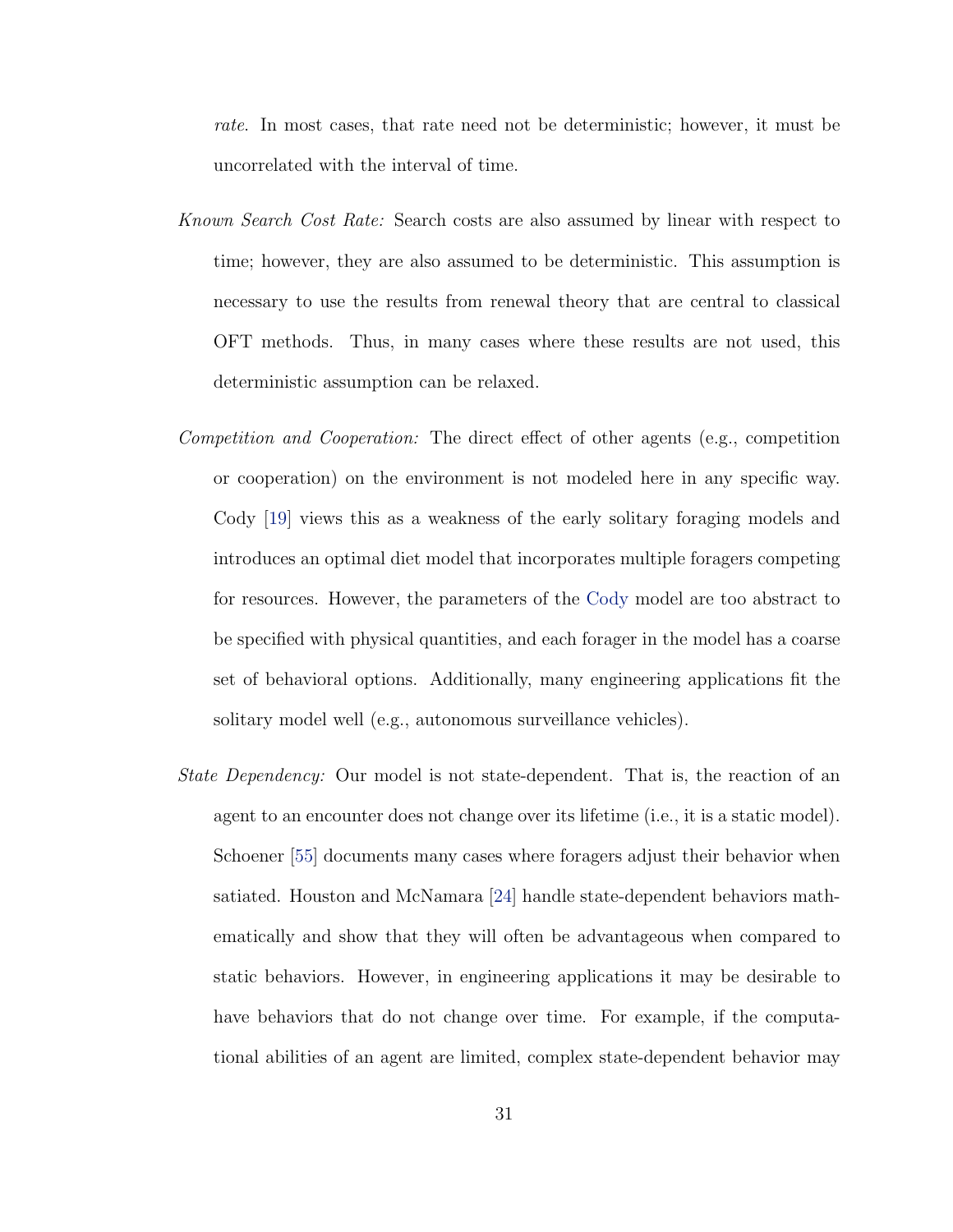not be possible. There may also be biological examples where dynamic adaptations based on feedback are not feasible. Thus, optimization over a set of time-invariant behaviors may be desirable in a number of applications.

Despite the limitations of the model, it is sufficiently generic to have utility in a wide range of applications. Adding any further complexity to the model may make solutions too complex to be practical for implementation.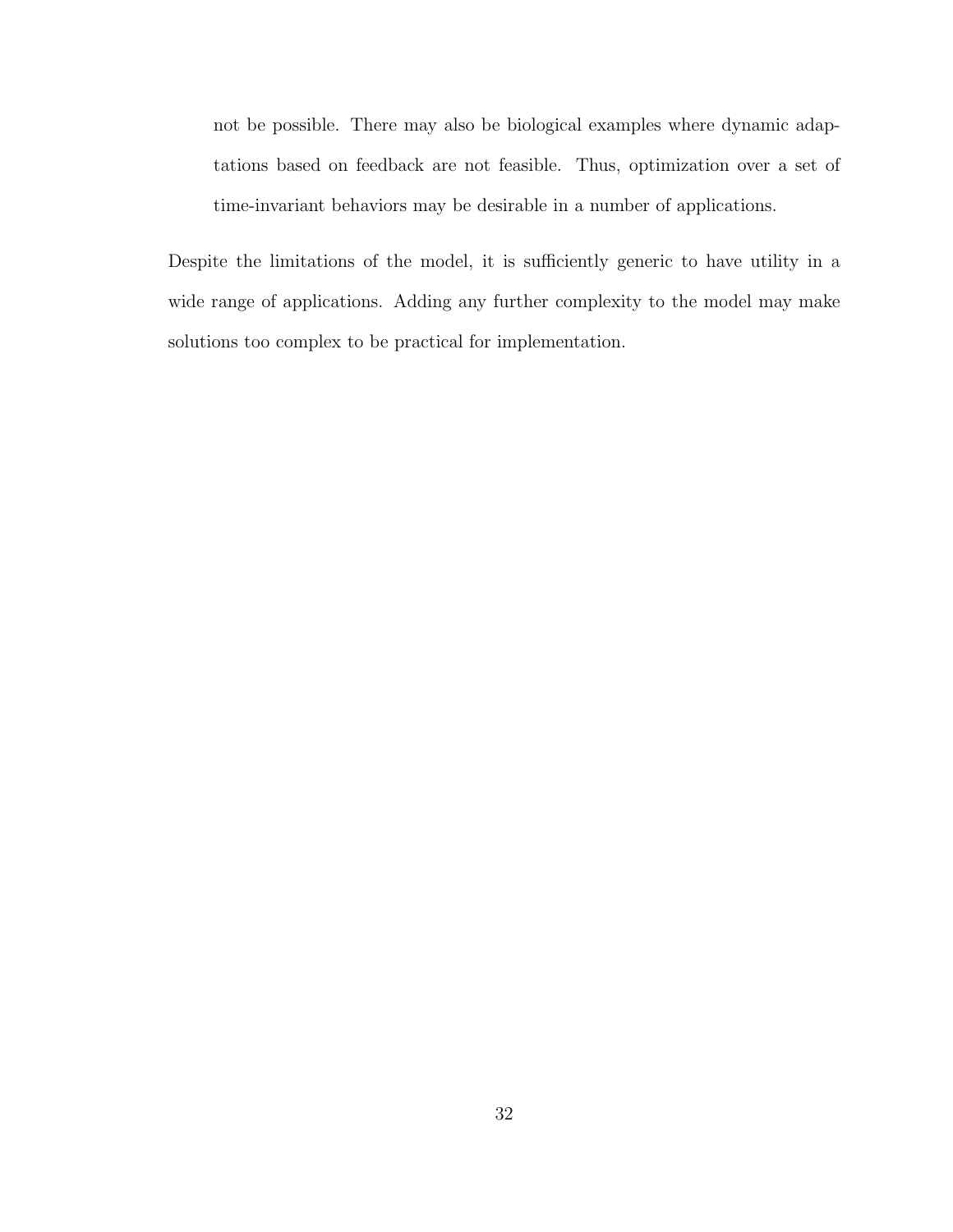# CHAPTER 3

# STATISTICAL OPTIMIZATION OBJECTIVES FOR SOLITARY BEHAVIOR

The efficacy of any particular behavior may be measured quantitatively in various ways. In this chapter, we approach the problem of combining appropriate statistics so that the utility of solitary behaviors can be measured for a given application. Choosing a static behavior to maximize some unit of expected value is analogous to choosing investments to maximize future returns. Reflecting this analogy, behavioral ecology has borrowed methods from investment theory and capital budgeting for behavioral analysis. We also use these methods, collectively known as modern portfolio theory (MPT), to analyze our model; however, we generalize the classical OFT approach. This approach not only allows it to be applied to engineering problems, but it also provides answers to some of the criticisms of the theory. Additionally, we suggest new ways of describing optimal agent behavior and relationships among existing methods.

The major purpose of this chapter is to introduce functions that combine statistics of the agent model to measure the utility of solitary behaviors. Behaviors that maximize these functions may be called *optimal*. In [Section 3.1,](#page-45-0) we define the structure of the optimization functions that are interesting to us. In [Section 3.2,](#page-50-0) we describe the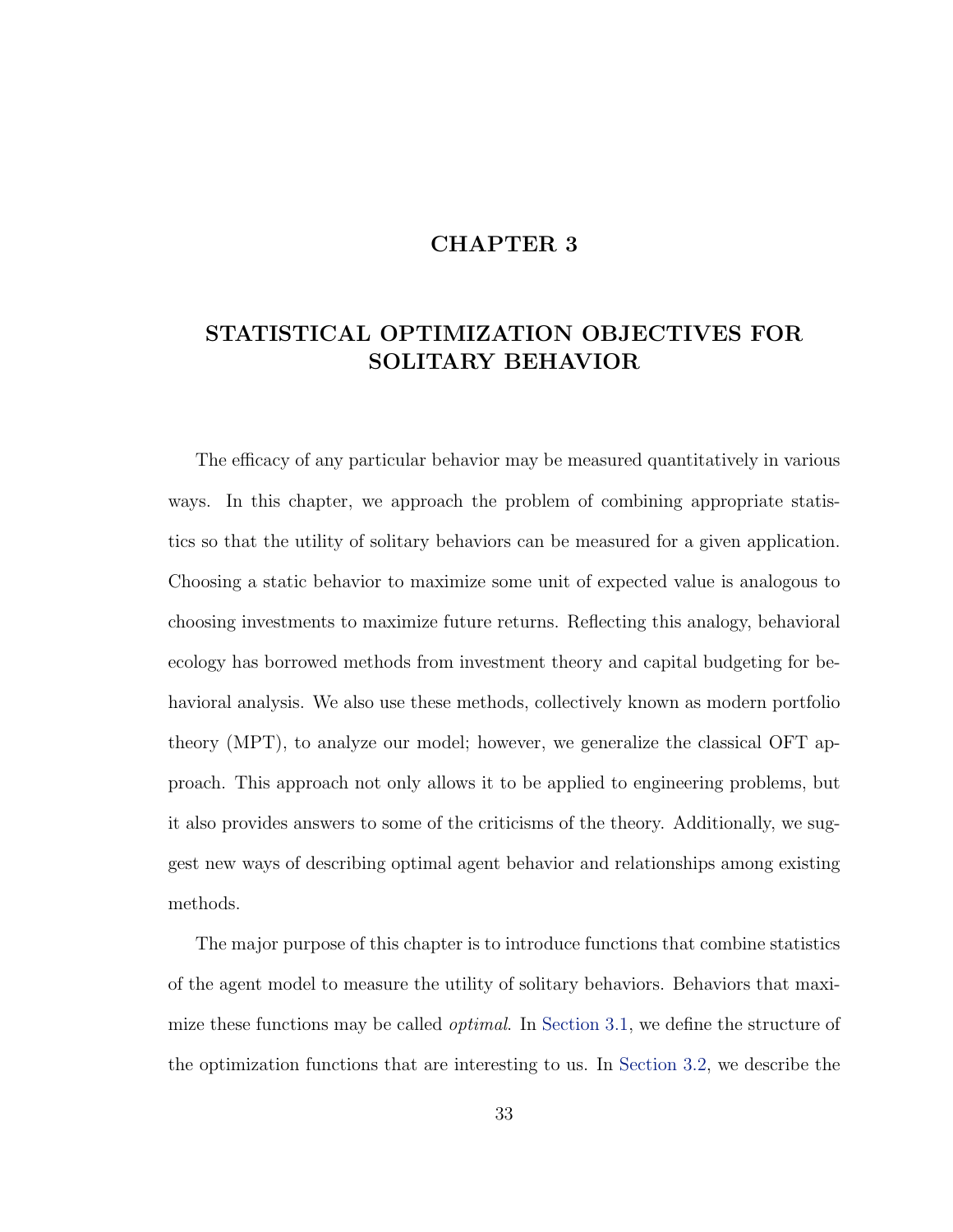optimization approach used frequently in classical OFT. In [Section 3.3,](#page-60-0) we propose an alternate approach and give new or refined optimization objectives for analyzing agent behavior. Finally, in [Section 3.4,](#page-81-0) we briefly discuss how insights from postmodern portfolio theory (PMPT) may inspire new optimization approaches in both agent design in engineering and agent analysis in biology. All results discussed in this chapter will be qualitative and justified graphically. Specific analytical optimization results for some of the objectives discussed here are given in [Chapter 4.](#page-85-0)

# <span id="page-45-0"></span>3.1 Objective Function Structure

Optimization functions usually combine multiple optimization objectives in a way that captures the relative value of each of those objectives. In our case, each of our objectives is a statistic taken from the model in [Chapter 2.](#page-14-0) Therefore, in [Section 3.1.1,](#page-45-1) we present statistics that could serve as objectives for optimization and methods for combining them. In [Section 3.1.2,](#page-47-0) we discuss motivations for constraining the set of feasible behaviors and show how these constrained sets can be incorporated into optimization. Finally, in [Section 3.1.3,](#page-49-0) we discuss the importance of exploring a variety of optimization criteria.

# <span id="page-45-1"></span>3.1.1 Statistics of Interest

[Table 3.1](#page-46-0) shows some obvious choices for statistics to be used as optimization objectives. However, other statistics like  $E(G^N/T^N)$  (i.e., average gain per unit time) or  $E((G^N + C^N)/C^N)$  (i.e., average efficiency) for all  $N \in \mathbb{N}$  could also be relevant. Economists [e.g., [17,](#page-112-2) [29,](#page-113-0) [30,](#page-113-1) [31,](#page-113-2) [63\]](#page-115-1) might argue that the skewness<sup>[1](#page-45-2)</sup> of each of these

<span id="page-45-2"></span><sup>&</sup>lt;sup>1</sup>For a random variable X, its *skewness* is a measure of the symmetry of its (Lebesgue) probability density fx. The standard definition of skewness is  $E((X – E(X))^3)/ std(X)^3$ . Note that this is a scaled version of the third central moment.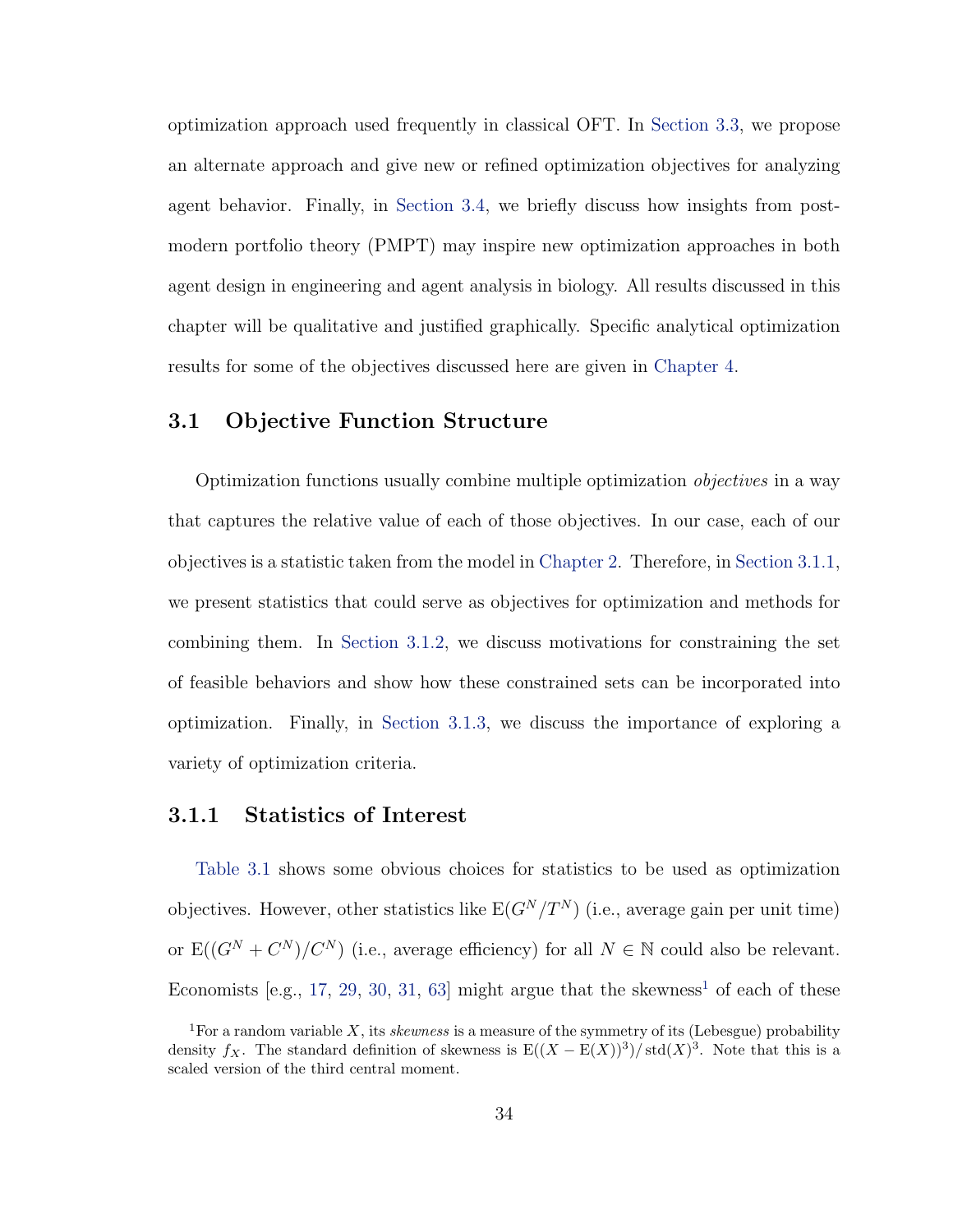|                                                                                                                                                                                                                                                              | Means |  | Variances |  |
|--------------------------------------------------------------------------------------------------------------------------------------------------------------------------------------------------------------------------------------------------------------|-------|--|-----------|--|
| Net Gain Statistics: $E(G_1)$ $E(\widetilde{G}_1)$ $var(G_1)$ $var(\widetilde{G}_1)$<br>Cost Statistics: $E(C_1)$ $E(\widetilde{C}_1)$ $var(C_1)$ $var(\widetilde{C}_1)$<br>Time Statistics: $E(T_1)$ $E(\widetilde{T}_1)$ $var(T_1)$ $var(\widetilde{T}_1)$ |       |  |           |  |

<span id="page-46-0"></span>Table 3.1: Common statistics used in optimization of solitary agent behavior.

random variables would be a reasonable statistic to study because it may be desirable to have random variables that are distributed asymmetrically (e.g., net gains that are more often high than  $\text{low}$ <sup>[2](#page-46-1)</sup>. Of course, any one of these statistics may not capture all relevant objectives of a problem. For example, it may be desirable to maximize both  $E(G_1)$  and  $-E(T_1)$  (i.e., minimize  $E(T_1)$ ); however, it may not be possible to accomplish both of these simultaneously. Therefore, here we discuss the construction of compound objectives that allow for optimization with respect to multiple criteria.

Take a problem with  $m \in \mathbb{N}$  relevant optimization objectives. For all objective functions to be minimized, replace the function with its additive or multiplicative inverse (i.e., replace a function f with the function  $-f$  or, for functions with strictly positive or strictly negative ranges,  $1/f$ ; therefore, the ideal objective is to maximize all m functions. Collect these m objective functions into m-vector x where  $x =$  $\{x_1, x_2, \ldots, x_m\}$ . Use the weighting vector  $w \in \mathbb{R}_{\geq 0}^m$  with  $w = \{w_1, w_2, \ldots, w_m\}$  to represent the relative value of each of these objectives. Therefore, the compound objective functions

<span id="page-46-2"></span>
$$
w_1x_1 + w_2x_2 + \dots + w_mx_m \quad \text{or} \quad \min\{w_1x_1, w_2x_2, \dots, w_mx_m\} \tag{3.1}
$$

<span id="page-46-1"></span><sup>2</sup>This might be called skewness preference. It is also desirable to optimize skewness simply to prevent deleterious asymmetry.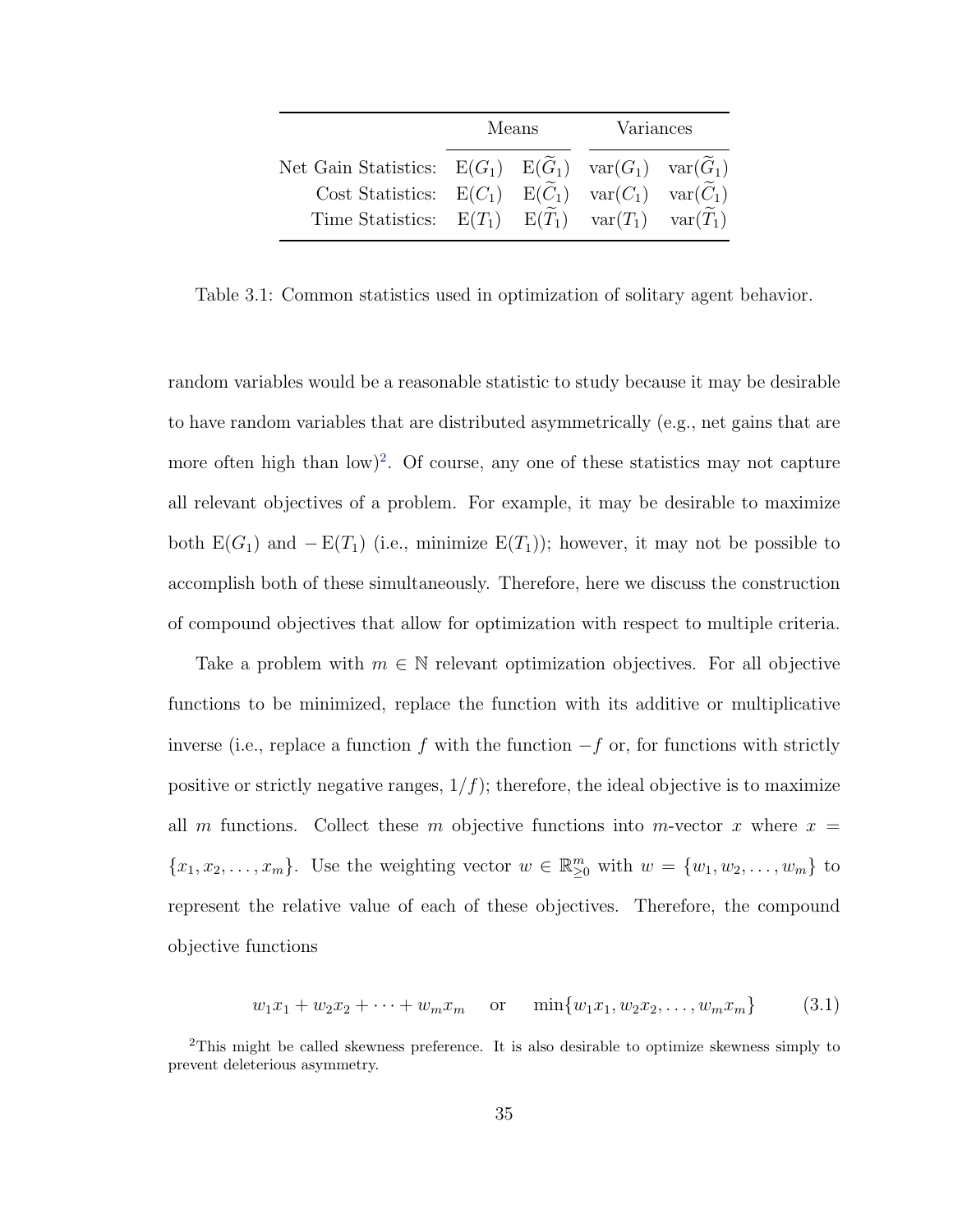represent different ways to combine all  $m$  objectives. The former of these two compound objectives is a linear combination of statistics (i.e.,  $w^{\top}x$ ), and an optimal behavior for this function will be Pareto efficient<sup>[3](#page-47-1)</sup> with respect to the  $m$  objective functions. Maximization of the latter of these two compound objectives represents a maximin optimization problem. Lagrange multiplier methods (i.e., Karush-Khun-Tucker (KKT) conditions) [\[10\]](#page-111-0) can be used to study the optimal solutions to both forms in [Equation \(3.1\).](#page-46-2)

# <span id="page-47-0"></span>3.1.2 Optimization Constraints

In a given foraging problem, it is not necessarily the case that all modeled behaviors are applicable or even possible. That is, optimization analysis must be considered with respect to a set of feasible behaviors. The following are some examples of constraints that have been found in the literature; suggestions for how those constraints could be implemented in this model are also given.

Time Constraints: The economics-inspired graphical foraging model of Rapport [\[51\]](#page-114-0) considers level indifference curves of an energy function. Each of these curves represents a set of combinations of prey where each combination returns the same energetic gain to the forager. [Rapport](#page-114-0) then assumes that the forager has a finite lifetime and surrounds all prey combinations that can be completed in this time with a boundary called the *consumption frontier*<sup>[4](#page-47-2)</sup>. The optimal

<span id="page-47-1"></span> $3$ To be *Pareto efficient* or *Pareto optimal* means that any deviation that yields an increase in one objective function will also result in a decrease in another objective function. Pareto optimal solutions characterize tradeoffs in optimization objectives. If deviation from some behavior will increase all objective functions, then that behavior cannot be Pareto efficient. The set of all Pareto efficient solutions is called the Pareto frontier.

<span id="page-47-2"></span><sup>&</sup>lt;sup>4</sup>The consumption frontier is a Pareto frontier. Diets on this frontier return the greatest gain for their foraging time.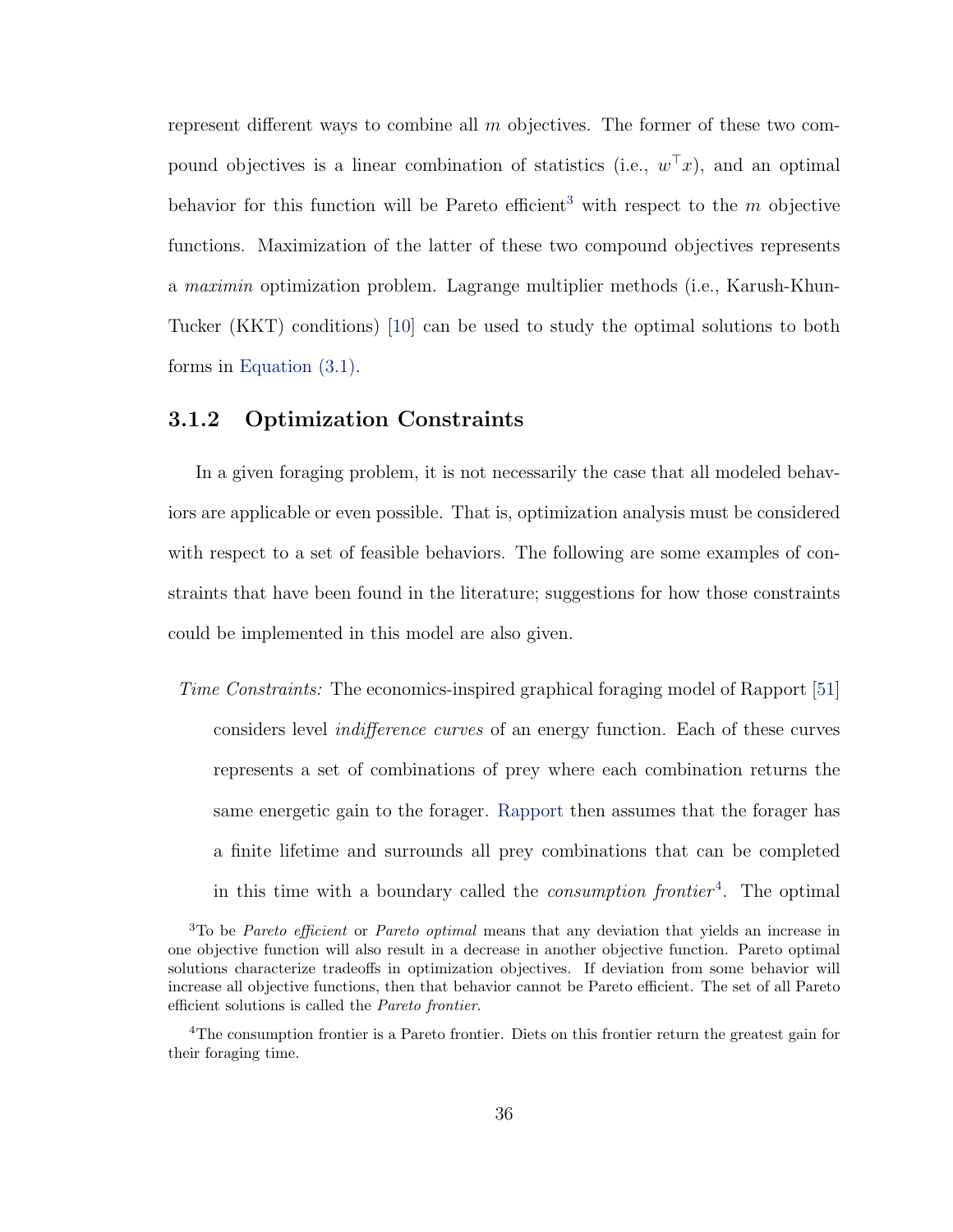diet combination is the point of tangency between the consumption frontier and some indifference curve. In other words, this is the combination of prey items that returns the highest energetic gain for the given finite lifetime. We can quantify this idea by maximizing  $E(G(t))$  subject to the constraint  $t \leq$  $\overline{T}$  where  $\overline{T} \in \mathbb{R}_{>0}$ . Because [Rapport](#page-114-0) gives a qualitative explanation for the observations in Murdoch [\[42\]](#page-114-1), the analytical application of our model with this time constraint could give a quantitative explanation.

Nutrient Constraints: Pulliam [\[48\]](#page-114-2) optimizes a point gain per unit time function similar in form to  $E(\widetilde{G}_1)/E(\widetilde{T}_1)$ , but the notion of nutrient constraints is added. That is, there are  $m \in \mathbb{N}$  nutrients and all tasks of type  $i \in \{1, 2, ..., n\}$ return quantity  $\rho_{ij}$  of nutrient  $j \in \{1, 2, ..., m\}$ . [Pulliam](#page-114-2) then calls  $M_j \in \mathbb{R}_{\geq 0}$  a minimum amount of nutrient  $j$  that must be returned from processing. The goal is to maximize the rate of point gain while maintaining this minimum nutrient level. These nutrient constraints could be added to our model as well. As [Pulliam](#page-114-2) notes, under these constraints, optimal behaviors often include partial preferences. In the unconstrained classical OFT problem, it is sufficient for optimality to either process all or none of tasks of a particular type; however, with nutrient constraints it may be necessary for optimality that only a fraction of the encountered tasks of a certain type be processed<sup>[5](#page-48-0)</sup>.

Encounter-Rate Constraints: Gendron and Staddon [\[21\]](#page-112-3) and Pavlic and Passino [\[46\]](#page-114-3) explore the optimization of a point gain per unit time function as well; however,

<span id="page-48-0"></span><sup>&</sup>lt;sup>5</sup>In [Chapter 4,](#page-85-0) we generalize the classical OFT result to show that over a closed interval of preference probabilities, sufficiency is associated with the endpoints. The results of Pulliam [\[48\]](#page-114-2) effectively make that interval a function of nutrition requirements; under these constraints, partial preferences may be necessary for optimality.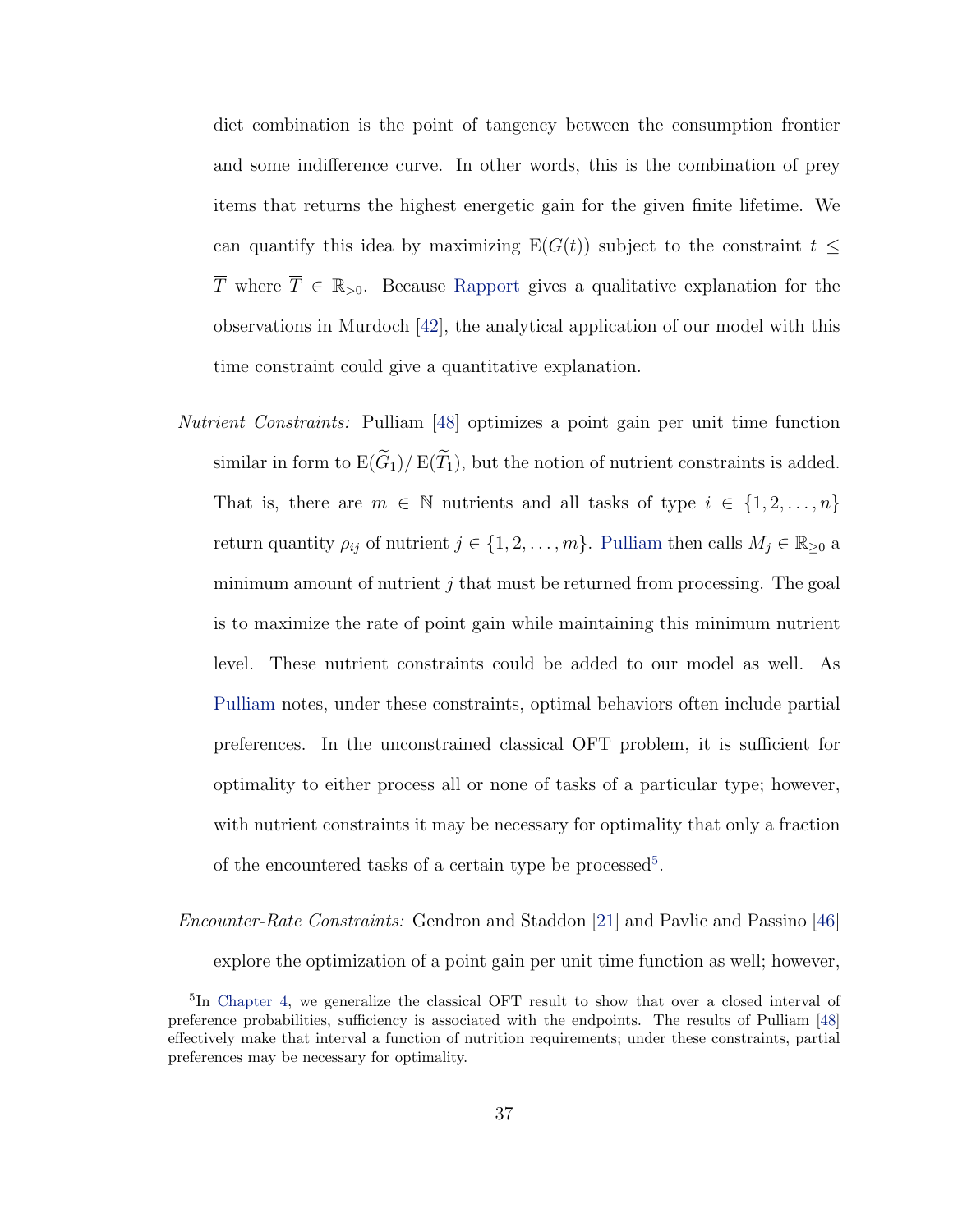the impact of speed choice on imperfect detection is also introduced. That is, with perfect detection, an increase in speed will most likely come with an increase in encounter rate with tasks of every type. However, when detection errors can occur, the relationship between encounter rate and speed may be arbitrarily nonlinear. If this exact relationship is not known, it may be sufficient to restrict search speed to a range where detection is reliable. If the impact of search speed were added to our model (e.g., if encounter-rate was parameterized by speed), this restriction could be modeled as constraints on search speed. The resulting optimal behavior would include a search speed that provides the optimal encounter rates subject to imperfect detection.

Any optimization function of a form in [Equation \(3.1\)](#page-46-2) subject to a finite number of equality or non-strict inequality constraints<sup>[6](#page-49-1)</sup> may be analyzed with Lagrange multiplier methods. Therefore, in principle, a wide range of constrained optimization problems can be studied.

### <span id="page-49-0"></span>3.1.3 Impact of Function Choice on Optimal Behaviors

As discussed in [Section 3.2.1,](#page-50-1) classical OFT results come from maximizing the long-term rate of gain (e.g.,  $E(\widetilde{G}_1)/E(\widetilde{T}_1)$ ). This choice follows from the argument of Pyke et al. [\[49\]](#page-114-4) that optimizing this long-term rate synthesizes the two extremes, energetic maximization and time minimization, of a general model of foraging given by Schoener [\[55\]](#page-115-0). This rate approach is taken by Pulliam [\[48\]](#page-114-2) whose quantitative results show that the optimal diet predicted by a rate maximizer depend only on the encounter rates with prey types in the diet. However, Rapport [\[51\]](#page-114-0) focusses only

<span id="page-49-1"></span> $6A$  strict inequality constraint uses  $\langle$  or  $\rangle$ ; therefore, a non-strict or weak inequality constraint uses  $\leq$  and  $\geq$ .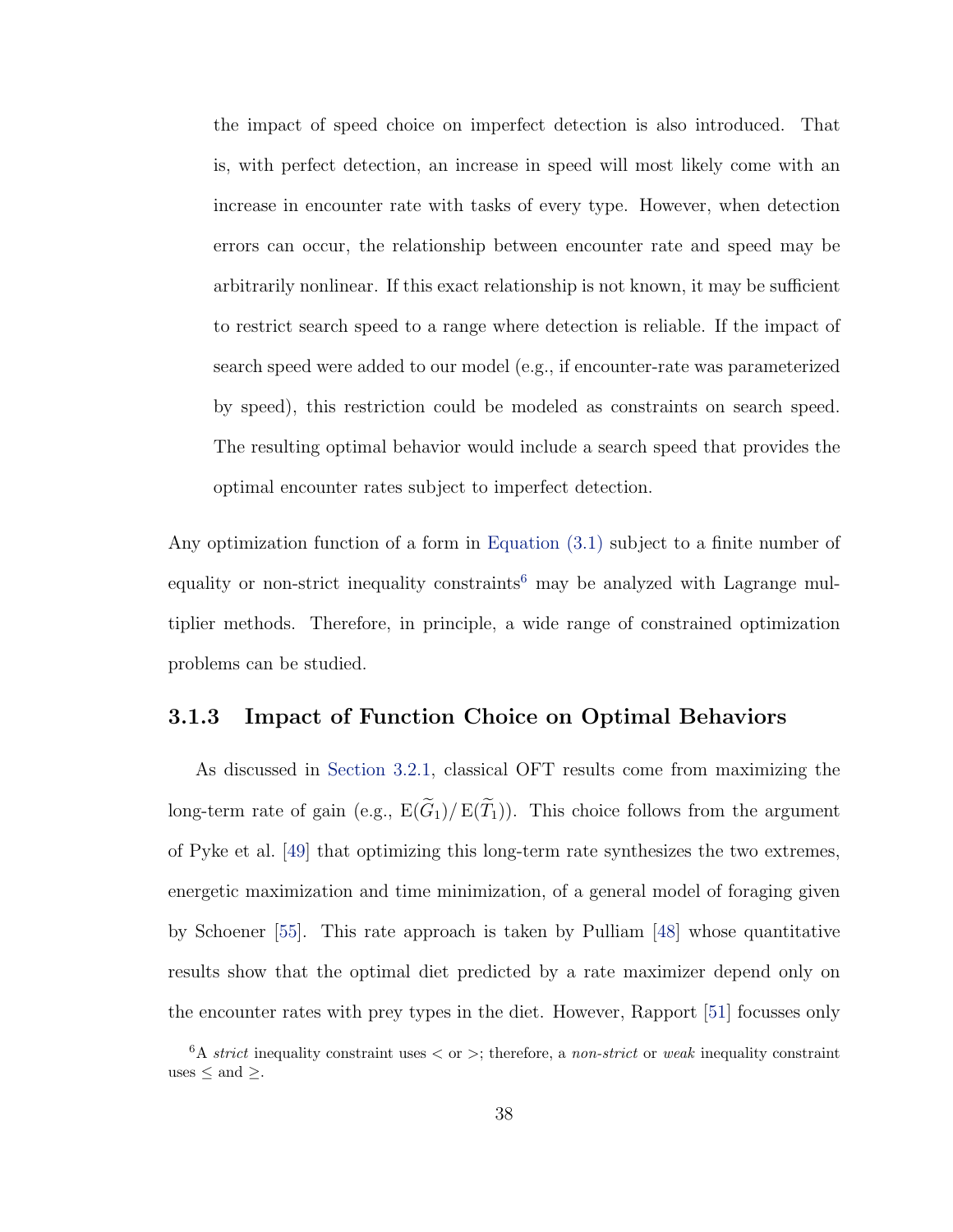on gain maximization (in finite time) and shows that the optimal diet depends on encounter rates with all prey types. These two results are very different, and the only justification for using the first result follows from a purely intuitive argument from Pyke et al. [\[49\]](#page-114-4). However, the result from [Rapport](#page-114-0) is entirely valid from a perspective of the foundational work of [Schoener.](#page-115-0) Therefore, it is clear that one optimization criterion will not fit all problems. Clearly, is important to investigate other functions that may be more appropriate for specific problems.

# <span id="page-50-0"></span>3.2 Classical OFT Approach to Optimization

As discussed by Stephens and Charnov [\[59\]](#page-115-2), classical OFT approaches optimization from two perspectives which are both based on evolutionary arguments. The first analyzes behaviors that optimize of the asymptotic limit of rate of net gain. The second assumes the agent must meet some energetic requirement and maximizes its probability of success. The former, which we describe in [Section 3.2.1,](#page-50-1) is called rate maximization, and the latter, which we describe in [Section 3.2.2,](#page-55-0) is described as being risk sensitive. Both approaches develop optimal static behaviors for the solitary agent.

### <span id="page-50-1"></span>3.2.1 Maximization of Long-Term Rate of Net Gain

In biological contexts, it is expected that natural selection will favor foraging behaviors that provide greater future reproductive success, a common surrogate for Darwinian fitness. So, functions mapping specific behaviors to quantitative measures of reproductive success can be optimized to predict behaviors that should be maintained by natural selection. Schoener [\[55\]](#page-115-0) defines such a model, and while quantities in the model are too difficult to define for most cases, behaviors predicted by the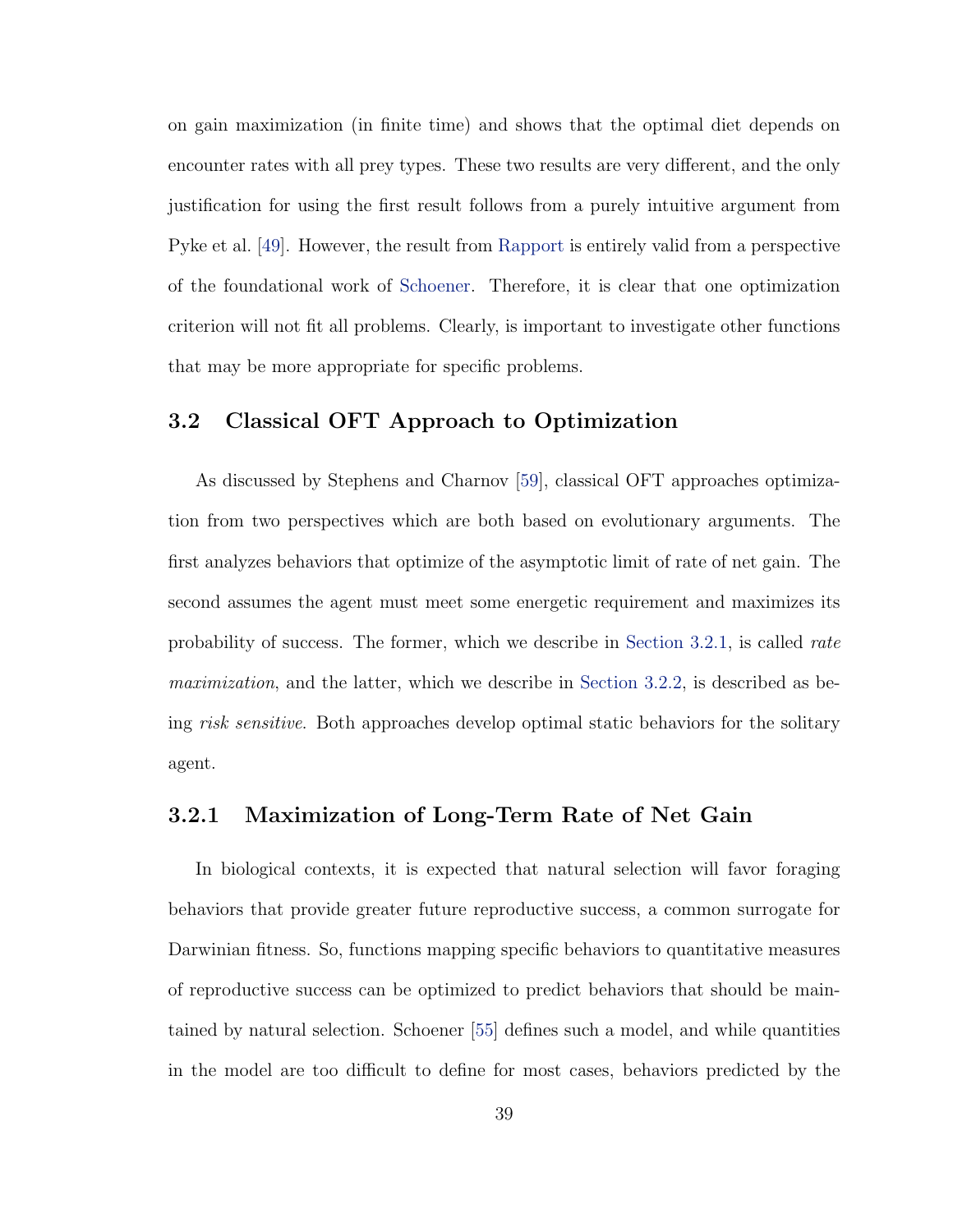model fall on a continuum from foraging time minimizers (when energy is held constant) to energy maximizers (when foraging time is held constant). In other words, behaviors should be excluded if there exists another behavior that has both a higher energy return and a lower time. Pyke et al. [\[49\]](#page-114-4) argue that the *rate* of net energy intake is the most general function to be maximized as it captures both extremes on the [Schoener](#page-115-0) continuum by asserting an upward pressure on energy intake and a downward pressure on foraging time. This will allow a forager to achieve its energy consumption needs while also leaving it enough time for other activities such as reproduction and predator avoidance. This interpretation is only valid over the space of behaviors with positive net energetic intake. For example, rate maximization puts an upward pressure on foraging time for behaviors that return negative net energetic intake. This is not recognized by [Pyke et al.,](#page-114-4) and the continuum of behaviors described by [Schoener](#page-115-0) explicitly exclude these time maximizers. However, from a survival viewpoint, it makes sense that foragers facing a negative energy budget should maximize time foraging. Therefore, rate maximization encapsulates two conditional optimization problems; it trades off net gain and total time in a way that is dependent upon energy reserves.

The rate of net energy intake can be defined in different ways. Using the terms from [Chapter 2,](#page-14-0) it could be defined as  $\widetilde{G}(t)/t$  or  $E(\widetilde{G}(t))/t$  for any  $t \in \mathbb{R}_{\geq 0}$  or  $\widetilde{G}^N/\widetilde{T}^N$ or  $E(\widetilde{G}^N/\widetilde{T}^N)$  for any  $N \in \mathbb{N}$ . However, [Pyke et al.](#page-114-4) also argue that rates should be calculated over the entire lifetime of the forager. Thus, rather than taking a particular  $t\in\mathbb{R}_{\geq 0}$  or  $N\in\mathbb{N},$  the asymptotic limits of these ratios should be taken. Conveniently,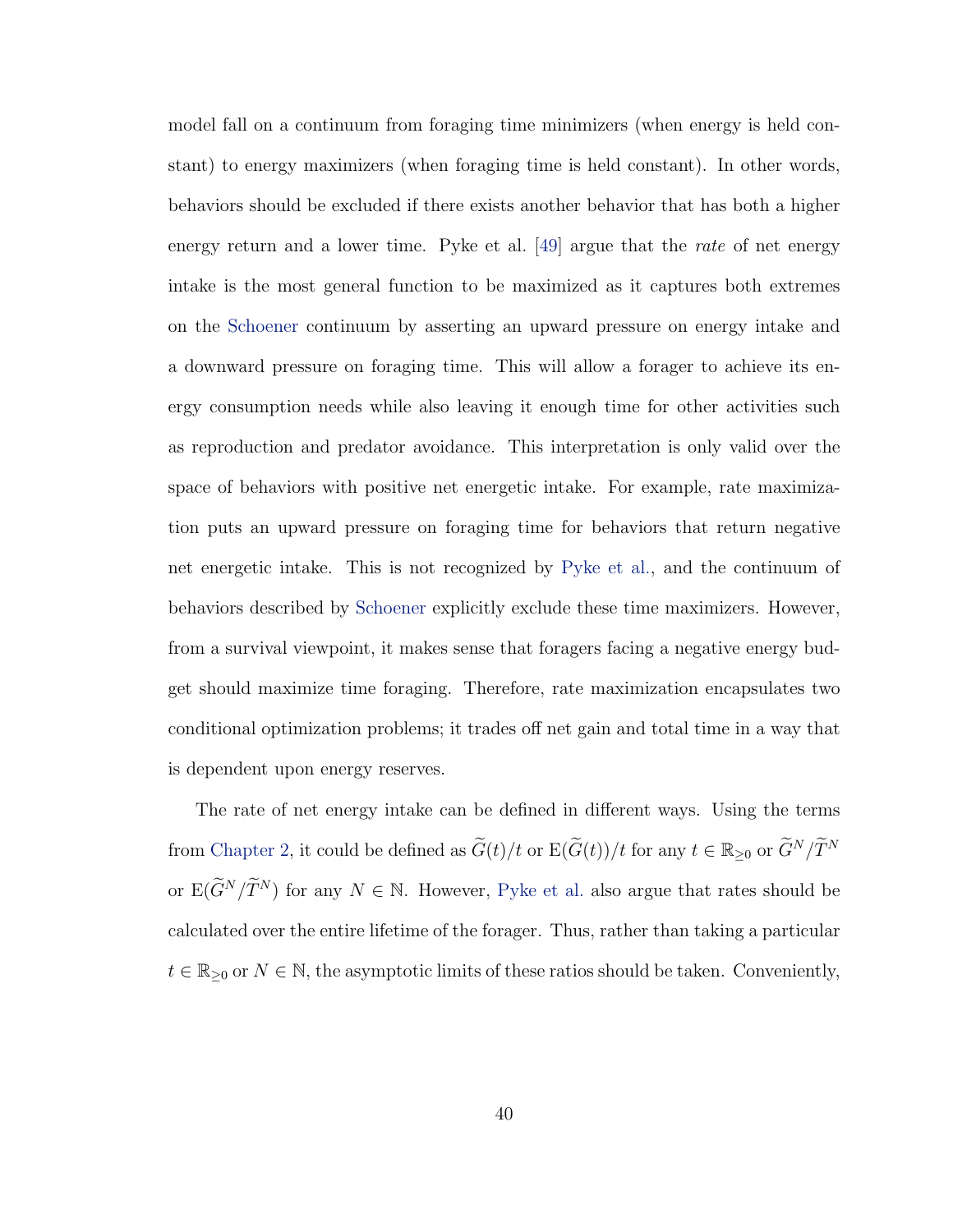[Equation \(2.14\)](#page-30-0) shows that all of these limits are equivalent. By [Equation \(2.15\),](#page-30-1)

$$
\frac{\mathrm{E}\left(\widetilde{G}_{1}\right)}{\mathrm{E}\left(\widetilde{T}_{1}\right)} = \frac{\mathrm{E}\left(\widetilde{G}^{N_{*}}\right)}{\mathrm{E}\left(\widetilde{T}^{N_{*}}\right)} = \underset{N \to \infty}{\mathrm{aslim}} \frac{\widetilde{G}^{N}}{\widetilde{T}^{N}} = \underset{N \to \infty}{\mathrm{lim}} \mathrm{E}\left(\frac{\widetilde{G}^{N}}{\widetilde{T}^{N}}\right)
$$
\n
$$
= \frac{\mathrm{E}\left(\widetilde{G}(t_{*})\right)}{\mathrm{E}\left(\widetilde{T}(t_{*})\right)} = \underset{t \to \infty}{\mathrm{aslim}} \frac{\widetilde{G}(t)}{t} = \underset{t \to \infty}{\mathrm{lim}} \frac{\mathrm{E}\left(\widetilde{G}(t)\right)}{t}
$$
\n(3.2)

for any  $t_* \in \mathbb{R}_{>0}$  and  $N_* \in \mathbb{N}$ . For this reason, the ratio of expectations  $E(\widetilde{G}_1)/E(\widetilde{T}_1)$ has received significant interest in classical OFT [e.g., [24,](#page-112-1) [59,](#page-115-2) [60\]](#page-115-3). We call this ratio the *long-term (average) rate of net gain*. Note that by Equation  $(2.47)$  this ratio plays an identical role in our analysis approach when we consider the asymptotic case.

#### Opportunity Cost and Pareto Optimality

Houston and McNamara [\[24\]](#page-112-1) provide an interesting interpretation of  $E(\widetilde{G}_1)/E(\widetilde{T}_1)$ . They define constant  $\tilde{\gamma}^* \in \mathbb{R}$  to be the maximum value of  $E(\tilde{G}_1)/E(\tilde{T}_1)$  (i.e., the longterm rate of net gain) over the set of feasible agent behaviors. They then treat rate  $\widetilde{\gamma}^*$  as a factor converting time spent between encounters to maximum points possible from that time. Therefore,  $\tilde{\gamma}^*$  converts time into its equivalent *opportunity cost* (i.e., gain paid per unit time). They show that the behavior that maximizes

$$
E\left(\widetilde{G}_1 - \widetilde{\gamma}^*\widetilde{T}_1\right) \tag{3.3}
$$

will also be the behavior that achieves the maximum long-term rate of gain  $\tilde{\gamma}^*$ . So, maximizing the long-term rate of gain is equivalent to maximizing the per-cycle gain after being discounted by the opportunity cost of the cycle time[7](#page-52-0) . Solving for this

<span id="page-52-0"></span><sup>7</sup>There is a related result by Engen and Stenseth [\[20\]](#page-112-4) that predicts the optimal behavior on simultaneous encounters. This is described by both Houston and McNamara [\[24\]](#page-112-1) and Stephens and Krebs [\[60\]](#page-115-3), and [Houston and McNamara](#page-112-1) show this simultaneous encounter result to follow from the opportunity cost result.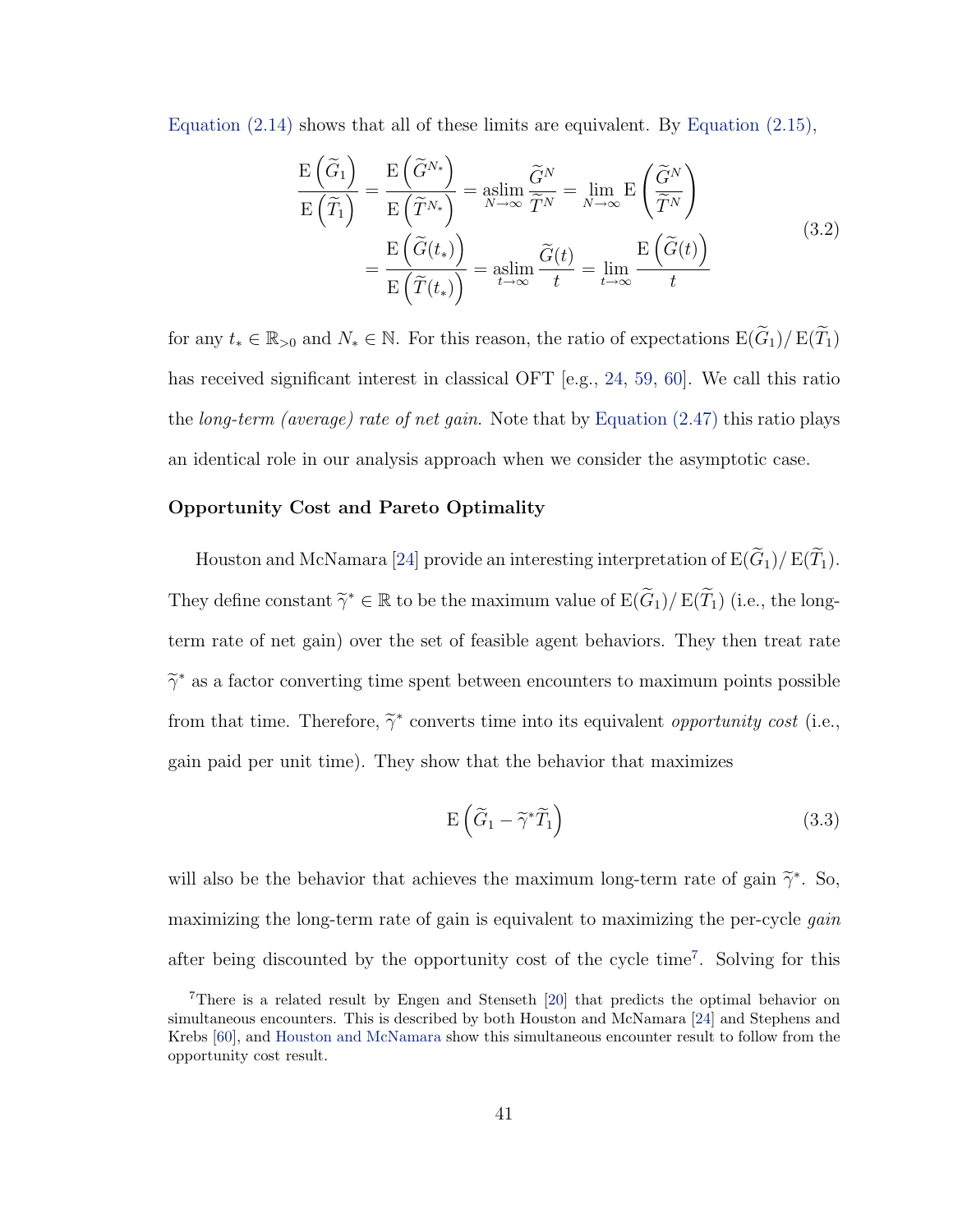behavior can be done analytically only if  $\widetilde{\gamma}^*$  is known, and so the method of [Houston](#page-112-1) [and McNamara](#page-112-1) numerically solves for the optimal behavior using iteration, which could be a weakness of this approach. However, it demonstrates an important interpretation of  $E(\widetilde{G}_1)/E(\widetilde{T}_1)$  as the opportunity cost of time. Not surprisingly, this also shows that the behavior that maximizes the long-term rate of gain is Pareto optimal with respect to maximization of  $E(\widetilde{G}_1)$  and (maximization) minimization of  $E(\widetilde{T}_1)$ when  $\tilde{\gamma}^* > 0$  ( $\tilde{\gamma}^* < 0$ ); that is, this optimal behavior represents a particular tradeoff between net gain and total time. This Pareto interpretation casts  $\tilde{\gamma}^*$  as the relative importance of minimizing time, which is consistent with notion of opportunity cost<sup>[8](#page-53-0)</sup>. The numerical approach to finding  $\tilde{\gamma}^*$  and the corresponding optimal behavior is equivalent to sliding along a continuum of Pareto efficient solutions (i.e., tradeoffs of net gain and total time).

#### Equilibrium Renewal Process as an Attractive Alternative

Charnov and Orians [\[16\]](#page-112-5) note that it is desirable to derive the *equilibrium renewal* process rate of net gain. That is, introduce a  $T_1 \in \mathbb{R}_{>0}$  and redefine the process to start after  $T_1$  foraging time has past. Hence, runtime t represents the length of the interval immediately after time  $T_1$ , and so quantity of interest to [Charnov and Orians](#page-112-5) is  $E(G(t))/t$ , which represents the average rate of net gain returned to an agent when the agent is in equilibrium with its environment (i.e., after the decay of any initial transients). However, they point out that this rate is only known for such a process if it is additionally assumed that the net gain on each OFT cycle is independent of the total time of each OFT cycle (in particular, the processing time of each cycle). In

<span id="page-53-0"></span><sup>&</sup>lt;sup>8</sup>When  $\tilde{\gamma}^* < 0$ , the relative importance of minimizing time is *negative*, which indicates that  $|\tilde{\gamma}^*|$ is the relative importance of *maximizing* time (i.e., an opportunity *gain*).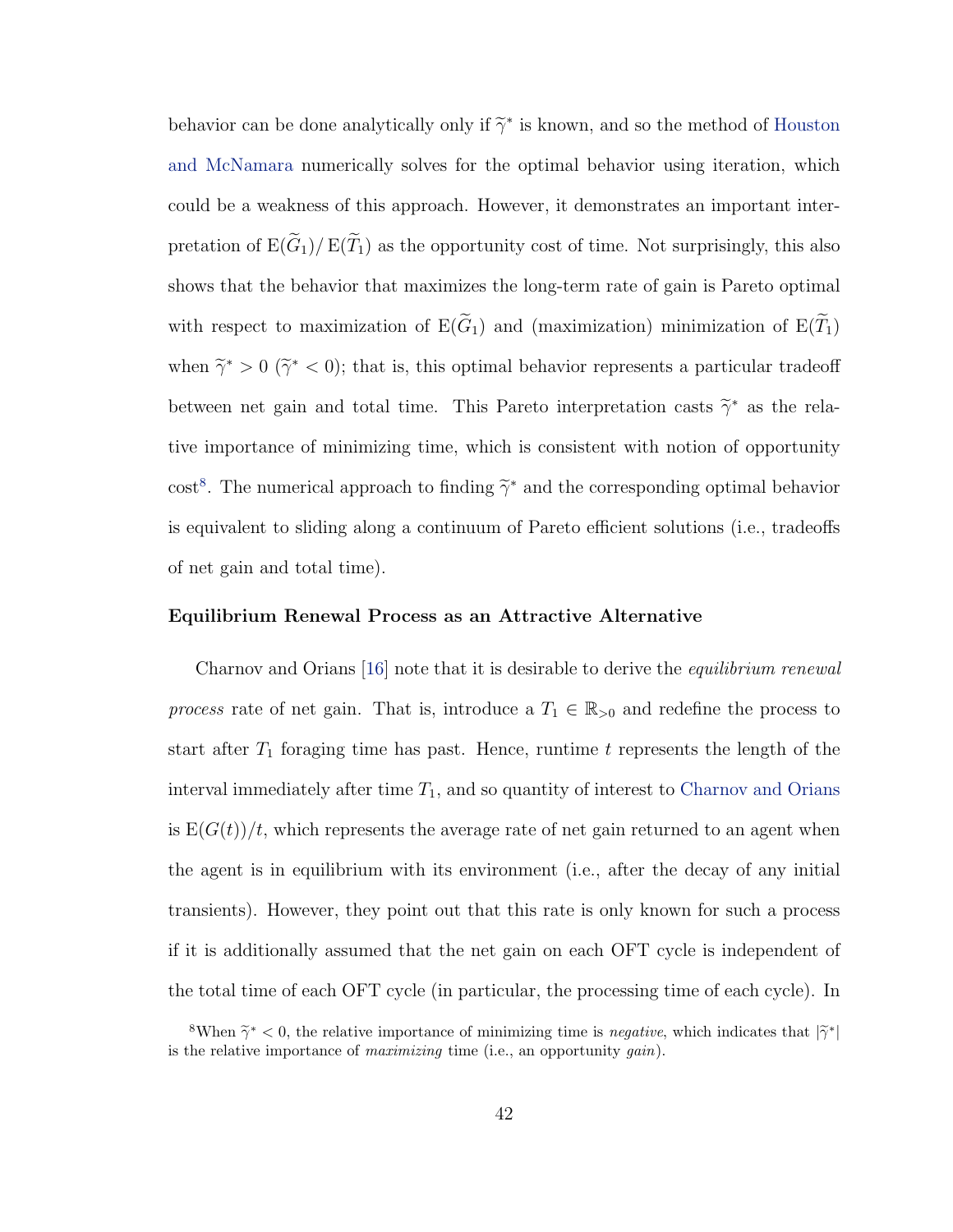

<span id="page-54-0"></span>Figure 3.1: Rate maximization in classical OFT. It is assumed that  $n = 1, c<sup>s</sup> = 0$ , and  $c_1 = 0$ . The constraint that  $p_1 = 1$  is also applied. The optimal processing time is denoted  $t^*$ , and the corresponding maximal rate is denoted  $\tilde{\gamma}^*$  and shown as a slope of a tangent line.

that case,  $E(G(t))/t$  can also be expressed as the ratio  $E(\widetilde{G}_1)/E(\widetilde{T}_1)$ . Unfortunately, it is rare that net gain and processing time will be independent in a practical system. Analytical results are not available otherwise. For this reason, when  $E(\widetilde{G}_1)/E(\widetilde{T}_1)$  is used it is usually assumed to be a limiting case (i.e., a rate over a long time rather than a short-term rate after a long time).

#### Graphical Interpretation of Rate Maximization

When an agent is only free to choose its (average) processing times, the tasks are said to occur in patches or to be patchily distributed [\[60\]](#page-115-3). Take such a case with a single task type and no search or processing costs (i.e.,  $n = 1, c<sup>s</sup> = c<sub>1</sub> = 0, p<sub>1</sub> = 1,$ and  $\tau_1 \in \mathbb{R}_{\geq 0}$ . Stephens and Krebs [\[60\]](#page-115-3) show that this problem has an insightful graphical solution. Consider [Figure 3.1.](#page-54-0) The  $g_1(\tau_1)$  function is plotted with respect to feasible choices of  $\tau_1$  and a mark is made at the point  $(-1/\lambda, 0)$ . For any  $\tau_1$ , the corresponding long-term rate of gain is the slope of a line that connects points  $(-1/\lambda, 0)$  and  $(\tau_1, g(\tau_1))$ . Therefore, the optimal  $\tau_1$  (shown as  $t^*$ ) is the one that corresponds with the line with the maximal slope, and that slope will be the maximal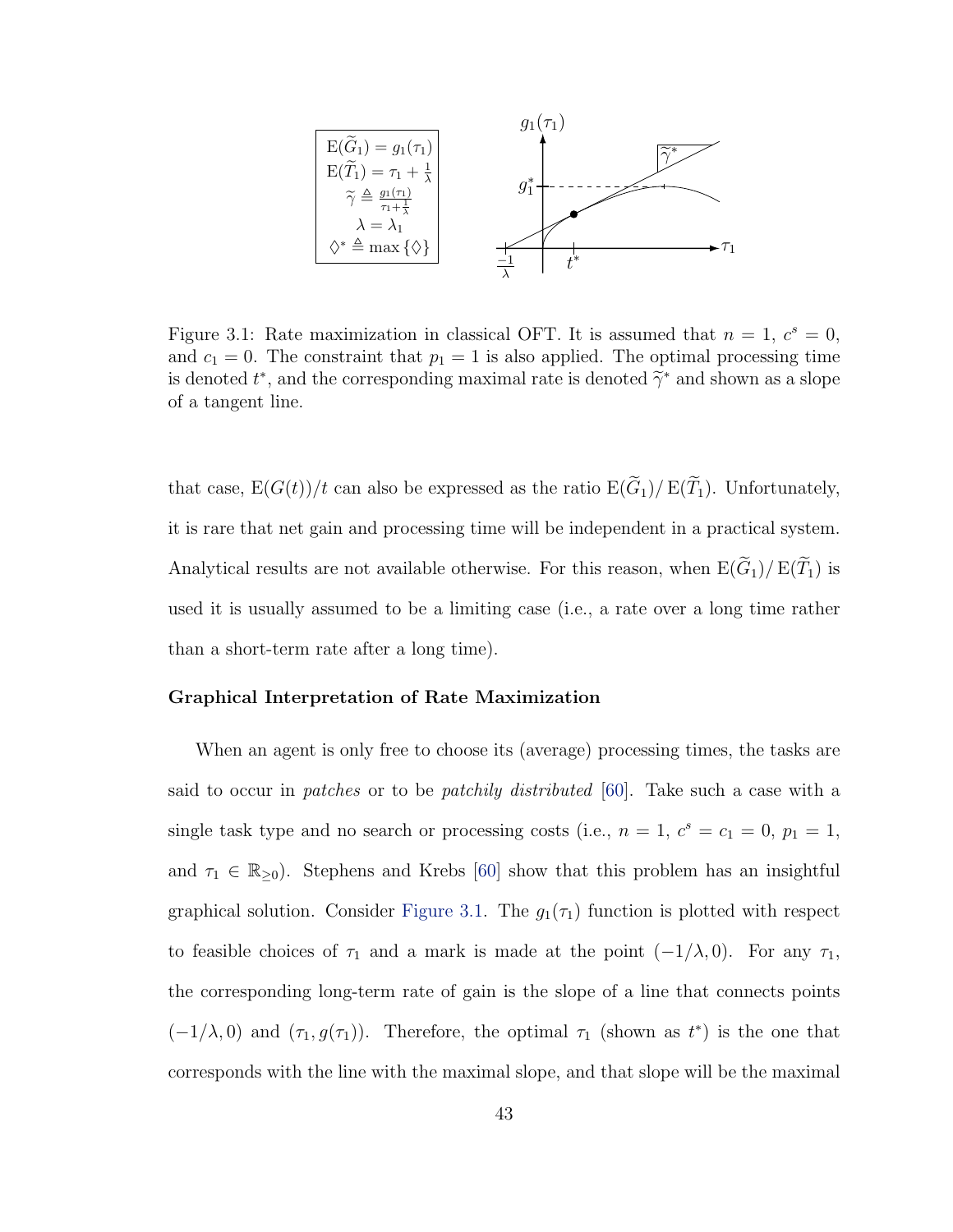long-term rate of gain (shown as  $\tilde{\gamma}^*$ ). In [Section 3.3.2,](#page-62-0) we show how this graphical interpretation can be extended to the general case<sup>[9](#page-55-1)</sup> (i.e., with multiple types, costly searching and processing, and tasks that may or may not be patchily distributed).

Several conclusions can be drawn from [Figure 3.1.](#page-54-0) For differentiable functions with  $g_1(0) = 0$  and  $g'_1(0) > 0$ , the optimal processing time  $t^*$  must be such that  $g'_1(t^*)$ is equal to the long-term rate of gain. In particular, if  $g_1$  is a concave function, then this line will be the *unique* tangent line that crosses  $(0, 1/\lambda)$ . Rate-maximization for the classical OFT model is said to follow the *marginal value theorem*  $(MVT)$  [\[14,](#page-112-6) [16\]](#page-112-5). This means that the average time an agent processes patchily distributed tasks of a certain type is the time when the average rate of point gain for the task type drops to the average rate of point gain for the environment. That is, processing should continue until the marginal return from the next instant of processing is less than the environmental average rate of  $gain^{10}$  $gain^{10}$  $gain^{10}$ .

# <span id="page-55-0"></span>3.2.2 Minimization of Net Gain Shortfall

Because rate maximization depends only on first-order statistics, it disregards the standard deviation<sup>[11](#page-55-3)</sup> of random variables in the model. For example, an agent with a behavior that maximizes its long-term rate of net gain may bypass frequently encountered tasks with small gains regardless of any survival needs. However, if the agent must meet a net gain requirement in finite time, it may be beneficial to

<span id="page-55-1"></span><sup>9</sup>We show this interpretation using our approach to defining the relevant statistics of the model; however, our method can also be applied to the classical OFT statistics in an obvious way (i.e., with little more than a change of notation).

<span id="page-55-2"></span> $10$ This interpretation is really only accurate for a deterministic agent model. In the general stochastic agent model, the MVT need only be observed in the first-order statistics of the gains and processing times.

<span id="page-55-3"></span><sup>&</sup>lt;sup>11</sup>For random variable X, the standard deviation std(X) is  $\sqrt{\text{var}(X)}$  (i.e., the square root of the variance).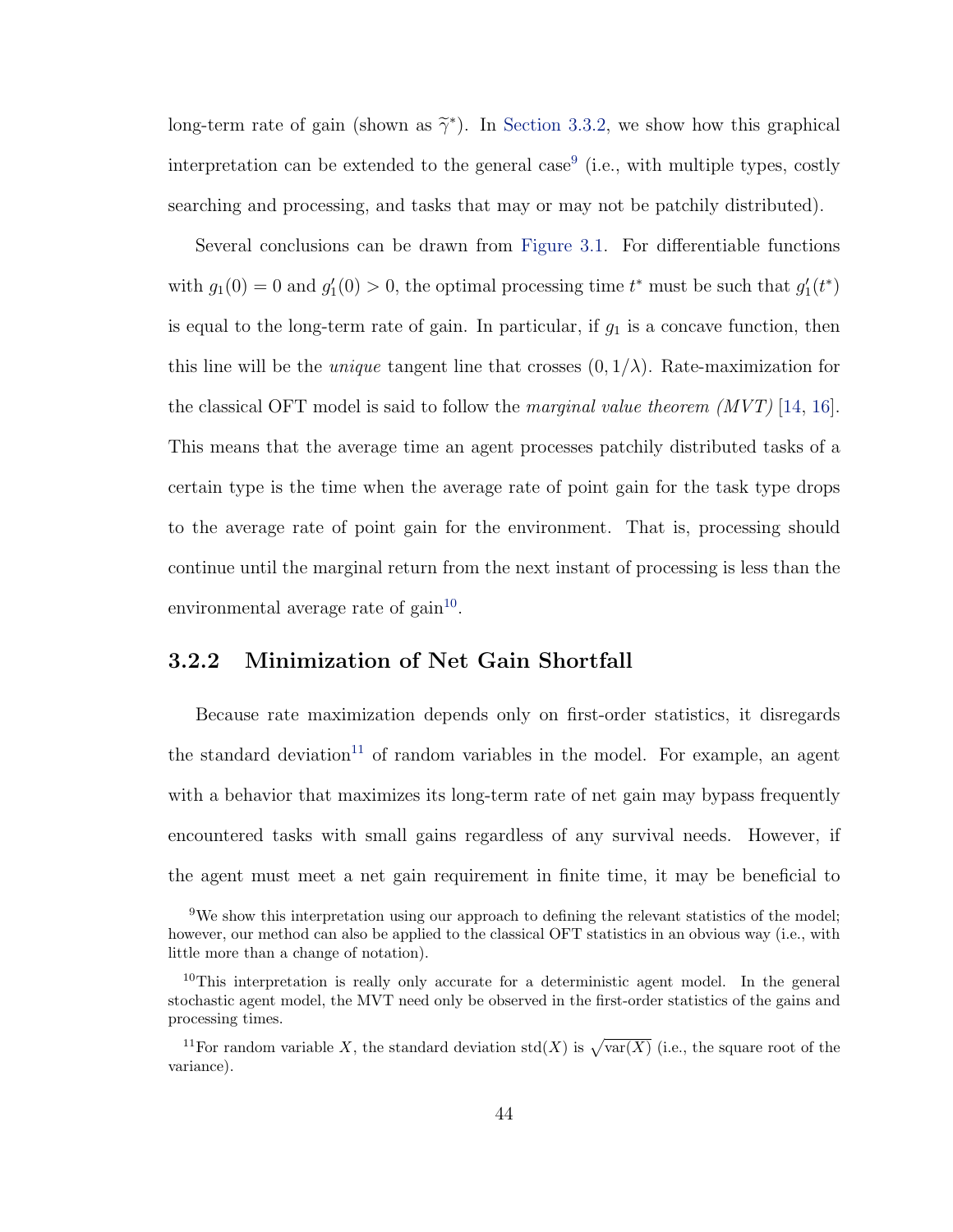decrease mean net gain if that decrease also comes with an decrease in the uncertainty of returns.

### Maximization of Reward-to-Variability Ratio

Stephens and Charnov [\[59\]](#page-115-2) introduce a risk-sensitive agent model and an optimization approach that maximizes the probability of success. Consider a solitary agent that must acquire some minimal net gain  $\tilde{G}^T$  by a time  $\tilde{T} \in \mathbb{R}_{\geq 0}$ . Call  $\tilde{\mu}$  the expectation and  $\tilde{\sigma}$  the standard deviation of net gain acquired by  $\tilde{T}$  for some given behavior. The method states that the desired risk-sensitive behavior should maximize the objective

<span id="page-56-2"></span>
$$
\frac{\widetilde{\mu} - \widetilde{G}^T}{\widetilde{\sigma}} \tag{3.4}
$$

If the net gain random variable is location-scale<sup>[12](#page-56-0)</sup> with identical skewness for all choices of location and scale<sup>[13](#page-56-1)</sup>, the behavior that maximizes Equation  $(3.4)$  will also minimize the probability that the net gain is less than the  $\tilde{G}^T$  threshold<sup>[14](#page-56-3)</sup>. In other words, if the agent is said to be *successful* when its net gain meets or exceeds  $\tilde{G}^T$ , then the optimal behavior will maximize the probability of success<sup>[15](#page-56-4)</sup>.

<span id="page-56-0"></span><sup>&</sup>lt;sup>12</sup>A family of distribution functions  $\Omega$  is called *location-scale* if there exists some  $F \in \Omega$  such that for all  $F_1 \in \Omega$ , there exists a location  $m \in \mathbb{R}$  and scale  $s \in \mathbb{R}_{>0}$  with  $F_1(x) = F((x-m)/s)$ . A random variable is location-scale if its distribution comes from such a family. This idea of a two parameter family of distribution functions comes from Rothschild and Stiglitz [\[54\]](#page-115-4), and this definition of such a class of functions is due to Bawa [\[6\]](#page-111-1); however, Meyer [\[40\]](#page-114-5) gives an equivalent definition. Examples of location-scale distributions are the normal, exponential, , and double exponential distributions.

<span id="page-56-1"></span><sup>&</sup>lt;sup>13</sup>Location-scale distributions with mean locations and standard deviation scales will naturally have this property.

<span id="page-56-3"></span><sup>&</sup>lt;sup>14</sup>This is a sufficient condition; however, it is not necessary. Investment theoretic consequences of location-scale distributions are given by Bawa [\[6\]](#page-111-1) and Meyer [\[40\]](#page-114-5). The multivariate case is handled by Chamberlain [\[13\]](#page-112-7) and Owen and Rabinovitch [\[44\]](#page-114-6).

<span id="page-56-4"></span><sup>&</sup>lt;sup>15</sup>This result can be generalized slightly by considering the class of distributions where a monotonic transformation (i.e., continuously differentiable with non-negative derivative everywhere) of random variables is location-scale. The log-normal distribution belongs to this more general class [\[6\]](#page-111-1).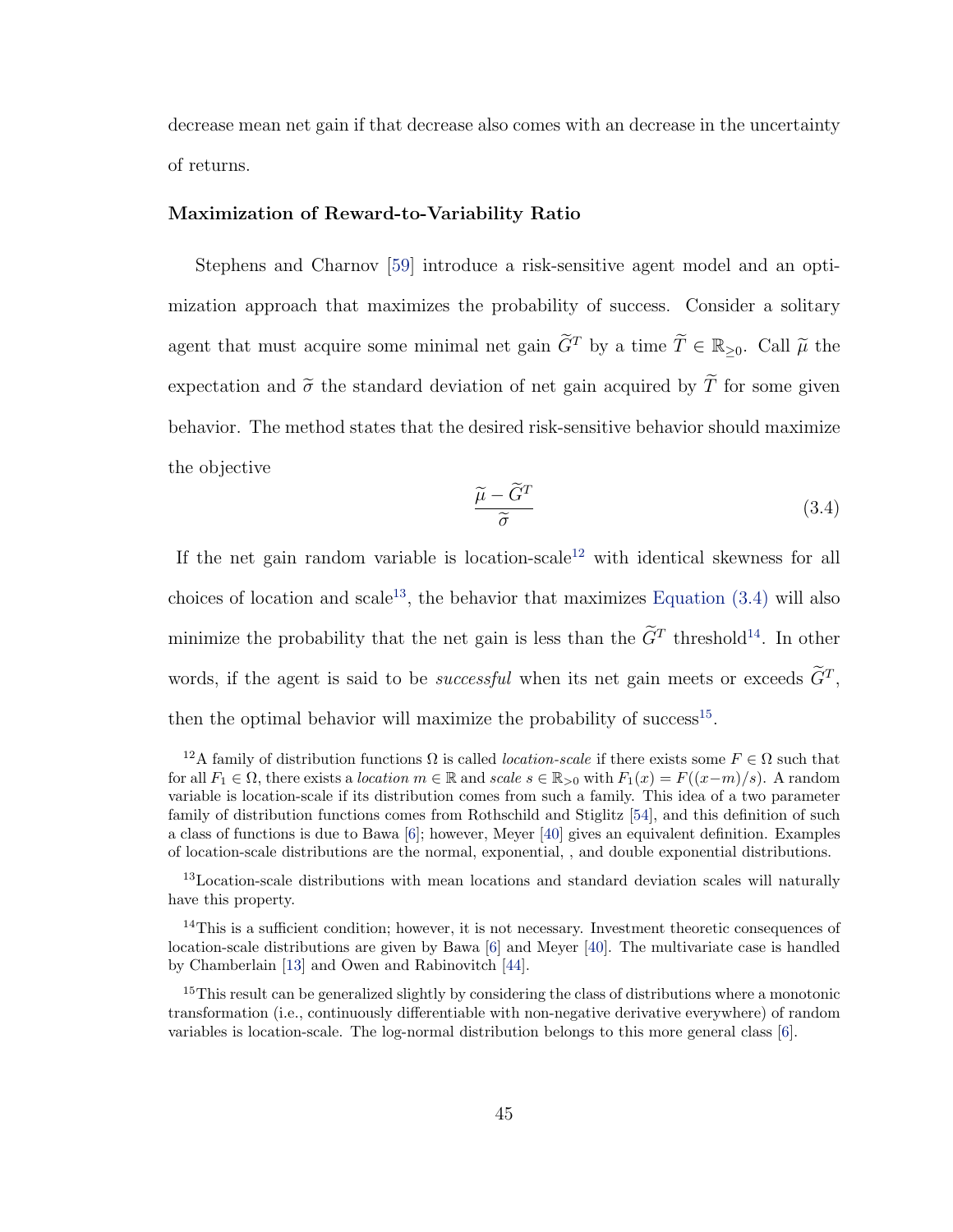**Location-Scale Justification:** By the *central limit theorem (CLT)*, if the net gain is a sum of i.i.d. random variables (e.g., individual cycle gains), the probability dis-tribution of the net gain will approach a normal distribution<sup>[16](#page-57-0)</sup> as the number of elements in the sum increases. Therefore, it may be reasonable (e.g., consider  $\widetilde{G}^N$  as  $N \to \infty$ ) to assume that net gains are normally distributed or at least location-scale with location-scale invariant skewness. In this case, the behavior that maximizes [Equation \(3.4\)](#page-56-2) will certainly maximize the probability of success.

Analogous Results from Economics: Stephens and Krebs [\[60\]](#page-115-3) call this the zscore model; however, it is well-known in economics that this method was initially developed by Sharpe [\[57\]](#page-115-5) for application to optimal portfolio selection. [Sharpe](#page-115-5) calls Equation  $(3.4)$  a reward-to-variability ratio<sup>[17](#page-57-1)</sup>. While economists realize that return distributions need not be normally distributed (e.g., symmetric about the mean) for the reward-to-variability ratio to minimize risk, Stephens and Krebs [\[60\]](#page-115-3) depend on normality to justify their claims [\[60,](#page-115-3) p. 134]. Assuming normality of returns may be far too restrictive. In fact, it is desirable that returns are skewed so that the mass is concentrated on higher gains (i.e., not symmetric and therefore not normal). Therefore, by depending on consistent skewness rather than symmetry, the economic argument of reward-to-variability maximization is not only more general but also more convincing than the argument of [Stephens and Krebs.](#page-115-3)

<span id="page-57-0"></span><sup>&</sup>lt;sup>16</sup>A normal or Gaussian random variable X with mean  $\mu$  and standard deviation  $\sigma$  has (Lebesgue) probability density  $f_X(x) = 1/(\sigma\sqrt{2\pi}) \exp(-(x-\mu)^2/(2\sigma^2))$ . Normal random variables are locationscale with location  $\mu$  and scale  $\sigma$  and are symmetric about their mean (i.e., they have zero skewness).

<span id="page-57-1"></span><sup>&</sup>lt;sup>17</sup>This is also known as the *[Sharpe](#page-115-5) ratio*, which is named after the Nobel laureate who developed it.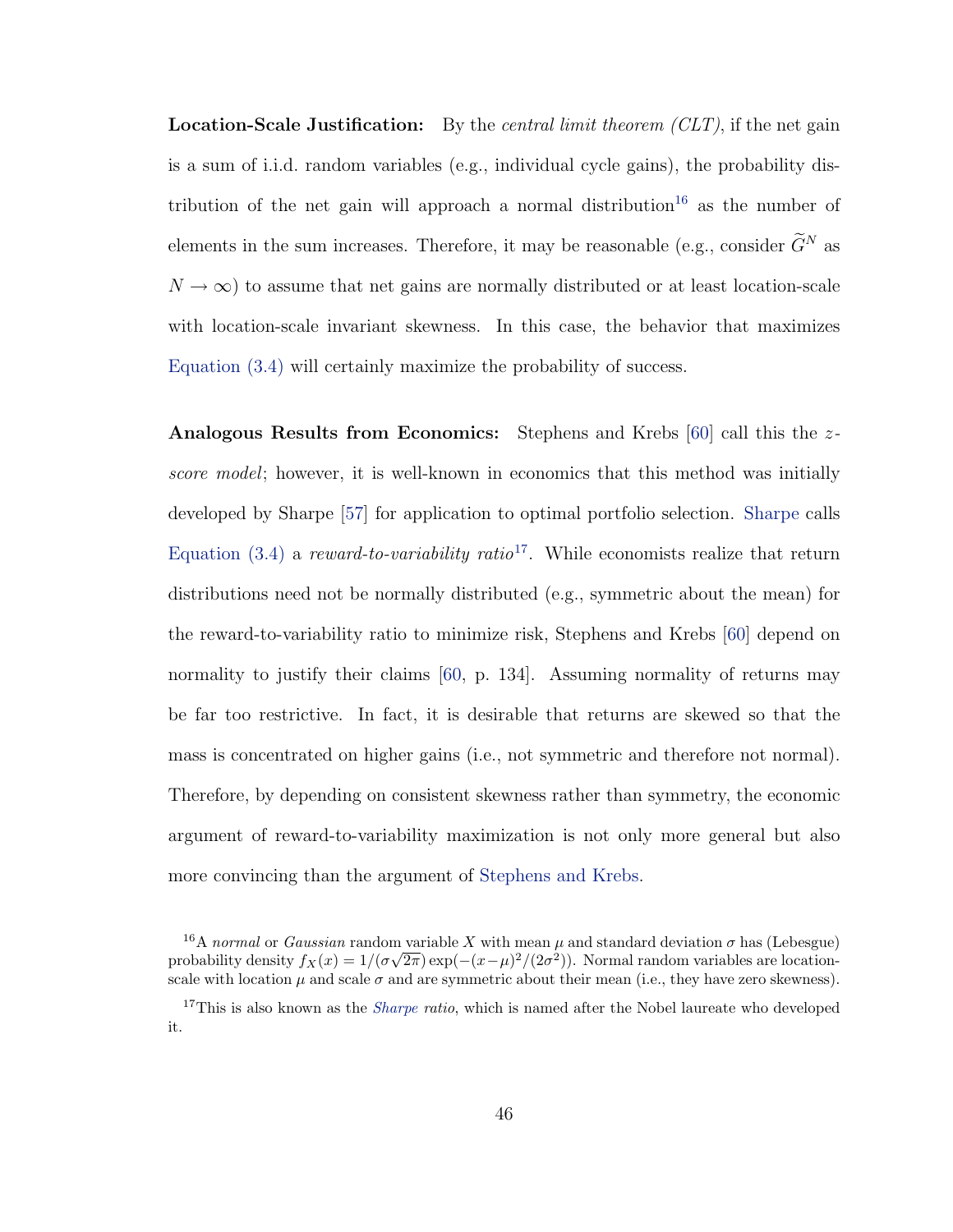Links to Risk-Sensitive Dynamic Optimization: An ex post version of the reward-to-variability ratio is described by Sharpe [\[58\]](#page-115-6)<sup>[18](#page-58-0)</sup>, which is typically used for measuring past performance. However, there may some opportunity to use this ex post ratio for dynamic optimization to derive an optimal control similar to the bangbang[19](#page-58-1) control described by Stephens and Krebs [\[60\]](#page-115-3) and McNamara [\[39\]](#page-114-7) and based on the z-score model.

#### Graphical Interpretation of Risk Minimization

Again, consider an agent described by the model in [Chapter 2](#page-14-0) with tasks that are patchily distributed. Assume that there is a single task type and no search or processing costs (i.e.,  $n = 1$ ,  $c^s = c_1 = 0$ ,  $p_1 = 1$ , and  $\tau_1 \in \mathbb{R}_{\geq 0}$ ), but assume that the agent must acquire a net gain of  $\tilde{G}^T$  in  $\tilde{T}$  time. Stephens and Charnov [\[59\]](#page-115-2) use this scenario to illustrate reward-to-variability maximization, as shown in [Figure 3.2.](#page-59-0) The curve shows the  $(\tilde{\mu}, \tilde{\sigma})$  combinations that result from each choice of processing time  $\tau_1$ , where processing times increase in a counter-clockwise direction. Because the gain threshold is so high, the optimal processing time, denoted  $t^*$ , is biased toward a highervariance distribution of outcomes. In other words, the negative energy budget forces the agent to take more risks to maximize the probability of success. In [Section 3.3.2,](#page-62-0) we demonstrate how this graphical solution can be used to gain insight into the most general case of the model from Chapter  $2^{20}$  $2^{20}$  $2^{20}$ .

<span id="page-58-0"></span><sup>18</sup>Sharpe [\[58\]](#page-115-6) also discusses other related ratios which may have applicability to stochastic optimization of static behavior.

<span id="page-58-1"></span><sup>&</sup>lt;sup>19</sup>A *bang-bang* control switches an actuator from one extreme to the other. In this context, the variance at each small time period could be chosen by the agent to be either its lowest value or its highest value.

<span id="page-58-2"></span> $^{20}$ Again, while our solution will not be in terms of the statistics used in classical OFT, it can easily be extended with little more than a change of notation. Also, to maintain tractability, we assume Equations  $(2.35)$ – $(2.38)$ .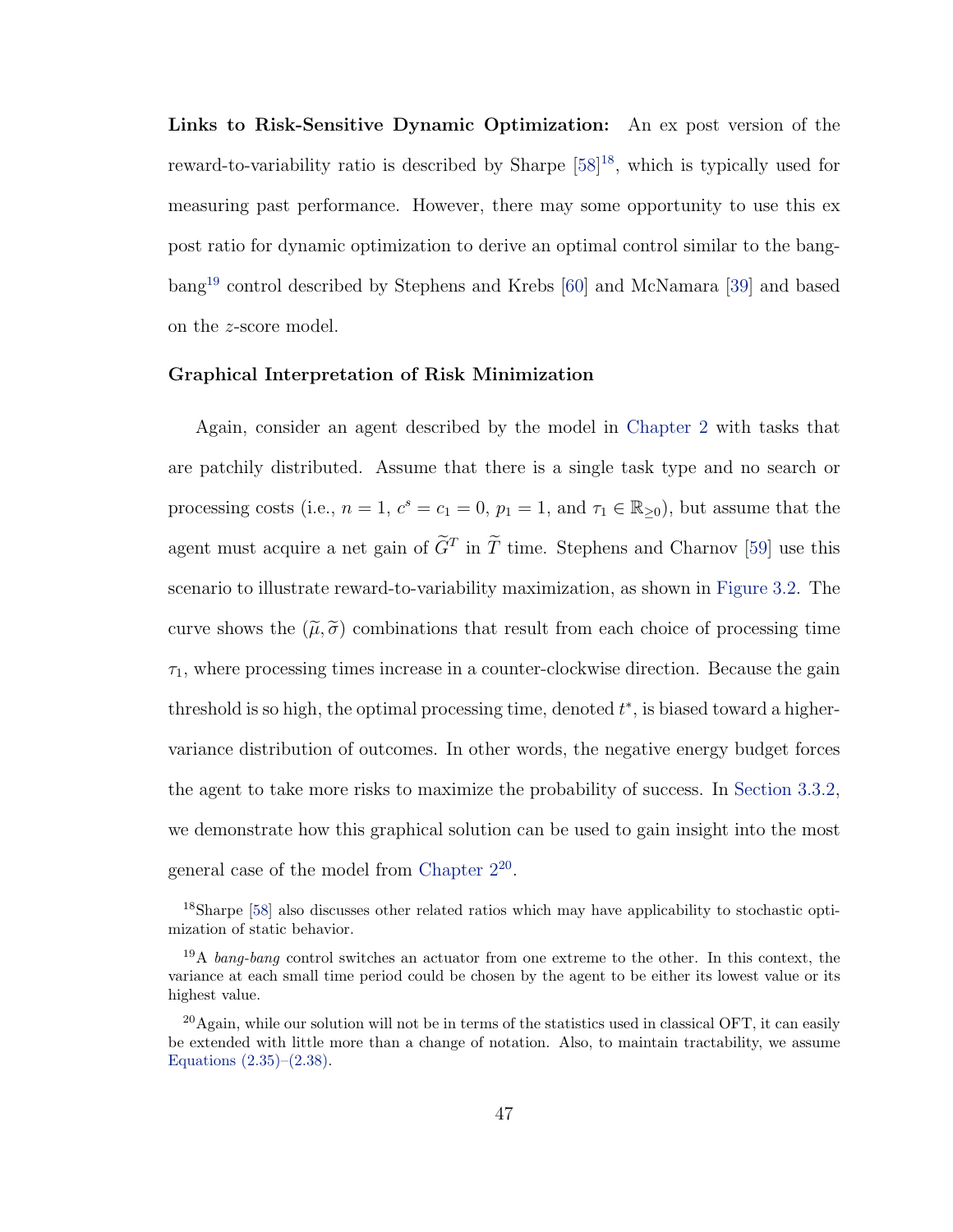

<span id="page-59-0"></span>Figure 3.2: Risk sensitivity in classical OFT. Over a time period of length  $\widetilde{T}$ ,  $\widetilde{\mu}$  is the expected net gain,  $\tilde{\sigma}$  is the standard deviation of the net gain, and  $\tilde{G}^T$  is an average net gain success threshold. The curve shows  $(\tilde{u}, \tilde{\sigma})$  combinations for each average net gain success threshold. The curve shows  $(\tilde{\mu}, \tilde{\sigma})$  combinations for each average processing time, and  $t_a$  and  $t_b$  are examples of average processing times. The optimal average processing time is denoted  $t^*$  and the corresponding maximal reward-to-variability ratio is denoted by  $\widetilde{\rho}^*$  and shown as the slope of a tangent line.

### 3.2.3 Criticisms of the OFT Approach

Despite its successes in making qualitative predictions that agree with empirical data, rate maximization of the classical OFT approach is often criticized. For example, Nonacs [\[43\]](#page-114-8) tabulates 19 cases of foragers being observed to process tasks longer than predicted by rate maximization, which shows that observations tend to deviate only in one direction. [Nonacs](#page-114-8) concludes that "something fundamental is missing" [\[43,](#page-114-8) p. 71] from the classical OFT approach. However, as we discussed, rate maximization exerts an upward pressure on time when energy budgets are negative. Thus, the deficiency may not be in classical OFT but in gain models that do not prop-erly include negative cases<sup>[21](#page-59-1)</sup>. Additionally, the risk-sensitive analysis of Stephens and

<span id="page-59-1"></span><sup>21</sup>A generalization of this suggestion is given in [Section 3.3.2.](#page-62-0)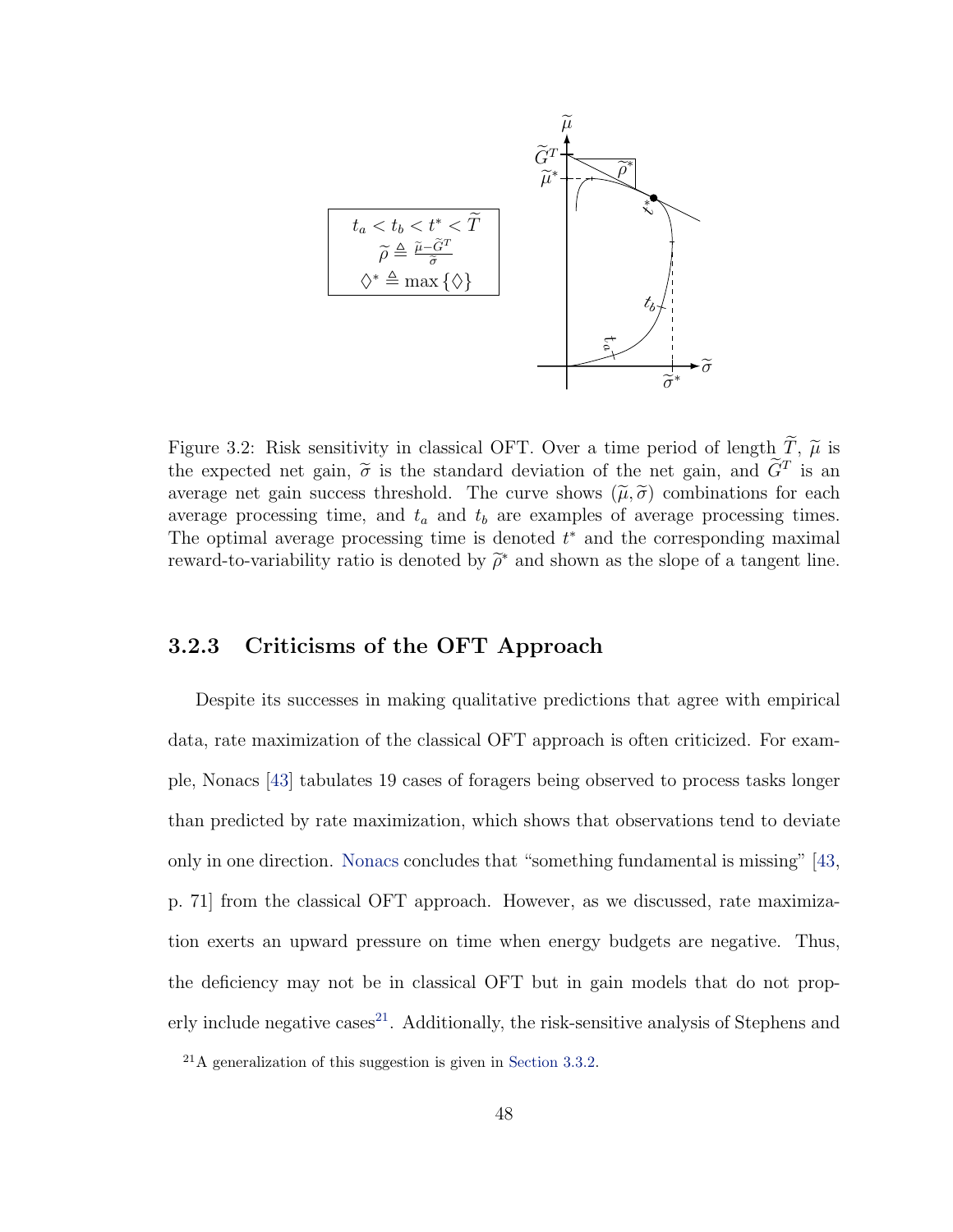Charnov [\[59\]](#page-115-2) also explains this upward pressure on time for similar reasons. However, this analysis receives significantly less attention than the rate maximization approach even though analogous risk-sensitive methods are used with great success in other fields, like MPT.

Alternate approaches choose to abandon the classical OFT agent model [e.g., [4,](#page-111-2) [5,](#page-111-3) [12,](#page-112-8) [23,](#page-112-9) [26,](#page-113-3) [27,](#page-113-4) [52,](#page-115-7) 61; these approaches study risk aversion, satisficing  $2^2$ , heuristic rules, and even propose fitting empirical data directly without any functional justification for the resulting behavioral rules. We value the generality and intuitive appeal of the classical OFT approach. Additionally, even though it may be debatable whether it can be used for evolutionary analysis in biology, optimization has natural applications in engineering. Therefore, we use our generalized agent model and build optimization objectives inspired by both classical OFT and its critics; these objectives should have applicability to engineering and may answer some of the questions about the shortfalls of the predictive power of classical OFT.

# <span id="page-60-0"></span>3.3 Generalized Optimization of Solitary Agent Behavior

Here, we discuss optimization criteria that may have utility in both engineering and biology. As discussed in [Section 3.2,](#page-50-0) the analysis of asymptotic behaviors may be justifiable in evolutionary analysis. However, in engineering applications, it may be more appropriate to focus on the case where an agent's finite lifetime is determined entirely by a set number of tasks the agent must complete. Also, because design takes the place of natural selection, we need to explore different optimization objectives. Therefore, in this section, we use our generalized solitary agent model and insights

<span id="page-60-1"></span><sup>&</sup>lt;sup>22</sup>Satisficing describes a behavior that is suboptimal but achieves some minimum gain (i.e., "survival of the more fit over the less fit, not necessarily of the most fit" [\[12,](#page-112-8) p. 640]).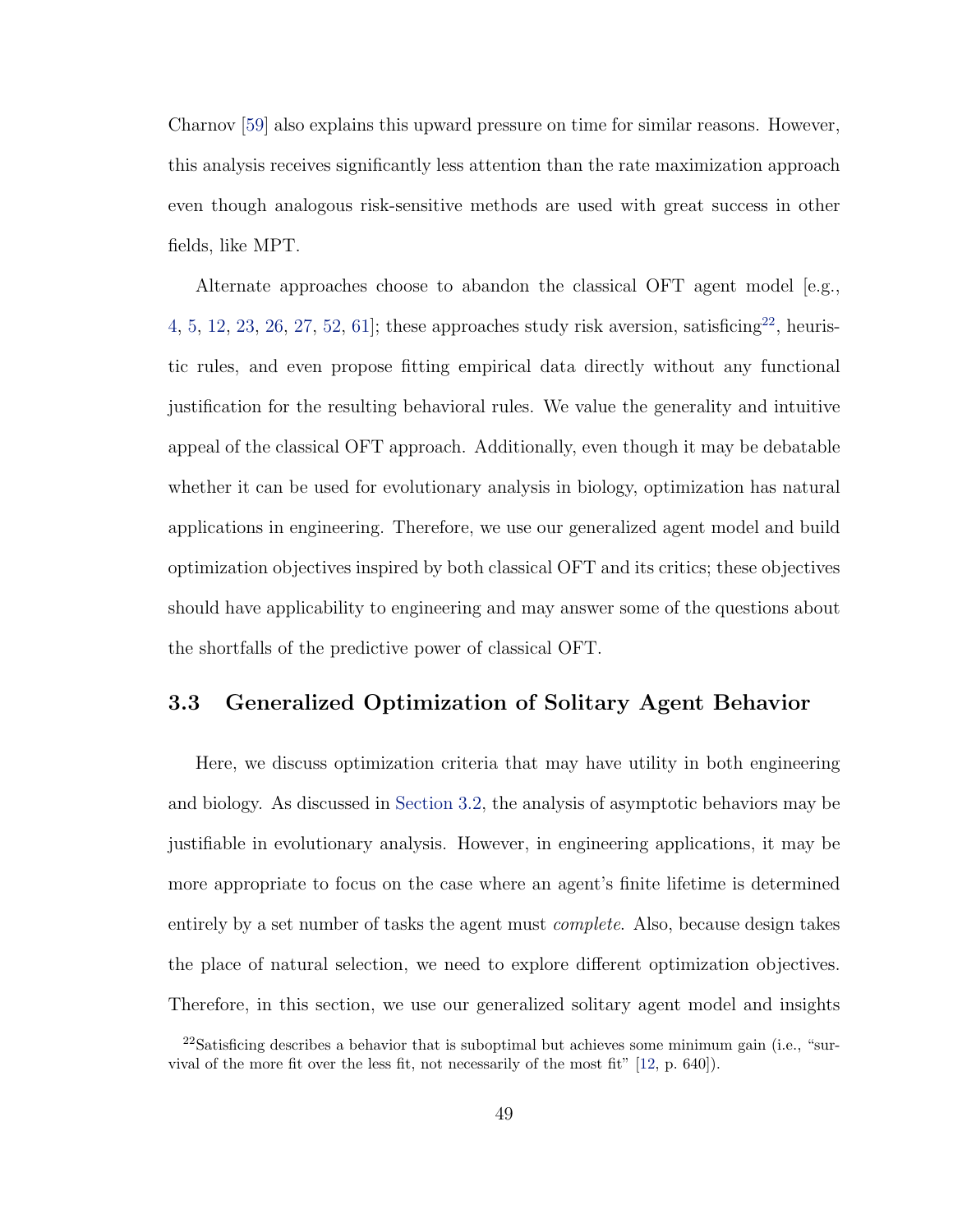from both OFT and MPT to generate new optimization objectives that may be applicable to both biology and engineering. We discuss our approach to handling finite lifetimes in [Section 3.3.1.](#page-61-0) In [Section 3.3.2,](#page-62-0) we present functions that, like classical OFT, use rates to trade off between multiple optimization objectives. In [Section 3.3.3,](#page-74-0) we present generalized Pareto optimal combinations of optimization objectives that allow a design to tune the relative importance of the objectives. Note that when we discuss standard deviation in variance, we assume [Equations \(2.35\)–](#page-39-0) [\(2.38\)](#page-39-1) for simplicity.

Some of the objectives that we define still operate on the sliding scale of behaviors described by Schoener [\[55\]](#page-115-0). The primary justification in classical OFT for using the long-term rate of gain discussed in [Section 3.2.1](#page-50-1) is that it agrees with [Schoener](#page-115-0) and makes predictions that agree *qualitatively* with empirical evidence [\[16,](#page-112-5) [49,](#page-114-4) [60\]](#page-115-3). However, some of our alternative objectives also agree with [Schoener](#page-115-0) and have qualitiative predictions similar to those from classical OFT. Therefore, these criteria seem as wellsuited for biological application as the long-term rate of gain. In fact, as discussed in [Section 3.3.2,](#page-62-0) the cases where our approaches yield different predictions than the classical OFT approach may be interesting and help explain some of the empirical inconsistencies with the long-term rate of gain approach [e.g., [4,](#page-111-2) [23,](#page-112-9) [43\]](#page-114-8).

#### <span id="page-61-0"></span>3.3.1 Finite Task Processing

One disadvantage of studying behavior that is optimal with respect to the longterm rate of gain is the necessity of justifying the use of infinite-time (i.e., infinitecycle) approximation. A true finite-time optimization approach is desirable. There are several dynamic programming approaches to time-limited agents [e.g., [18,](#page-112-10) [24,](#page-112-1) [34,](#page-113-5)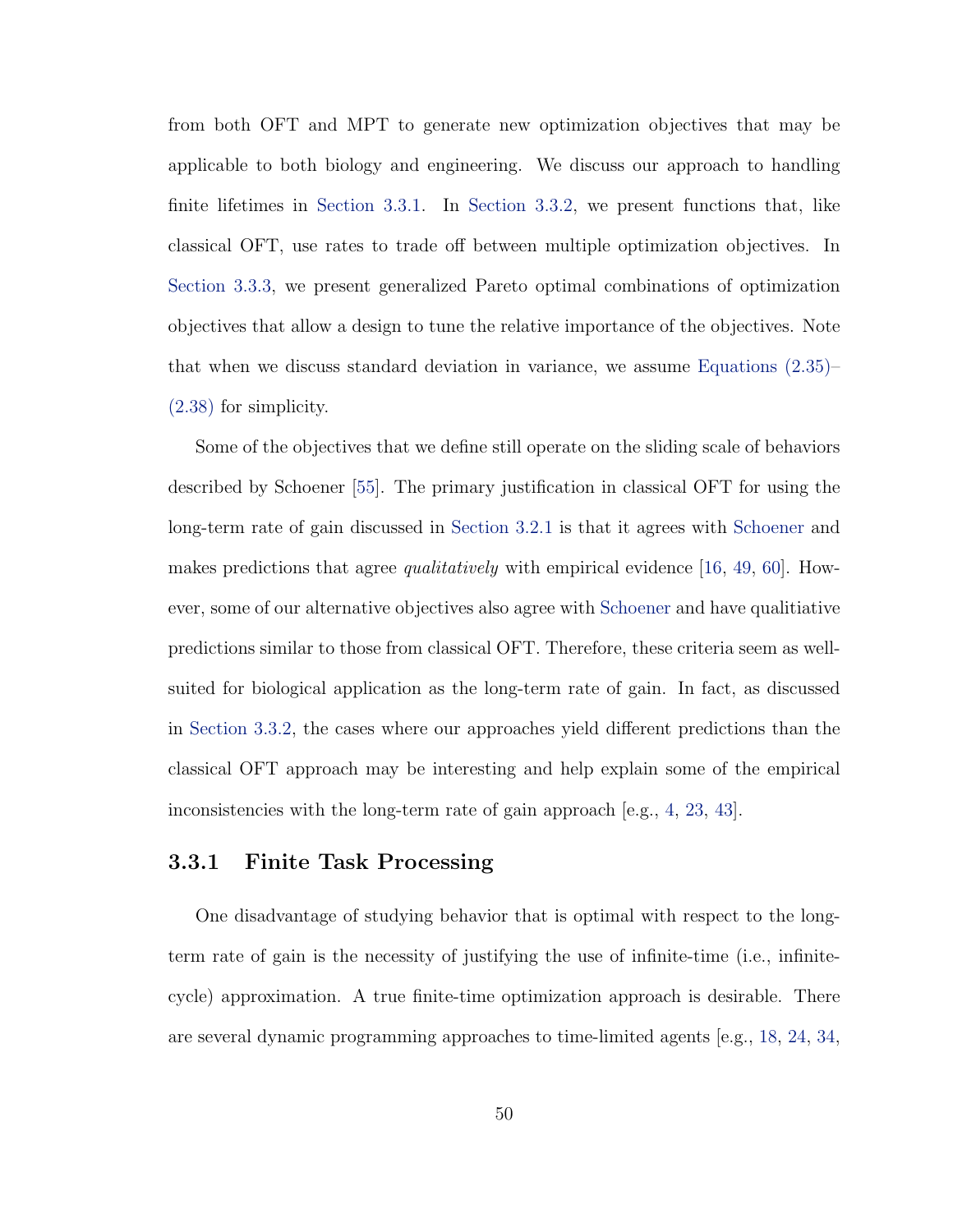[66\]](#page-116-0) where behaviors are based on state. While this state-based approach provides can be better for the analysis animal behavior, it sometimes provides less intuition and is more difficult to implement on-line in an engineered agent that may have very limited computational abilities. Additionally, assuming that the time horizon is known or even fixed may be unrealistic. Thus, an approach that combines elements of both the infinite-time approach and the time-limited approach could be useful.

Rather than fixing the time horizon, we fix the number of tasks processed. This is useful for modeling, for example, a situation where an agent expends a limited resource on each processed task. Therefore, while the total searching and processing time is finite and unknown (i.e., random), the total number of tasks to process is fixed. So, take  $N^p \in \mathbb{N}$  to be a fixed number of tasks completed by an agent. Our objective functions are based on statistics from our modeling approach. Of course, these statistics take the total number of tasks  $N<sup>p</sup>$  as a parameter. Therefore, it makes sense that behaviors for a small number of total tasks may vary greatly from behaviors for a large number of tasks. However, in all cases behaviors will not be based on state. In particular, the behavior for the first task processed will be consistent with the behavior for the last task processed. This allows for the construction of behaviors that can be implemented on very simple engineered agents.

### <span id="page-62-0"></span>3.3.2 Tradeoffs as Ratios

Ratios are unique in their ability to apply pressure on one objective conditioned on the sign of another objective. However, the derivation of the expectation of ratios of random variables is not trivial and often requires high-order statistics of the random variables. Despite the drawbacks, we explore some ratios of statistics here that may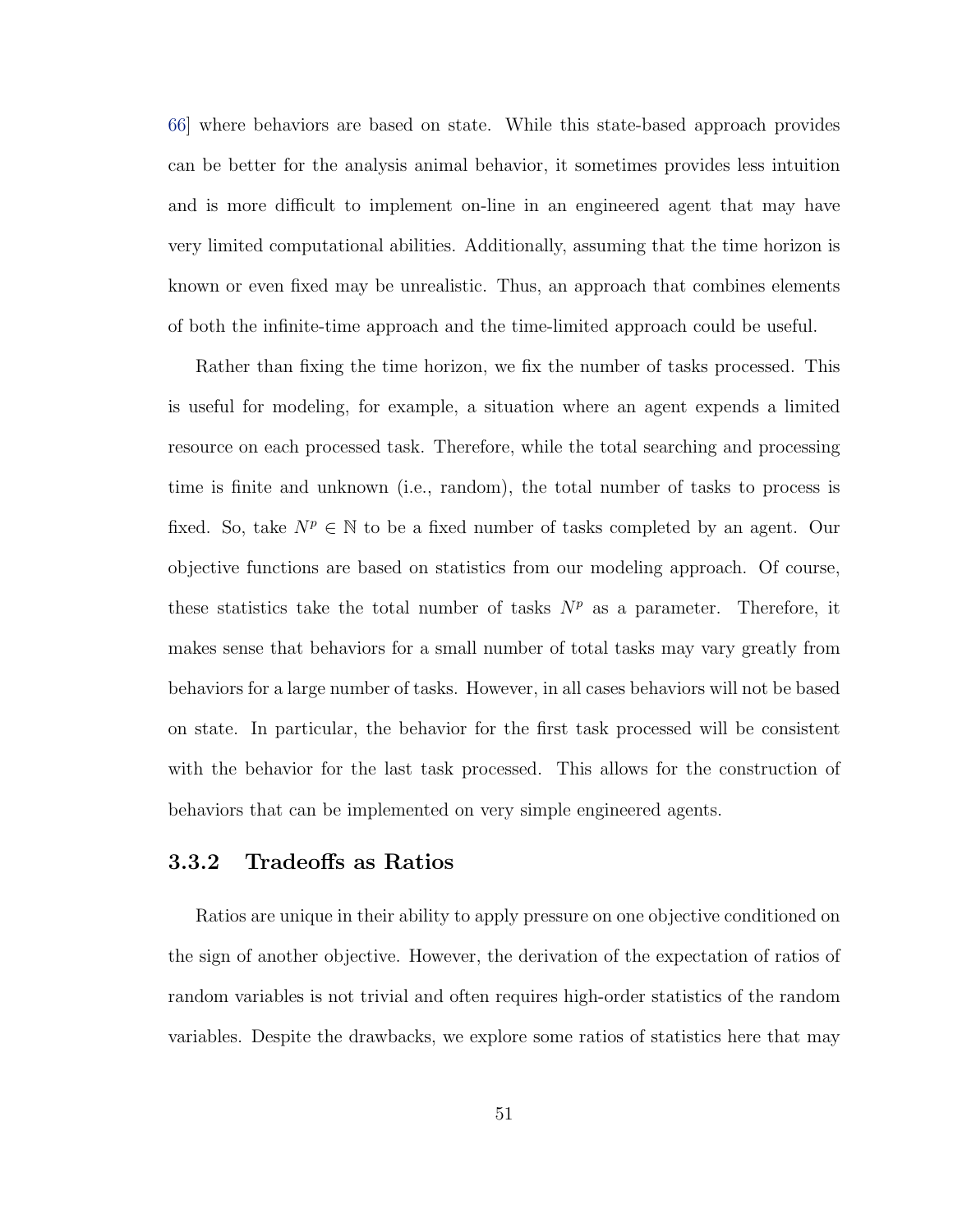be useful when there are no other easy ways to apply the appropriate pressures for optimization. A more general method of multiobjective optimization is explored in [Section 3.3.3.](#page-74-0)

For example, classical OFT studies the optimization objective  $E(\widetilde{G}_1)/E(\widetilde{T}_1)$  because it is the limiting expression of  $E(\widetilde{G}(t))/t$  as  $t \to \infty$  and maximization of the long-term rate of gain is desirable. The analogous expression with our assumption of a finite number of tasks processed is  $E(G^{N^p}/T^{N^p})$ , but this expectation has poor analytical tractability. Although not ideal, maximization of  $E(G_1)/E(T_1)$  provides similar pressures on behaviors and has a relatively simple analytical structure. Therefore, it is reasonable to study behaviors that are optimal with respect to this latter objective.

#### Rate Maximization with Gain Threshold

Consider an agent that must achieve an expected net gain of at least  $G<sup>T</sup>$  after  $N<sup>p</sup>$  tasks processed but must also achieve its goal in as little time as possible. This problem has aspects in common with both rate maximization and risk sensitivity. Therefore, we consider the objective function

$$
\frac{\mathcal{E}(G^{N^p}) - G^T}{\mathcal{E}(T^{N^p})}
$$
\n
$$
(3.5)
$$

or, equivalently,

$$
\frac{\mathcal{E}(G_1) - \frac{G^T}{N^p}}{\mathcal{E}(T_1)}\tag{3.6}
$$

So, the goal of the agent is to maximize its expected excess net gain in as little expected time possible. This may be considered a generalization of the long-term rate of gain optimization used in classical OFT.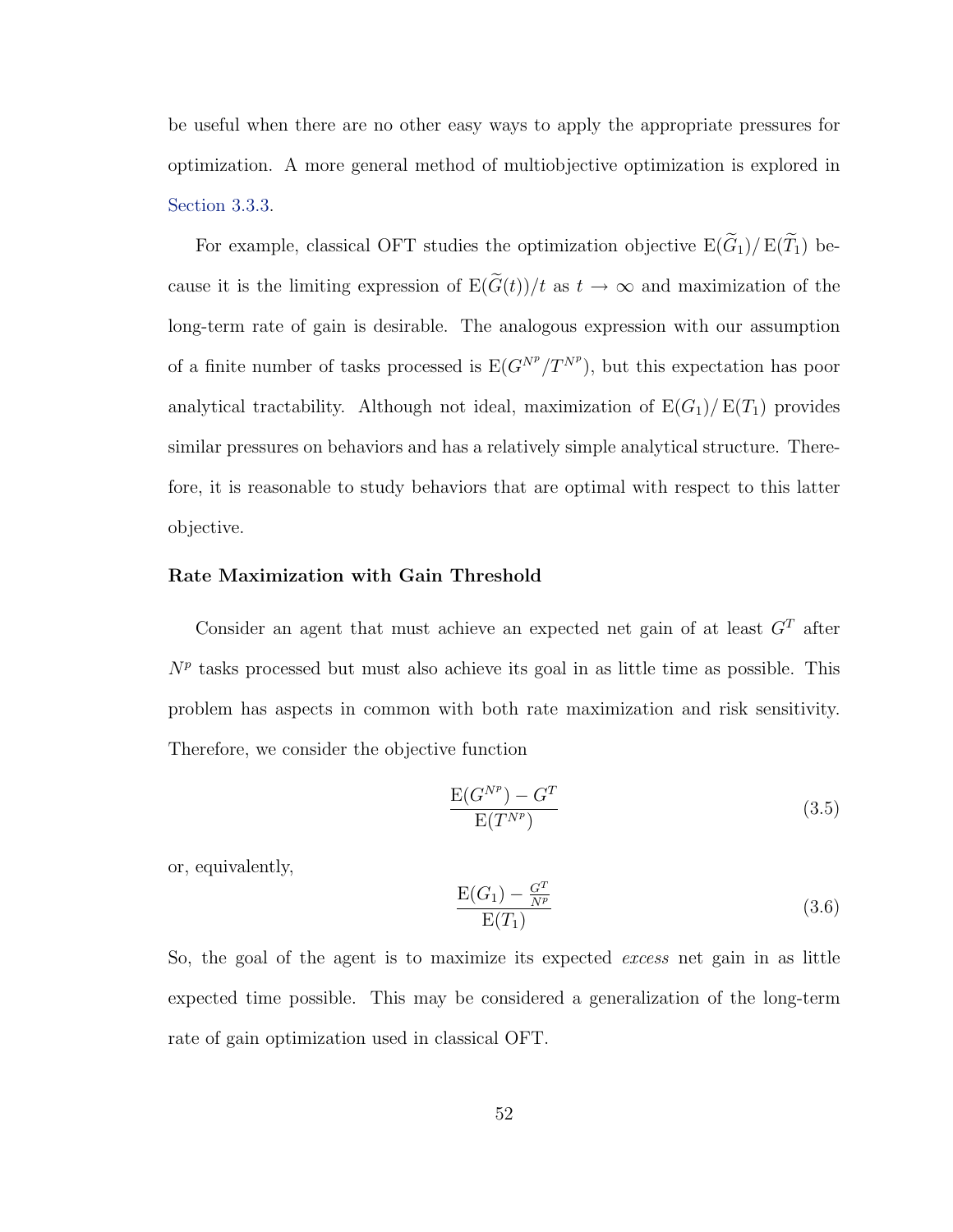

<span id="page-64-1"></span><span id="page-64-0"></span>Figure 3.3: Rate maximization. Curves show the Pareto frontiers for maximizing net gain mean and maximizing or minimizing total time.  $G<sup>T</sup>$  denotes the net gain survival threshold.  $\gamma^*$  denotes the maximal rate, and the solutions that achieve this rate are shown as large dots at points of tangency with a line of slope  $\gamma^*$ . The dotted arrow in [\(b\)](#page-64-0) shows how the figure changes as with  $c^s$  and  $\lambda^p$ . It is not necessary that  $|\mu^*| < \infty$  and  $(\overline{\tau^p} + 1/\lambda^p)^* < \infty$ .

A graphical solution to this problem is shown in [Figure 3.3.](#page-64-1) This graphical approach is similar to the time-constrained approach of Rapport [\[51\]](#page-114-0) that is described above. The curve shows the set of all Pareto efficient solutions for maximizing gain and both maximizing or minimizing time<sup>[23](#page-64-2)</sup>. In [Figure 3.3\(b\),](#page-64-0) the axes are shifted

<span id="page-64-2"></span><sup>23</sup>That is, points on the curve represent the highest and lowest expected total times possible for a given expected net gain.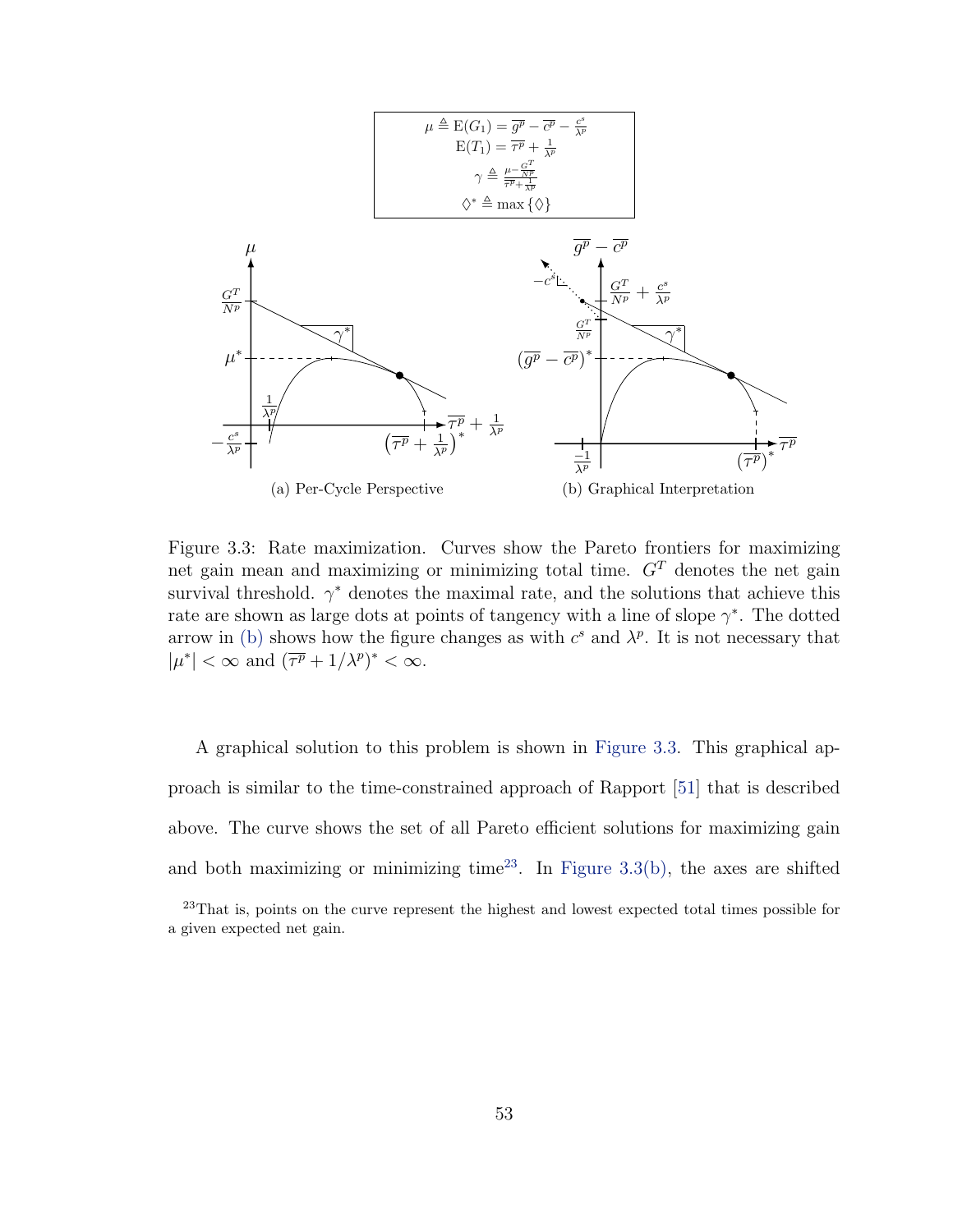to highlight the impact of parameter changes on the solution<sup>[24](#page-65-0)</sup>. [Figure 3.1](#page-54-0) was generated in an identical way; however, the single gain curve  $g_1(\tau_1)$  is replaced with a curve representing the Pareto-efficient-average-processing-gain curve. This graphical interpretation of rate maximization applies to any case rather than just the single type patch case<sup>[25](#page-65-1)</sup>. Additionally, search and processing costs are shown. In fact, when  $G<sup>T</sup> = 0$ , it is clear that the cost of searching plays the same role as a gain success threshold. The line whose slope is the rate may be viewed as pivoting at the point  $(-1/\lambda^p, G^T/N^p + c^s/\lambda^p)$ , and so this may be called the *threshold pivot point*.

For this particular  $\overline{g^p}$  and  $\overline{\tau^p}$ , several observations can be made.

- Cycle Lifetime and Gain Threshold: The per-cycle net gain threshold  $G<sup>T</sup>/N<sup>p</sup>$  depends upon the number of lifetime cycles  $N^p$ . Therefore, the length of lifetime has an impact on the gain budget and therefore the optimal strategy.
- Negative Gain Budgets: Whenever the expected gain is less than the gain success threshold, the average time spent processing tasks (which the agent can control through both preference probability and processing time) will increase. Graphically, whenever  $G^T/N^p + c^s/\lambda^p > (\overline{g^p} - \overline{c^p})^*$ , an increase in  $G^T$  will bring an increase in the  $\overline{\tau^p}$  solution. Therefore, rate maximization in classical OFT may predict low processing times compared to observations because costs or required energy thresholds are being neglected.

<span id="page-65-0"></span><sup>&</sup>lt;sup>24</sup>The encounter rate  $\lambda^p$  may only be considered to be an environmental parameter if, for all  $i \in \{1, 2, \ldots, n\}, p_i$  is not free for the agent to choose. The analogous graphical interpretation of results on classical OFT statistics does not have this constraint. However, in both cases the shape of the Pareto frontier curve will change with changes in the overall encounter rate if the individual task type encounter rates are not also scaled by the same factor.

<span id="page-65-1"></span><sup>&</sup>lt;sup>25</sup>Recall that  $\overline{g^p} = g_1$  and  $\overline{\tau^p} = \tau_1$  for the  $n = 1$  (and  $p_1 = 1$ ) case.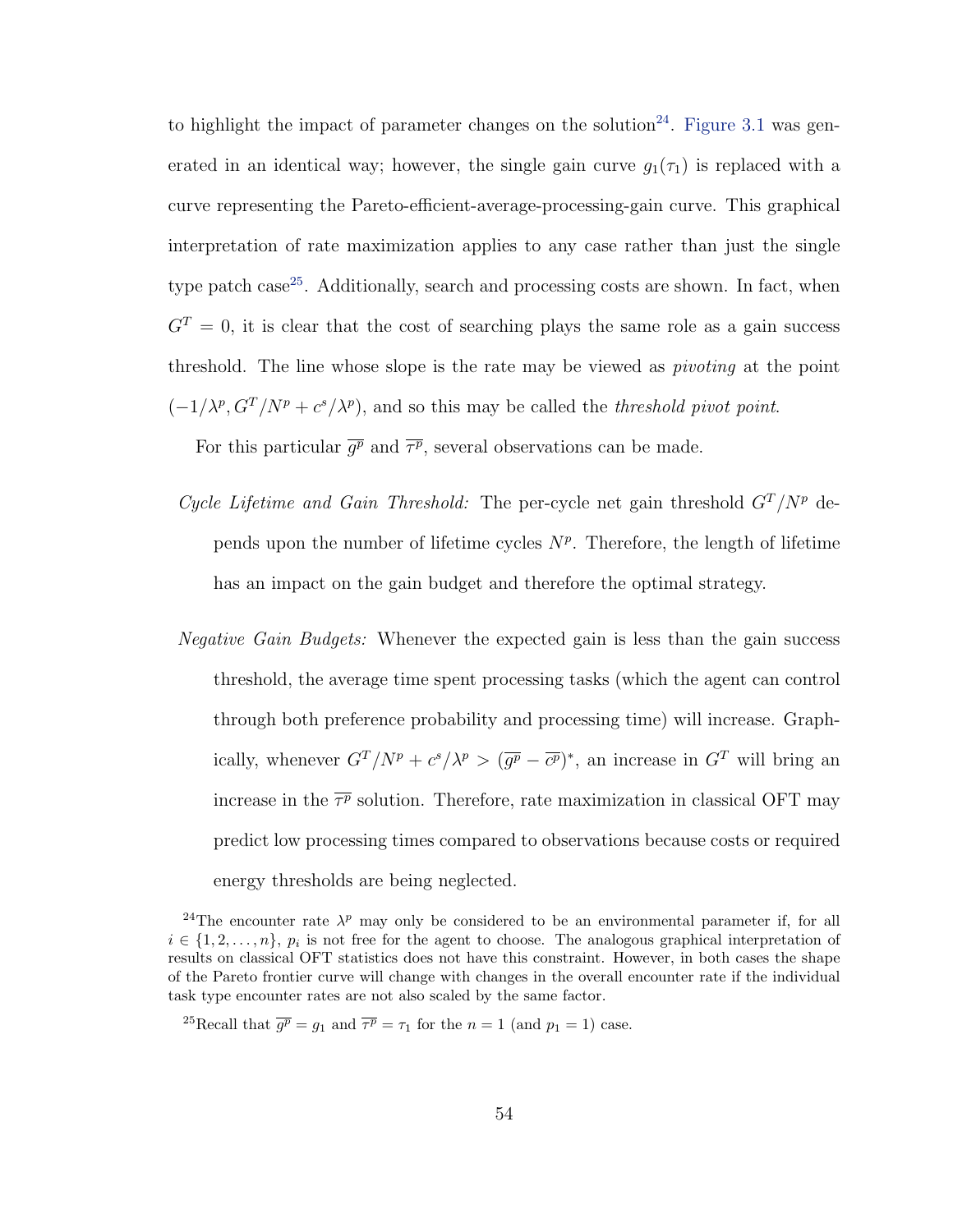Sunk Cost Effect and Concorde Fallacy: Arkes and Ayton [\[3\]](#page-111-4) review both the sunk cost effect and the Concorde fallacy, which are well-known in economics and biology. These describe the same behavior, except the former is typically applied to humans and the latter is typically applied to animals. Agents are said to manifest this behavior when showing a "greater tendency to continue an endeavor once an investment in" gain has been made [\[3,](#page-111-4) p. 591]. In other words, an agent will continue to process tasks evidently because of the cost of prior processing. [Arkes and Ayton](#page-111-4) suggest that this is due to the use of an ordinarily adaptive heuristic rule; however, we suggest that rate maximization may also explain this effect. Consider the situation shown in [Figure 3.3\(b\),](#page-64-0) but replace the strictly positive  $(\overline{g^p} - \overline{c^p})$ - $\overline{\tau^p}$  curve with a version of itself that has been mirrored around the  $\tau^p$ -axis. In this case, the optimal average processing time is  $(\tau^p)^*$ . That is, it is better to face a negative energy budget after a long period of time rather than facing a negative energy budget after a short period of time, even though the later negative energy budget is worse (i.e., it may be better to be short in gain after much effort than being short in gain after no effort).

Therefore, rate maximization explains some effects that may otherwise be considered to be irrational.

#### **Efficiency**

Now, take an agent that must achieve an expected *gross* gain of at least  $G_g^T$  after  $N<sup>p</sup>$  tasks processed but must achieve its goal while accumulating as little cost as possible. We consider the objective function

$$
\frac{E(G^{N^p}) + E(C^{N^p}) - G_g^T}{E(C^{N^p})}
$$
\n(3.7)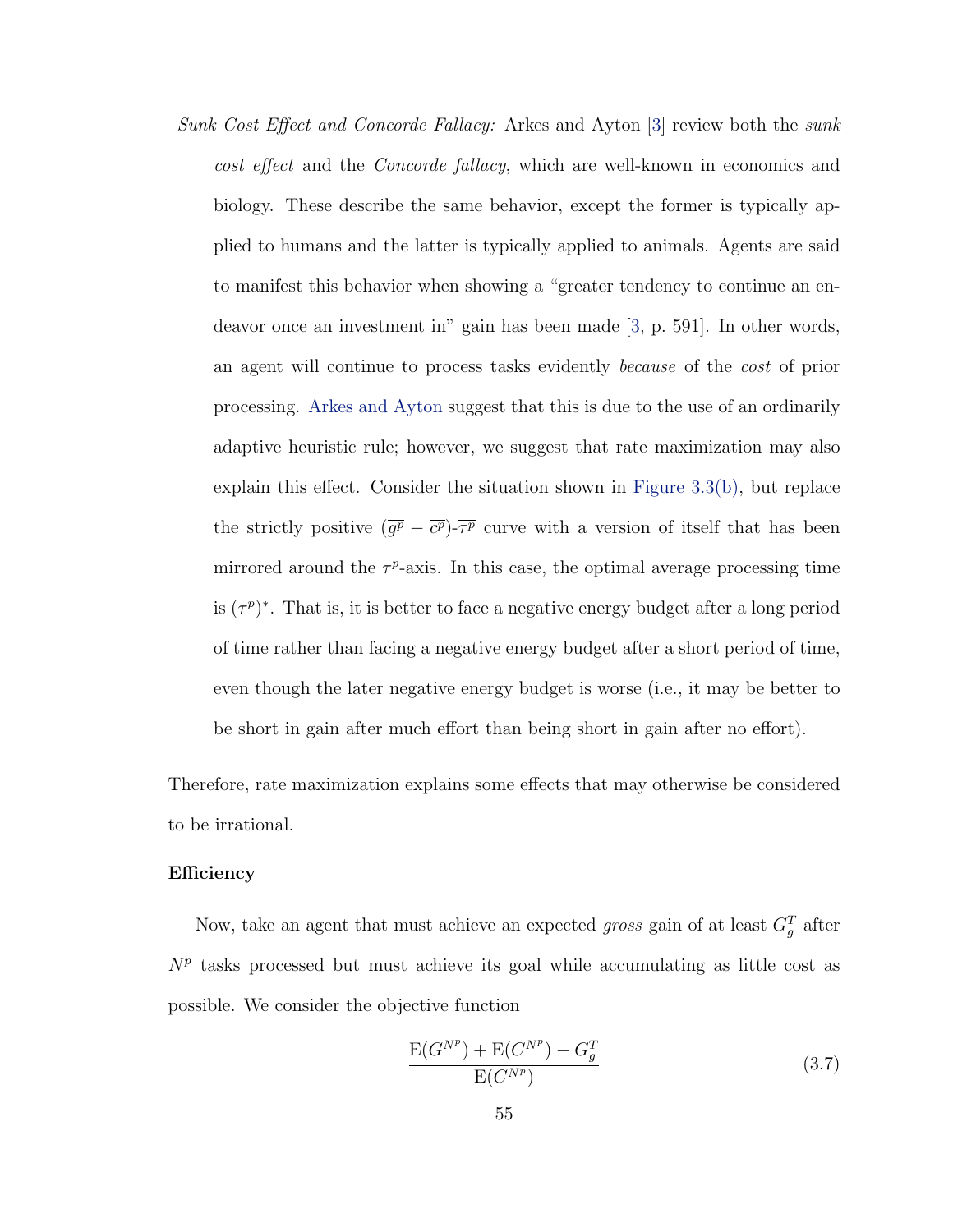

<span id="page-67-1"></span>Figure 3.4: Efficiency maximization. Curves show Pareto frontiers for maximizing gross gain mean and minimizing total cost.  $G_g^T$  denotes the gross gain survival threshold.  $\epsilon^*$  denotes the maximal efficiency, and the solutions that achieve this efficiency are shown as large dots at points of tangency with a line of slope  $\epsilon^*$ . The dotted arrow in [\(b\)](#page-67-0) shows how the figure changes as with  $c^s$  and  $\lambda^p$ . It is not necessary that  $|(\overline{g^p})^*| < \infty$  and  $|(\overline{c^p} + c^s/\lambda^p)^*| < \infty$ .

or, equivalently,

<span id="page-67-0"></span>
$$
\frac{E(G_1) + E(C_1) - \frac{G_g^T}{N^p}}{E(C_1)}
$$
\n(3.8)

So, the goal of the agent is to maximize its expected excess gross gain while also accumulating as little cost as possible. This is a notion of the agent's efficiency (i.e., maximal benefit-to-cost ratio). While there is no direct pressure on time minimization in this objective, all costs in the model depend linearly on time. Therefore, minimization of cost indirectly has a time minimization effect as well.

A graphical solution to this problem is shown in [Figure 3.4.](#page-67-1) Here, the curve shows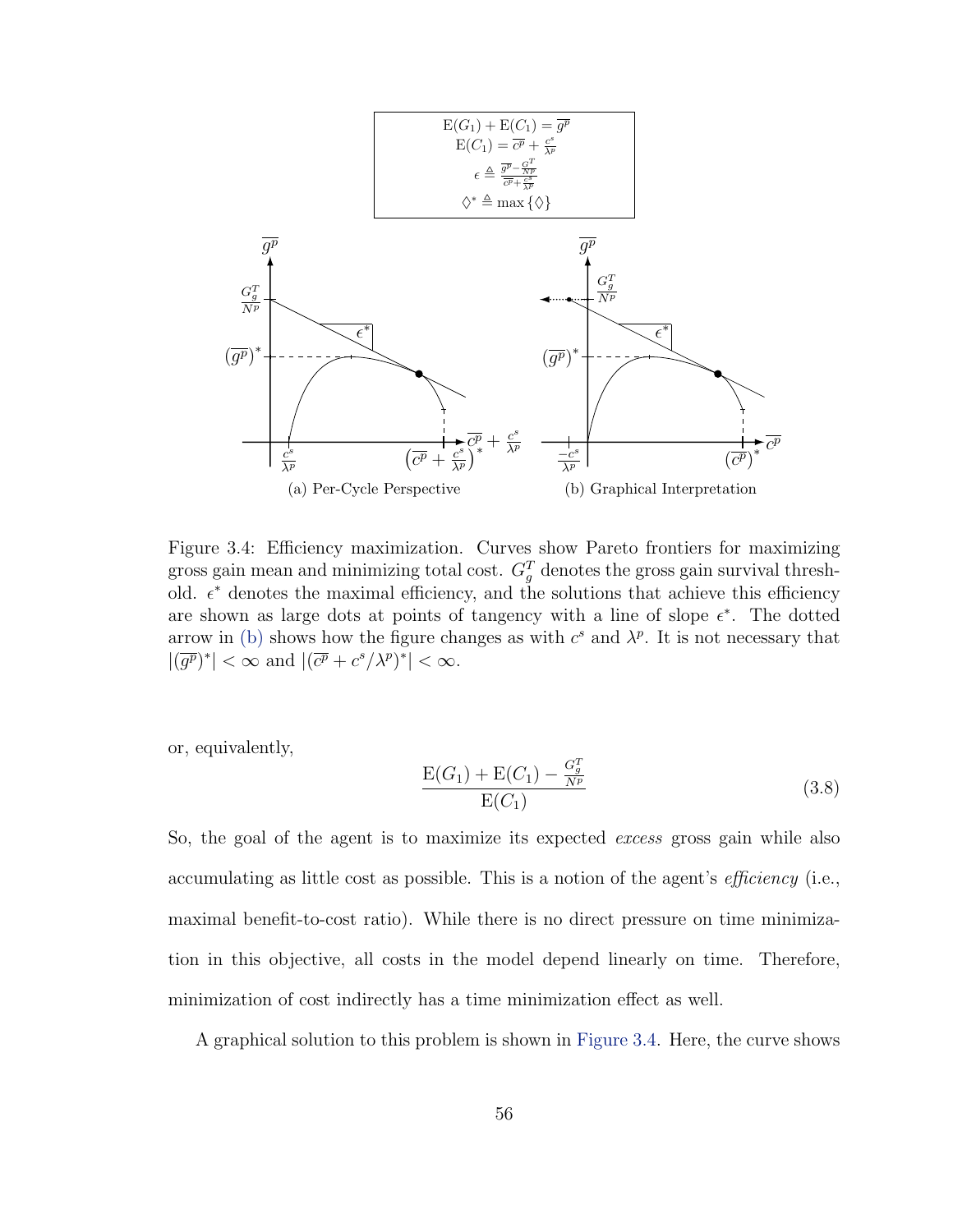the set of all Pareto efficient solutions for maximizing gross gain and both maximizing or minimizing  $cost^{26}$  $cost^{26}$  $cost^{26}$ . In [Figure 3.4\(b\),](#page-67-0) the axes are shifted to highlight the impact of parameter changes on the solution<sup>[27](#page-68-1)</sup>. The line whose slope is the efficiency may be viewed as *pivoting* at the point  $(-c^{s}/\lambda^{p}, G_{g}^{T}/N^{p})$ , and so this may be called the threshold pivot point.

For this particular  $\overline{g^p}$  and  $\overline{c^p}$ , several observations can be made.

- Cycle Lifetime and Gain Threshold: As with rate maximization, the per-cycle gross gain threshold  $G_g^T/N^p$  depends upon the number of lifetime cycles  $N^p$ . Therefore, the length of lifetime has an impact on the gain budget and the optimal strategy.
- Negative Gain Budgets: Assuming the gain threshold is high, the optimal behavior moves toward has a higher cost and a lesser gross gain as the gross gain threshold is increased. In other words, the number of points lost per unit cost (i.e., the loss efficiency) is actually lower at a higher cost.
- *Negative Search Costs:* Assume that  $c^s < 0$  and  $G_g^T \leq 0$ . In this case, the optimal solution is the one such that  $-c^{s}/\lambda = \overline{c^{p}}$ . In other words, when facing a positive energy budget and a search *gain*, the most efficient solution is the one where search gains are equal to processing costs. A similar result holds for negative average search costs. Essentially, whenever the gain threshold pivot point is

<span id="page-68-0"></span><sup>&</sup>lt;sup>26</sup>That is, points on the curve represent the highest and lowest expected cost possible for a given expected gross gain.

<span id="page-68-1"></span> $27\text{As}$  with the graphical interpretation of rate maximization, the effects of parameter changes are simpler to explore using classical OFT statistics because the overall encounter rate is not influenced by the preference probabilities, which are often considered to be decision variables that describe agent behavior.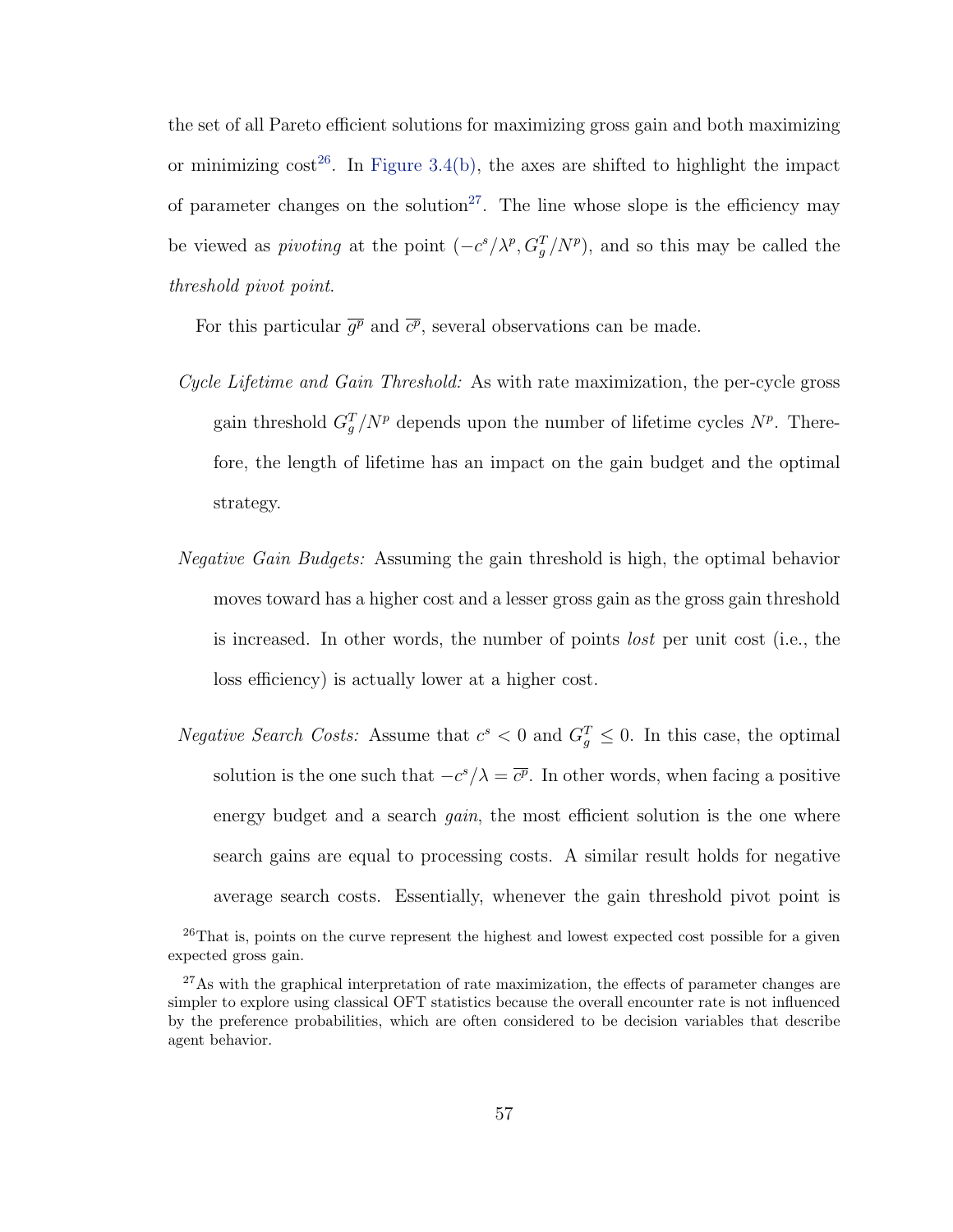below (or encircled by) the Pareto frontiers, the optimal solution will be the one that makes  $E(C_1) = 0$ .

Sunk Cost Effect and Concorde Fallacy: Efficiency maximization provides an explanation for the sunk cost effect and the Concorde fallacy similar to the explanation for rate maximization. If the  $\overline{g^p}\text{-}\overline{c^p}$  curve in [Figure 3.4\(b\)](#page-67-0) is mirrored about the  $\overline{c^p}$ -axis, the resulting optimal cost will be  $(\overline{c^p})^*$ . That is, processing cost is maximized in this case. Roughly, it is "better" to have a negative gain budget at high cost than low cost.

As with rate maximization, an analysis of this optimization objective suggests explanations for behaviors that might normally be considered irrational.

#### Risk-Sensitivity: Reward-to-Variability Ratios

As discussed, Sharpe [\[57\]](#page-115-5) introduces an index called the reward-to-variability ra- $tio^{28}$  $tio^{28}$  $tio^{28}$ , a measure of future performance that balances expected return with standard deviation of return. When returns are location-scale distributed with identical skewness for each location-scale choice (e.g., normally distributed), maximization of this index is identical to minimization of risk of return shortfall.

Let  $G<sup>T</sup>$  represent a (deterministic) net gain threshold of success for the  $N<sup>p</sup>$  cycles in an agent's lifetime. In our context<sup>[29](#page-69-1)</sup>, the reward-to-variability ratio is expressed by

$$
\frac{\mathrm{E}(G^{N^p}) - G^T}{\mathrm{std}(G^{N^p})} \quad \text{ or, equivalently,} \quad \sqrt{N^p} \frac{\mathrm{E}(G_1) - \frac{G^T}{N^p}}{\mathrm{std}(G_1)}
$$

That is, this is a ratio of *excess* returns to the standard deviation of those returns.

<span id="page-69-0"></span> $^{28}$ Again, this is often called the *[Sharpe](#page-115-5) ratio* by those other than [Sharpe.](#page-115-5)

<span id="page-69-1"></span><sup>&</sup>lt;sup>29</sup>For simplicity, we assume Equations  $(2.35)$ – $(2.38)$ .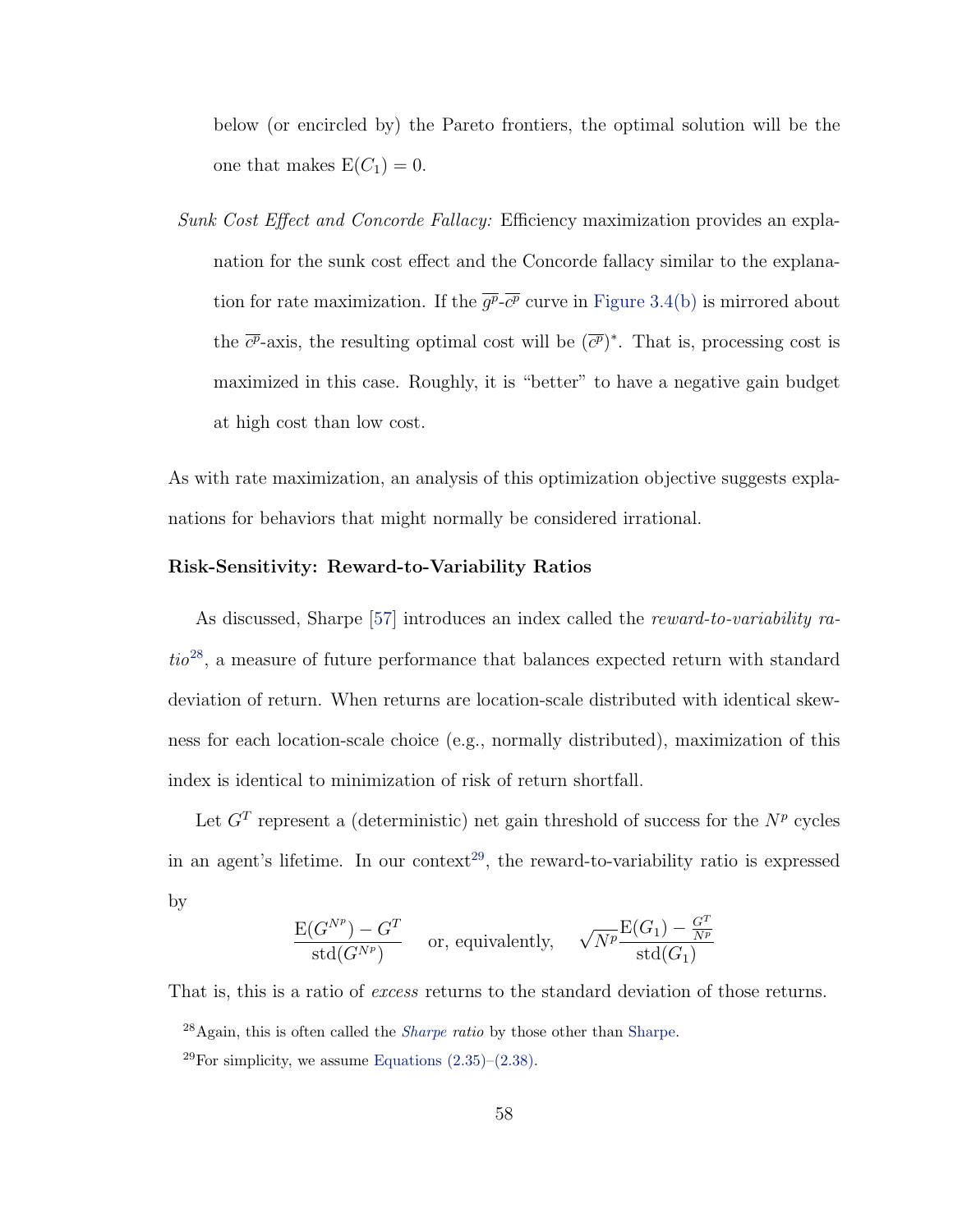A graphical solution to this problem is shown in [Figure 3.5.](#page-71-0) The curve represents the Pareto frontiers for maximizing expected net gain and minimizing or maximizing net gain standard deviation. Notice that the shape of the curve shown in [Figure 3.5\(a\)](#page-71-1) differs slightly from the shape of the curve in [Figure 3.5\(b\)](#page-71-2) due to different scaling of the axes. Even when  $\lambda^p$  may be considered a parameter of the environment (i.e., not a function of decision variables), the shape of the Pareto frontier curve is still dependent upon it. Therefore, the graphical interpretation of maximization in Figure  $3.5(c)$ requires horizontally squeezing or stretching the curve with changes in  $\lambda^p$ .

For this particular  $\overline{g^p}$  and  $\overline{c^p}$ , several observations can be made.

- Cycle Lifetime and Gain Threshold: Similarly as with rate and efficiency maximization, the per-cycle gross gain threshold  $G<sup>T</sup>/N<sup>p</sup>$  depends upon the number of lifetime cycles  $N^p$ . Therefore, the length of lifetime has an impact on the gain budget and therefore the optimal strategy.
- Negative Gain Budgets: Assuming the gain threshold is high, the optimal behavior moves toward has a higher standard deviation and a lesser net gain as the net gain threshold is increased. In other words, the number of points lost per unit standard deviation is actually lower at a higher standard deviation. Put another way, additional uncertainty in rewards is less costly because it comes with a higher probability that returns will be above the gain threshold.

As with rate and efficiency maximization, an analysis of this optimization objective suggests explanations for behaviors that might normally be considered irrational.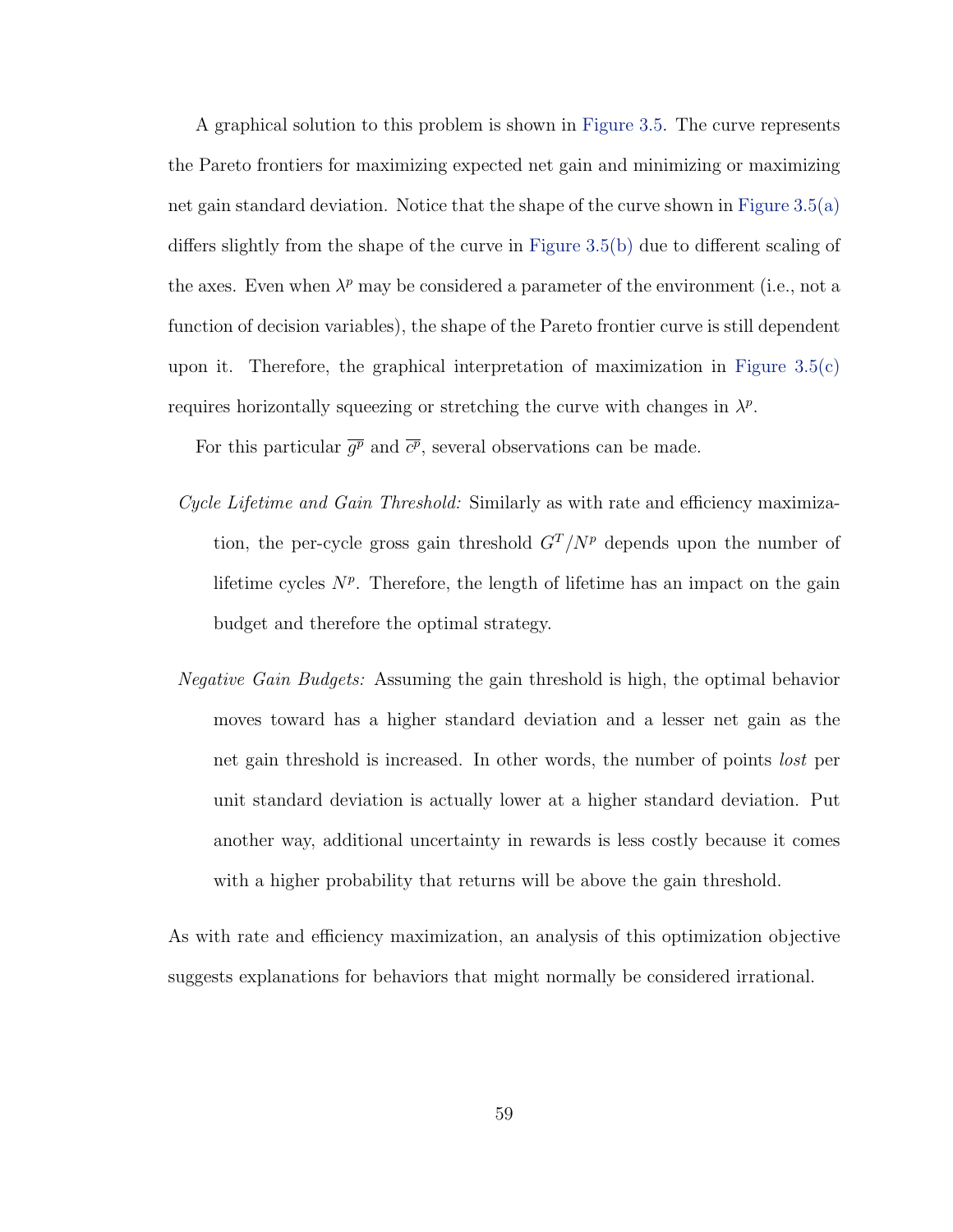<span id="page-71-1"></span>

<span id="page-71-2"></span>(c) Graphical Interpretation

<span id="page-71-3"></span><span id="page-71-0"></span>Figure 3.5: Reward-to-variability maximization. Curves show Pareto frontiers for maximizing mean net gain and minimizing net gain scale.  $G<sup>T</sup>$  denotes the net gain survival threshold.  $\rho^*$  denotes the maximal per-cycle reward-to-variability ratio, and the solutions that achieve this ratio are shown as large dots at points of tangency with a line of slope  $\rho^*$ . The dotted arrows in [\(c\)](#page-71-3) show how the figure changes as  $|c^{s}|/\lambda^{p}$  increases. It is not necessary that  $|\mu^{*}| < \infty$  and  $\sigma^{*} < \infty$ .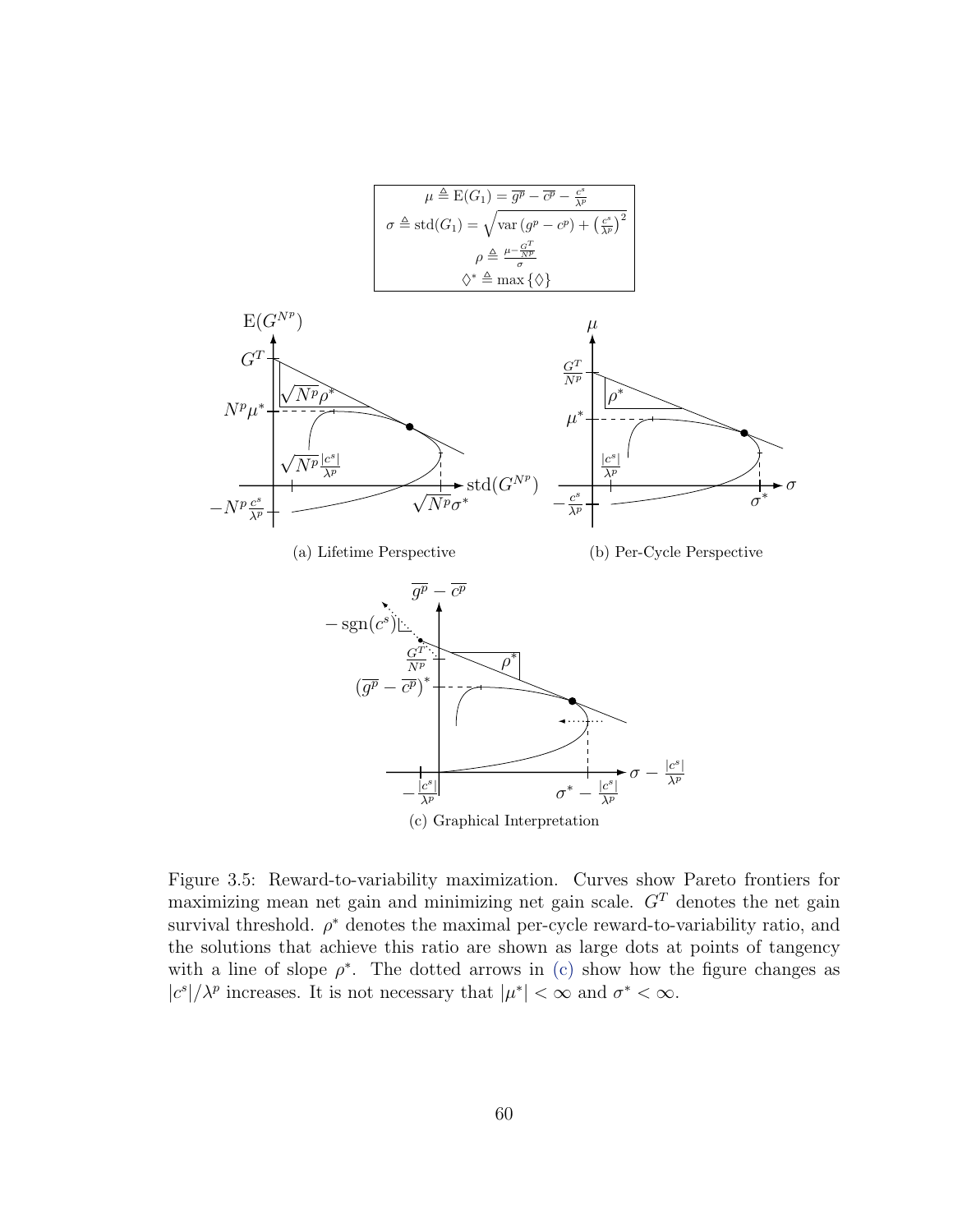#### Reward-to-Variance Ratios

Optimization of portfolio performance based entirely on expectation and variance was originally developed by Markowitz [\[36\]](#page-113-0) and Tobin [\[62\]](#page-115-0). Sharpe [\[57\]](#page-115-1) makes the natural substitution of standard deviation for variance in the definition of the rewardto-variability ratio. While this substitution allows maximization of the performance index to have a risk minimization interpretation, it makes analytical derivation of the optimal behavior difficult. To compensate, we introduce a reward-to-variance ratio that is motivated by the reward-to-variability ratio but provides greater analytical tractability.

Let  $G<sup>T</sup>$  represent a (deterministic) net gain threshold of success for the  $N<sup>p</sup>$  cycles in an agent's lifetime. In our context<sup>[30](#page-72-0)</sup>, the reward-to-variance ratio is expressed by

$$
\frac{\mathcal{E}(G^{N^p}) - G^T}{\text{var}(G^{N^p})}
$$
 or, equivalently, 
$$
N^p \frac{\mathcal{E}(G_1) - \frac{G^T}{N^p}}{\text{var}(G_1)}
$$

That is, this is a ratio of *excess* returns to the *variance* of those returns.

A graphical solution to this problem is shown in [Figure 3.6.](#page-73-0) The curve represents the Pareto frontiers for maximizing expected net gain and minimizing or maximizing net gain variance. Notice that the shape of the the curve shown in Figure  $3.6(a)$ is identical to the shape of the curve in Figure  $3.6(b)$ , which relates to the analytical tractability gained by using the reward-to-variance ratio over the reward-tovariability ratio. Observations made about the reward-to-variability ratio also hold for the reward-to-variance ratio, and so we omit a discussion of them here.

<span id="page-72-0"></span> ${}^{30}$ For simplicity, we assume Equations  $(2.35)$ – $(2.38)$ .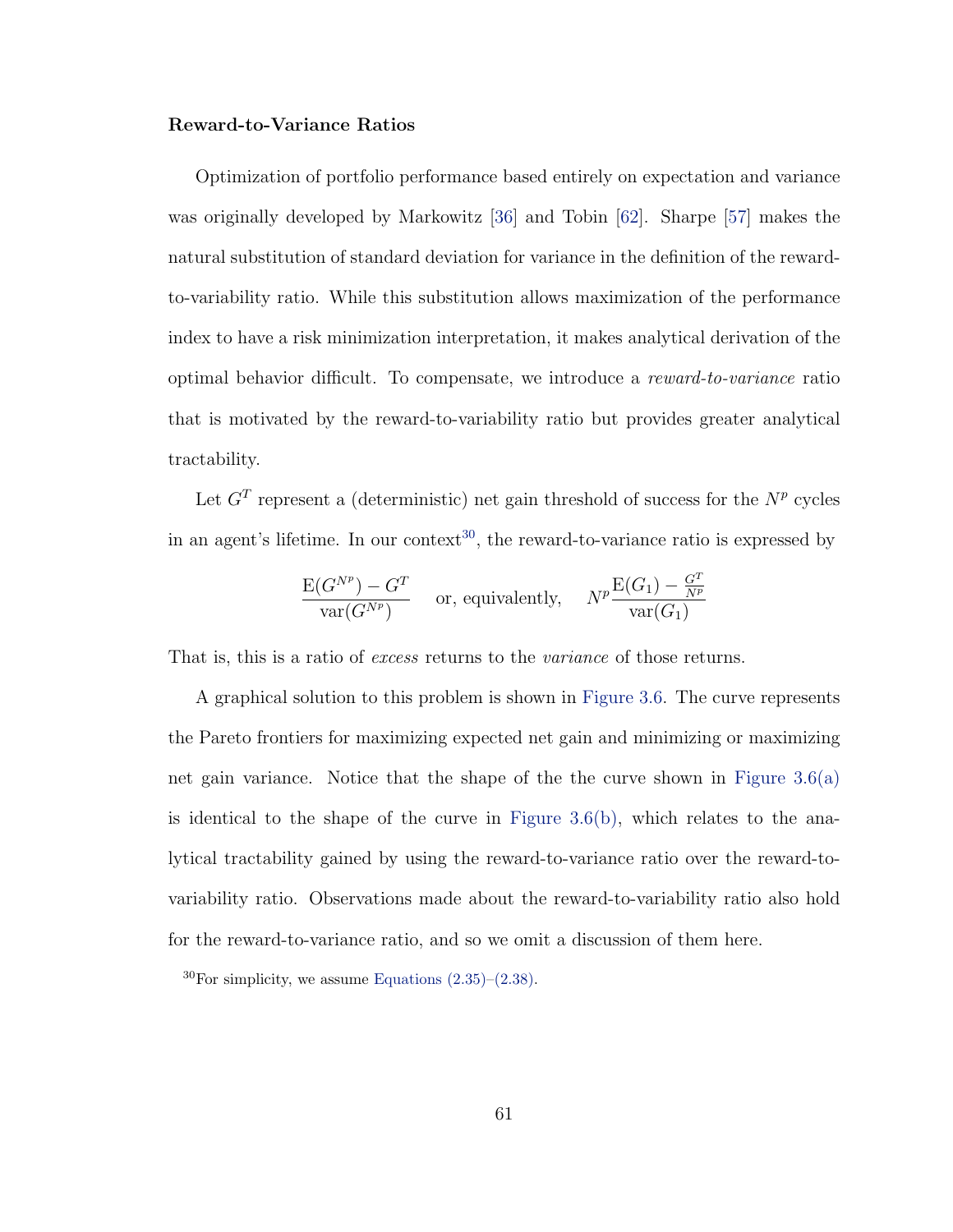<span id="page-73-2"></span><span id="page-73-1"></span>

<span id="page-73-3"></span><span id="page-73-0"></span>Figure 3.6: Reward-to-variance maximization. Curves show Pareto frontiers for maximizing net gain mean and minimizing net gain variance.  $G<sup>T</sup>$  denotes the net gain survival threshold.  $\eta^*$  denotes the maximal reward-to-variance ratio, and the solutions that achieve this ratio are shown as large dots at points of tangency with a line of slope  $\eta^*$ . The dotted parabolic arrow in [\(c\)](#page-73-3) shows how the figure changes as  $|c^s|/\lambda^p$ 

increases. It is not necessary that  $|\mu^*| < \infty$  and  $(\sigma^2)^* < \infty$ .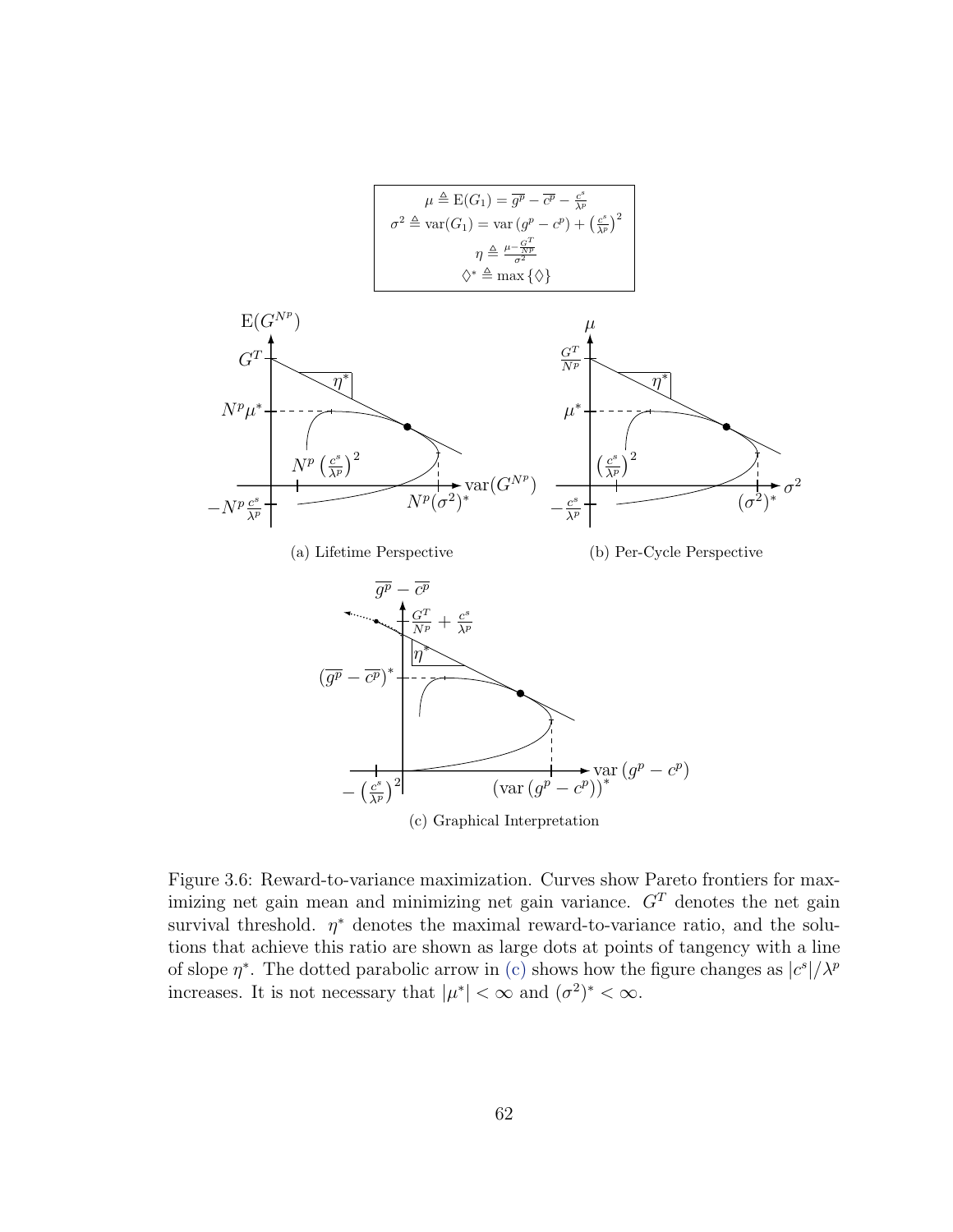## <span id="page-74-0"></span>3.3.3 Generalized Pareto Tradeoffs

As discussed, maximization of a rate has the ability to choose solutions that are Pareto efficient with respect to maximization of one objective and maximization or minimization of another objective, conditioned on the sign of the first objective. The particular Pareto efficient solution chosen depends on the shapes of the optimization functions. In other words, the relative importance of maximizing one objective and minimizing another objective is allowed to vary. Therefore, maximization of a rate is equivalent to picking a particular relative importance.

In some cases, it may be useful to let the relative importance of maximization of one objective and minimization of a different objective be a parameter of the environment. For example, for objectives A and B and weight  $w \in \mathbb{R}$ , the maximization of  $A - wB$  produces a Pareto efficient solution to maximization of A and minimization of  $B$ , given that w is the relative importance of minimizing  $B$  over maximizing  $A$ . If  $w < 0$ , then |w| represents the relative importance of maximizing B over maximizing A. Maximization of  $A-wB$  is sufficient but not necessary for a solution to be Pareto efficient with respect to objectives A and B; therefore, unless A and B are convex functions, there may exist additional Pareto efficient solutions that are not accessible by this method. Either way, collecting solutions to this maximization problem for all  $w \in \mathbb{R}$  is one way of generating a Pareto efficient set.

Therefore, here we recast the tradeoffs from [Section 3.3.2](#page-62-0) as optimization problems of relative importance. Keeping in mind that maximization of  $A - wB$  is a sufficient but not necessary condition for Pareto efficient solutions, this process can be viewed as picking a particular point on the curves shown in [Figures 3.3–](#page-64-0)[3.6.](#page-73-0)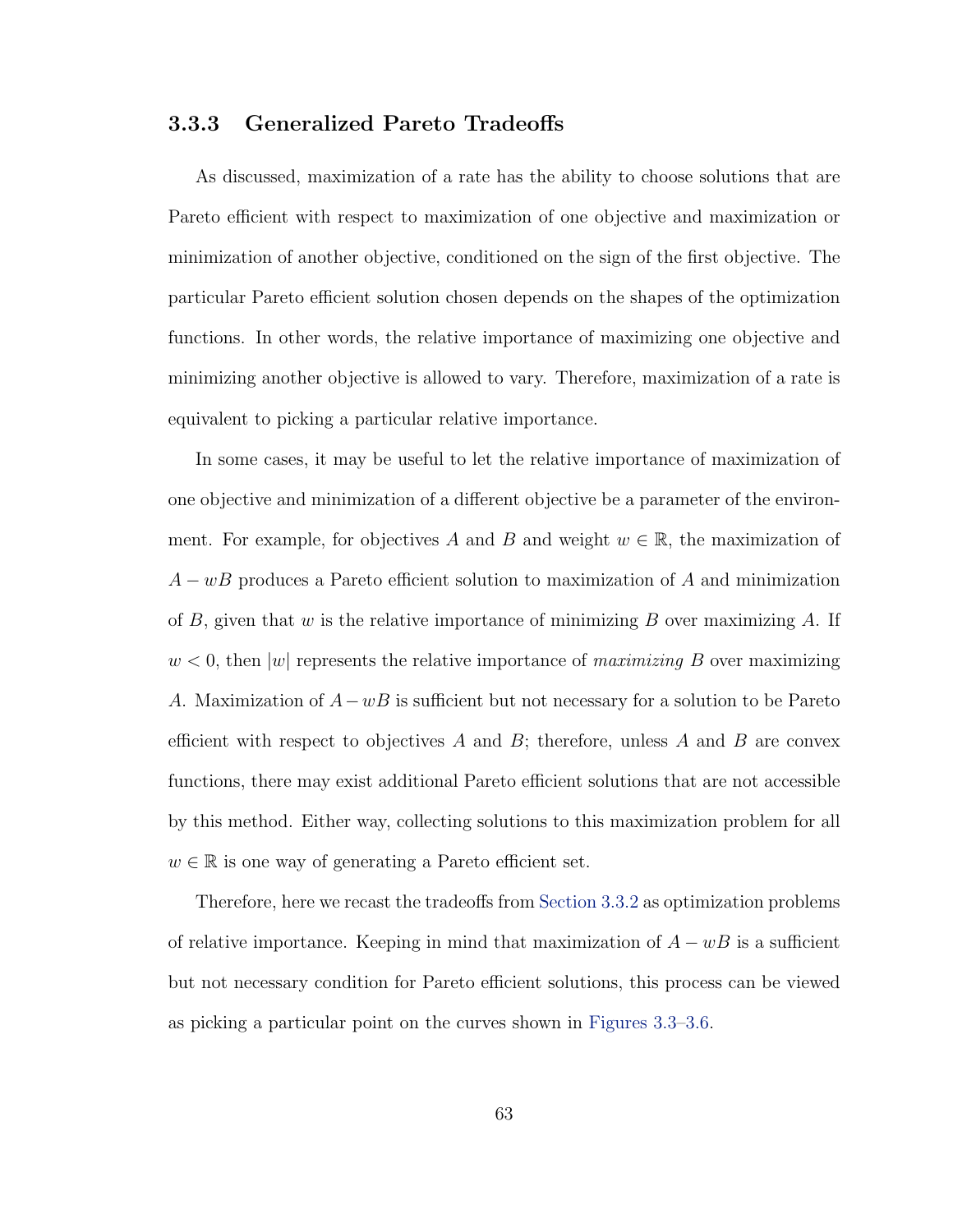#### Gain and Time

Take some weight  $w \in \mathbb{R}$  that represents the relative importance of decreasing total time over increasing net gain (i.e., if  $w < 0$ , then  $|w|$  is the relative importance of increasing total time over increasing total net gain). Solutions that maximize

<span id="page-75-0"></span>
$$
E(G_1) - w E(T_1) \tag{3.9}
$$

will be Pareto efficient with respect to these two objectives. If all of the solutions for all  $w \in \mathbb{R}$  are collected, the result will be a curve like the one shown in [Figure 3.3.](#page-64-0) This is analogous to optimizing  $E(\widetilde{G}_1)-w E(\widetilde{T}_1)$  in a classical OFT context. Schoener [\[55\]](#page-115-2) considered net gain maximization and time minimization as two extremes on a continuum of behaviors that would maximize reproductive success in a certain environment. If  $w \in \mathbb{R}_{\geq 0}$ , then this problem captures this idea, where w picks a particular Pareto efficient solution for a certain environment. As discussed by Houston and McNamara  $[24]$ , when w is set to the maximum long-term rate of gain (i.e., the maximum value of  $E(G_1)/E(T_1)$ , the behavior that maximizes [Equation \(3.9\)](#page-75-0) will also be the behavior that maximizes the long-term rate of gain.

#### Efficiency

Take some weight  $w \in \mathbb{R}$  that represents the relative importance of decreasing total cost over increasing gross gain (i.e., if  $w < 0$ , then  $|w|$  is the relative importance of increasing total cost over increasing total net gain). Solutions that maximize

$$
E(G_1 + C_1) - w E(C_1)
$$
 or, equivalently,  $E(G_1) + (1 - w) E(C_1)$  (3.10)

will be Pareto efficient with respect to these two objectives. If all of the solutions for all  $w \in \mathbb{R}$  are collected, the result will be a curve like the one shown in [Figure 3.4.](#page-67-0)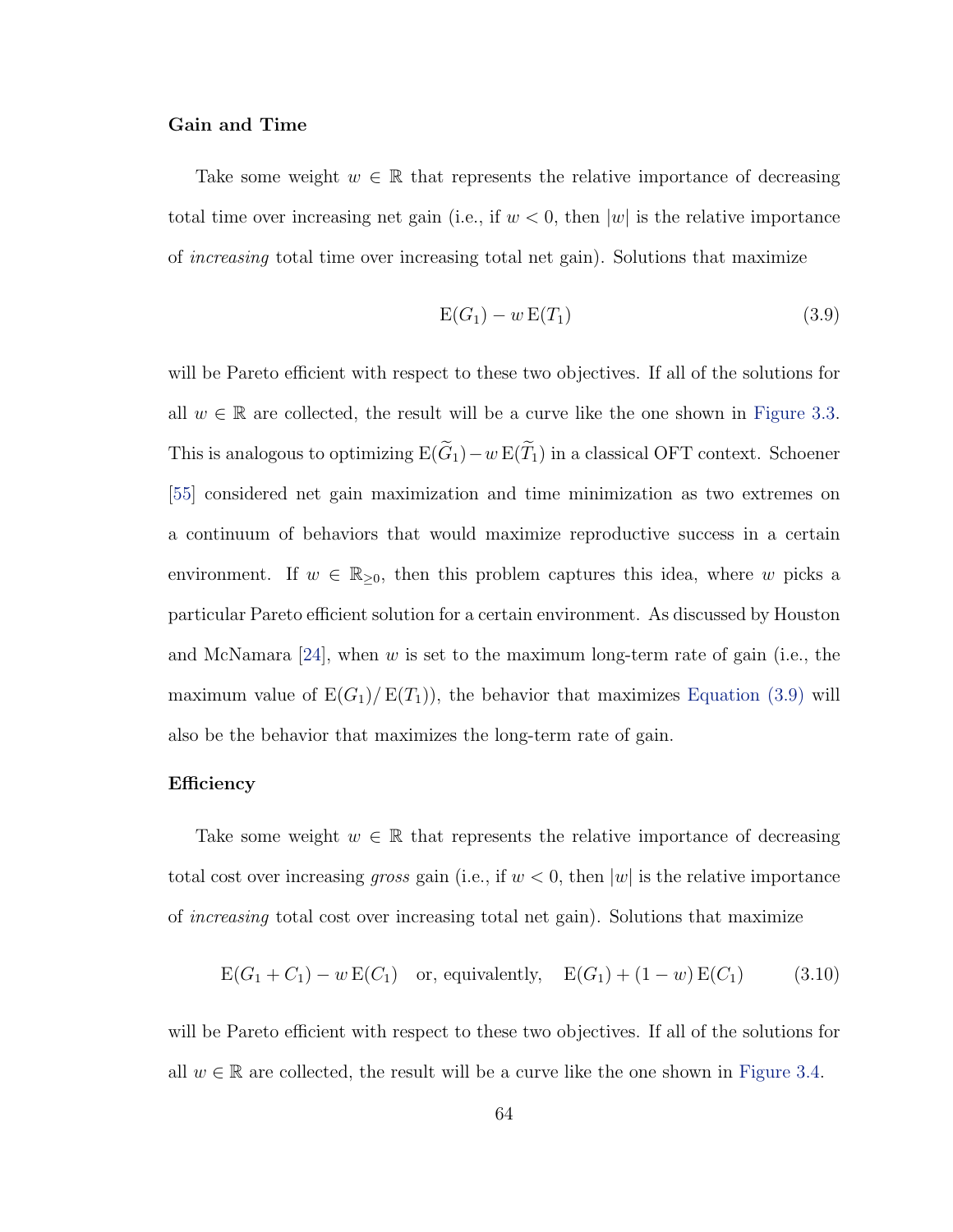#### Risk-Sensitivity: Mean and Standard Deviation

Take some weight  $w \in \mathbb{R}$  that represents the relative importance of decreasing net gain standard deviation<sup>[31](#page-76-0)</sup> over increasing expected net gain (i.e., if  $w < 0$ , then |w| is the relative importance of increasing net gain standard deviation over increasing expected net gain). Solutions that maximize

<span id="page-76-1"></span>
$$
E(G^{N^p}) - w \operatorname{std}(G^{N^p}) \quad \text{or, equivalently,} \quad E(G_1) - \frac{w}{\sqrt{N^p}} \operatorname{std}(G_1) \tag{3.11}
$$

will be Pareto efficient with respect to these two objectives. If all of the solutions for all  $w \in \mathbb{R}$  are collected, the result will be a curve like the one shown in [Figure 3.5.](#page-71-0)

#### Risk-Sensitivity: Mean, Variance, and Expected Utility

The analytical tractability of [Equation \(3.11\)](#page-76-1) can be low. However, substituting variance for standard deviation achieves a similar goal while allowing for a simpler analysis. That is, take some weight  $w \in \mathbb{R}$  that represents the relative importance of decreasing net gain variance over increasing expected net gain (i.e., if  $w < 0$ , then  $|w|$  is the relative importance of increasing net gain variance over increasing expected net gain). Solutions that maximize

<span id="page-76-3"></span>
$$
E(G^{N^p}) - w \operatorname{var}(G^{N^p}) \quad \text{or, equivalently,} \quad E(G_1) - w \operatorname{var}(G_1) \tag{3.12}
$$

will be Pareto efficient with respect to these two objectives. If all of the solutions for all  $w \in \mathbb{R}$  are collected, the result will be a curve like the one shown in [Figure 3.6.](#page-73-0)

This approach was suggested by Real [\[52\]](#page-115-3) as a way of applying the mean-variance methods of Markowitz [\[36\]](#page-113-0) and Tobin [\[62\]](#page-115-0) to biology. [Real](#page-115-3) calls this variance dis*counting*. The parameter w reflects a shape parameter of the agent's utility function<sup>[32](#page-76-2)</sup>.

<span id="page-76-2"></span><span id="page-76-0"></span> $31$ Again, for simplicity, we assume Equations  $(2.35)$ – $(2.38)$ .

 $32A$  utility function quantifies the preferences of an agent. For example, a utility function shaped one way may indicate that an agent is risk prone whereas a utility function shaped another way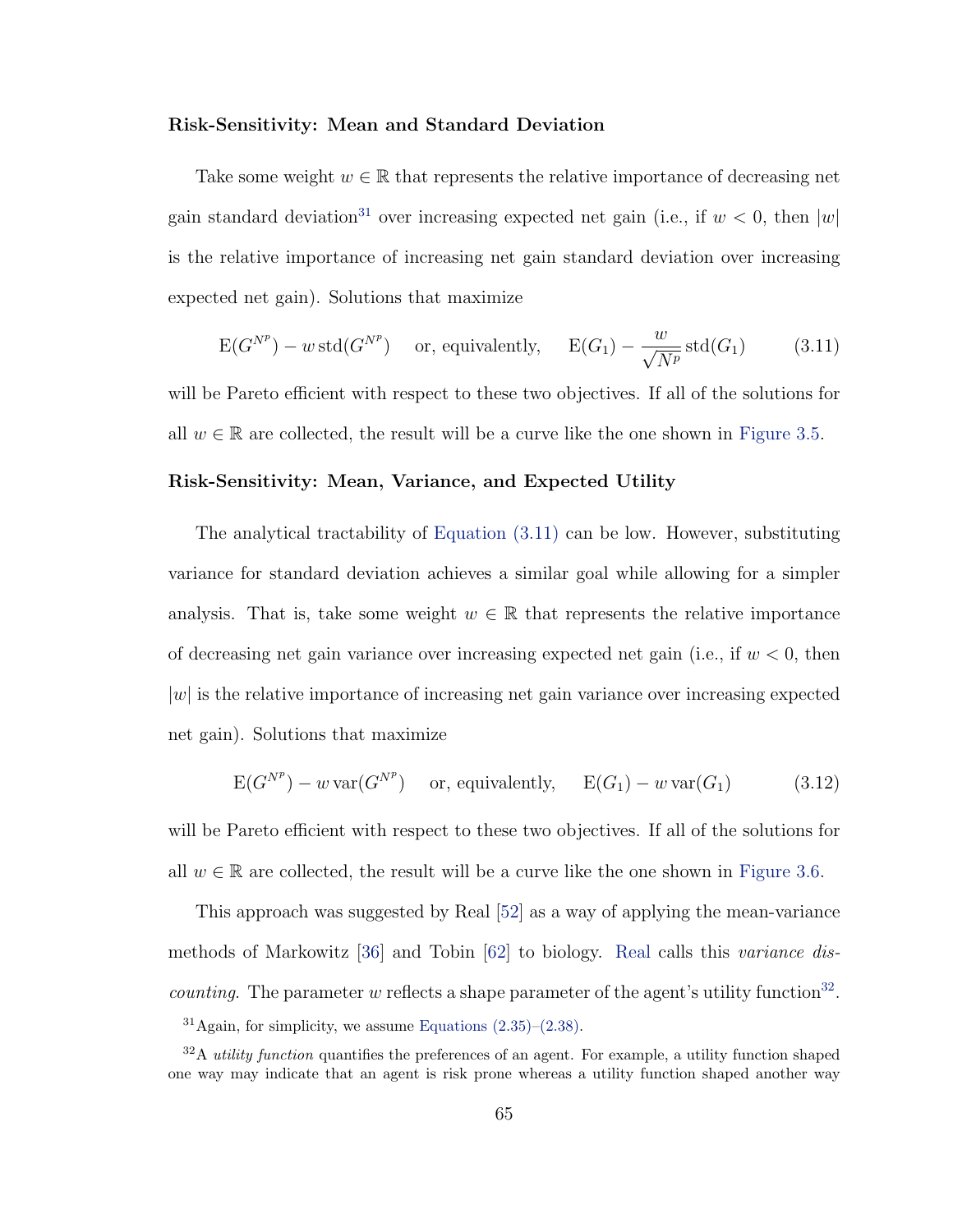[Real](#page-115-3) uses an approximation of a general utility function to argue that maximizing [Equation \(3.12\)](#page-76-3) leads to maximal expected utility. Stephens and Krebs [\[60\]](#page-115-4) make this argument exact by using an approach of Caraco [\[11\]](#page-112-1) and some assumptions about the shape of the utility function and the distribution of returns. In either case, there must be some justification for the choice of  $w$ ; information needs to be known about the shape of the agent's utility function. In an engineering context, this means that  $w$  is a parameter of a utility function that captures the design preferences. The optimization of [Equation \(3.12\)](#page-76-3) should on average lead to the most preferable outcome with respect to this utility function<sup>[33](#page-77-0)</sup>.

## 3.3.4 Constraints

In [Sections 3.3.2](#page-62-0) and [3.3.3,](#page-74-0) multiple optimization objectives are traded off in a way to combine elements of both. In order to introduce threshold effects, the optimization problems are ultimately formulated in terms of excess. These thresholds could be made more strict by acting on the means of the distributions rather than on the outcomes. Thus, for some threshold  $\hat{X}$ , instead of maximizing  $X - \hat{X}$ , we can maximize X subject to the constraint that  $E(X) \geq \hat{X}$ . These type of constraints can be viewed as drawing horizontal and vertical boundaries on the Pareto frontiers in [Figures 3.3](#page-64-0)[–3.6.](#page-73-0) The optimal solution remains Pareto efficient with respect to

may indicate that an agent is risk avoiding. Economists conventionally assumed that agents make decisions that maximize future expected utility. The foundations of modern utility theory are due to von Neumann and Morgenstern [\[65\]](#page-115-5); these results are summarized by Marschak [\[38\]](#page-114-0). Utility theory will be discussed further in [Section 3.4.2.](#page-83-0)

<span id="page-77-0"></span><sup>33</sup>The ratio-based risk-sensitivity methods in [Section 3.3.2](#page-62-0) may be viewed as choosing an agent's utility function and therefore its preferences based on its environment. Here, the preferences are a design variable.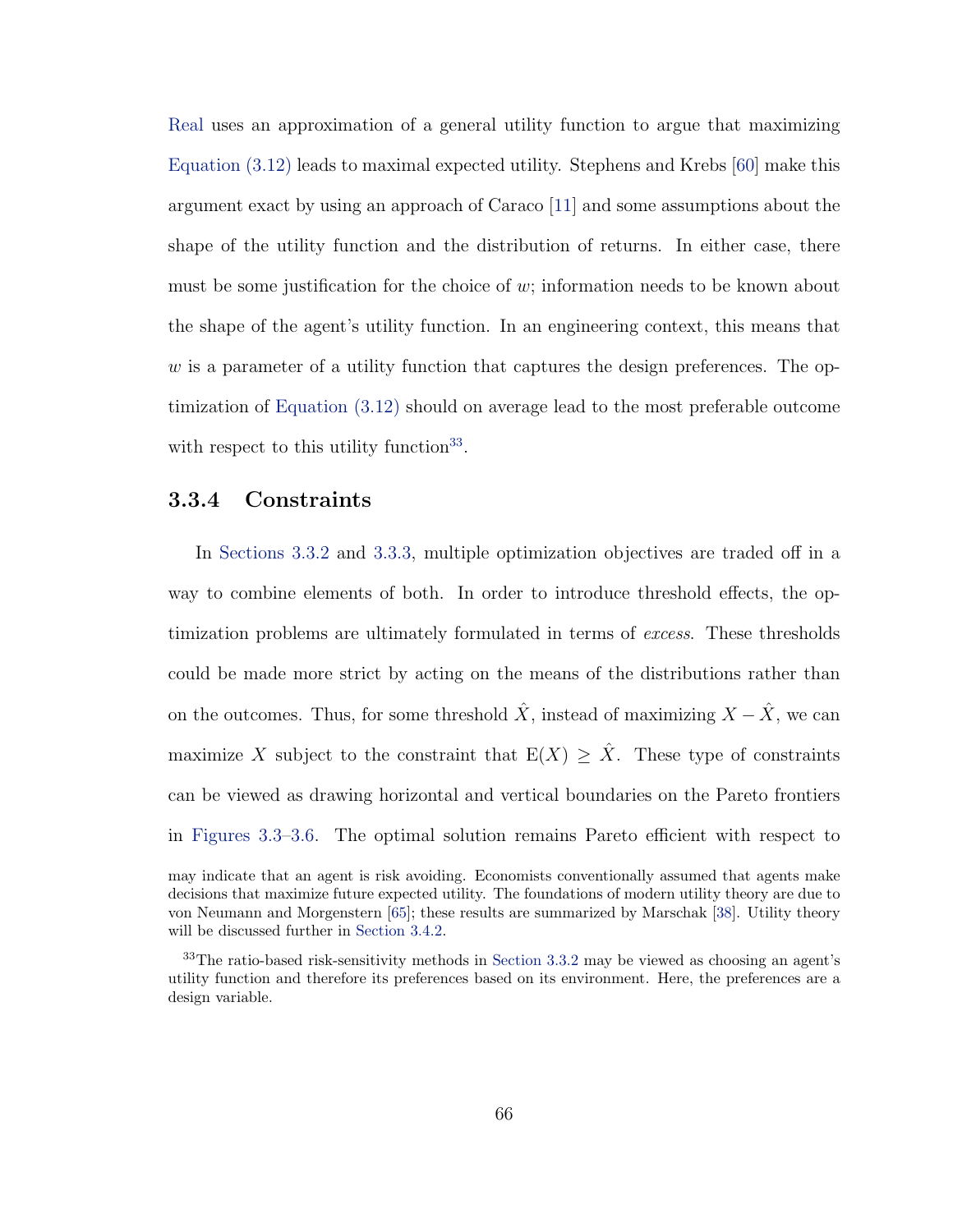all objectives in question; however, it will be optimal with respect to one particular objective when defined over the constrained domain. Unfortunately, analytically defining this constrained domain may be challenging.

### Gain and Time

Let T be some threshold of time. Consider the objective

maximize  $E(G^{N^p})$  subject to  $E(T^{N^p}) \leq T$ 

This is identical to

maximize 
$$
E(G_1)
$$
 subject to  $E(T_1) \leq \frac{T}{N^p}$ 

This is equivalent to drawing a vertical line at  $E(T_1) = T/N^p$  on [Figure 3.3\(a\)](#page-64-1) and choosing the point on the Pareto efficient curve to the left of that line that has the highest  $E(G_1)$ . Notice that as  $N^p$  increases, the feasible set of behaviors decreases, which eventually drives down the maximum possible net gain.

Similarly, let  $G<sup>T</sup>$  be some threshold of net gain. Consider the objective

minimize 
$$
E(T^{N^p})
$$
 subject to  $E(G^{N^p}) \geq G^T$ 

This is identical to

minimize 
$$
E(T_1)
$$
 subject to  $E(G_1) \ge \frac{G^T}{N^p}$ 

This is equivalent to drawing a horizontal line at  $E(G_1) = G^T/N^p$  on [Figure 3.3\(a\)](#page-64-1) and choosing the point on the Pareto efficient curve above that line that has the lowest  $E(T_1)$ . Notice that as  $N^p$  increases, the feasible set of behaviors increases, which eventually deactivates the constraint  $34$ .

<span id="page-78-0"></span><sup>&</sup>lt;sup>34</sup>Borrowing language from Lagrange multiplier methods [\[10\]](#page-111-0), a constraint is not *active* when it is satisfied with strict inequality. Constraints form boundaries around solutions; when a solution falls on a boundary, the constraint is said to be active, which implies that the optimal solution would most likely fall outside of the boundary if it were removed.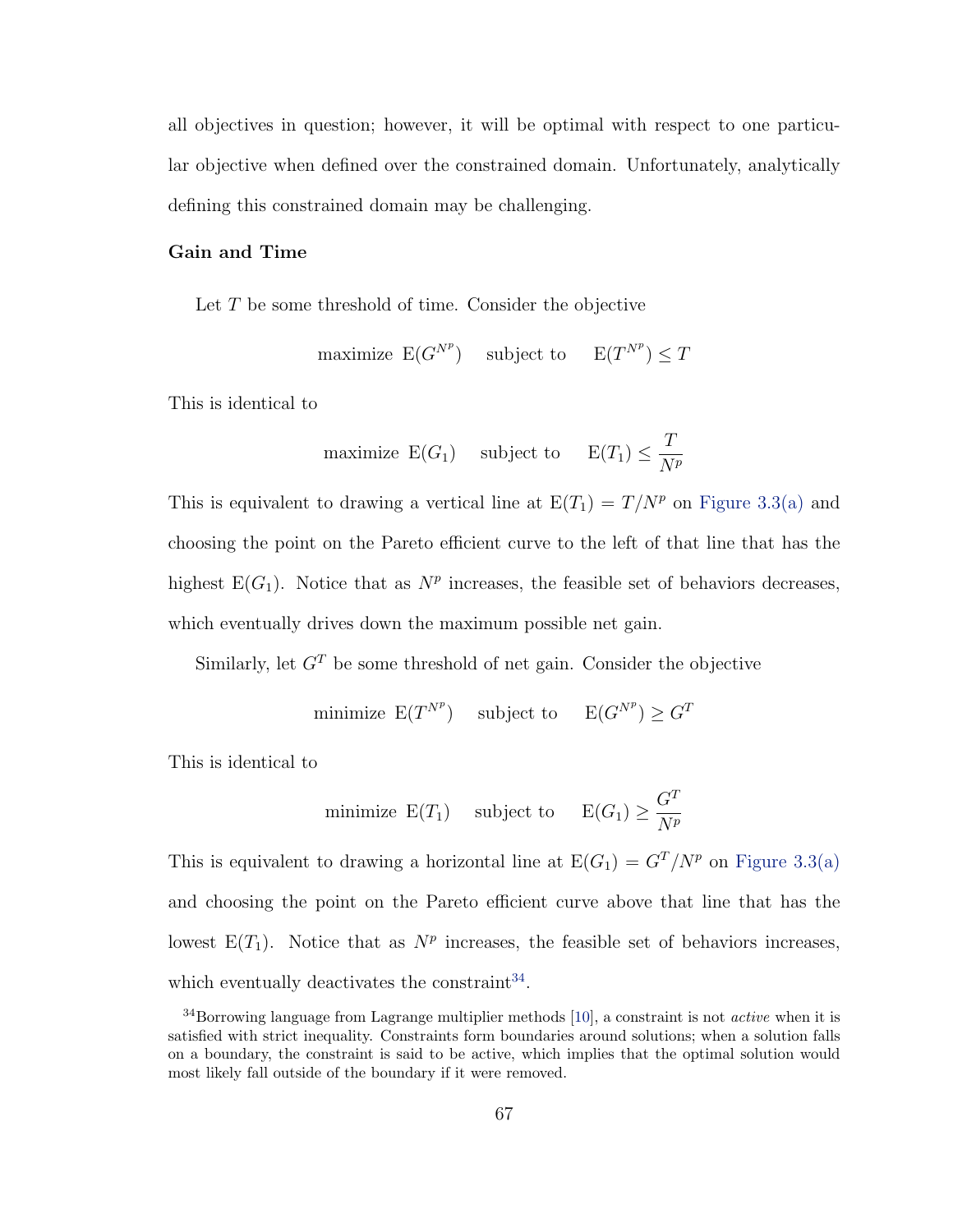#### **Efficiency**

Let  $C<sup>T</sup>$  be some cost threshold. Consider the objective

maximize 
$$
E(G^{N^p}) + E(C^{N^p})
$$
 subject to  $E(C^{N^p}) \le C^T$ 

This is identical to

maximize 
$$
\overline{g^p}
$$
 subject to  $E(C_1) \leq \frac{C^T}{N^p}$ 

This is equivalent to drawing a vertical line at  $E(C_1) = C^T/N^p$  on [Figure 3.4\(a\)](#page-67-1) and choosing the point on the Pareto efficient curve to the left of that line that has the highest  $\overline{g^p}$ . Notice that as  $N^p$  increases, the feasible set of behaviors decreases, which eventually drives down the maximum possible gross gain.

Similarly, let  $G_g^T$  be some threshold of gross gain. Consider the objective

minimize 
$$
E(C^{N^p})
$$
 subject to  $E(G^{N^p}) + E(C^{N^p}) \ge G_g^T$ 

This is identical to

minimize 
$$
E(C_1)
$$
 subject to  $\overline{g^p} \ge \frac{G_g^T}{N^p}$ 

This is equivalent to drawing a horizontal line at  $\overline{g^p} = G_g^T/N^p$  on [Figure 3.4\(a\)](#page-67-1) and choosing the point on the Pareto efficient curve above that line that has the lowest  $E(C_1)$ . Notice that as  $N^p$  increases, the feasible set of behaviors increases, which eventually deactivates the constraint.

#### Risk-Sensitivity: Mean, Standard Deviation, and Variance

Let  $\hat{\sigma}^2$  be some threshold of net gain variance. Consider the objective

maximize  $E(G^{N^p})$  subject to  $var(G^{N^p}) \leq \hat{\sigma}^2$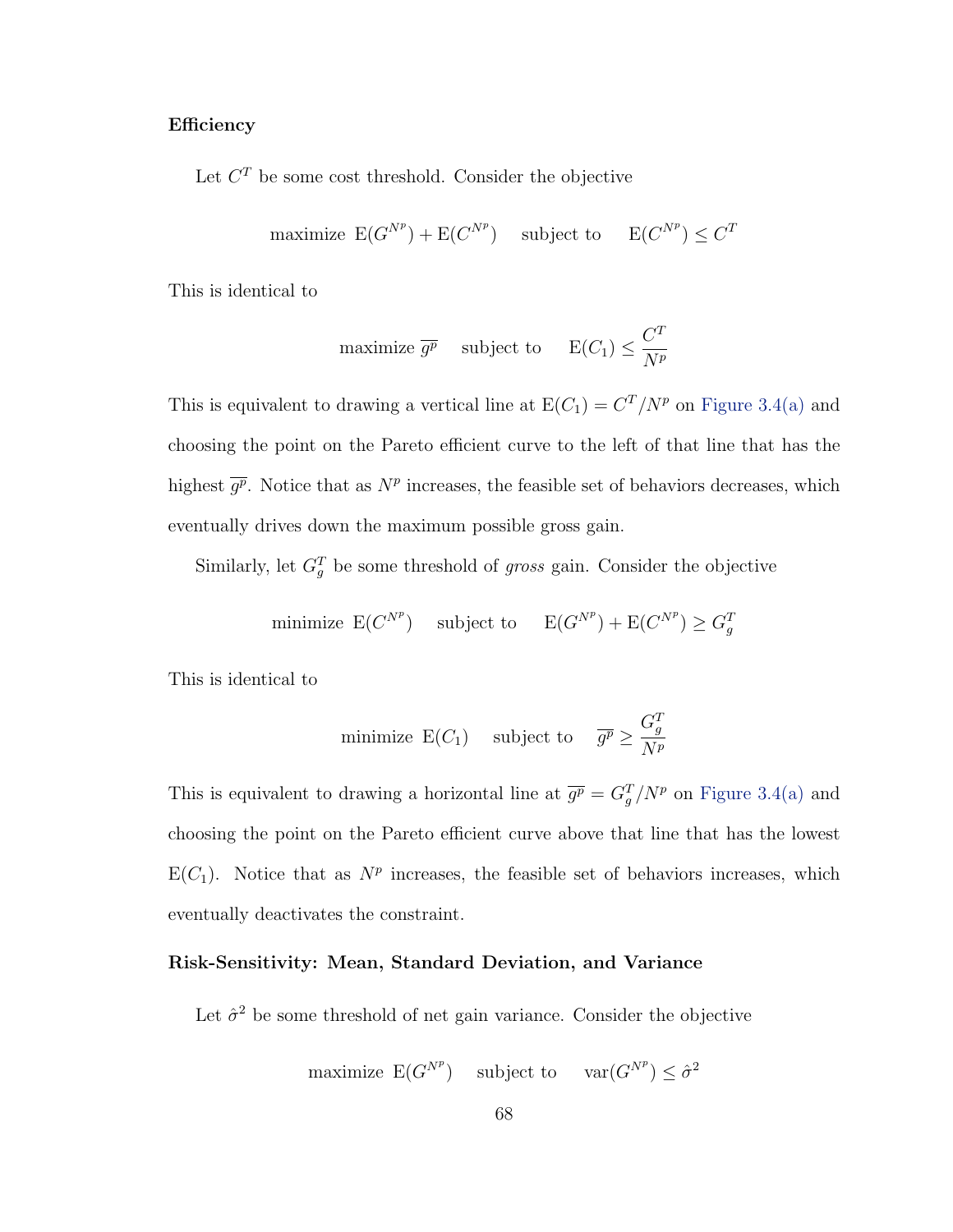This is identical to

maximize 
$$
E(G_1)
$$
 subject to  $var(G_1) \le \frac{\hat{\sigma}^2}{N^p}$ 

This is equivalent to drawing a vertical line at  $\text{var}(T_1) = \frac{\partial^2}{N^p}$  on [Figure 3.6\(b\)](#page-73-2) and choosing the point on the Pareto efficient curve to the left of that line that has the highest  $E(G_1)$ . Notice that as  $N^p$  increases, the feasible set of behaviors decreases, which eventually drives down the maximum possible net gain.

Similarly, let  $G<sup>T</sup>$  be some threshold of net gain. Consider the objective

minimize  $\text{var}(G^{N^p})$  subject to  $E(G^{N^p}) \geq G^T$ 

This is identical to

minimize 
$$
\text{var}(G_1)
$$
 subject to  $E(G_1) \ge \frac{G^T}{N^p}$ 

This is equivalent to drawing a horizontal line at  $E(G_1) = G^T/N^p$  on [Figure 3.6\(b\)](#page-73-2) and choosing the point on the Pareto efficient curve above that line that has the lowest var $(G_1)$ . Notice that as  $N^p$  increases, the feasible set of behaviors increases, which eventually deactivates the constraint.

**Standard Deviation:** The optimization objectives here could be rewritten using standard deviation. That is, variance could be replaced with standard deviation and any constraints on variance could be replaced with its square root. The resulting optimization objective leads to the same solutions as the original objective. Therefore, we omit a special standard deviation case. Often, the use of variance will improve analytical tractability of these problems.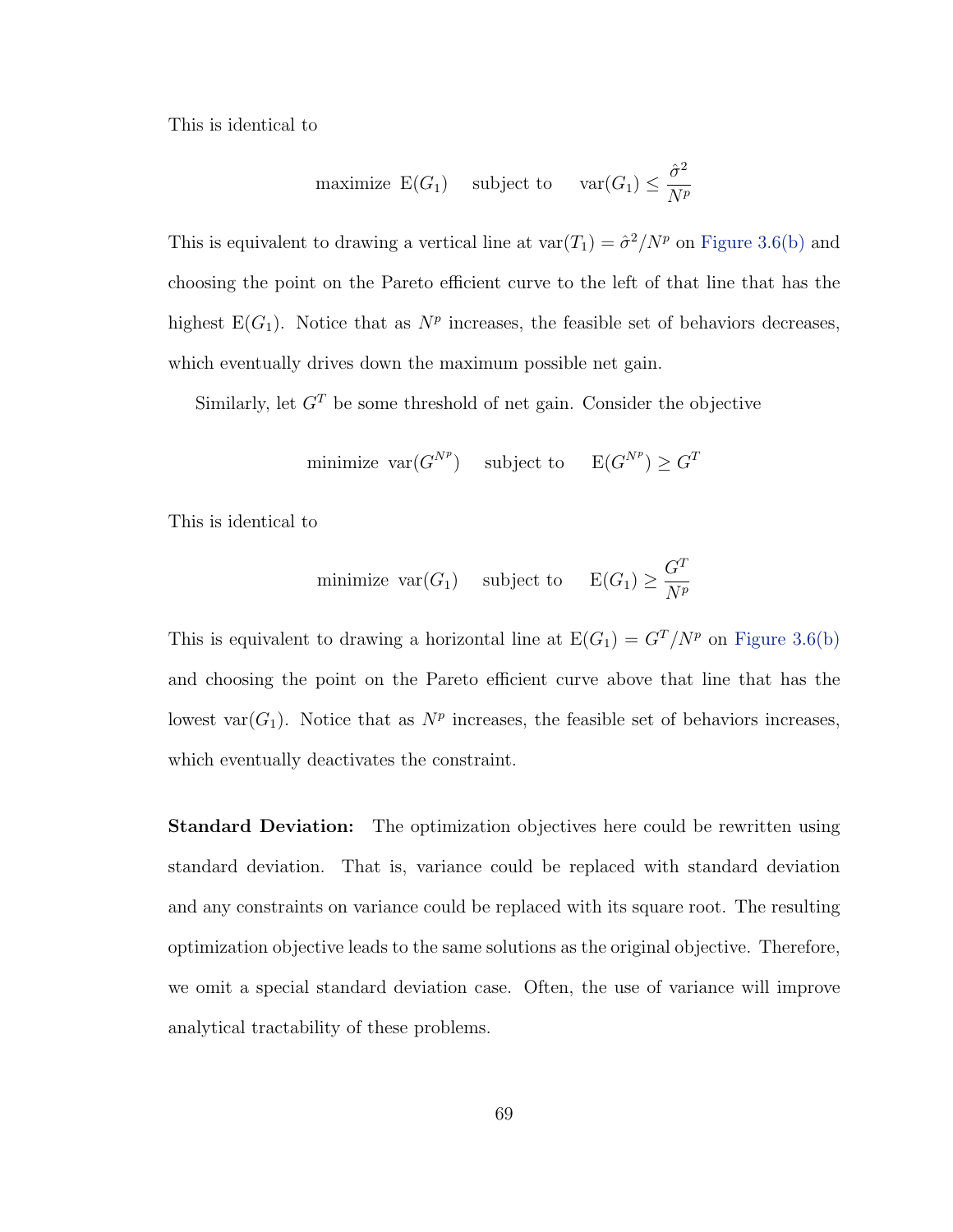### 3.4 Future Directions Inspired by PMPT

As with classical OFT, results here are influenced primarily by MPT, which describes a set of methods for portfolio investment and capital budgeting that follows from the work of Markowitz [\[36,](#page-113-0) [37\]](#page-113-1) and Tobin [\[62\]](#page-115-0) and applications of that work by Lintner [\[33\]](#page-113-2), Mossin [\[41\]](#page-114-1), and Sharpe [\[56\]](#page-115-6). MPT is mostly concerned with meanvariance analysis (MVA). Proponents of MPT openly acknowledge that MVA is often too naive [\[37,](#page-113-1) [56\]](#page-115-6); however, its use is justified because it is well-understood and has low computational demands. However, modern technological and theoretical advances may render these justifications invalid [\[53\]](#page-115-7). Thus, PMPT seeks to improve upon MPT by using more advanced analytical approaches. We discuss two PMPT topics here that may have potential applications in biology and engineering in the analysis and design of agents.

### 3.4.1 Lower Partial Moments

We have used the well-known constructs of standard deviation and variance to quantify the variability of a return. However, for a given gain threshold, minimization of the variation below that threshold is much more important than the variation above the threshold. That is, rather than seeking certainty in future gains, it may be more useful to minimize the uncertainty in negative gain budgets. Therefore, Markowitz [\[37\]](#page-113-1) introduces the *semivariance* which Bawa [\[6\]](#page-111-1) calls the *lower-partial variance*  $(LPV)$ *.* The LPV is the expected value of the squared negative deviations of possible outcomes from some point of reference. That is, for a distribution  $F$  and a reference point  $t$ , the LPV is defined by

$$
\text{LPV}(t; F) \triangleq \int_x^t (t - x)^2 \, \text{d} \, F(x)
$$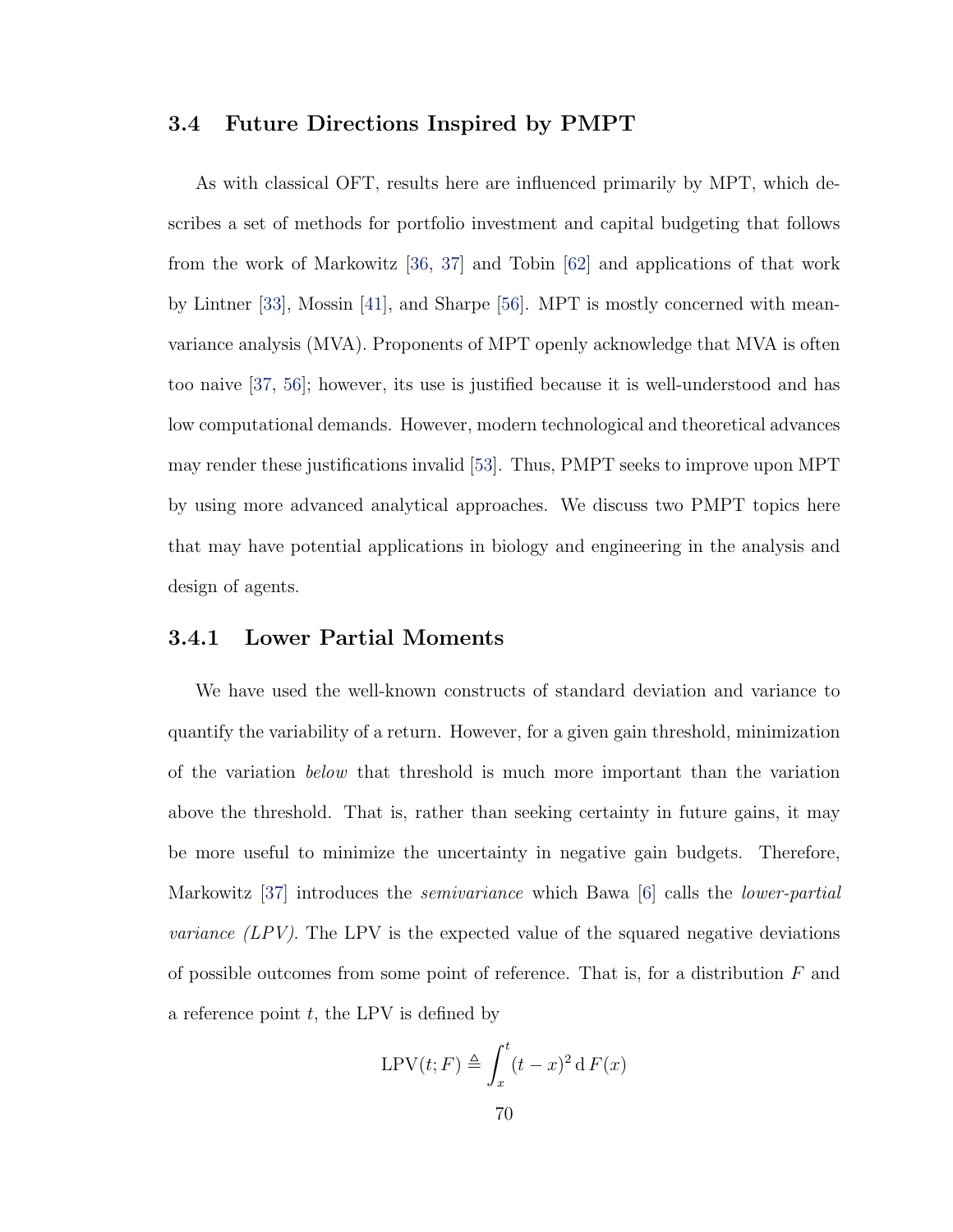where the integral is the Lebesgue integral. Bawa and Lindenberg [\[9\]](#page-111-2) generalize this idea with the notion of an  $n<sup>th</sup>$  order lower-partial moment (LPM) defined by

$$
\text{LPM}_n(t; F) \triangleq \int_x^t (t - x)^n \, \mathrm{d} \, F(x)
$$

Clearly, LPV(t; F) = LPM<sub>2</sub>(t; F) for all  $t \in \mathbb{R}$ . These *lower-partial* moments<sup>[35](#page-82-0)</sup> are generalized asymmetric notions of the familiar central moments (e.g., variance and skewness). Rather than integrating (i.e., summing) all variations around the mean of a distribution, the LPM integrates all variations that fall beneath some arbitrary reference which might be viewed as a target benchmark (e.g., a net gain threshold). This is a type of *downside risk* measure [\[22,](#page-112-2) [53\]](#page-115-7).

The  $n<sup>th</sup>$  order LPM can be substituted for variance in MVA to yield a new method of analysis that trades off greater expected returns and shortfall uncertainty without putting any pressure on variances above return benchmarks. This is called mean-lower-partial-moment (MLPM) analysis [\[7,](#page-111-3) [32\]](#page-113-3). When  $n = 2$ , this is called meanlower-partial-variance (MLPV) analysis [\[9\]](#page-111-2) or mean-semivariance analysis (MSA) [\[35\]](#page-113-4). When MLPV analysis is applied to normal distributions, the results are identical to MVA<sup>[36](#page-82-1)</sup>. In fact, MLPM analysis will always have results that "do at least as well" as MVA [\[9\]](#page-111-2). Thus, Mao [\[35\]](#page-113-4) claims that "the time has come to shift" from MVA to MSA in capital budgeting. We believe that optimization based on these new downside risk frameworks may also lead to advances in behavioral analysis and solitary agent design.

<span id="page-82-1"></span><span id="page-82-0"></span><sup>&</sup>lt;sup>35</sup>Bawa [\[7\]](#page-111-3) shows that for all  $n \in \mathbb{N}$  and  $t \in \mathbb{R}$ , LPM<sub>n</sub>(t; F) is a convex function of F. <sup>36</sup>This is due to the symmetry of normal distributions.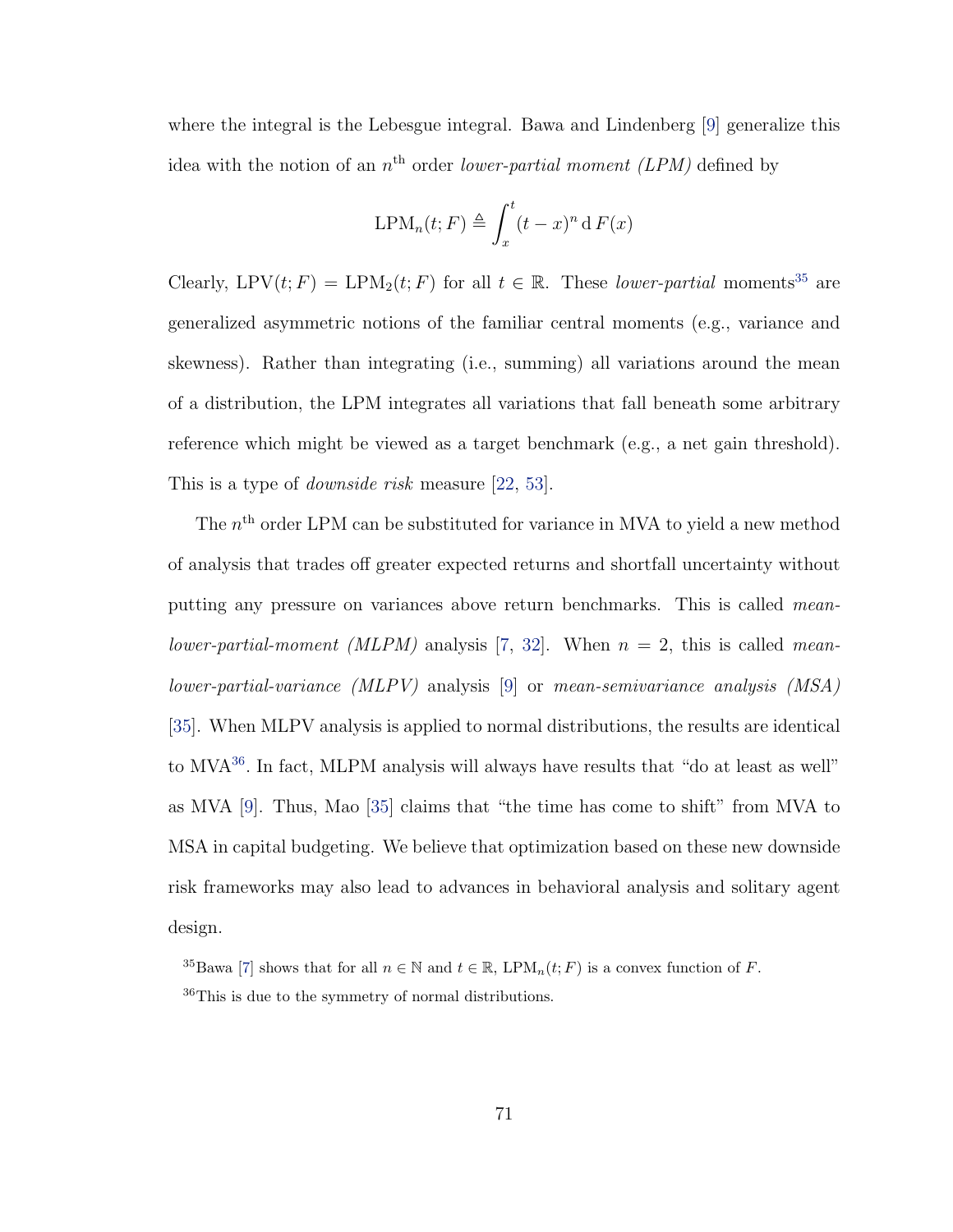### <span id="page-83-0"></span>3.4.2 Stochastic Dominance

Investment returns (e.g., net gain) are naturally random variables. Thus, portfolios or budgets (e.g., processing probability and time choices) correspond to random variables with different probability distributions. Portfolio selection is thus a decision problem of choosing the most preferable probability distribution. von Neumann and Morgenstern [\[65\]](#page-115-5) characterize preferences in terms of utility functions, which represent the effective value of certain returns to an agent. Different-shaped util-ity functions correspond to different preferences, and rational agents<sup>[37](#page-83-1)</sup> will maximize their expected utility. That is, if  $F$  and  $G$  are two distributions of returns and  $u$  is an agent's utility function, the distribution  $F$  is preferred over the distribution  $G$  if

<span id="page-83-2"></span>
$$
\int_{-\infty}^{\infty} u(x) dF(x) - \int_{-\infty}^{\infty} u(x) dG(x) > 0
$$
\n(3.13)

This rule can be used to pick the best distribution(s) from a set of distributions that correspond to portfolio choices. While each of these probability distributions may be known or at least knowable, it may not be possible to completely describe an agent's utility function. Therefore, it is desirable to define rules like [Equation \(3.13\)](#page-83-2) that are a function of only the probability distributions. Distributions that are preferable with respect to these rules will return maximal utility for all utility functions that share certain very general characteristics. These are known as stochastic dominance (SD) rules. For example, as shown by Bawa [\[6\]](#page-111-1), for any two distributions  $F$  and  $G$ ,  $F$ is preferred (i.e., results in a greater expected utility) to  $G$  for any increasing and continuously differentiable utility function  $u(x)$  assumed to have finite values for

<span id="page-83-1"></span> $37$ von Neumann and Morgenstern [\[65\]](#page-115-5) define what *rational agent* means with a number of axioms about preference.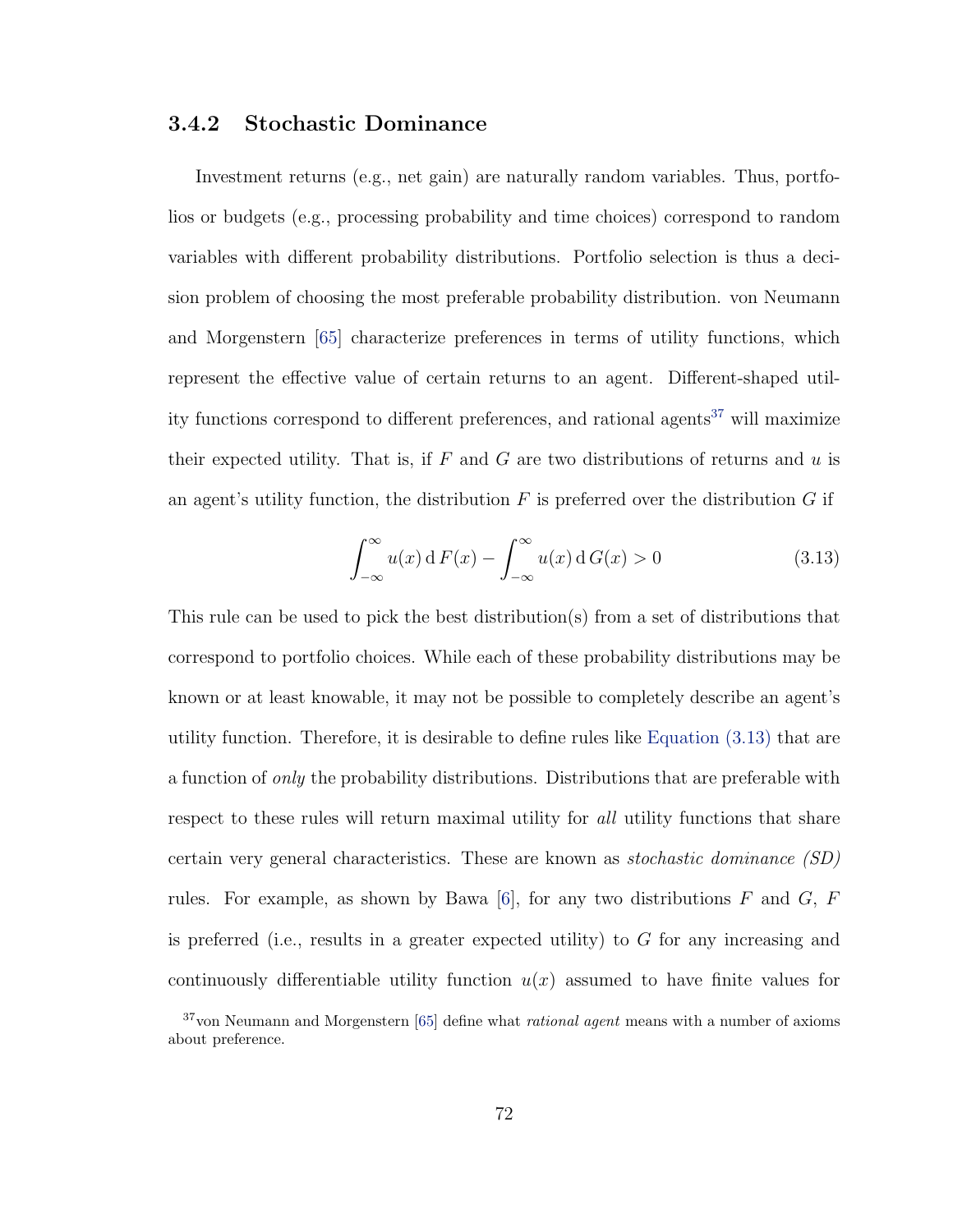finite values of x if and only if there exists some  $x_0 \in \mathbb{R}$  such that

<span id="page-84-0"></span>
$$
F(x) \le G(x) \text{ for all } x \in \mathbb{R} \quad \text{and} \quad F(x_0) < G(x_0) \tag{3.14}
$$

Equation  $(3.14)$  is called *first-order stochastic dominance (FSD)*. FSD implies that for any return benchmark, the probability of failing to meet that benchmark will be less with the  $F$  distribution<sup>[38](#page-84-1)</sup>. This class of utility functions for FSD is very broad. There are higher-order SD rules that apply to smaller sets of utility functions (e.g., risk averse utility functions). In particular, Bawa [\[6\]](#page-111-1) shows that third-order stochastic dominance (TSD) has an important relationship to MLPM analysis. An extensive categorized bibliography of articles on SD and its application is given by Bawa [\[8\]](#page-111-4), who also briefly discusses the foundations of SD.

Biologists have recognized the validity of utility functions [e.g., [11,](#page-112-1) [52,](#page-115-3) [60\]](#page-115-4). However, the methods of SD have not been applied to compare alternative behaviors in terms of maximal expected utility in a convincing way. That is, MVA is used to approximate an SD analysis; however, there seems to be little recognition that this approximation is only valid for a limited set of utility functions. Bawa [\[6\]](#page-111-1) shows that for a large set of utility functions, MVA meets neither necessary nor sufficient conditions for optimality and MLPV analysis should be used instead. As design preferences are often rational, engineering can also benefit from an SD approach. If nothing else, SD provides a deeper understanding of the consequences of behavioral choice by avoiding heuristic arguments and approximations. Additionally, using SD promises to allow both engineers and behavioral ecologists to benefit not only from classical works in economics but also from the modern-day research in the field.

<span id="page-84-1"></span> $38$ Of course, FSD provides no guarantee that a particular outcome from the G distribution will not succeed when the outcome from the  $F$  distribution will fail. Dominance for all outcomes is the strongest form of SD (and is rarely used).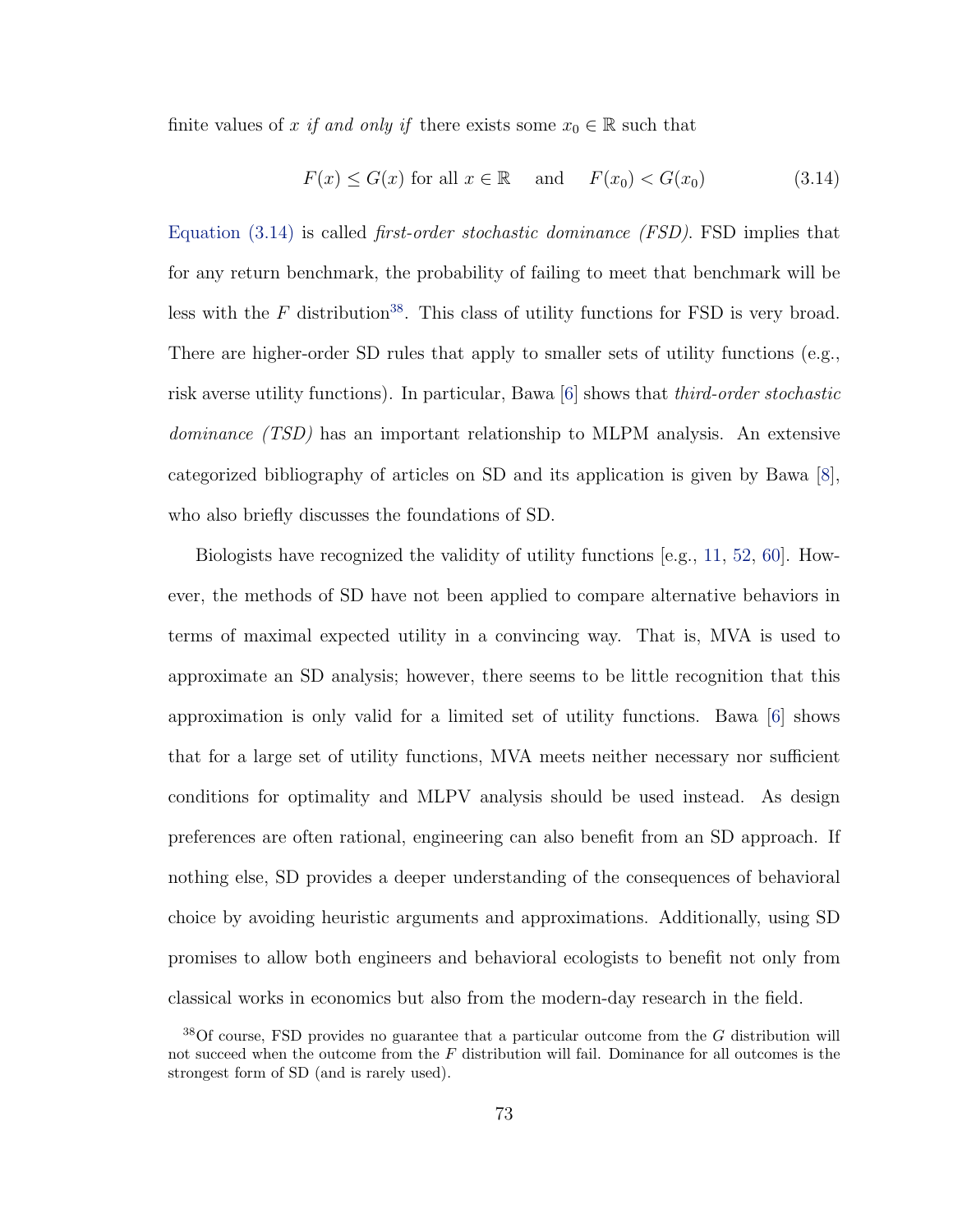## CHAPTER 4

## FINITE-LIFETIME OPTIMIZATION RESULTS

In [Chapter 3,](#page-44-0) we discussed selecting agent behavior based on the optimization of functions that encapsulated a number of different optimization objectives. Some of these functions traded off objectives by maximizing the ratio of one to the other. Other functions traded off objectives by maximizing a linear combination of objectives. In either case, for many of the statistics defined in [Chapter 2,](#page-14-0) the resulting functions have a special structure in common. In this chapter, we optimize a general value function that also has this structure. We then apply these general results to value functions of interest in our model. The general results are given in [Section 4.1](#page-85-0) and the specific results are given in [Section 4.2.](#page-101-0)

## <span id="page-85-0"></span>4.1 Optimization of a Rational Objective Function

Before we discuss optimization of some of the functions introduced in [Chapter 3,](#page-44-0) we focus on a special general case. This general case may be applied to the optimization functions we have introduced or be used to derive optimal behavior for other novel valuation functions that have this structure.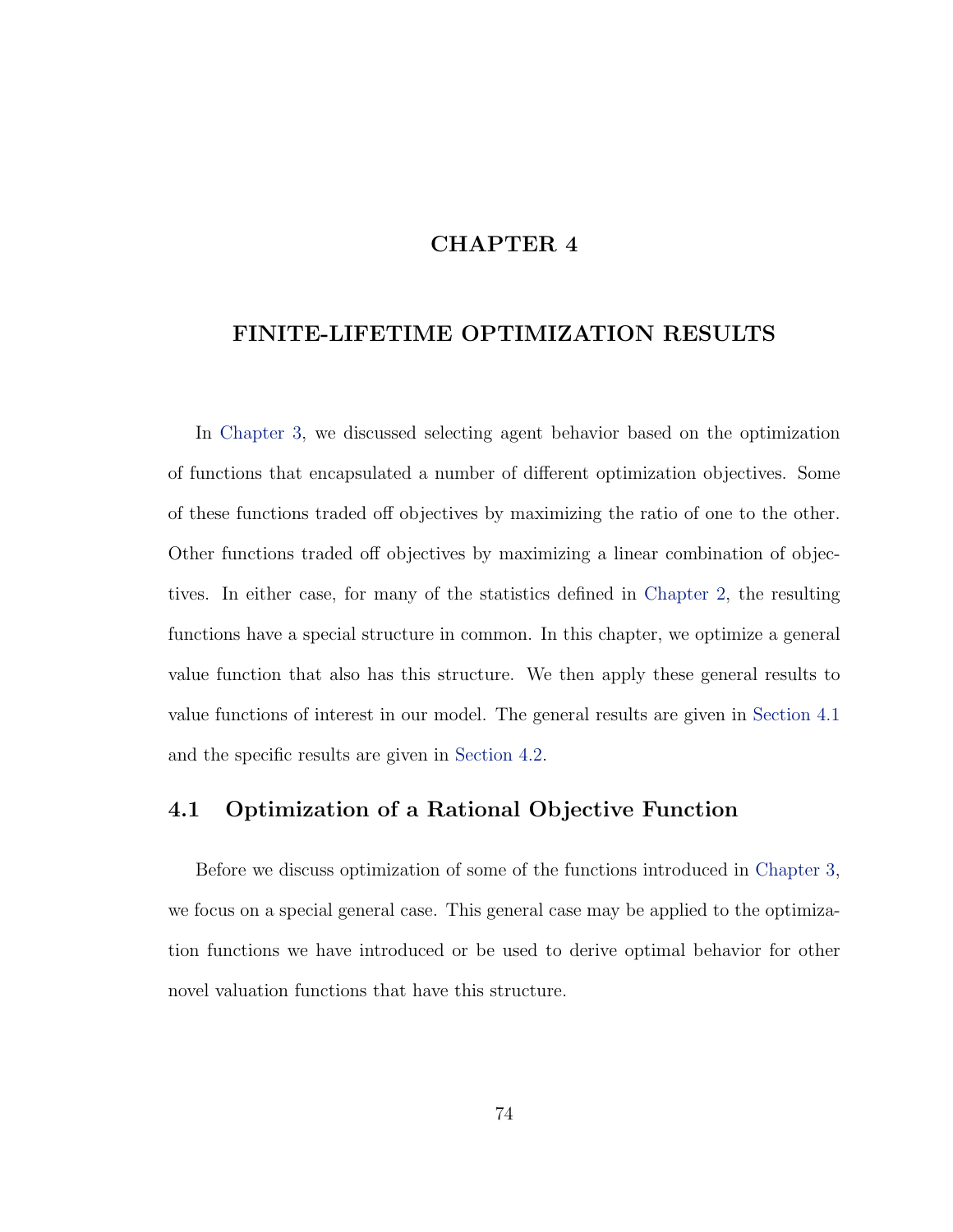## 4.1.1 The Generalized Problem

Take  $n \in \mathbb{N}$  task types. Most statistics defined in [Chapter 2](#page-14-0) and optimization functions described in [Chapter 3](#page-44-0) have a special structure in common. Here, we present a generalized optimization problem that provides solutions to a broad range of problems in this model.

#### The Decision Variables and Constraints

The decision variables are preference probabilities and processing times. These variables are constrained, so their bounds must be defined as parameters. For each  $i \in$  $\{1, 2, \ldots, n\}$ , define upper and lower preference constraint parameters  $p_i^ \bar{i}, p_i^+ \in [0, 1]$ and upper and lower time constraint parameters  $\tau_i^- \in \mathbb{R}_{\geq 0}$ , and  $\tau_i^+ \in \overline{\mathbb{R}}_{\geq 0}$ . Collect these constraint parameters into vectors  $p^-, p^+ \in [0, 1]^n$ ,  $\tau^- \in \mathbb{R}^n_{\geq 0}$ , and  $\tau^+ \in \overline{\mathbb{R}}^n_{\geq 0}$ ≥0 defined by

$$
p^{-} \triangleq \begin{bmatrix} p_1^-, p_2^-, \dots, p_n^- \end{bmatrix}^\top \qquad \qquad \tau^{-} \triangleq \begin{bmatrix} \tau_1^-, \tau_2^-, \dots, \tau_n^- \end{bmatrix}^\top
$$
  

$$
p^{+} \triangleq \begin{bmatrix} p_1^+, p_2^+, \dots, p_n^+ \end{bmatrix}^\top \qquad \qquad \tau^{+} \triangleq \begin{bmatrix} \tau_1^+, \tau_2^+, \dots, \tau_n^+ \end{bmatrix}^\top
$$

Therefore, for an arbitrary preference probability vector  $p$  and processing time vector  $\tau$  defined so that

$$
p \triangleq [p_1, p_2, \dots, p_n]^\top \qquad \qquad \tau \triangleq [\tau_1, \tau_2, \dots, \tau_n]^\top
$$

it must be that

$$
p_i^- \le p_i \le p_i^+ \quad \text{ and } \quad \tau_i^- \le \tau_i \le \tau_i^+
$$

for all  $i \in \{1, 2, ..., n\}$ .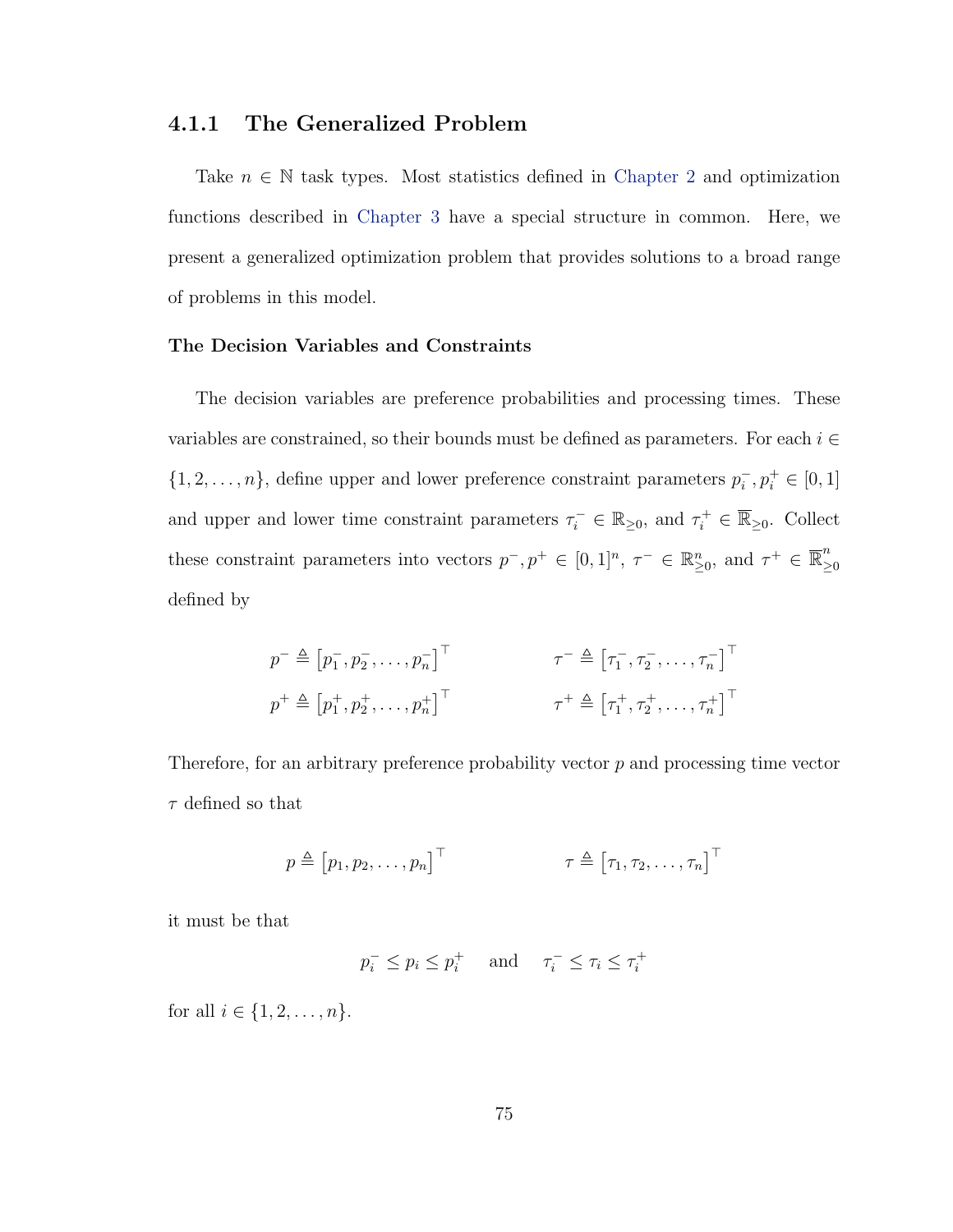#### Generalized Advantage, Disadvantage, and Objective

For each  $i \in \{1, 2, \ldots, n\}$ , define the generalized task advantage function  $a_i : \mathbb{R}_{\geq 0} \cap$  $\lceil \tau_i^- \rceil$  $i^-$ ,  $\tau_i^+$ ]  $\mapsto \mathbb{R}$  and the generalized task disadvantage function  $d_i : \mathbb{R}_{\geq 0} \cap [\tau_i^-]$  $[\tau_i^-, \tau_i^+] \mapsto \mathbb{R}$  to be continuously differentiable functions. Also define the environment advantage  $a \in \mathbb{R}$ and disadvantage  $d \in \mathbb{R}$ . Therefore, the total advantage A and total disadvantage D are defined by

$$
A(p,\tau) \triangleq a + \sum_{i=1}^{n} p_i a_i(\tau_i) \qquad D(p,\tau) \triangleq d + \sum_{i=1}^{n} p_i d_i(\tau_i)
$$

where  $p \in [0,1]^n$  and  $\tau \in \mathbb{R}^n_{\geq 0}$  are arbitrary preference probability and processing time vectors. Therefore, the generalized objective  $J$ , the advantage-to-disadvantage ratio, is defined by  $J(p, \tau) \triangleq A(p, \tau) / D(p, \tau)$ .

#### Notation

Take  $i, j \in \{1, 2, \ldots, n\}$ . For the advantage  $a_i$  and disadvantage  $d_i$ , use the notation

$$
a'(\tau_i) \triangleq \frac{d}{d \tau_i} a(\tau_i) \qquad a''(\tau_i) \triangleq \frac{d^2}{d \tau_i^2} a(\tau_i)
$$
  

$$
d'(\tau_i) \triangleq \frac{d}{d \tau_i} d(\tau_i) \qquad d''(\tau_i) \triangleq \frac{d^2}{d \tau_i^2} d(\tau_i)
$$

to represent the first and second derivatives of each function evaluated at the point  $\tau_i$ .

# <span id="page-87-0"></span>4.1.2 The Optimization Procedure

The goal is to choose preference probabilities and processing times to (locally) maximize J. This can be formulated as the constrained minimization problem minimize  $-J$ 

subject to 
$$
-\tau_i \leq \tau_i^-
$$
,  $\tau_i \leq \tau_i^+$ ,  $-p_i \leq p_i^-$ ,  $p_i \leq p_i^+$  for all  $i \in \{1, ..., n\}$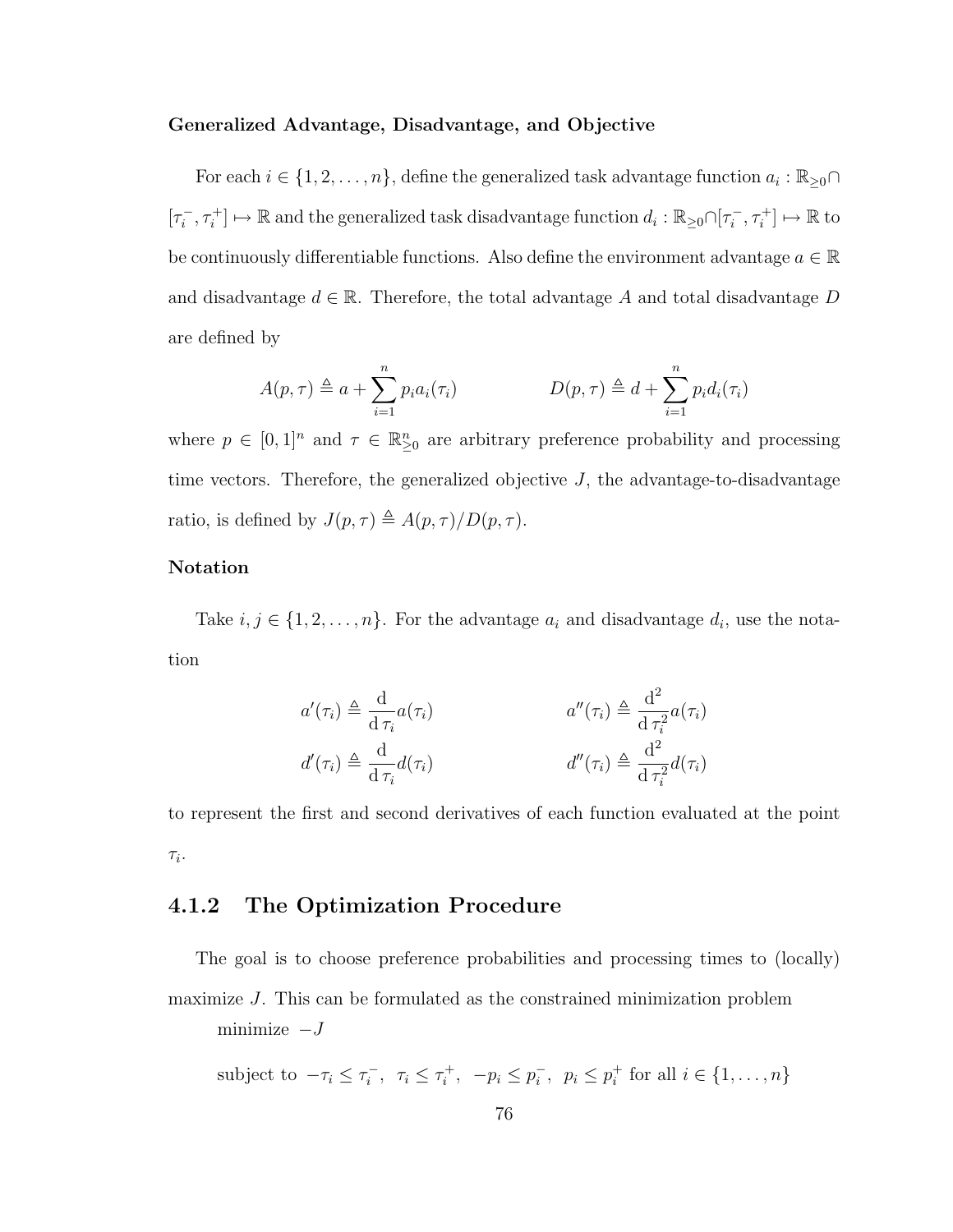with  $4n$  inequality constraints. This problem can be solved using Lagrange multiplier theory [\[10\]](#page-111-0). Define the Lagrangian  $L$  by

$$
L \triangleq -J - \mu_{-}^{T}(p - p^{-}) + \mu_{+}^{T}(p - p^{+}) - \nu_{-}^{T}(\tau - \tau^{-}) + \nu_{+}^{T}(\tau - \tau^{+})
$$

where  $\mu_-, \mu_+, \nu_-, \nu_+ \in \mathbb{R}_{\geq 0}^n$  are vectors of Lagrange multipliers, denoted

$$
\mu_{-} \triangleq [\mu_{1-} \quad \mu_{2-} \quad \dots \quad \mu_{n-}]^{\top} \qquad \mu_{+} \triangleq [\mu_{1+} \quad \mu_{2+} \quad \dots \quad \mu_{n+}]^{\top}
$$

$$
\nu_{-} \triangleq [\nu_{1-} \quad \nu_{2-} \quad \dots \quad \nu_{n-}]^{\top} \qquad \nu_{+} \triangleq [\nu_{1+} \quad \nu_{2+} \quad \dots \quad \nu_{n+}]^{\top}
$$

For ease of notation, we use the symbol  $m^*$  to represent a collection of one of each of these four Lagrange multiplier vectors. That is,  $m^* \in (\mathbb{R}_{\geq 0}^n)^4$  with  $m^* \triangleq$  $(\mu^*, \mu^*, \nu^*, \nu^*_+)$ . Next, denote the feasible set  $\mathcal F$  of decision variables by

$$
\mathcal{F} \triangleq \{(p,\tau) \in [0,1]^n \times \mathbb{R}_{\geq 0}^n : p_i^- \leq p_i \leq p_i^+, \tau_i^- \leq \tau_i \leq \tau_i^+, i \in \{1,2,\ldots,n\}\}
$$

Also, for each  $(p^*, \tau^*) \in \mathcal{F}$ , define the sets of active inequality constraints<sup>[1](#page-88-0)</sup>  $\mathcal{A}_p^-(p^*)$ ,  $\mathcal{A}_{p}^{+}(p^{*}), \mathcal{A}_{\tau}^{-}(\tau^{*}), \mathcal{A}_{\tau}^{+}(\tau^{*})$  by

$$
\mathcal{A}_p^-(p^*) \triangleq \left\{ i \in \{1, 2, \dots, n\} : p_i^* = p_i^- \right\} \quad \mathcal{A}_\tau^-(\tau^*) \triangleq \left\{ i \in \{1, 2, \dots, n\} : \tau_i^* = \tau_i^- \right\}
$$
\n
$$
\mathcal{A}_p^+(p^*) \triangleq \left\{ i \in \{1, 2, \dots, n\} : p_i^* = p_i^+ \right\} \quad \mathcal{A}_\tau^+(\tau^*) \triangleq \left\{ i \in \{1, 2, \dots, n\} : \tau_i^* = \tau_i^+ \right\}
$$

For any  $i \in \{1, 2, ..., n\}$ , if  $p_i^+ = p_i^ \bar{i}$   $(\tau_i^+ = \tau_i^ \bar{i}$ ), then the inequality Lagrange multipliers  $\mu_i^+$  $i^+$  and  $\mu_i^ \bar{i}^-(\nu_i^+)$  $\nu_i^+$  and  $\nu_i^ (i)$  combine to form an equality Lagrange multiplier  $\mu_i^+ - \mu_i^- \in \mathbb{R}$  ( $\tau_i^+ - \tau_i^- \in \mathbb{R}$ ). Therefore, it is clear that all points  $(p, \tau) \in \mathcal{F}$  are

<span id="page-88-0"></span><sup>&</sup>lt;sup>1</sup>An *active* inequality constraint is a constraint that holds only by equality. For example, the constraint  $x \ge 1$  is active for  $x = 1$  and *inactive* for  $x > 1$ .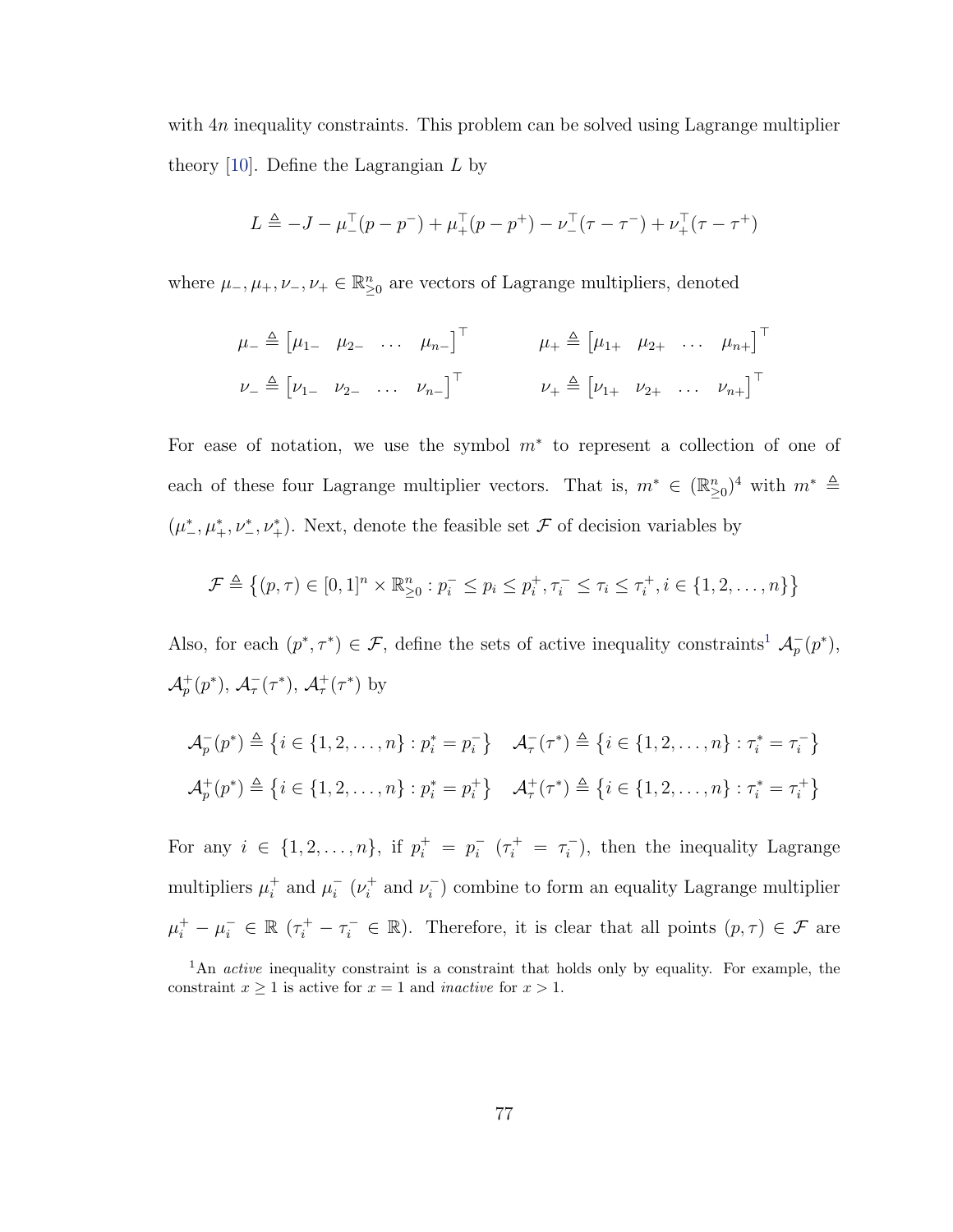regular<sup>[2](#page-89-0)</sup>. Finally, for any point  $(p^*, \tau^*)$ , define the *feasible variations*  $\mathcal{V}(p^*, \tau^*)$  by

$$
\mathcal{V}(p^*, \tau^*) \triangleq \left\{ \begin{bmatrix} \delta_1^p \\ \delta_2^p \\ \vdots \\ \delta_n^p \\ \delta_1^r \\ \vdots \\ \delta_n^r \end{bmatrix} \in \mathbb{R}^{2n} : \begin{aligned} \delta_i^p &= 0, \quad i \in \mathcal{A}_p^-(p^*) \cup \mathcal{A}_p^+(p^*), \\ \delta_j^r &= 0, \quad j \in \mathcal{A}_\tau^-(\tau^*) \cup \mathcal{A}_\tau^+(\tau^*) \\ \vdots \\ \delta_n^r &= 0, \quad j \in \mathcal{A}_\tau^-(\tau^*) \cup \mathcal{A}_\tau^+(\tau^*) \end{aligned} \right\}
$$

We also define the gradient operator  $\nabla$  and the Hessian operator  $\nabla^2$  by

$$
\nabla \triangleq \left[\frac{\partial}{\partial p_1}, \frac{\partial}{\partial p_2}, \dots, \frac{\partial}{\partial p_n}, \frac{\partial}{\partial \tau_1}, \frac{\partial}{\partial \tau_2}, \dots, \frac{\partial}{\partial \tau_n}\right]^\top \qquad \qquad \nabla^2 \triangleq \nabla \nabla^\top
$$

so that we have the gradient  $\nabla L$  and the Hessian  $\nabla^2 L$ . When these are to be evaluated at a point  $(p^*, \tau^*) \in \mathcal{F}$  with multipliers  $m^* \in (\mathbb{R}_{\geq 0}^n)^4$ , we use the notation  $\nabla L(p^*, \tau^*, m^*)$  and  $\nabla^2 L(p^*, \tau^*, m^*)$ , respectively. Because the Lagrangian is a continuous function, its Hessian matrix will be symmetric.

#### First-Order Necessary Conditions

Assume that the point  $(p^*, \tau^*) \in \mathcal{F}$  is a local maximum of the objective function. For convenience, use the notation

<span id="page-89-3"></span>
$$
J^* \triangleq J(p^*, \tau^*) \quad A^* \triangleq A(p^*, \tau^*) \quad D^* \triangleq D(p^*, \tau^*) \tag{4.1}
$$

In order for  $J^*$  to be well-defined, it must be assumed that  $D^*$  is nonzero<sup>[3](#page-89-1)</sup>. It is necessary that there exist Lagrange multiplier vectors  $m^* \in (\mathbb{R}^n_{\geq 0})^4$  such that

<span id="page-89-2"></span>
$$
\nabla L(p^*, \tau^*, m^*) = 0 \tag{4.2}
$$

<span id="page-89-0"></span><sup>&</sup>lt;sup>2</sup>In this context, a regular point is a point where all active constraint gradients are linearly independent.

<span id="page-89-1"></span><sup>&</sup>lt;sup>3</sup>While  $J^*$  is not defined for  $D^* = 0$ , any case where  $A^* > 0$  and  $D^* = 0$  is certainly desirable.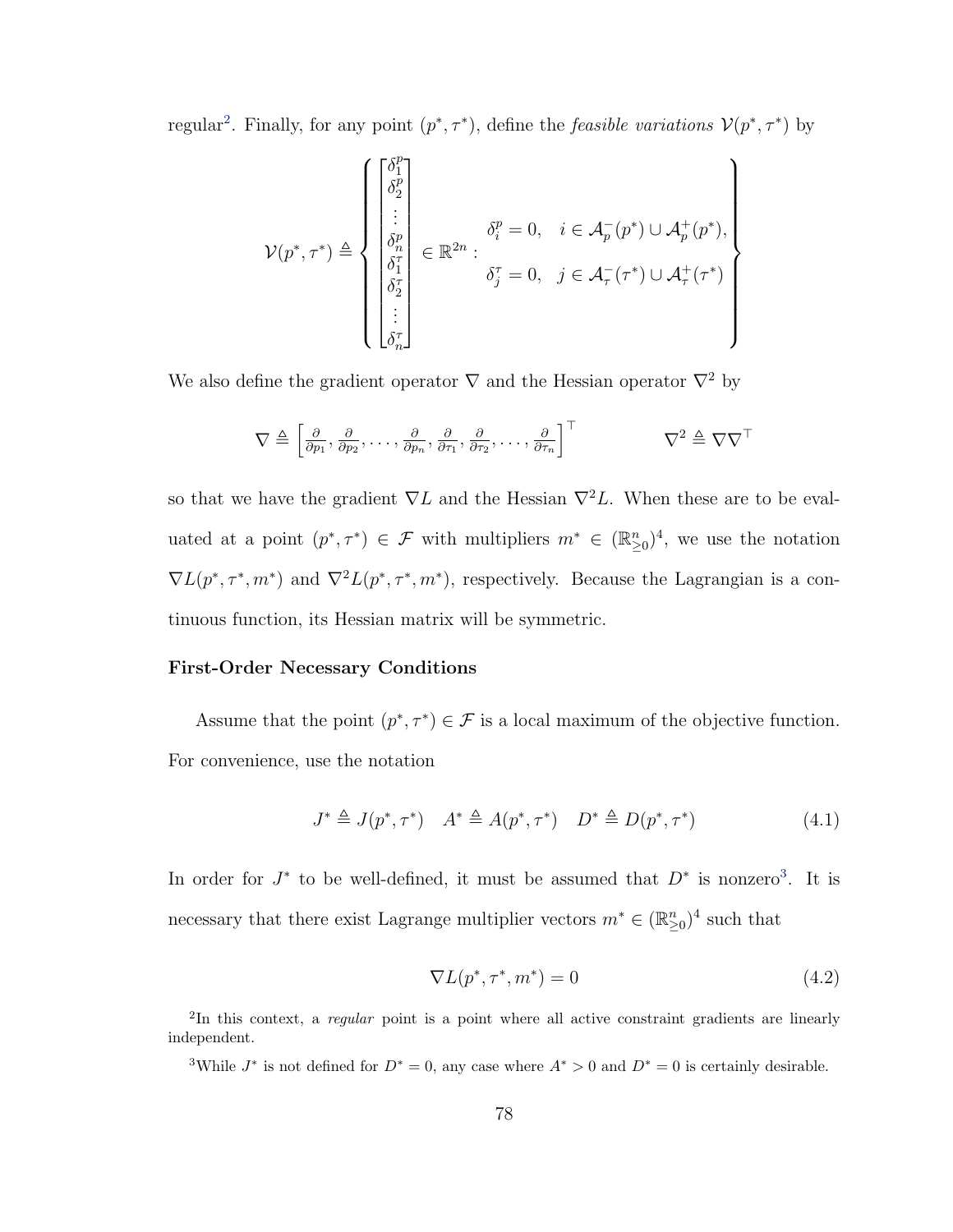and for all  $i \in \{1, 2, \ldots, n\},\$ 

<span id="page-90-0"></span>
$$
i \notin \mathcal{A}_p^-(p^*) \implies \mu_{i-}^* = 0
$$
 and  $i \in \mathcal{A}_p^-(p^*) \implies \mu_{i-}^* \ge 0$  (4.3a)

$$
i \notin \mathcal{A}_p^+(p^*) \implies \mu_{i+}^* = 0
$$
 and  $i \in \mathcal{A}_p^+(p^*) \implies \mu_{i+}^* \ge 0$  (4.3b)

<span id="page-90-2"></span><span id="page-90-1"></span>
$$
i \notin \mathcal{A}_{\tau}^-(\tau^*) \implies \nu_{i-}^* = 0
$$
 and  $i \in \mathcal{A}_{\tau}^-(\tau^*) \implies \nu_{i-}^* \ge 0$  (4.3c)

<span id="page-90-3"></span>
$$
i \notin \mathcal{A}_{\tau}^+(\tau^*) \implies \nu_{i+}^* = 0
$$
 and  $i \in \mathcal{A}_{\tau}^+(\tau^*) \implies \nu_{i+}^* \ge 0$  (4.3d)

where  $\implies$  denotes logical implication. That is, all inequality multipliers are nonnegative; however, multipliers associated with inactive constraints are zero. Take  $j \in \{1, 2, \ldots, n\}$ . If  $p_j^- = p_j^+$  $j^+$ , then  $p_j^* = p_j^- = p_j^+$ <sup>+</sup><sub>j</sub>. Similarly, if  $\tau_j^- = \tau_j^*$ , then  $\tau_j^* = \tau_j^- = \tau_j^+$ <sup>+</sup>. We avoid these trivial cases by assuming that  $p_j^ \bar{j} \neq p_j^+$  $j^+$  and  $\tau_j^$  $j^{-} \neq \tau_{j}^{+}$ j . Of course, if  $\tau_j^+ = \infty$ , then it is impossible for  $\tau_j^* = \tau_j^*$ .

**Preference Probabilities:** First, consider the requirements on the preference probabilities. [Equation \(4.2\)](#page-89-2) requires that

$$
\frac{D^* a_j(\tau_j^*) - A^* d_j(\tau_j^*)}{(D^*)^2} = \mu_{i+}^* - \mu_{i-}^*
$$

There are three cases of interest.

 $p_j^* \in (p_j^-)$  $j, p_j^+$ : By [Equations \(4.3a\)](#page-90-0) and [\(4.3b\),](#page-90-1)  $\mu_{j-}^* = \mu_{j+}^* = 0$ . Therefore,

<span id="page-90-4"></span>
$$
D^* a_j(\tau_j^*) = A^* d_j(\tau_j^*)
$$
\n(4.4a)

 $p_j^* = p_j^$  $j$ : By [Equation \(4.3a\),](#page-90-0)  $\mu_{j-}^* \geq 0$  and  $\mu_{j+}^* = 0$ . Therefore,

$$
D^*a_j(\tau_j^*) \le A^*d_j(\tau_j^*)\tag{4.4b}
$$

 $p_j^* = p_j^+$ <sup>+</sup>; By [Equation \(4.3b\),](#page-90-1)  $\mu_{j-}^* = 0$  and  $\mu_{j+}^* \geq 0$ . Therefore,

$$
D^* a_j(\tau_j^*) \ge A^* d_j(\tau_j^*) \tag{4.4c}
$$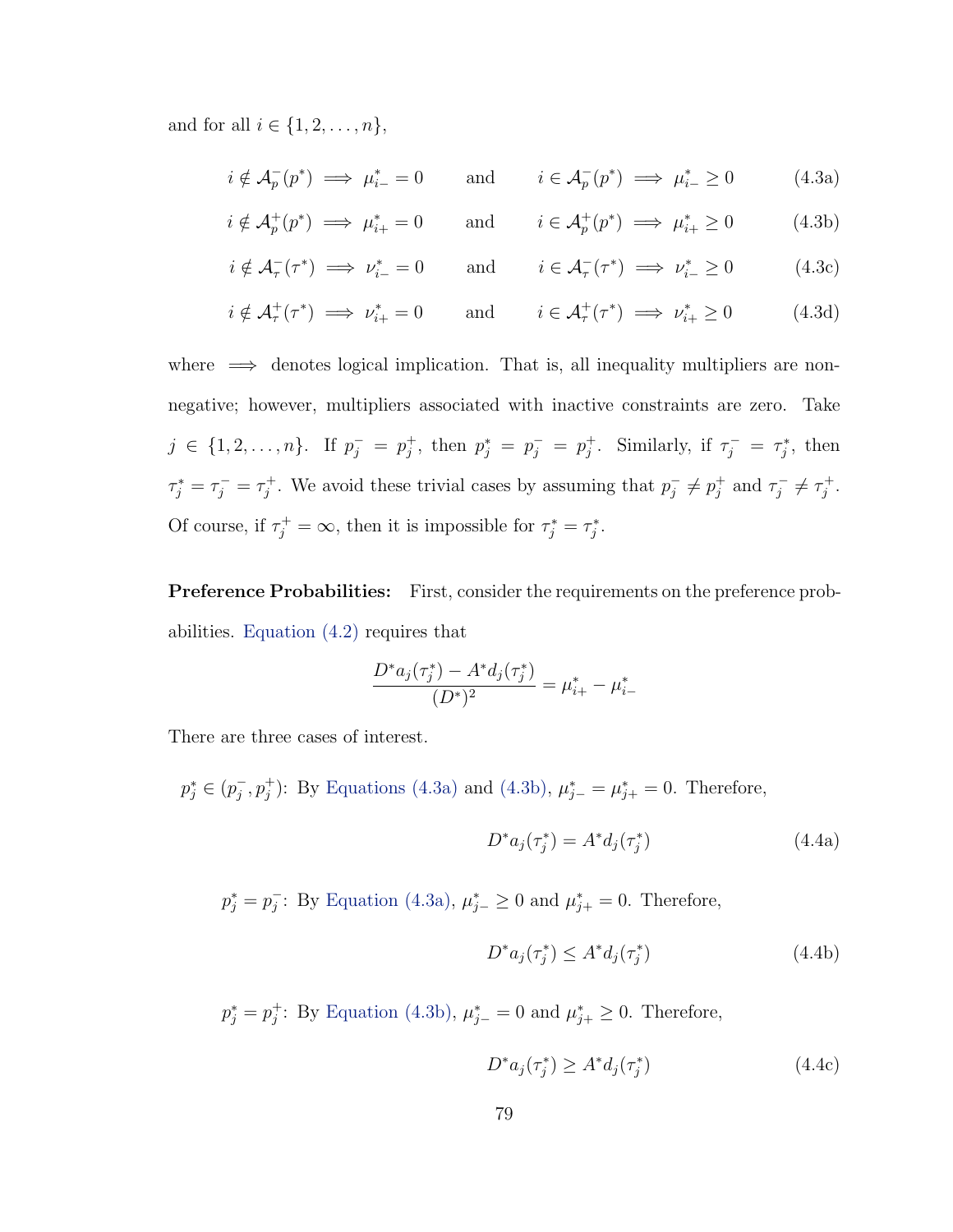For the minimum constraint to be active, the partial derivative of  $J$  at the constraint must be negative. Similarly, for the maximum constraint to be active, the partial derivative of J at the constraint must be negative. Otherwise, the partial derivative of J should be zero. Additionally, if the minimum and maximum constraints are equal, there is no restriction on the partial derivative of  $J$  at that point. All of these conditions are intuitive and can be explained graphically.

Processing Times: Next, consider the requirements on the processing times. [Equa](#page-89-2)[tion \(4.2\)](#page-89-2) requires that

$$
\frac{D^*p_j^*a_j'(\tau_j^*) - A^*p_j^*d_j'(\tau_j^*)}{(D^*)^2} = \nu_{i+}^* - \nu_{i-}^*
$$

There are three cases of interest.

 $\tau_j^* \in (\tau_j^$  $j^-, \tau_j^+$ : By [Equations \(4.3c\)](#page-90-2) and [\(4.3d\),](#page-90-3)  $\nu_{j-}^* = \nu_{j+}^* = 0$ . Therefore,

<span id="page-91-0"></span>
$$
D^* p_j^* a_j' (\tau_j^*) = A^* p_j^* d_j' (\tau_j^*)
$$
\n(4.5a)

 $\tau_j^* = \tau_j^ \mu_{j}^{\text{-}}$ : By [Equation \(4.3c\),](#page-90-2)  $\nu_{j-}^* \geq 0$  and  $\nu_{j+}^* = 0$ . Therefore,

<span id="page-91-1"></span>
$$
D^* p_j^* a_j' (\tau_j^*) \le A^* p_j^* d_j' (\tau_j^*) \tag{4.5b}
$$

 $\tau_j^* = \tau_j^+$ <sup>+</sup>: By [Equation \(4.3d\),](#page-90-3)  $\nu_{j-}^* = 0$  and  $\nu_{j+}^* \geq 0$ . Therefore,

<span id="page-91-2"></span>
$$
D^* p_j^* a_j' (\tau_j^*) \ge A^* p_j^* d_j' (\tau_j^*) \tag{4.5c}
$$

Clearly, the same interpretation applies here as applied for the requirements on optimal preference probabilities.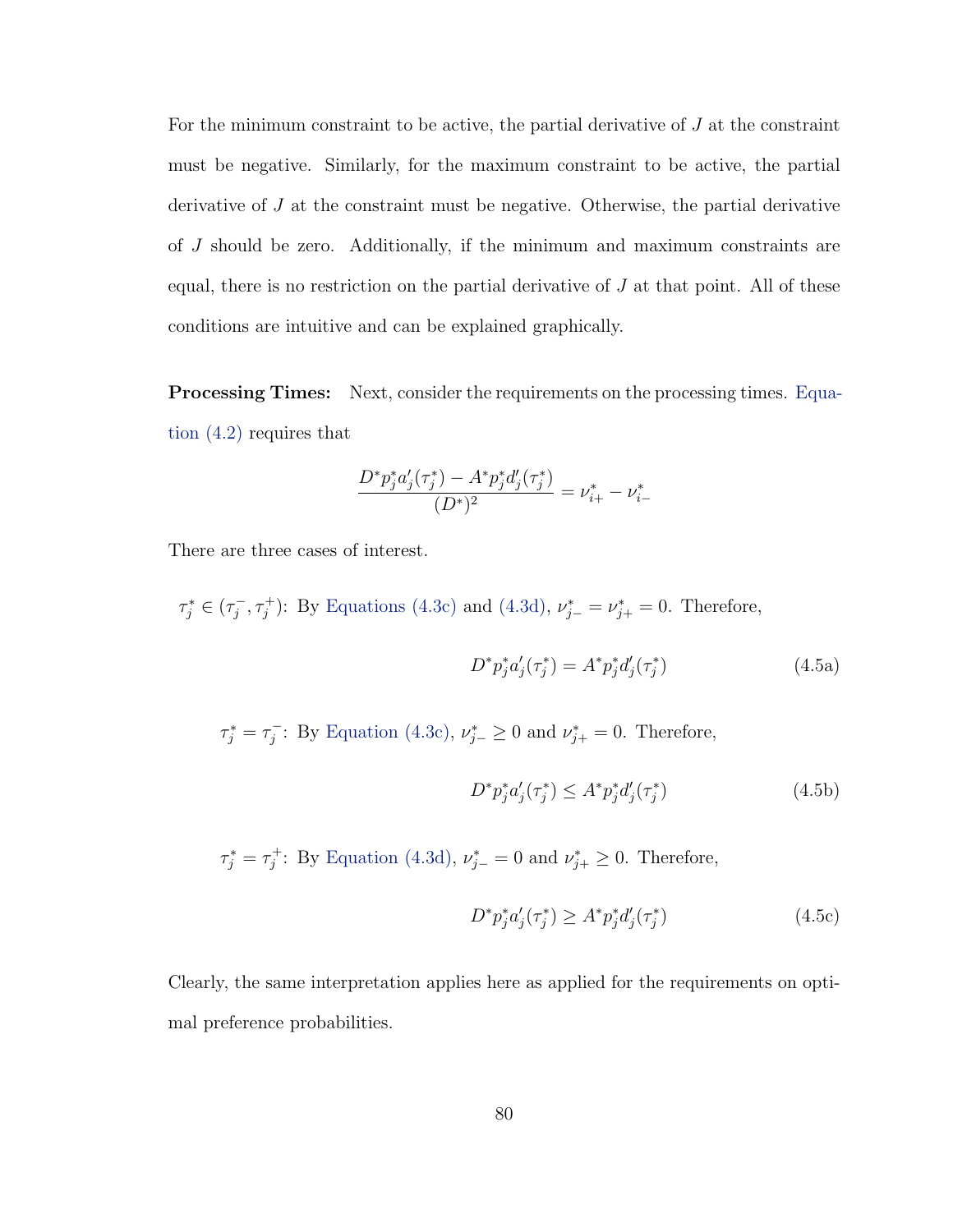#### Second-Order Necessary Conditions

Once more, assume that the point  $(p^*, \tau^*) \in \mathcal{F}$  is a local maximum of the objective function and use the notation in [Equation \(4.1\).](#page-89-3) We also use the notation

$$
J_{xy}^* \triangleq \left. \frac{\partial^2 J}{\partial x \partial y} \right|_{(p,\tau)=(p^*,\tau^*)} A_{xy}^* \triangleq \left. \frac{\partial^2 A}{\partial x \partial y} \right|_{(p,\tau)=(p^*,\tau^*)} D_{xy}^* \triangleq \left. \frac{\partial^2 D}{\partial x \partial y} \right|_{(p,\tau)=(p^*,\tau^*)}
$$

Again,  $D^*$  must be assumed to be nonzero. We also assume that the functions  $a_i$ and  $d_i$  are twice continuously differentiable<sup>[4](#page-92-0)</sup> functions for all  $i \in \{1, 2, ..., n\}$ . It is necessary that there exist Lagrange multiplier vectors  $m^* \in (\mathbb{R}_{\geq 0}^n)^4$  such that the first-order necessary conditions hold and

<span id="page-92-1"></span>
$$
\delta^{\top} \nabla^2 L(p^*, \tau^*, m^*) \delta \ge 0 \quad \text{for all} \quad \delta \in \mathcal{V}(p^*, \tau^*) - \{0\} \tag{4.6}
$$

That is, at the point  $(p^*, \tau^*)$ , the Hessian of the Lagrangian must be positive semidefinite over the set of feasible variations at that point. The Hessian  $\nabla^2 L(p^*, \tau^*, m^*)$ does not depend upon the multipliers  $m^*$ , and so it is completely characterized by  $J_{p_jp_k}^*$ ,  $J_{\tau_j\tau_k}^*$ , and  $J_{p_j\tau_k}^*$  for all  $j, k \in \{1, 2, ..., n\}$ . Therefore, take  $j, k \in \{1, 2, ..., n\}$ .

Elimination of Active Preference Probability Constraints: First, assume that  $j \in \mathcal{A}_p^-(p^*) \cup \mathcal{A}_p^+(p^*)$ . That is, assume that an inequality constraint on the  $j^{\text{th}}$  preference probability is active (i.e.,  $p_j^* = p_j^ \bar{j}$  or  $p_j^* = p_j^+$  $j^+$ ). In this case, for all  $\delta \in \mathcal{V}(p^*, \tau^*)$ ,  $\delta_j^p = 0$ . Therefore, because the feasible variations along active constraint directions are zero,  $J_{p_jp_k}^*$  and  $J_{p_j\tau_k}^*$  will have no impact on [Equation \(4.6\).](#page-92-1)

Elimination of Active Processing Time Constraints: Next, instead assume that  $j \in \mathcal{A}_{\tau}^{-}(\tau^*) \cup \mathcal{A}_{\tau}^{+}(\tau^*)$ . That is, assume that an inequality constraint on the  $j^{\text{th}}$ 

<span id="page-92-0"></span><sup>4</sup>That is, the derivatives at each point in their domain are themselves continuously differentiable.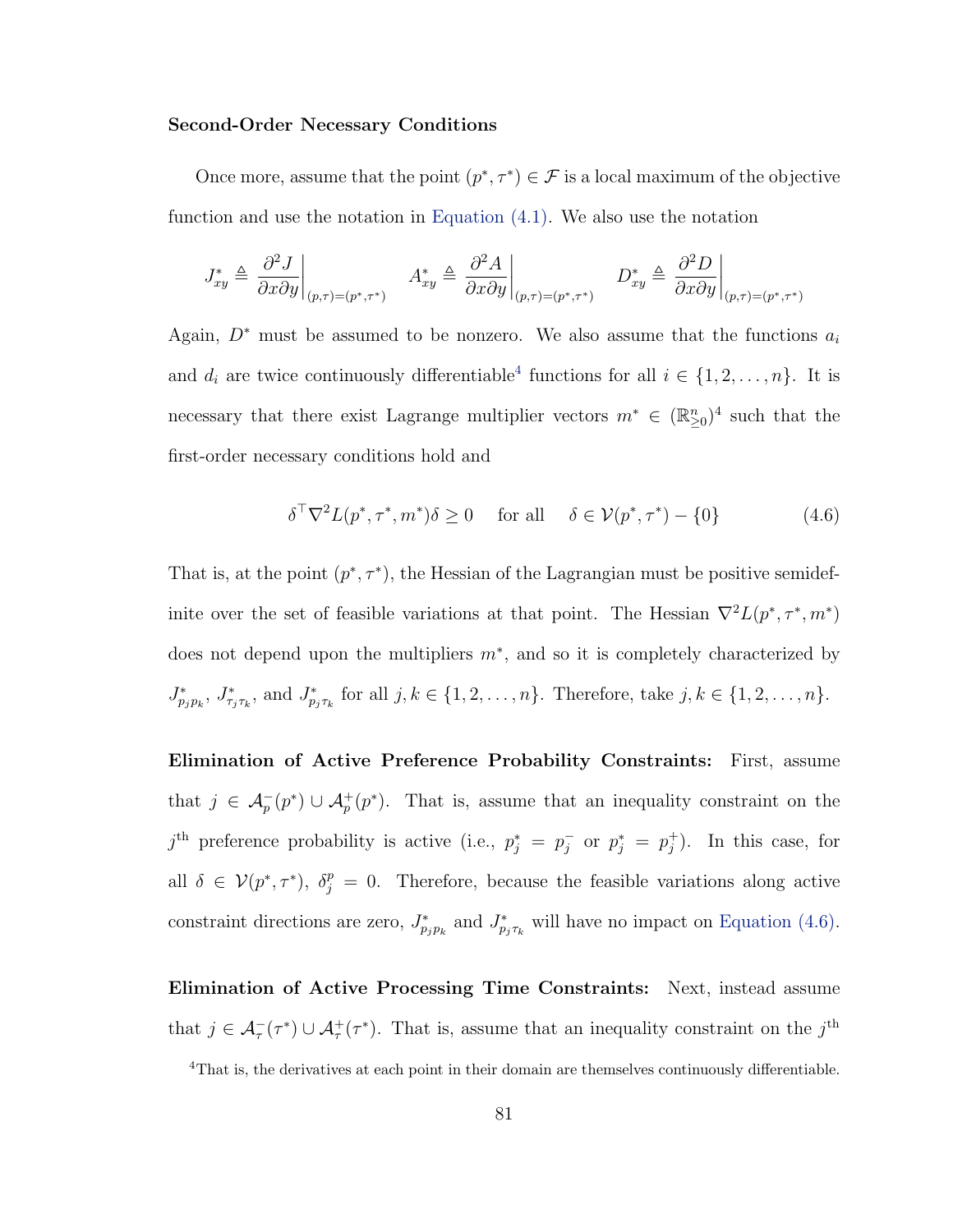processing time is active (i.e.,  $\tau_j^* = \tau_j^ \tau_j^-$  or  $\tau_j^* = \tau_j^+$  $j^{+}$ ). In this case, for all  $\delta \in \mathcal{V}(p^*, \tau^*)$ ,  $\delta_{j}^{\tau} = 0$ . Therefore, because the feasible variations along active constraint directions are zero,  $J_{p_k \tau_j}^*$  and  $J_{\tau_j \tau_k}^*$  will have no impact on [Equation \(4.6\).](#page-92-1)

Elimination of Off-Diagonal Terms: By the reasoning about active constraints above, we can focus on coordinates of  $(p^*, \tau^*)$  where constraints are inactive, and so we assume [Equations \(4.4a\)](#page-90-4) and [\(4.5a\).](#page-91-0) Therefore,

<span id="page-93-0"></span>
$$
J_{p_j p_k}^* = \frac{D^* A_{p_j p_k}^* - A^* D_{p_j p_k}^*}{(D^*)^2} \quad \text{and} \quad J_{p_j \tau_k}^* = \frac{D^* A_{p_j \tau_k}^* - A^* D_{p_j \tau_k}^*}{(D^*)^2} \tag{4.7}
$$

and

<span id="page-93-1"></span>
$$
J_{\tau_j \tau_k}^* = \frac{D^* A_{\tau_j \tau_k}^* - A^* D_{\tau_j \tau_k}^*}{(D^*)^2}
$$
\n(4.8)

For the moment, we focus on the off-diagonal terms of the Hessian that correspond to inactive constraints. First, assume that  $j \neq k$ . Clearly,

$$
A_{p_j p_k}^* = D_{p_j p_k}^* = A_{\tau_j \tau_k}^* = D_{\tau_j \tau_k}^* = A_{p_j \tau_k}^* = D_{p_j \tau_k}^* = 0
$$

Thus,

$$
J_{p_j p_k}^* = J_{\tau_j \tau_k}^* = J_{p_j \tau_k}^* = 0
$$

Now we focus on the remaining off-diagonal terms. That is, take  $j = k$ . So,

$$
J_{p_j \tau_j}^* = \frac{D^* a_j'(\tau_j^*) - A^* d_j'(\tau_j^*)}{(D^*)^2}
$$

Recall that we are taking  $j \notin \mathcal{A}_p^-(p^*) \cup \mathcal{A}_p^+(p^*)$  (i.e., the  $j^{\text{th}}$  preference probability is unconstrained, so  $p_j^* \in (p_j^-)$  $\bar{j}, p_j^{\dagger})$ ). Therefore,  $p_j^* > 0$  and so [Equation \(4.5a\)](#page-91-0) implies that  $a'_j(\tau_j^*) = J^*d'_j(\tau_j^*)$ . However,  $D^*J^* = A^*$ . Thus, by substitution, it is clear that  $J^*_{p_j\tau_j} = 0$ . Hence,  $J^*_{p_jp_k}$ ,  $J^*_{\tau_j\tau_k}$ , and  $J^*_{p_i\tau_j}$  have no impact on [Equation \(4.6\)](#page-92-1) for all  $i, j, k \in \{1, 2, ..., n\}$  with  $j \neq k$ .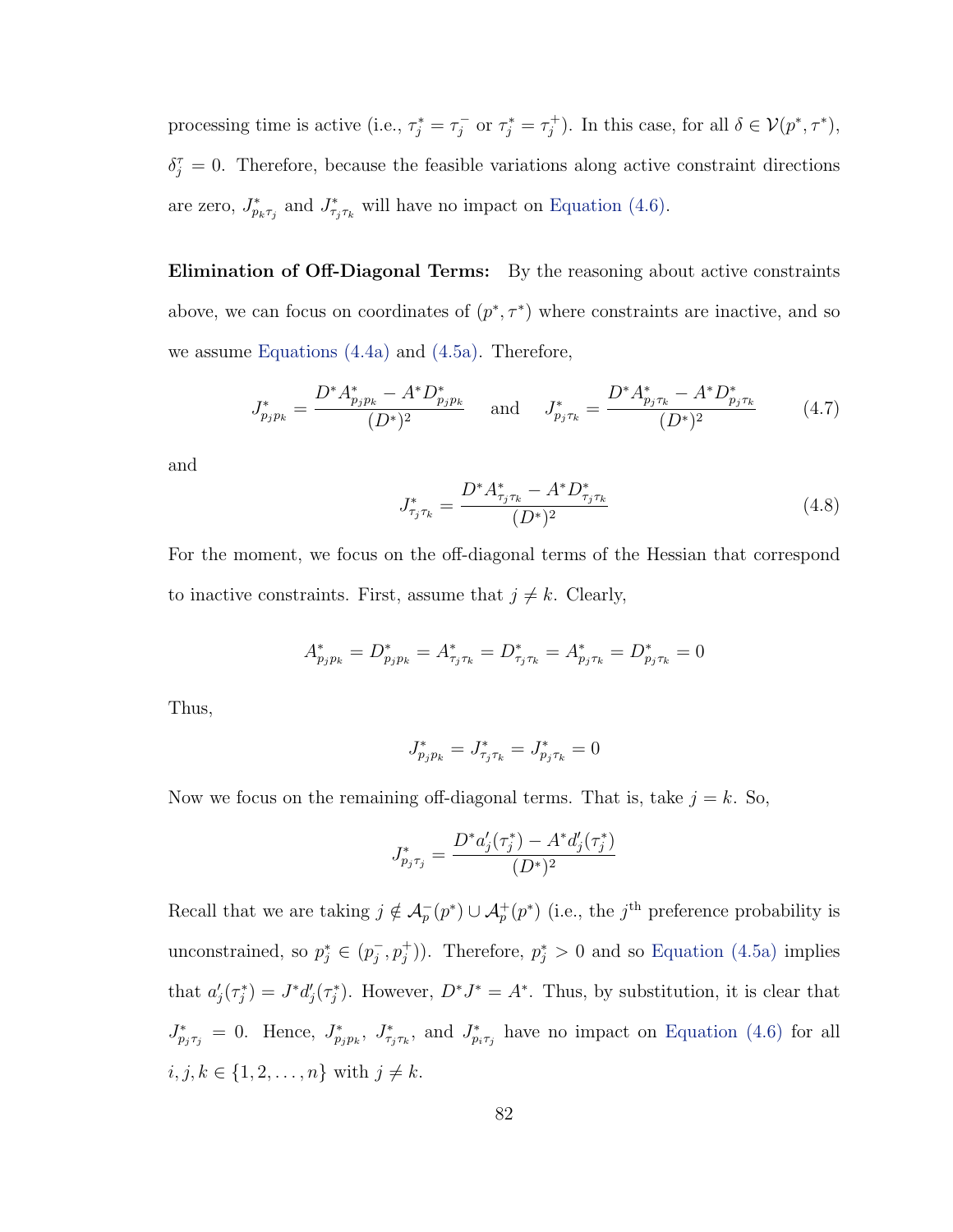Impact of Inactive Preference Probability Diagonals: Next, we consider the diagonal terms of the Hessian that correspond to inactive preference probabilities. That is, assume that  $j = k$  and  $p_j^* \in (p_j^-)$  $\bar{j}, p_j^+$ ). The condition in [Equation \(4.6\)](#page-92-1) requires that  $J^*_{p_j p_j} \leq 0$ . By [Equation \(4.7\),](#page-93-0) this means that

<span id="page-94-0"></span>
$$
D^* \times 0 \le A^* \times 0 \tag{4.9}
$$

which is always true (i.e., it is always the case that  $0 \leq 0$  with equality). Therefore, this necessary condition adds no more information than [Equation \(4.4a\).](#page-90-4)

Definiteness from Inactive Processing Time Diagonals: By the reasoning above, the only second partial derivative that can prevent [Equation \(4.6\)](#page-92-1) from being true is  $J^*_{\tau_j\tau_j}$  where  $\tau_j^* \in (\tau_j^-)$  $\{\tau_j^-, \tau_j^+\}$ . That is, the condition in [Equation \(4.6\)](#page-92-1) requires that  $J^*_{\tau_j \tau_j} \leq 0$ . By [Equation \(4.8\),](#page-93-1) this means that

<span id="page-94-1"></span>
$$
D^* p_j^* a_j''(\tau_j^*) \le A^* p_j^* d_j''(\tau_j^*) \tag{4.10}
$$

If the constraint parameter  $p_j^- = 0$  and the j<sup>th</sup> preference probability constraint is active (i.e.,  $p_j^* = 0$ ), then this condition is always true by equality. Otherwise, if  $p_j^* > 0$ , it must be that  $D^* a''_j(\tau_j^*) \leq A^* d''_j(\tau_j^*)$ .

#### Second-Order Sufficiency Conditions

Now take an arbitrary feasible point  $(p^*, \tau^*) \in \mathcal{F}$  that may be a maximum of the objective function. If there exist Lagrange multiplier vectors  $m^* \in (\mathbb{R}^n_{\geq 0})^4$  such that [Equation \(4.2\)](#page-89-2) holds and [Equations \(4.6\)](#page-92-1) and [\(4.3a\)–](#page-90-0)[\(4.3c\)](#page-90-2) hold with *strict* inequality , then the point must be a local maximum of the objective function. This is effectively a statement of the local concavity of the objective function at the point  $(p^*, \tau^*)$ .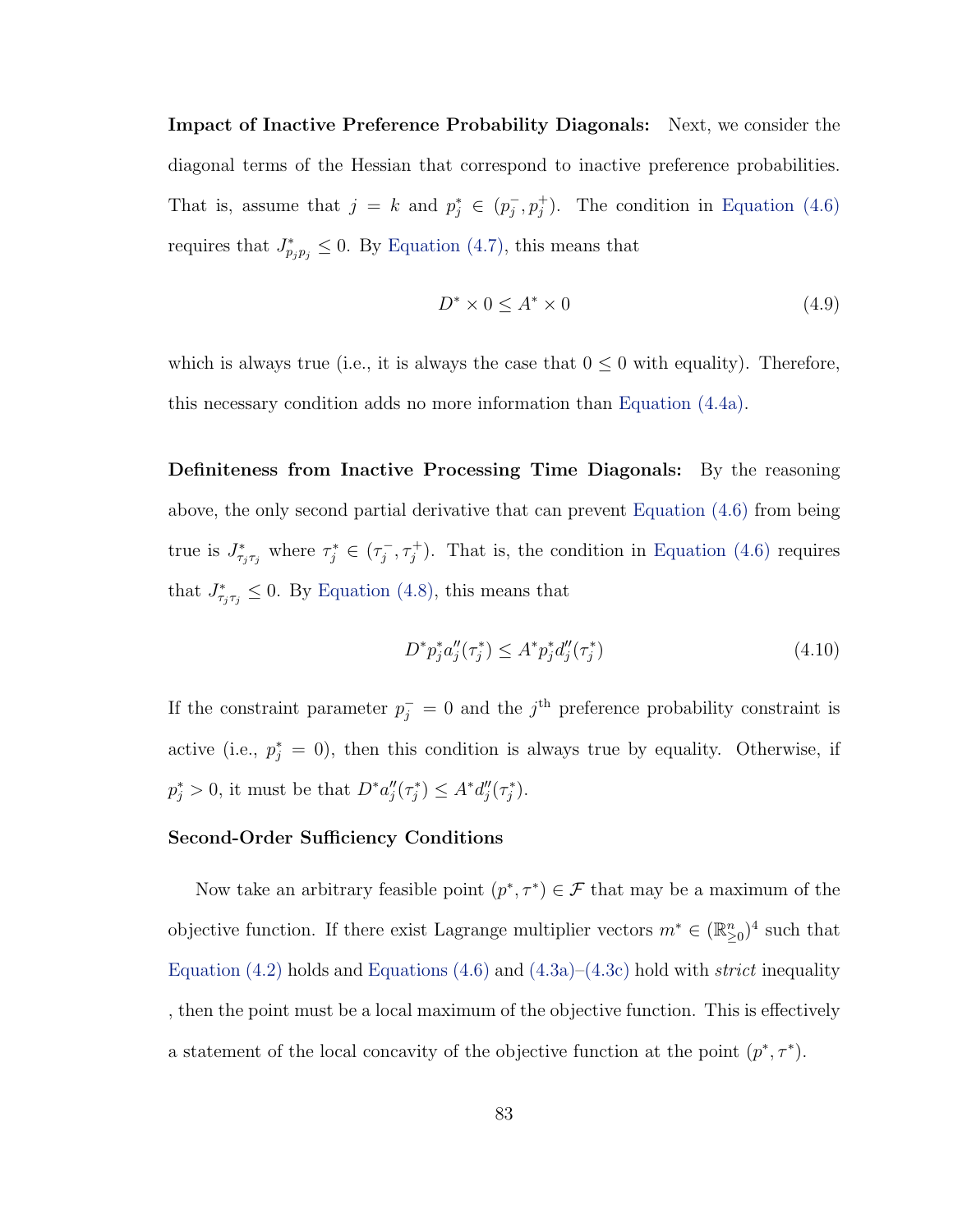The Extreme-Preference Rule: In order for [Equation \(4.6\)](#page-92-1) to hold with strict inequality, [Equations \(4.9\)](#page-94-0) and [\(4.10\)](#page-94-1) must both hold with strict inequality. However, this is impossible for [Equation \(4.9\).](#page-94-0) Therefore, if there is some  $i \in \{1, 2, \ldots, n\}$  with  $p_i^* \in (p_i^-)$  $\bar{i}, p_i^+$ ), these conditions cannot be used to show that the point is a local maximum[5](#page-95-0) . Our goal is to design strategies guaranteed to be local maxima, so these strategies will have  $p_i^* = p_i^ \bar{i}$  or  $p_i^* = p_i^+$ <sup>+</sup> for all  $i \in \{1, 2, ..., n\}$ . We call this the extreme-preference rule (EPR). Stephens and Krebs [\[60\]](#page-115-4) assume that  $(p_i^-)$  $\overline{i}^-, p_i^+) = (0, 1)$ for all  $i \in \{1, 2, ..., n\}$ , so they call this the *zero-one rule*. This rule is part of a sufficiency condition; it is not at all necessary.

Problems with Sufficiency at Zero Preference Probability: Assume there exists some  $j \in \{1, 2, ..., n\}$  such that  $p_j^* = 0$ . [Equations \(4.5b\),](#page-91-1) [\(4.5c\),](#page-91-2) and [\(4.10\)](#page-94-1) cannot all hold with strict inequality for this  $p^*$ . In other words, strict concavity is impossible at this point because the objective function is the same value for any choice of  $\tau_j^*$ . However, it can be shown that if these all hold when  $p_j^*$  is replaced with some arbitrarily small  $\varepsilon$  with  $0 < \varepsilon < p_j^+$ , then the point  $(p_j^*, \tau_j^*)$  is a local maximum of the objective function. In other words, even if the function is not strictly locally concave, under these  $\varepsilon$ -conditions it is certainly locally concave.

### 4.1.3 Solutions to Special Cases

Solutions to this generalized optimization problem can be difficult to find. In fact, mere existence of solutions cannot be taken for granted. However, there are two special cases that guarantee existence (but not uniqueness) of solutions and can be equipped with simple methods of finding one of those solutions.

<span id="page-95-0"></span><sup>5</sup> In other words, strict concavity cannot hold at such a point.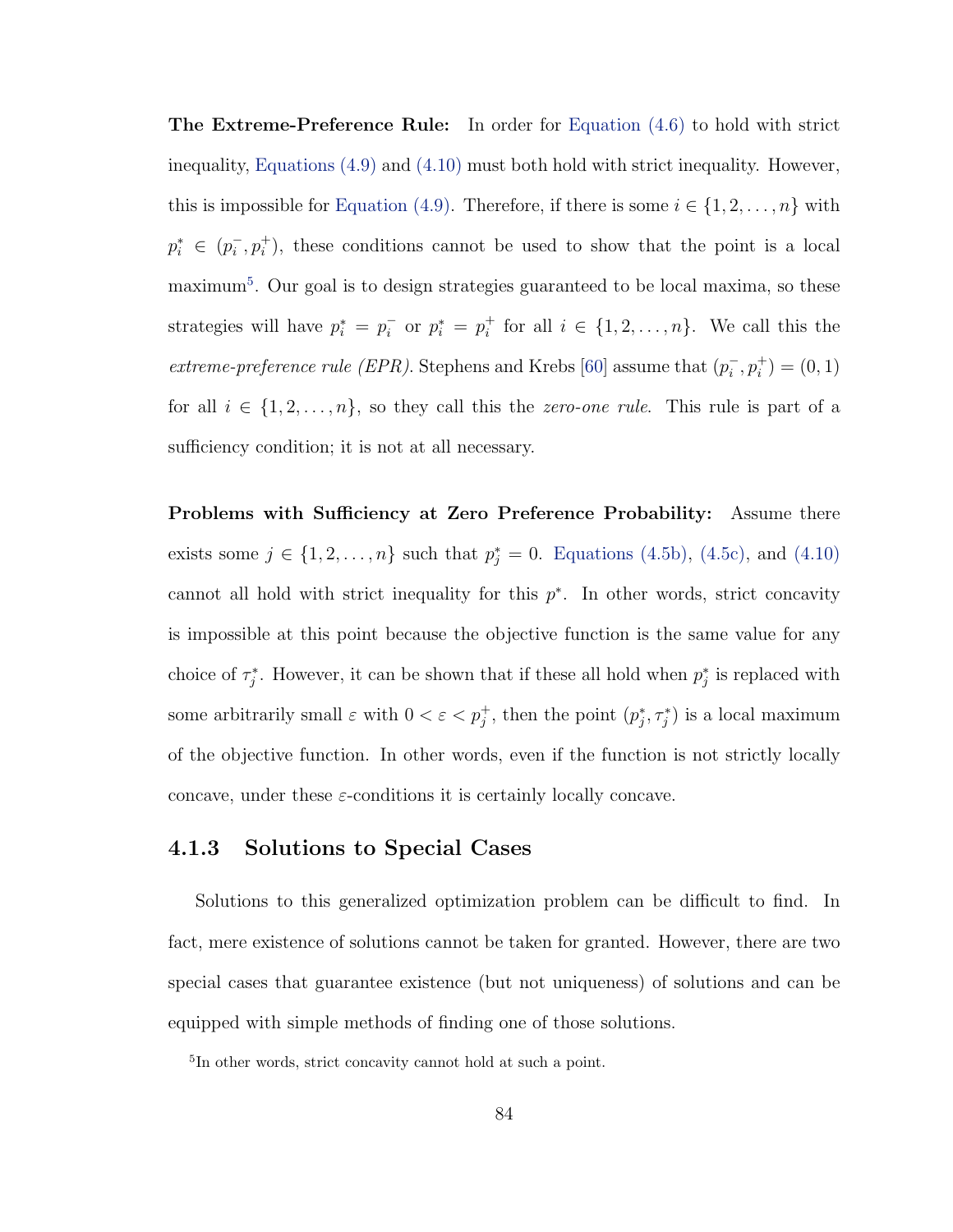#### Constant Disadvantage Case

This case not only serves as an important example but is useful in some real cases. It is our goal to construct a strategy  $(p^*, \tau^*) \in \mathcal{F}$  that meets all sufficiency conditions to be called a local maximum point of the objective function. This point will be a global maximum if the objective function is concave. The point will be the unique global maximum if the objective function is strictly concave. Assume that for all  $j, k \in \{1, 2, \ldots, n\},\$ 

- (i)  $p_j^- = 0$
- (ii)  $\,a_j$  and  $d_j$  are twice continuously differentiable functions
- <span id="page-96-0"></span>(iii) for all  $\tau_j \in \mathbb{R}_{\geq 0} \cap [\tau_j^-]$  $[\tau_j^-, \tau_j^+]$  and all  $\tau_k \in \mathbb{R}_{\geq 0} \cap [\tau_k^-]$  $\frac{1}{k}, \tau_k^+$ ,
	- $d(\tau_i) d \geq 0$
	- $d_i(\tau_i) d_k(\tau_k) > 0$
- <span id="page-96-3"></span><span id="page-96-1"></span>(iv) either  $d \neq 0$  or there exists some  $i \in \{1, 2, ..., n\}$  such that  $p_i^* > 0$

(v) 
$$
d'_j(\tau_j) = 0
$$
 for all  $\tau_j \in (\tau_j^-, \tau_j^+)$ 

(vi) if  $\tau_i^$  $j^{-} \neq \tau_{j}^{+}$  $j^{\dagger}$ , it is the case that

\n- (a) 
$$
d_j(\tau_j^-)a'_j(\tau_j^-) < 0
$$
 or
\n- (b)  $d_j(\tau_j^+)a'_j(\tau_j^+) > 0$  or
\n- (c)  $d_j(\tau_j)a'_j(\tau_j) = 0$  with  $d_j(\tau_j)a''_j(\tau_j) < 0$  for some  $\tau_j \in (\tau_j^-, \tau_j^+)$
\n

<span id="page-96-2"></span>If these assumptions do not hold, for each  $j \in \{1, 2, ..., n\}, \tau_j^ \tau_j^-$  and  $\tau_j^+$  may be adjusted to surround a region where they do hold. These assumptions lead to the following for all  $j \in \{1, 2, \ldots, n\}$ .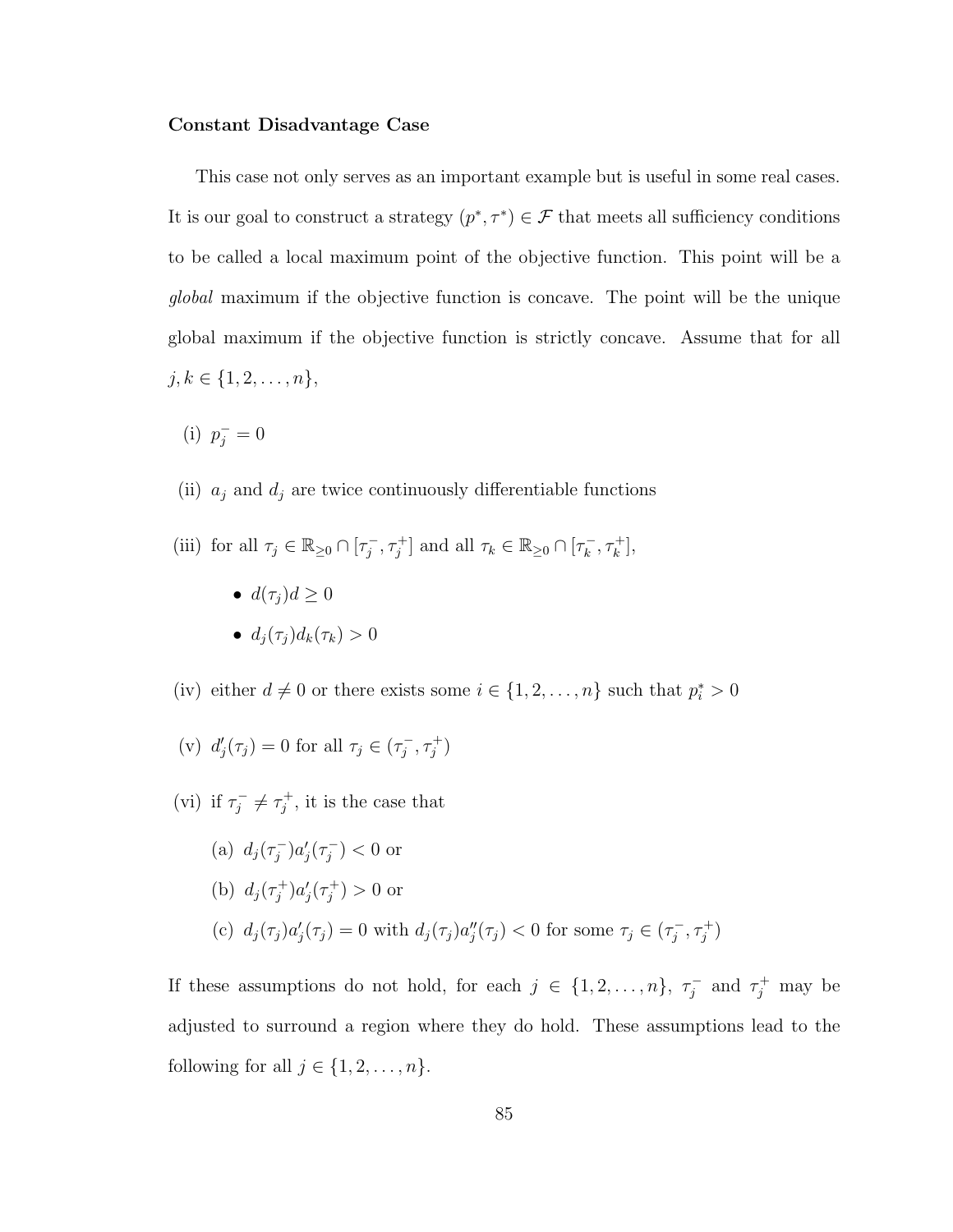- Well-Defined Objective Function: By [\(iii\)](#page-96-0) and [\(iv\)](#page-96-1),  $D^* \neq 0$  and  $D^*d_j(\tau_j) > 0$ . This implies that both  $J^*$  and  $a_j(\tau_j)/d_j(\tau_j)$  are well-defined for all choices of  $\tau_j \in [\tau_j^-]$  $\frac{1}{j}, \tau_j^+$ .
- Maximum Type-Advantage-to-Type-Disadvantage Ratio Exists: By [\(vi\)](#page-96-2), there exists some  $\tau_j^* \in [\tau_j^-]$  $j^-, \tau_j^+$  such that there is some  $\delta_j \in \mathbb{R}_{>0}$  where  $a_j(\tau_j)/d_j(\tau_j) \leq$  $a_j(\tau_j^*)/d_j(\tau_j^*)$  for all  $\tau_j \in (\tau_j - \delta_j, \tau_j + \delta_j) \cap [\tau_j^-]$  $[\sigma_j^-, \tau_j^+]$ . That is, the  $a_j/d_j$  function has a maximum on its domain.

Parameterized Processing Times: If  $\tau_j^- = \tau_j^+$  $j^{\dagger}$ , then [\(v\)](#page-96-3) and [\(vi\)](#page-96-2) are trivially met. This case is useful when processing times are parameters of the system and not decision variables. Stephens and Krebs [\[60\]](#page-115-4) use the name prey model for the case where no processing times are free decision variables (i.e., tasks are whole items of prey that come lumped with a rigid (average) processing time).

If  $\tau_j^- = \tau_j^+$  $\tau_j^+$ , let  $\tau_j^* = \tau_j^$  $j^{\text{-}}$ . Otherwise, let  $\tau_j^*$  be a maximum of  $a_j/d_j$  that is described by [\(vi\)](#page-96-2). Next, assume that the types are indexed so that

$$
\frac{a_1(\tau_1^*)}{d_1(\tau_1^*)} > \frac{a_2(\tau_2^*)}{d_2(\tau_2^*)} > \dots > \frac{a_{n-1}(\tau_{n-1}^*)}{d_{n-1}(\tau_{n-1}^*)} > \frac{a_n(\tau_n^*)}{d_n(\tau_n^*)}
$$
(4.11)

Assume that for all  $k \in \{0, 1, 2, ..., n - 1\}$ ,

$$
\frac{a + \sum_{i=1}^{k} p_i^+ a_i(\tau_i^*)}{d + \sum_{i=1}^{k} p_i^+ d_i(\tau_i^*)} \neq \frac{a_{k+1}(\tau_{k+1}^*)}{d_{k+1}(\tau_{k+1}^*)}
$$

Finally, define  $k^*$  by

$$
k^* \triangleq \min \left( \left\{ k \in \{0, 1, 2, \dots, n-1\} : \frac{a + \sum_{i=1}^k p_i^+ a_i(\tau_i^*)}{d + \sum_{i=1}^k p_i^+ d_i(\tau_i^*)} > \frac{a_{k+1}(\tau_{k+1}^*)}{d_{k+1}(\tau_{k+1}^*)} \right\} \cup \{n\} \right)
$$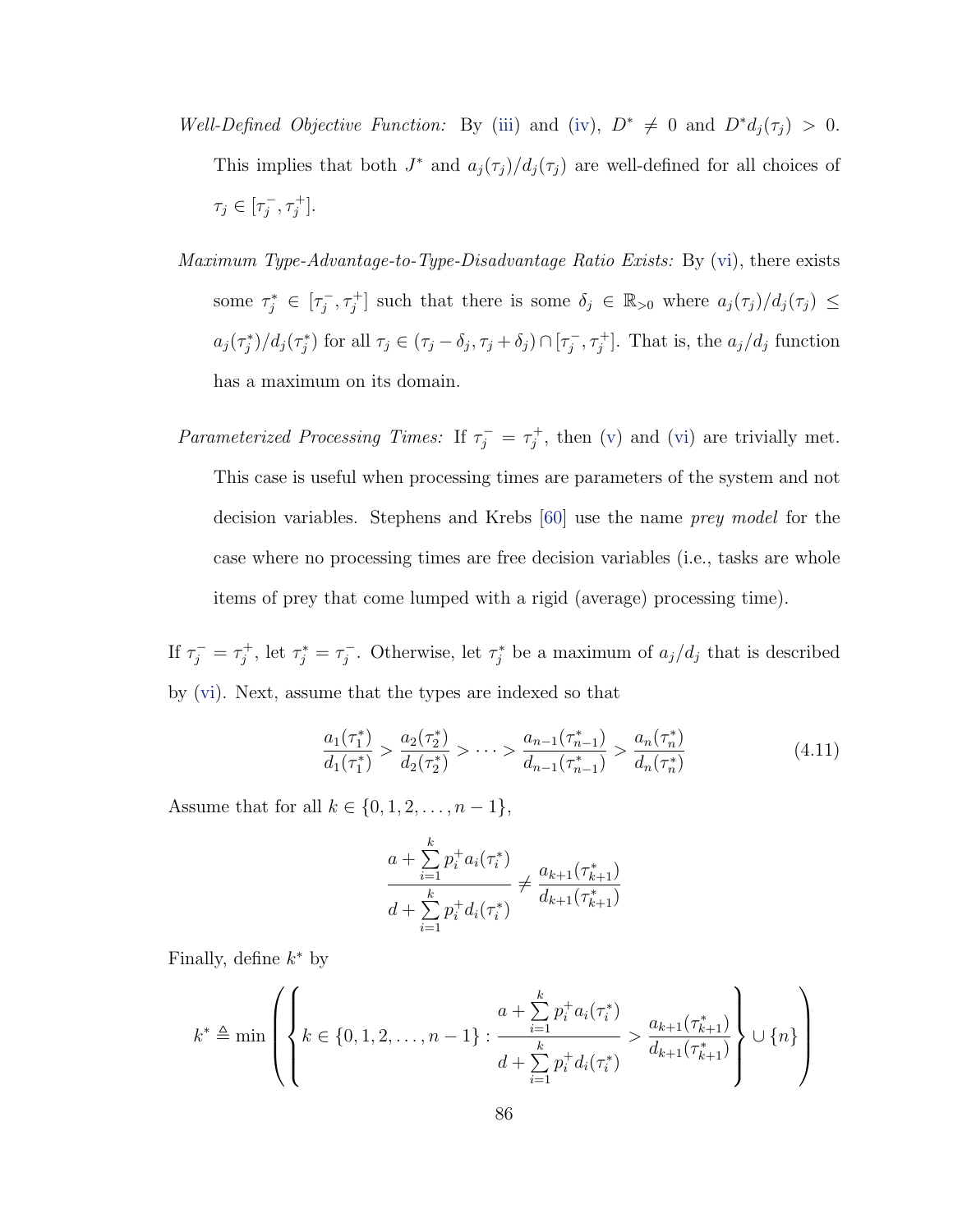and let

$$
p_j^* = \begin{cases} p_j^+ & \text{if } j \le k^* \\ 0 & \text{if } j > k^* \end{cases}
$$

for all  $j \in \{1, 2, ..., n\}$ . Primarily because of assumption [\(vi\)](#page-96-2) and the results that  $D^*d_j(\tau_j^*) > 0$  and  $d'_j(\tau_j^*)' = d''_j(\tau_j^*) = 0$  for all  $j \in \{1, 2, \ldots, n\}$ , it is easy to show that  $(p^*, \tau^*)$  meets the conditions described in [Section 4.1.2](#page-87-0) that guarantee it is a local maximum of the objective function $6$ .

#### Decreasing Advantage-to-Disadvantage Ratio

Again, it is our goal to construct a strategy  $(p^*, \tau^*) \in \mathcal{F}$  that meets all sufficiency conditions to be called a local maximum point of the objective function. However, here we assume that the disadvantage functions are not constant with respect to processing time. This is a generalized version of the combined prey and patch model discussed by Stephens and Krebs [\[60\]](#page-115-4), and so it shows the MVT concept [\[14,](#page-112-3) [16\]](#page-112-4). However, [Stephens and Krebs](#page-115-4) make different assumptions than we do because they depend on search costs being nil. Assume that for all  $j, k \in \{1, 2, ..., n\}$ ,

(i)  $p_j^- = 0$ 

- (ii)  $a_j$  and  $d_j$  are twice continuously differentiable functions
- <span id="page-98-1"></span>(iii) for all  $\tau_j \in \mathbb{R}_{\geq 0} \cap [\tau_j^-]$  $[\tau_j^-, \tau_j^+]$  and all  $\tau_k \in \mathbb{R}_{\geq 0} \cap [\tau_k^-]$  $\frac{1}{k}, \tau_k^+$ ,
	- $d(\tau_i) d \geq 0$ •  $d_i(\tau_i) d_k(\tau_k) > 0$
- <span id="page-98-2"></span>(iv) either  $d \neq 0$  or there exists some  $i \in \{1, 2, ..., n\}$  such that  $p_i^* > 0$

<span id="page-98-0"></span><sup>&</sup>lt;sup>6</sup>Because  $p_j^- = 0$  for all  $j \in \{1, 2, ..., n\}$ , this statement requires the zero preference probability modification described at the end of [Section 4.1.2.](#page-87-0)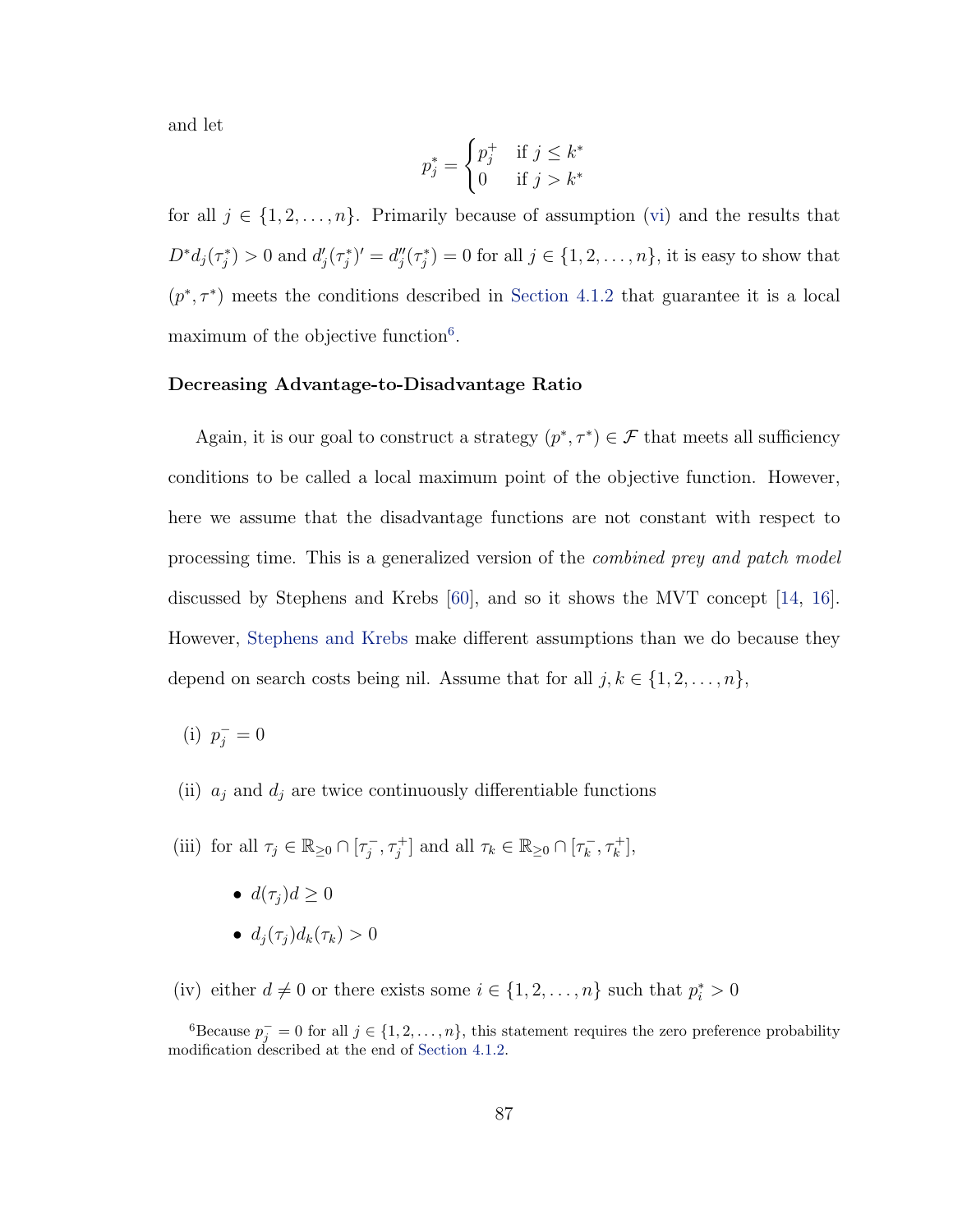- <span id="page-99-1"></span>(v)  $d_j(\tau_j)d'_j(\tau_j) > 0$  for all  $\tau_j \in (\tau_j^-)$  $(\frac{-}{j}, \tau_j^+)$
- <span id="page-99-0"></span>(vi)  $(a_j(\tau_j)/d_j(\tau_j))' < 0$  for all  $\tau_j \in (\tau_j^-)$  $\frac{1}{j}, \tau_j^+)$
- <span id="page-99-2"></span>(vii)  $(a'_j(\tau_j)/d'_j(\tau_j))' < 0$  for all  $\tau_j \in (\tau_j^-)$  $(\frac{-}{j}, \tau_j^+)$

If these assumptions do not hold, for each  $j \in \{1, 2, ..., n\}, \tau_i^ \tau_j^-$  and  $\tau_j^+$  may be adjusted to surround a region where they do. These assumptions lead to the following for all  $j \in \{1, 2, ..., n\}$ .

- Well-Defined Objective Function: By [\(iii\)](#page-98-1) and [\(iv\)](#page-98-2),  $D^* \neq 0$  and  $D^*d_j(\tau_j) > 0$ . This implies that both  $J^*$ ,  $a_j(\tau_j)/d_j(\tau_j)$ , and  $a'_j(\tau_j)/d'_j(\tau_j)$  are all well-defined for all choices of  $\tau_j \in [\tau_j^-]$  $\frac{1}{j}, \tau_j^+$ .
- Maximum Type-Advantage-to-Type-Disadvantage Ratio Exists: By [\(vi\)](#page-99-0),  $\tau_i^$  $j$ <sup>-</sup> is such that  $a_j(\tau_j)/d_j(\tau_j) \leq a_j(\tau_j^{-})$  $j^{-})/d_{j}(\tau_{j}^{-})$  $(\tau_j^-)$  for all  $\tau_j \in [\tau_j^-]$  $[\tau_j^-, \tau_j^+]$ . That is, the  $a_j(\tau_j)/d_j(\tau_j)$ function achieves its maximum at  $\tau_j = \tau_j^ \frac{1}{j}$ .

Ordering of Ratios: By [\(vi\)](#page-99-0) and [\(v\)](#page-99-1),  $a_k(\tau_k)/d_k(\tau_k) > a'_k(\tau_k)/d'_k(\tau_k)$  for all  $\tau_k \in$  $(\tau_k^ (\frac{-}{k}, \tau_k^+)$ .

Parameterized Processing Times: If  $\tau_j^- = \tau_j^+$  $j^+$ , then [\(v\)](#page-99-1)–[\(vii\)](#page-99-2) are trivially met.

Assume the types are indexed so that

$$
\frac{a_1(\tau_1^-)}{d_1(\tau_1^-)} > \frac{a_2(\tau_2^-)}{d_2(\tau_2^-)} > \dots > \frac{a_{n-1}(\tau_{n-1}^-)}{d_{n-1}(\tau_{n-1}^-)} > \frac{a_n(\tau_n^-)}{d_n(\tau_n^-)}
$$
(4.12)

In other words, as in the constant advantage case, order the task types by decreasing maximum advantage-to-disadvantage ratio. This is the same ordering used by [Stephens and Krebs;](#page-115-4) however, because we have assumed the derivative of this ratio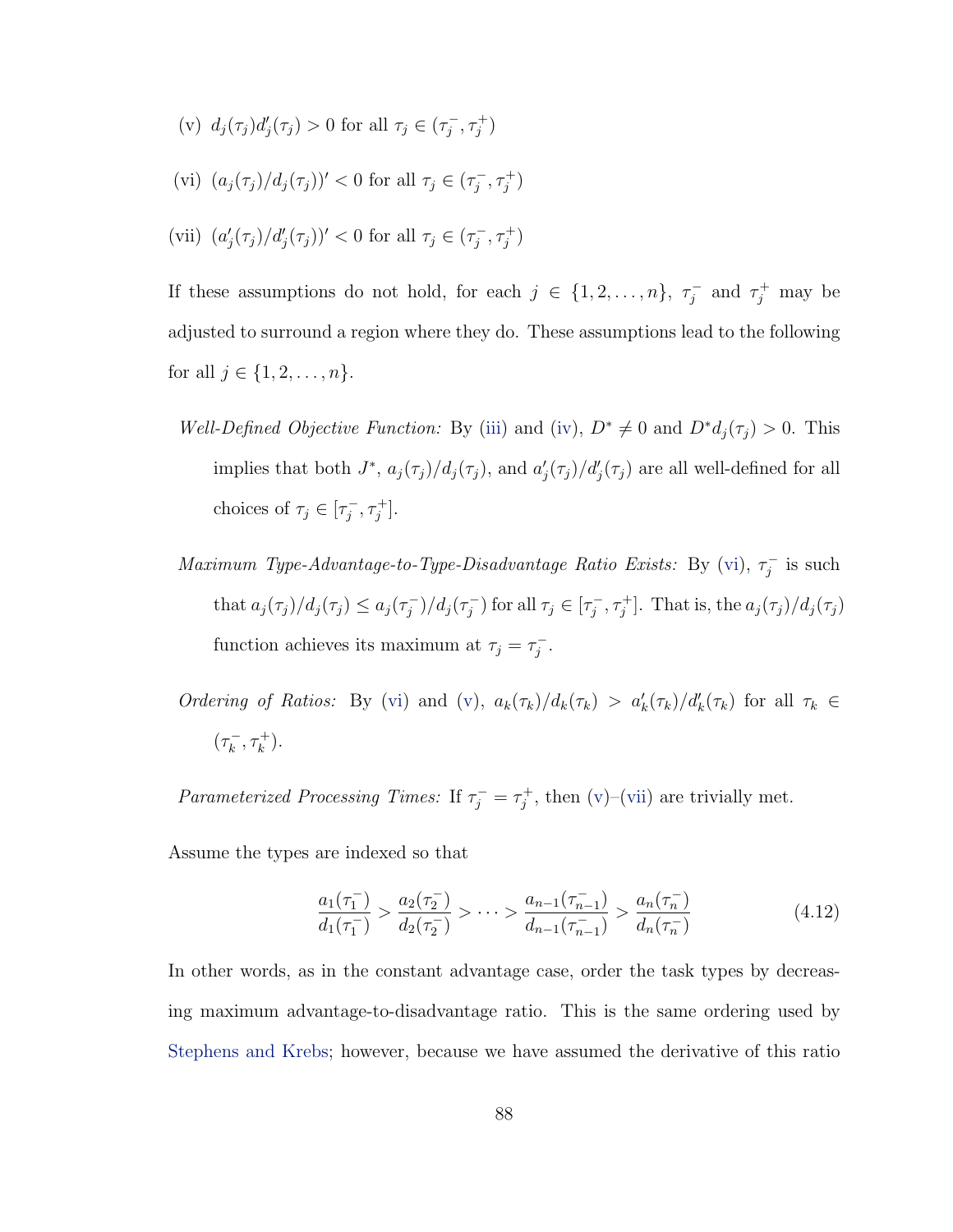is strictly decreasing, the initial ratio will always be the maximum ratio. Next, for all  $k \in \{0, 1, \ldots, n\}$ , define  $\tau_j^k$  so that

$$
\frac{a'_{j}(\tau_{j}^{k})}{d'_{j}(\tau_{j}^{k})} > \frac{a + \sum_{i=1}^{k} p_{i}^{+} a_{i}(\tau_{i}^{k})}{d + \sum_{i=1}^{k} p_{i}^{+} d_{i}(\tau_{i}^{k})} \quad \text{for } \tau_{j}^{k} = \tau_{j}^{+}
$$

or

$$
\frac{a'_{j}(\tau_{j}^{k})}{d'_{j}(\tau_{j}^{k})} < \frac{a + \sum_{i=1}^{k} p_{i}^{+} a_{i}(\tau_{i}^{k})}{d + \sum_{i=1}^{k} p_{i}^{+} d_{i}(\tau_{i}^{k})} \quad \text{for } \tau_{j}^{k} = \tau_{j}^{-}
$$

or

$$
\frac{a_j'(\tau_j^k)}{d_j'(\tau_j^k)} = \frac{a + \sum_{i=1}^k p_i^+ a_i(\tau_i^k)}{d + \sum_{i=1}^k p_i^+ d_i(\tau_i^k)} \quad \text{for } \tau_j^k \in (\tau_j^-, \tau_j^+)
$$

By [\(vii\)](#page-99-2), this is always possible. Unfortunately, for each  $k \in \{0, 1, \ldots, n\}$ , all elements of the set  $\{\tau_j^k : j = \{1, 2, \ldots, k\}\}\$  must be determined simultaneously. This is different from the constant disadvantage case. That is, because  $d'_k(\tau_j) \neq 0$  for all  $\tau_j \in [\tau_j^-]$  $\frac{1}{j}, \tau_j^+$ , there is coupling among the optimal choices of processing time. It must also be assumed that

$$
\frac{a + \sum_{i=1}^{k} p_i^+ a_i(\tau_i^k)}{d + \sum_{i=1}^{k} p_i^+ d_i(\tau_i^k)} \neq \frac{a_{k+1}(\tau_{k+1}^-)}{d_{k+1}(\tau_{k+1}^-)}
$$

for all  $k \in \{0, 1, 2, ..., n-1\}$ . Now, define  $k^*$  by

$$
k^* \triangleq \min \left( \left\{ k \in \{0, 1, 2, \dots, n-1\} : \frac{a + \sum_{i=1}^k p_i^+ a_i(\tau_i^k)}{d + \sum_{i=1}^k p_i^+ d_i(\tau_i^k)} > \frac{a_{k+1}(\tau_{k+1}^-)}{d_{k+1}(\tau_{k+1}^-)} \right\} \cup \{n\} \right)
$$

Finally, let

$$
\tau_j^* = \tau_j^{k^*} \quad \text{and} \quad p_j^* = \begin{cases} p_j^+ & \text{if } j \le k^* \\ 0 & \text{if } j > k^* \end{cases}
$$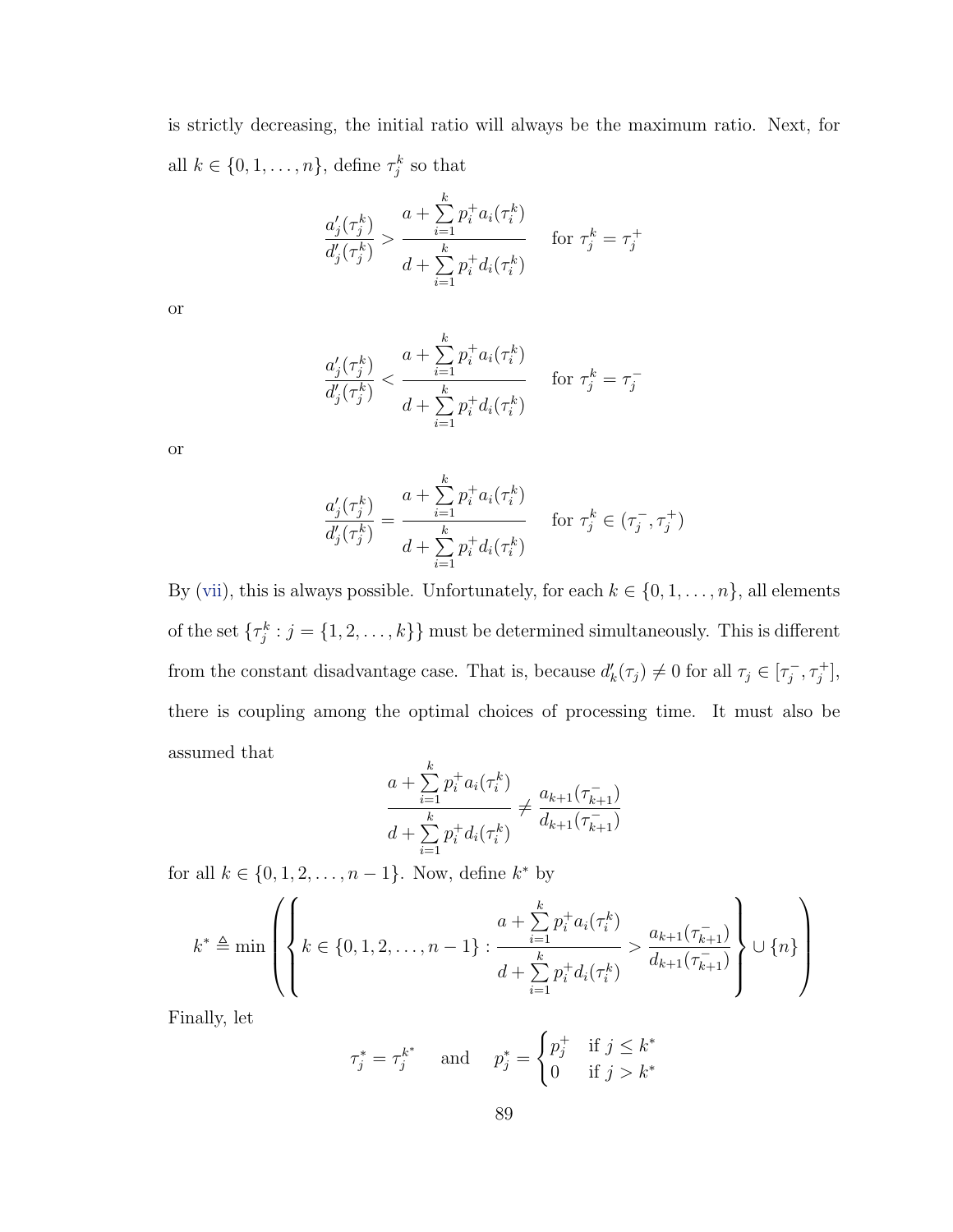for all  $j \in \{1, 2, \ldots, n\}$ . Primarily because of assumptions [\(vi\)](#page-99-0) and [\(vii\)](#page-99-2), it is easy to show that  $(p^*, \tau^*)$  meets the conditions described in [Section 4.1.2](#page-87-0) that guarantee it is a local maximum of the objective function<sup>[7](#page-101-1)</sup>.

# <span id="page-101-0"></span>4.2 Optimization of Specific Objective Functions

The optimization results given in [Section 4.1](#page-85-0) may be applied to many of the functions introduced in [Chapter 3.](#page-44-0) We consider three of them here. Unfortunately, the reward-to-variability and reward-to-variance optimization functions do not fit the form of [Section 4.1](#page-85-0) because the central moments used to define them involve a great deal of cross-coupling among task-type parameters and decision variables. Therefore, we do not consider solutions to these optimization functions. We also do not provide solutions for the constrained optimization functions; however, we have shown other ways to implement success thresholds that can be handled by the methods in [Section 4.1.](#page-85-0)

### <span id="page-101-2"></span>4.2.1 Maximization of Rate of Excess Net Point Gain

Consider the function  $(E(G_1) - G^T / N^p) / E(T_1)$  where  $G^T \in \mathbb{R}$  is a net gain success threshold. Using the statistics derived in [Chapter 2,](#page-14-0) this can be expressed by

$$
\frac{\mathrm{E}(G_1) - \frac{G^T}{N^p}}{\mathrm{E}(T_1)} = \frac{\overline{g^p} - \overline{c^p} - \frac{c^s}{\lambda^p} - \frac{G^T}{N^p}}{\overline{\tau^p} + \frac{1}{\lambda^p}} = \frac{-c^s + \sum_{i=1}^n p_i \lambda_i \left( g_i(\tau_i) - c_i \tau_i - \frac{G^T}{N^p} \right)}{1 + \sum_{i=1}^n p_i \lambda_i \tau_i}
$$

Define

$$
a \triangleq -c^s \qquad a_j(\tau_j) \triangleq \lambda_j \left( g_j(\tau_j) - c_j \tau_j - \frac{G^T}{N^p} \right)
$$
  

$$
d \triangleq 1 \qquad d_j(\tau_j) \triangleq \lambda_j \tau_j
$$

<span id="page-101-1"></span><sup>7</sup>Because  $p_j^- = 0$  for all  $j \in \{1, 2, ..., n\}$ , this statement requires the zero preference probability modification described at the end of [Section 4.1.2.](#page-87-0)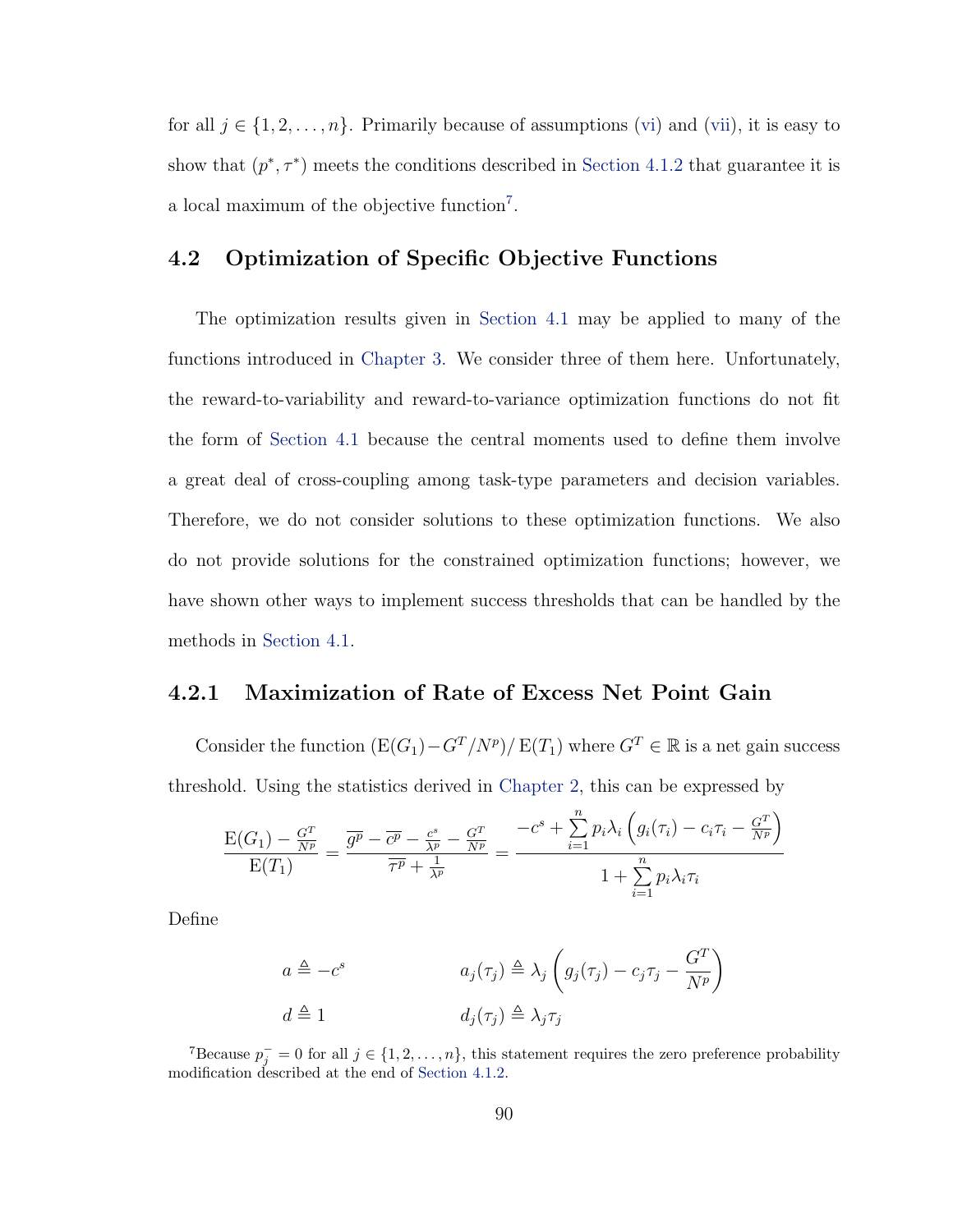Using these definitions,  $(E(G_1) - G^T/N^p)/E(T_1)$  fits the form studied in [Section 4.1.](#page-85-0)

## 4.2.2 Maximization of Discounted Net Gain

Consider the function  $E(G_1) - w E(T_1)$  where  $w \in \mathbb{R}$ . Using the statistics derived in [Chapter 2,](#page-14-0) this can be expressed by

$$
E(G_1) - w E(T_1) = \overline{g^p} - \overline{c^p} - \frac{c^s}{\lambda^p} - w\overline{\tau^p} - w\frac{1}{\lambda^p} = \frac{-(c^s + w) + \sum_{i=1}^n p_i \lambda_i (g_i(\tau_i) - c_i \tau_i - w \tau_i)}{\sum_{i=1}^n p_i \lambda_i}
$$

Define

$$
a \triangleq -(c^s + w) \qquad a_j(\tau_j) \triangleq \lambda_j (g_j(\tau_j) - c_j \tau_j - w \tau_j)
$$
  

$$
d \triangleq 0 \qquad d_j(\tau_j) \triangleq \lambda_j
$$

Using these definitions, clearly  $E(G_1) - w E(T_1)$  fits the form studied in [Section 4.1.](#page-85-0) This is a constant disadvantage example. Consider fixing processing times to be parameters so that the excess rate of gain function in [Section 4.2.1](#page-101-2) is also a constant disadvantage example. Also take  $G<sup>T</sup> = 0$ . In this case, the resulting rate of net gain function is nearly identical to the one studied in classical OFT. In this constant disadvantage context (called the prey model by Stephens and Krebs [\[60\]](#page-115-4)), indexing by advantage-to-disadvantage ratio will often lead to the same ordering for both the rate of net gain and the discounted net gain functions. Therefore, if observational justification for the use of rate of point gain as an optimization objective is based entirely on task-type ranking, then discounted net gain is an equally valid optimization objective to consider.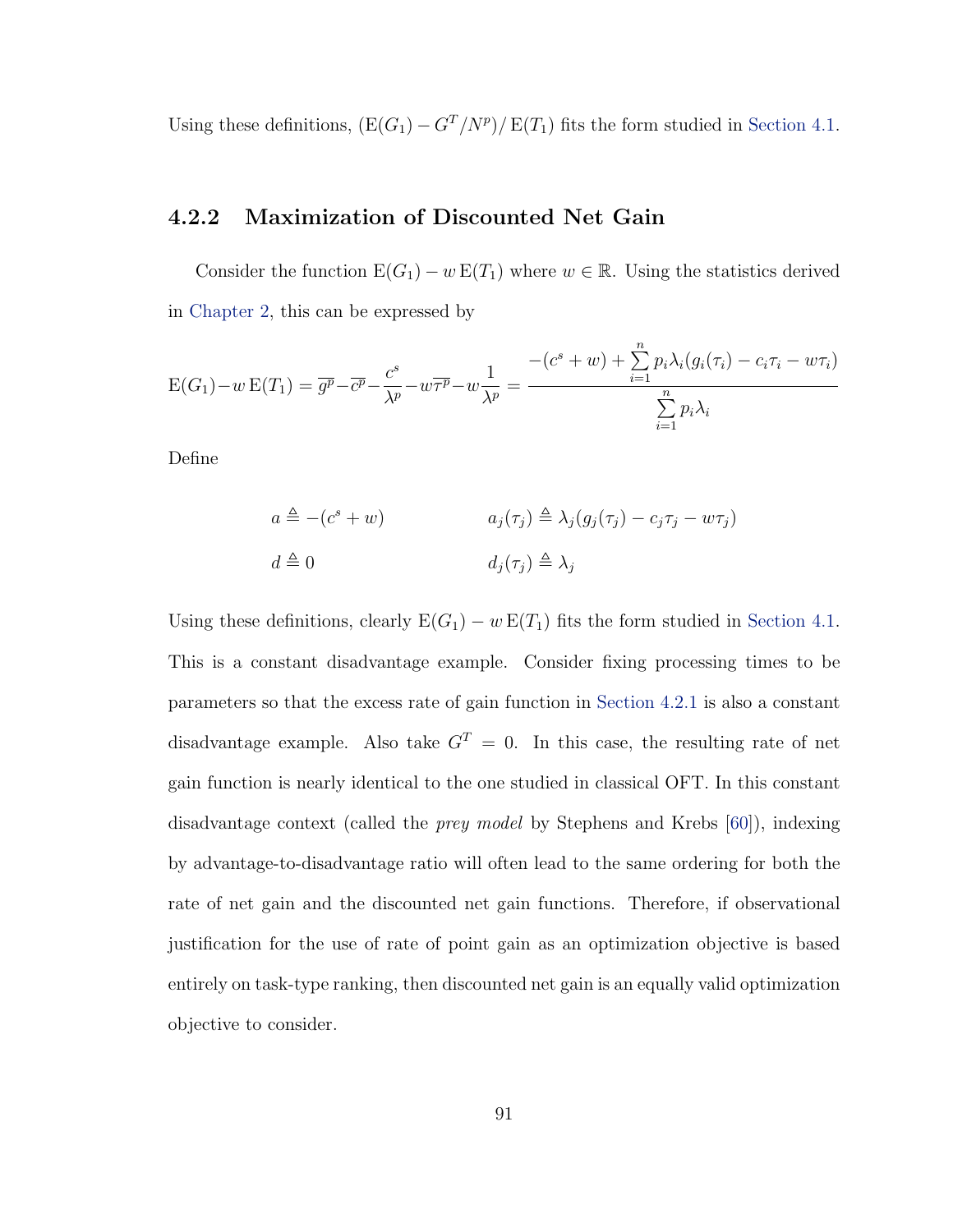### 4.2.3 Maximization of Rate of Excess Efficiency

Consider the function  $(E(G_1) + E(C_1) - G_g^T/N^p)/E(C_1)$  where  $G_g^T \in \mathbb{R}$  is a gross gain success threshold. Using the statistics derived in [Chapter 2,](#page-14-0) this can be expressed by  $\overline{n}$  $\overline{ }$  $\sim T$ 

$$
\frac{\mathrm{E}(G_1)+\mathrm{E}(C_1)-\frac{G_g^T}{N^p}}{\mathrm{E}(C_1)}=\frac{\overline{g^p}-\frac{G_g^T}{N^p}}{\overline{c^p}+\frac{c^s}{\lambda^p}}=\frac{\sum\limits_{i=1}^n p_i\lambda_i\left(g_i(\tau_i)-\frac{G_g^T}{N^p}\right)}{c^s+\sum\limits_{i=1}^n p_i\lambda_i c_i\tau_i}
$$

Define

$$
a \triangleq 0 \qquad a_j(\tau_j) \triangleq \lambda_j \left( g_j(\tau_j) - \frac{G_g^T}{N^p} \right)
$$

$$
d \triangleq c^s \qquad d_j(\tau_j) \triangleq \lambda_j c_j \tau_j
$$

Using these definitions,  $(E(G_1) + E(C_1) - G_g^T/N^p)/E(C_1)$  fits the form studied in [Section 4.1.](#page-85-0)

There are two major criticisms of optimizing efficiency [\[60,](#page-115-4) p. 9]. First, it ignores the impact of time. Second, it equates behaviors that bring small gains at small costs with behaviors that bring large gains at large costs. Together, an efficiency optimizer can spend large amounts of time for a small gain that is insufficient for survival. However, costs in our model are affinely related to time, so cost minimization exerts pressure on time as well. Additionally, efficiency is defined with a success threshold (i.e., excess efficiency), and so all behaviors that have positive efficiency also lead to survival. Therefore, if our model can be used, efficiency maximization may be a viable alternative to rate maximization. In a constant disadvantage context, the efficiency advantage-to-disadvantage indexing will be very similar to the indexing in [Section 4.2.1,](#page-101-2) and so evidence for the use of rate maximization may also justify the use of efficiency maximization.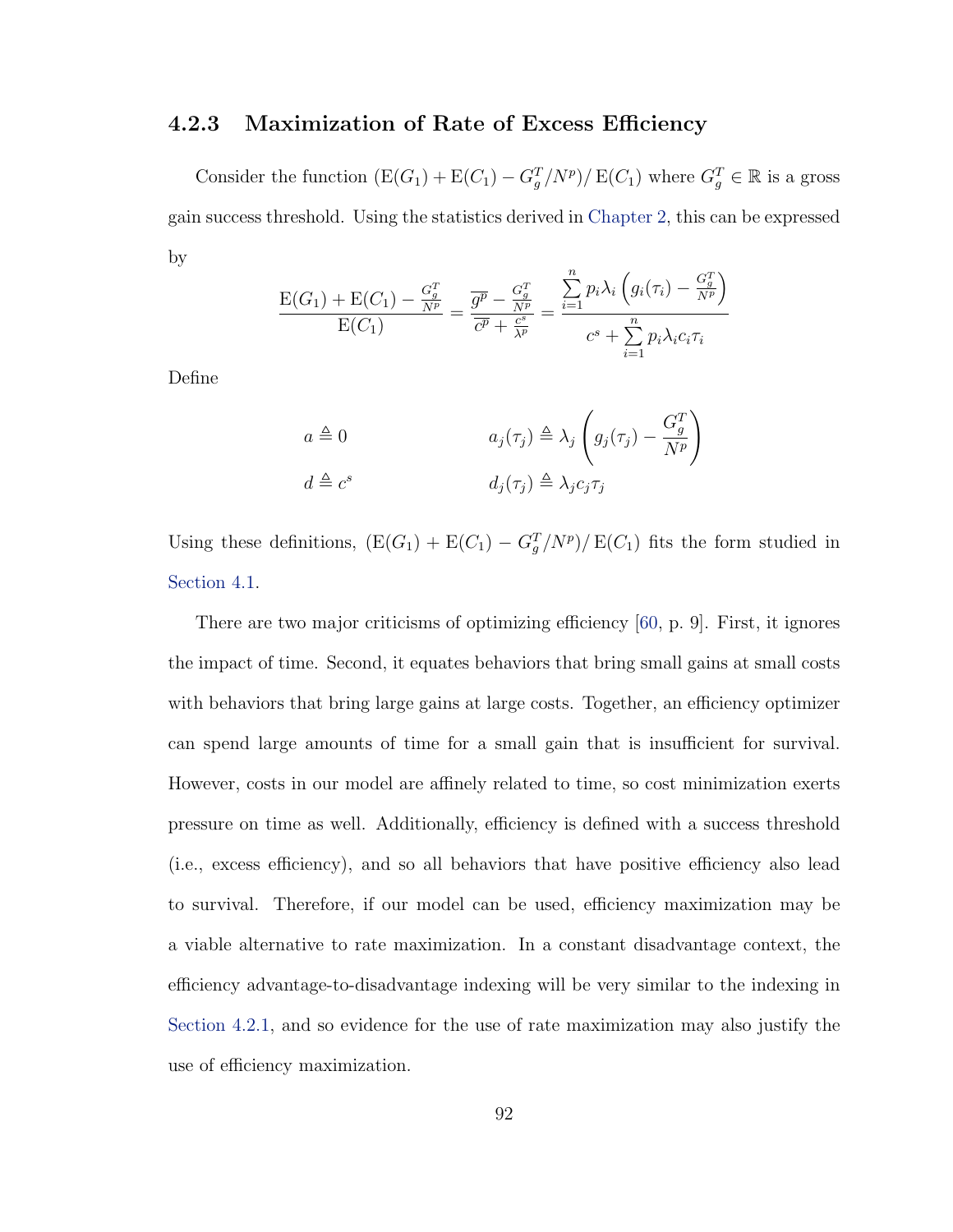# CHAPTER 5

## **CONCLUSION**

With increasing demand for automation, engineering design methods must be developed that encapsulate complex high-level decision making. Automated controllers need to perform tasks that would traditionally be carried out by cognitive agents (e.g., human beings). So, engineering is progressively more interested in constructing behaviors rather than just decision rules. Therefore, it makes sense that behavioral ecology could be influential to the development of design methods in artificial intelligence. This insight is the genesis of this thesis. We demonstrate how the study of patterns of natural cognitive behavior can be used to guide the construction of engineered agents. This novel extension of behavioral ecology can lead to new realizations about the natural world. As these fields have a rich history, their combination provides for many future research directions.

### 5.1 Contributions to Engineering

Results from behavioral ecology can be extended to engineering design. At an abstract level, a forager with a behavior favored by natural selection due to its energytime balance is no different from a single agent with protocols that achieve a favorable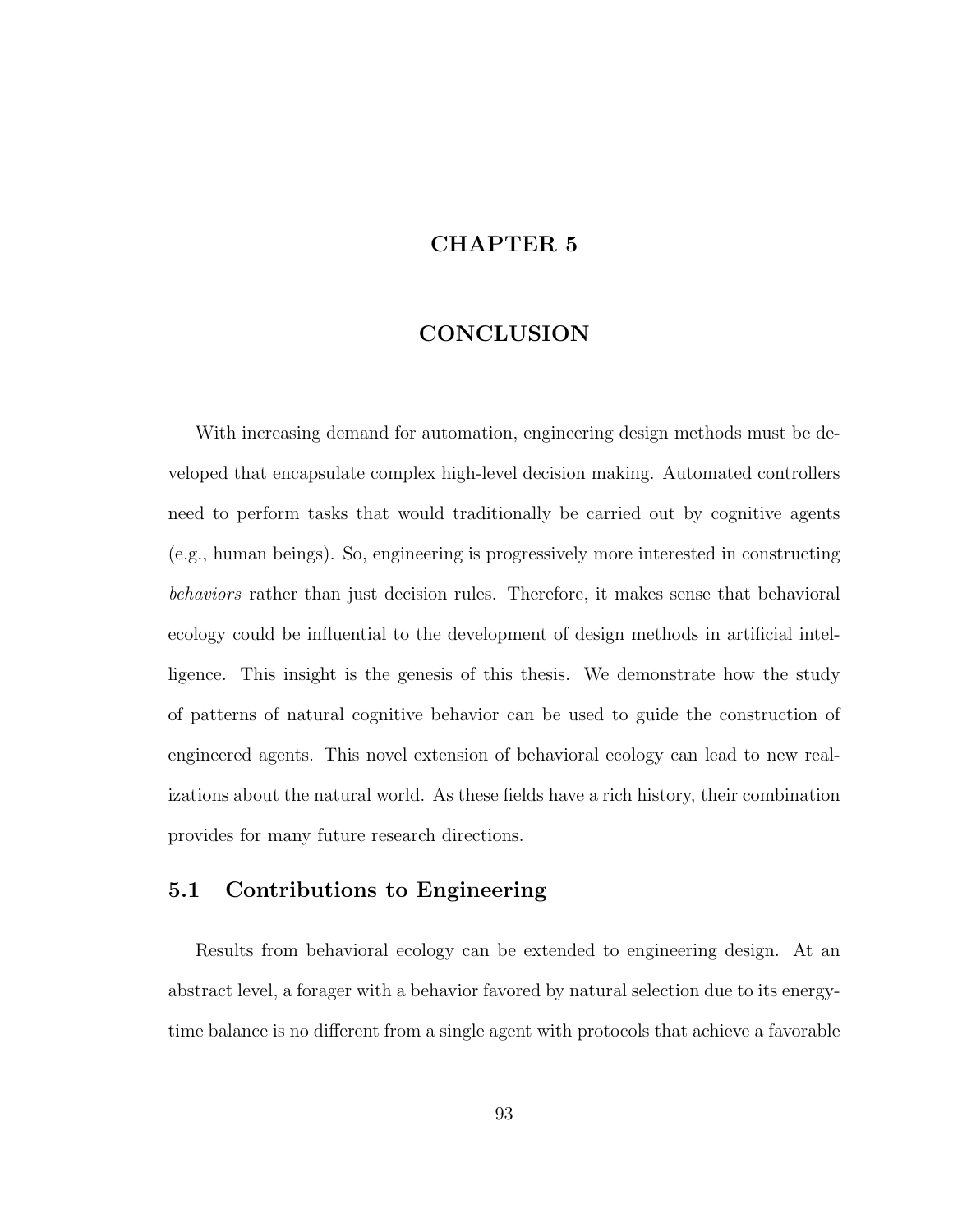work-resource balance. This agent model is applicable in a wide range of engineering applications. The analogy between foraging and task processing is obvious in military applications where agents search for targets to process while also minimizing fuel cost or risk. Also consider an automated centralized temperature controller in a large building. The controller has limited control authority and faces random temperature disturbances. It must prioritize its efforts to achieve some desirable temperature profile given its limited resources. Our design methods may be used to design a strategy that efficiently manages the temperature profile of the building<sup>[1](#page-105-0)</sup>. In fact, Quijano et al. [\[50\]](#page-114-2) have implemented an OFT-based temperature controller prototype. Other controllers that must prioritize resource investment to achieve some favorable outcome may be viewed in a similar way. Our model is particularly useful in applications with Poisson encounters, as in many queueing applications. This model could also be modified for use in other stochastic environments.

## 5.2 Contributions to Biology

This new engineering approach is not only inspired by classical OFT but also provides new insights to behavioral ecology. While qualitative results can be useful in justifying observed behavior in nature, the design of engineered behaviors requires a strong quantitative analysis of a trusted model. Therefore, the two fields have different priorities, and they complement each other. Biologically-inspired engineering design leads to elegant agent behaviors and new insights into the elegance of observed foraging behaviors in nature. In particular, the work in this thesis contributes to biology in the following ways.

<span id="page-105-0"></span><sup>1</sup>For example, temperature perturbations away from the desired profile may be viewed as task encounters.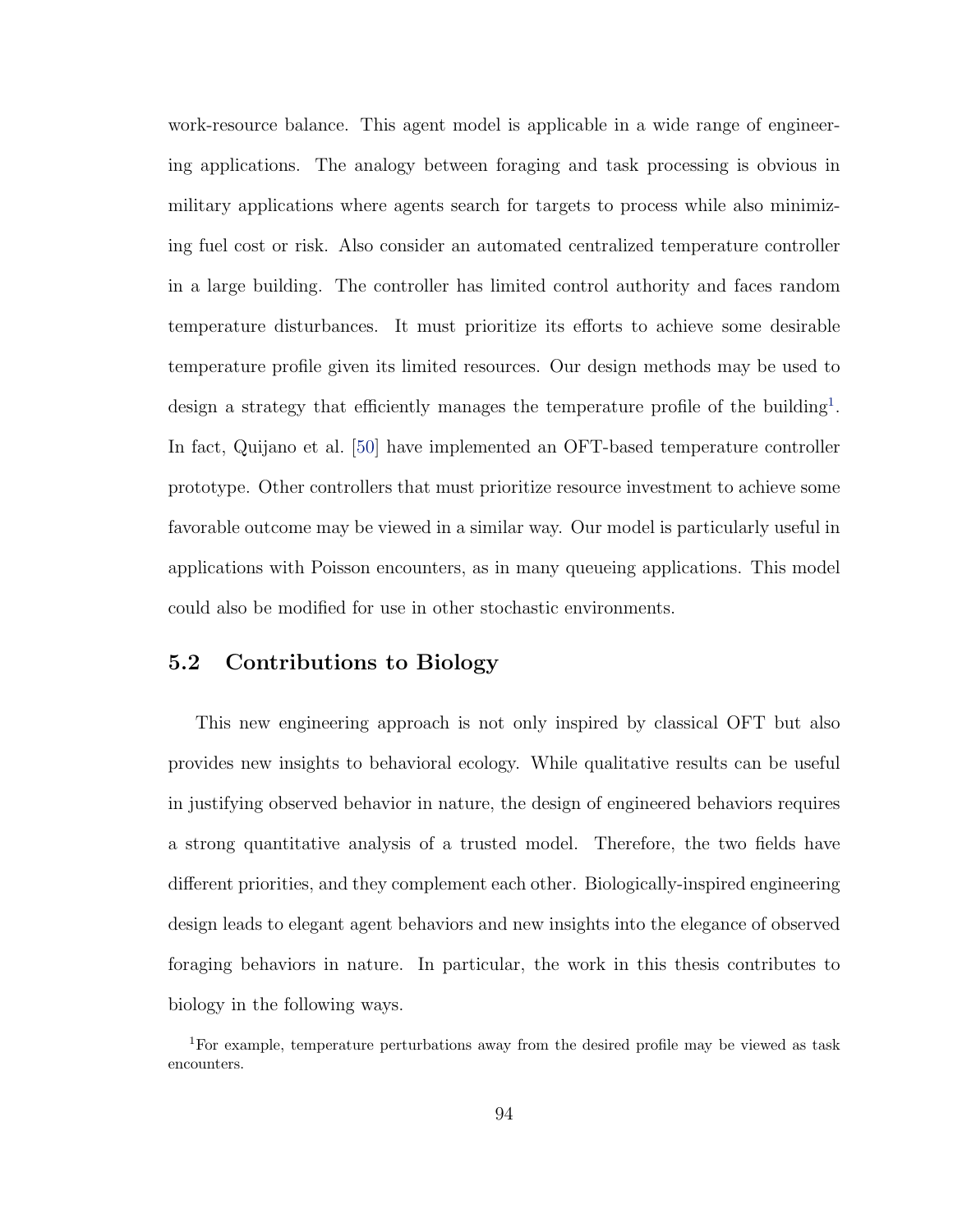- Improved Agent Model: Our solitary agent model that we discuss encapsulates the existing foraging model used in classical OFT. However, we explicitly model a relationship between processing time and processing cost and none of our analysis requires that any cost is nil. We also allow for the possibility of negative search costs and gains, which expands the applicability of the model (e.g., negative search costs may indicate additional value accumulated while not in a processing mode).
- Combination of Rate Maximization and Risk Sensitivity: Our approach of defining an agent lifetime in terms of a finite number of tasks yields new ways of approaching statistical optimization of the agent model. Because the agent has a finite lifetime, thresholds of lifetime success may be added to the analysis. Success thresholds cannot be used in classical OFT rate maximization because an infinite lifetime is assumed, and so any threshold will have zero impact on behavior. Gain thresholds are considered in risk-sensitive classical OFT approach, but the impact of environmental parameters cannot easily be explored because the model does not provide an easy way to study finite-lifetime behavior. Because our approach is defined by a finite lifetime assumption, we can add a gain threshold to rate maximization (i.e., we consider excess rate maximization) and study the impact of environmental parameter changes on risk-sensitive behavior. The former combines risk sensitivity and time minimization. The latter shows not only how parameters like encounter rates and costs can modulate risk-sensitive behavior but also how minimization of uncertainty is related to time minimization.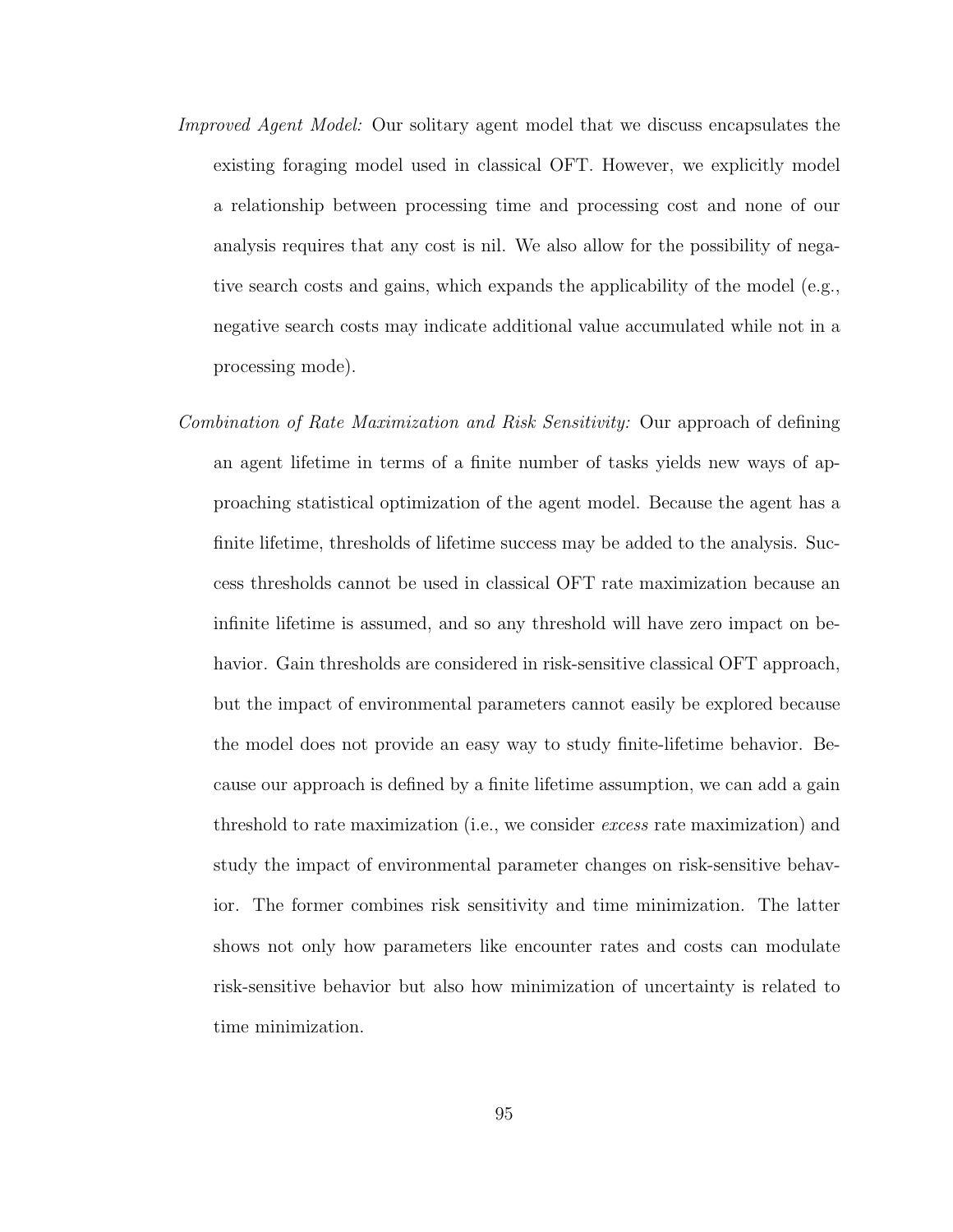- Evolutionary Justification for Efficiency Maximization: Efficiency maximization is usually considered to be unrealistic in biology because it does not provide the time minimization important to both risk sensitivity and rate maximization. However, by studying efficiency with respect to our agent model, we show how its maximization does provide time pressure (i.e., minimization of costs has a related effect on time). This makes it an optimization objective that does not conflict with the expected pressures of natural selection or survival in general.
- Generalized MVT: By studying the maximization of a generalized rational value function, we provide a simple method for finding behaviors that are optimal with respect to existing objectives and objectives yet to be determined. The optimal solutions to this generic value function show that the MVT is a specialization of a general rule based on marginal advantage and marginal disadvantage.

These contributions are the result of a fresh perspective on well-known theoretical research in behavioral ecology. This suggests that collaboration between engineers and biologists has synergistic value.

### 5.3 Future Directions

There are several future directions for extending this work. For one, the agent model we have described may be expanded to include the impact of recognition cost and behavior-dependent encounter rates. Nonlinear fuel costs might also be added to the model<sup>[2](#page-107-0)</sup>. Additionally, analytical results that use variance would be valuable when considering risk in random environments. The optimization methods also leave

<span id="page-107-0"></span><sup>2</sup>As our justifications for using efficiency maximization as an alternative for rate maximization are based on linear costs, this modification is not trivial.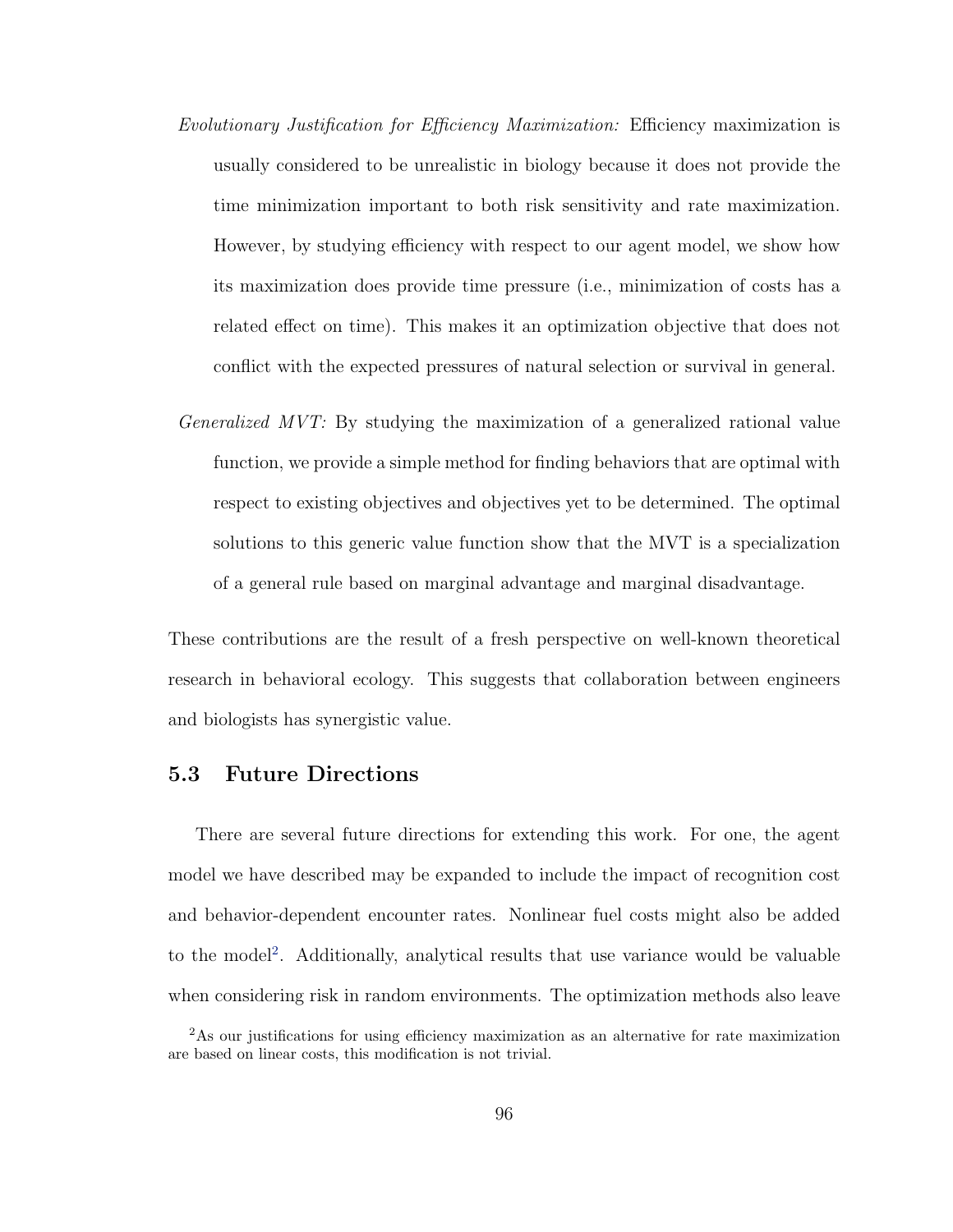<span id="page-108-0"></span>room for improvement. As discussed, MPT and PMPT have studied nearly identical problems in finance. Modern portfolio choice and capital budgeting research is far more advanced than the economic literature typically cited by behavioral ecologists. Approaching behavioral analysis and design from this updated point of view may be valuable. Finally, it is important to engineering that biologically-inspired agent design be tested experimentally in order to validate its utility.

## 5.4 The Value of Collaboration

Studying ways of combining behavioral ecology, finance, and engineering has been enlightening and stimulating. Researchers in these fields approach similar problems from different directions. Their collaboration can lead to unanticipated insights of genuine value. Even if the results of this particular work fail to be successfully applied to engineering, it is likely that starting a discussion among members of this diverse group of fields will eventually yield mutual benefits.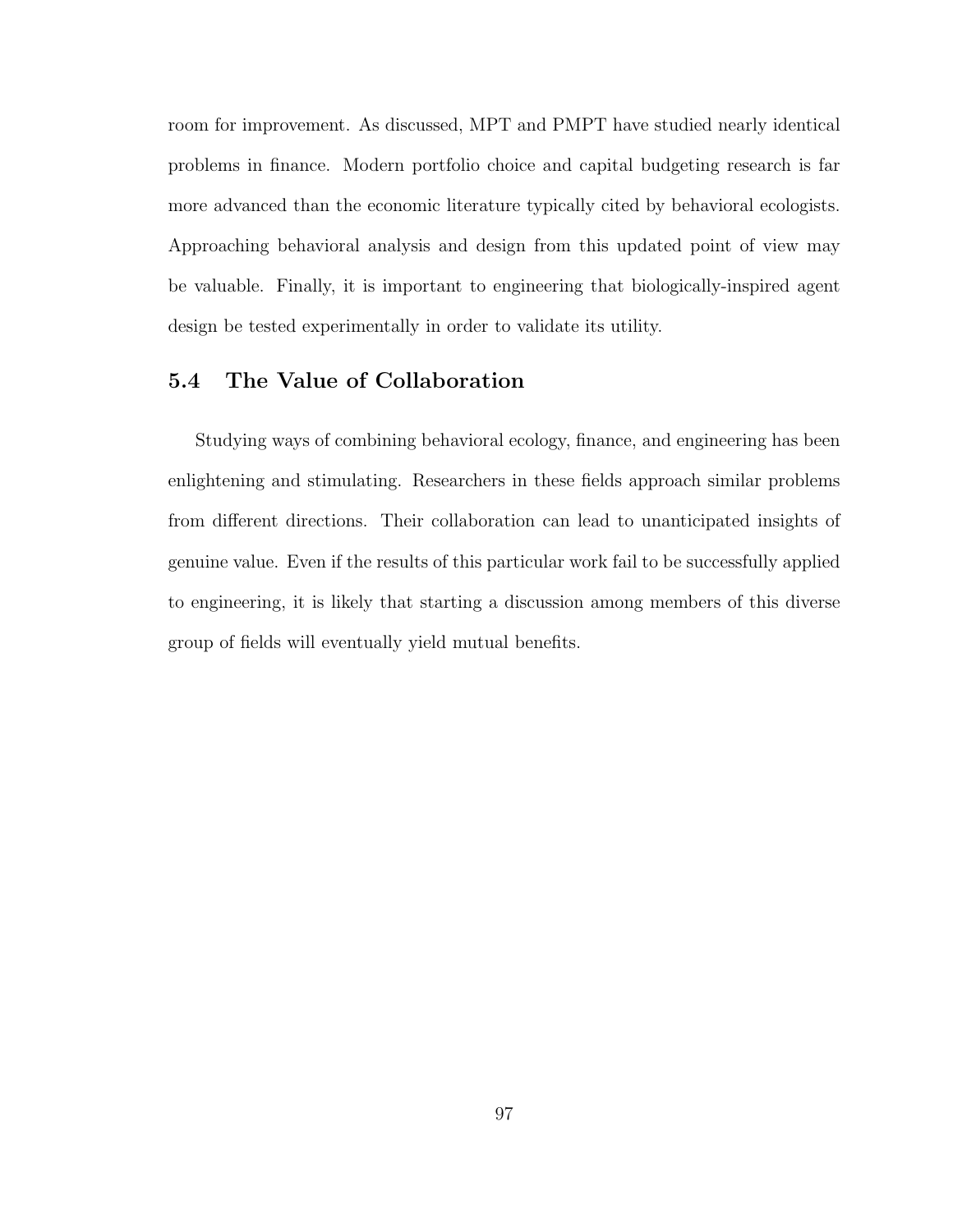## APPENDIX A

## <span id="page-109-1"></span>LIMITS OF MARKOV RENEWAL PROCESSES

Take a probability space  $(U, \Sigma, Pr)$ . Let  $(M(t_s) : t_s \in \mathbb{R}_{\geq 0})$  be a Poisson process from the space with rate  $\lambda \in \mathbb{R}_{>0}$  and interevent time process  $(\Upsilon_M)$ . Take  $(\tau_M)$  to be a sequence of non-negative random variables from this space where  $\tau_M$  is independent of  $\Upsilon_N$  for all  $M, N \in \mathbb{N}$ . From these, define the random processes  $(T_N)$  and  $(T^N)$ with

$$
T_N \triangleq \Upsilon_N + \tau_N
$$
 and  $T^N \triangleq \sum_{i=1}^N T_N = \sum_{i=1}^N \Upsilon_i + \tau_i$ 

for all  $N \in \mathbb{N}$  and  $\zeta \in \mathcal{U}$ . Define the Markov renewal process  $(N(t): t \in \mathbb{R}_{\geq 0})$  by

$$
N(t) \triangleq \sup \left\{ N \in \mathbb{N} : \sum_{i=1}^{N} T_i \leq t \right\}
$$

For all outcomes  $\zeta \in \mathcal{U}$ ,

$$
T^2 = T_1 + T_2 = \Upsilon_1 + \Upsilon_2 + \tau_1 + \tau_2 = A^2 + B^2
$$

where random variables  $A^2: \mathcal{U} \mapsto \overline{\mathbb{R}}$  and  $B^2: \mathcal{U} \mapsto \overline{\mathbb{R}}$  are defined by  $A^2 \triangleq \Upsilon_1 + \Upsilon_2$ and  $B^2 \triangleq \tau_1 + \tau_2$  for all  $\zeta \in \mathcal{U}$ . For brevity, we assume that the probability measures associated with these two random variables are absolutely continuous with respect to the Lebesgue measure<sup>[1](#page-109-0)</sup>. The main result of this appendix holds for the general case

<span id="page-109-0"></span><sup>&</sup>lt;sup>1</sup>By the Poisson assumption, this must be true for  $A^2$ .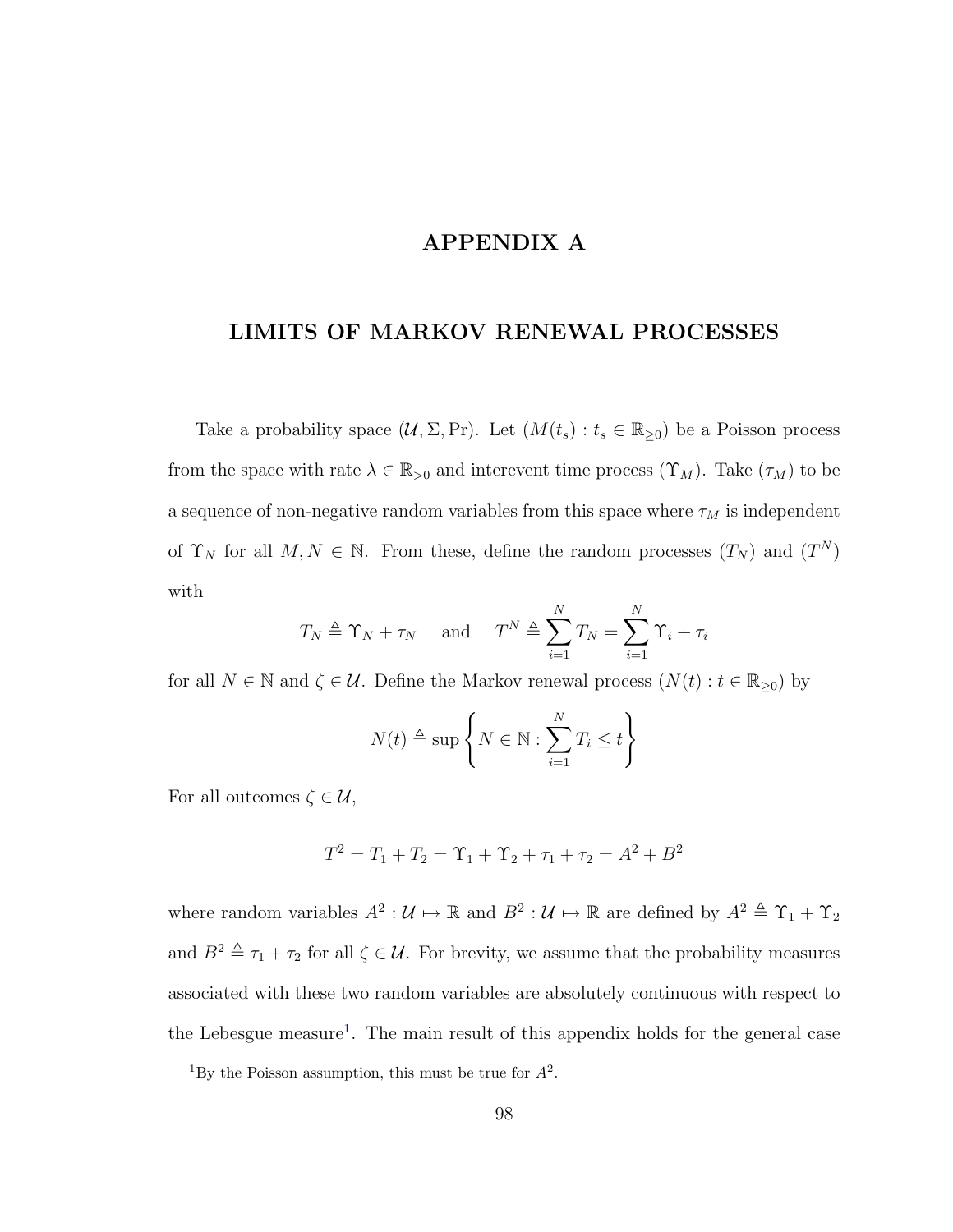<span id="page-110-1"></span>as well. Because  $T^2$  is the sum of two independent random variables, for all  $x \in \overline{\mathbb{R}}$ ,  $f_{T^2}(x) = f_{A^2}(x) * f_{B^2}(x)$  where the  $*$  operator denotes convolution [\[45\]](#page-114-0). Therefore,

$$
E\left(\frac{1}{T^2}\right) = \int_{-\infty}^{\infty} \frac{1}{x} \left(f_{A^2}(x) * f_{B^2}(x)\right) dx
$$
  
= 
$$
\int_{-\infty}^{\infty} \int_{-\infty}^{\infty} \frac{1}{x} f_{A^2}(x - t) f_{B^2}(t) dt dx
$$
  
= 
$$
\int_{-\infty}^{\infty} \int_{-\infty}^{\infty} \frac{1}{x} f_{A^2}(x - t) f_{B^2}(t) dx dt
$$
  
= 
$$
\int_{-\infty}^{\infty} f_{B^2}(t) \int_{-\infty}^{\infty} \frac{1}{y + t} f_{A^2}(y) dy dt
$$

However,  $f_{B^2}$  is a probability density where  $f_{B^2}(t) = 0$  for all  $t < 0$ , and so

$$
E\left(\frac{1}{T^2}\right) \le \int_{-\infty}^{\infty} \frac{1}{y} f_{A^2}(y) \, dy
$$

Because  $(\Upsilon_M)$  is the interevent time process for Poisson process  $(M(t_s): t_s \in \mathbb{R}_{\geq 0}),$  $A^2$  $A^2$  is Erlang-2 distributed<sup>2</sup> with parameter  $\lambda$ . Thus,  $E(1/T^2) \leq \lambda$ . So, there exists an  $N \in \mathbb{N}$  such that  $E(1/T^N) < \infty$ . By results of Johns and Miller [\[28\]](#page-113-0), for all  $K \in \mathbb{N}$ ,

$$
\operatorname*{aslim}_{t \to \infty} \frac{N(t)}{t} = \lim_{t \to \infty} \frac{E(N(t))}{t} = \operatorname*{aslim}_{N \to \infty} \frac{N}{T^N} = \lim_{N \to \infty} E\left(\frac{N}{T^N}\right) = \frac{K}{E(T^K)} = \frac{1}{E(T_1)}
$$

where

$$
\frac{1}{E(T_1)} = \frac{1}{E(\Upsilon_1) + E(\tau_1)} = \frac{1}{\frac{1}{\lambda} + E(\tau_1)}
$$

This could be called the *long-term encounter rate* of  $(N(t) : t \in \mathbb{R}_{\geq 0})$ . Now define the process  $(T(t): t \in \mathbb{R}_{\geq 0})$  by

$$
T(t) \triangleq T^{N(t)} = \sum_{i=1}^{N(t)} T_1
$$

for all  $t \in \mathbb{R}_{\geq 0}$ . It is similarly the case that

$$
\operatorname*{aslim}_{t \to \infty} \frac{T(t)}{t} = \lim_{t \to \infty} \frac{E(T(t))}{t} = 1
$$

<span id="page-110-0"></span><sup>2</sup>The Erlang-2 distribution is characterized by density  $f_{A^2}(y) = \lambda^2 y \exp(-\lambda y)$  for  $y > 0$ .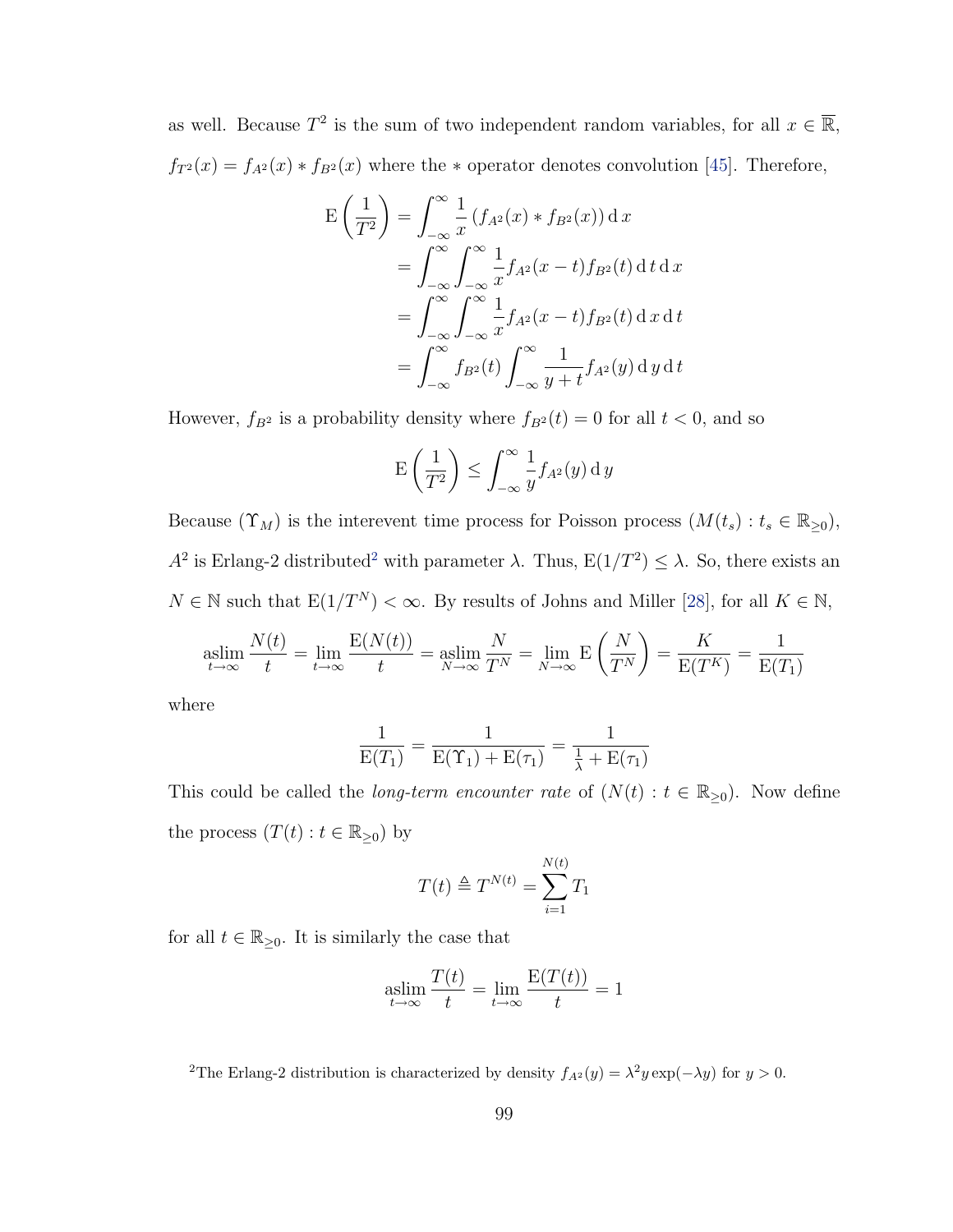#### BIBLIOGRAPHY

- <span id="page-111-0"></span>[1] B. W. Andrews, K. M. Passino, and T. A. Waite. Foraging theory for decisionmaking system design: task-type choice. In Proceedings, 43rd IEEE Conference on Decision and Control, volume 5, pages  $4740-4745$ , December 2004.  $\langle 1 \rangle$  $\langle 1 \rangle$  $\langle 1 \rangle$
- [2] B. W. Andrews, K. M. Passino, and T. A. Waite. Social foraging theory for robust multiagent system design. IEEE Transactions on Automation Science and Engineering,  $4(1)$  $4(1)$  $4(1)$ :79–86, January 2007. <1>
- [3] H. R. Arkes and P. Ayton. The sunk cost and concorde effects: Are humans less rational than lower animals? Psychological Bulletin, 125(5):591–600, 1999.  $<$ [55](#page-66-0) $>$
- [4] M. Bateson and A. Kacelnik. Preferences for fixed and variable food sources: Variability in amount and delay. Journal of the Experimental Analysis of Behavior, 63(3):313–329, May 1995.  $\langle 49, 50 \rangle$  $\langle 49, 50 \rangle$  $\langle 49, 50 \rangle$  $\langle 49, 50 \rangle$  $\langle 49, 50 \rangle$
- [5] M. Bateson and S. C. Whitehead. The energetic costs of alternative rate currencies in the foraging starling. *Ecology*,  $77(4)$ :1303–1307, June 1996. <[49](#page-60-0)>
- [6] V. S. Bawa. Optimal rules for ordering uncertain prospects. Journal of Financial Economics, 2:95–121, 1975. <[45,](#page-56-0) [70,](#page-81-0) [72,](#page-83-0) [73](#page-84-0)>
- [7] V. S. Bawa. Safety-first, stochastic dominance, and optimal portfolio choice. The Journal of Financial and Quantitative Analysis, 13(2):255–271, June 1978.  $<71>$  $<71>$  $<71>$
- [8] V. S. Bawa. Stochastic dominance: A research bibliography. Management Science, 28(6):698–712, June 1982. <[73](#page-84-0)>
- [9] V. S. Bawa and E. B. Lindenberg. Capital market equilibrium in a mean-lower partial moment framework. Journal of Financial Economics, 5:189–200, 1977.  $<$ [71](#page-82-0) $>$
- [10] D. P. Bertsekas. Nonlinear Programming. Athena Scientific, Belmont, Mass., 1995. <[36,](#page-47-0) [67,](#page-78-0) [77](#page-88-0)>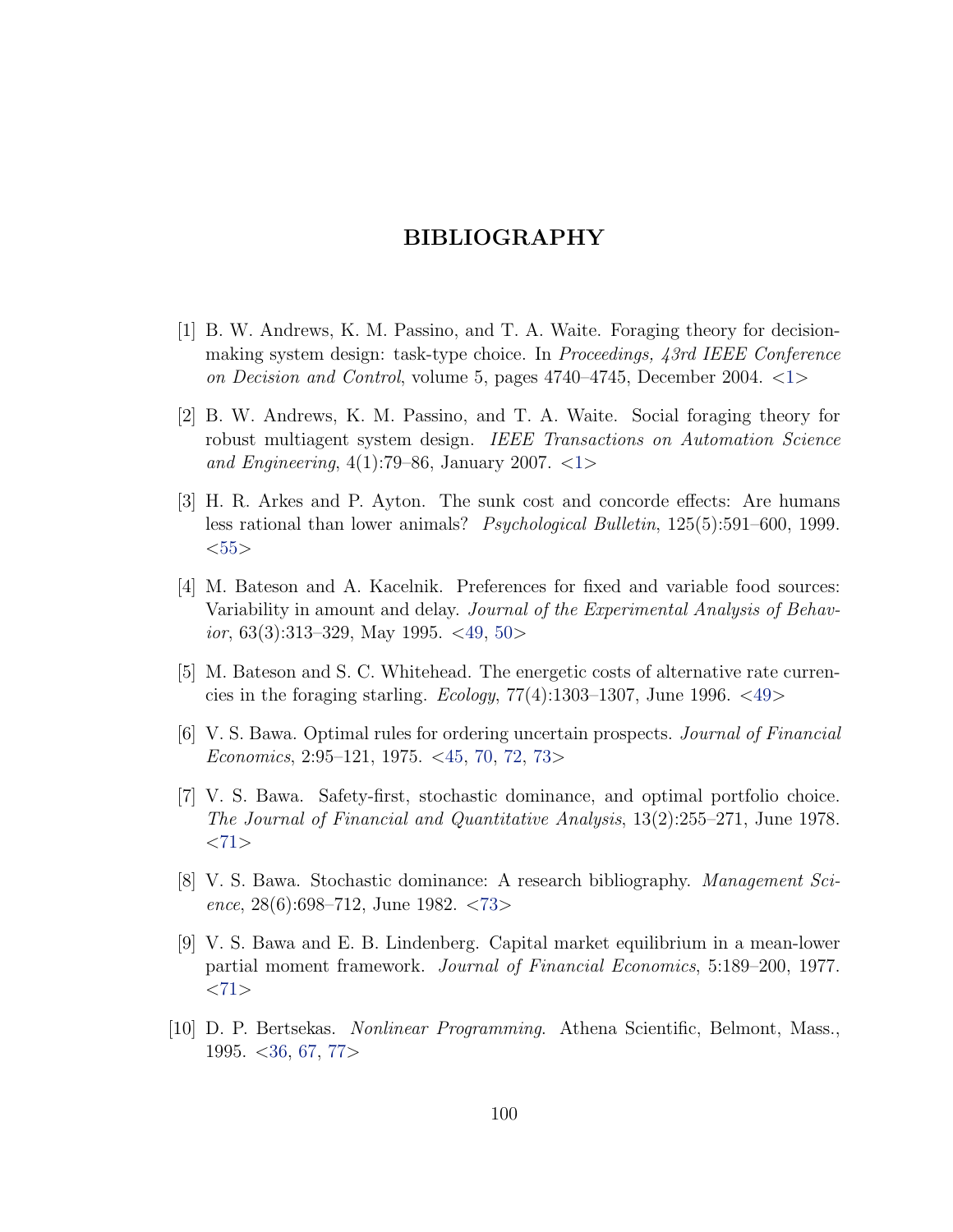- <span id="page-112-0"></span>[11] T. Caraco. On foraging time allocation in a stochastic environment. Ecology, 61  $(1):119-128$ , 1980. <[66,](#page-77-0) [73](#page-84-0)>
- [12] Y. Carmel and Y. Ben-Haim. Info-gap robust-satisficing model of foraging behavior: Do foragers optimize or satisfice? The American Naturalist, 166(5): 633–641, November 2005. <[49](#page-60-0)>
- [13] G. Chamberlain. A characterization of the distributions that imply meanvariance utility functions. Journal of Economic Theory, 29:185–201, 1983. <[45](#page-56-0)>
- [14] E. L. Charnov. Optimal foraging: The marginal value theorem. Theoretical Population Biology, 9(2):129–136, April 1976. <[3,](#page-14-0) [44,](#page-55-0) [87](#page-98-0)>
- [15] E. L. Charnov. Optimal foraging: Attack strategy of a mantid. The American Naturalist, 110(971):141–151, January–February 1976. <[3](#page-14-0)>
- [16] E. L. Charnov and G. H. Orians. Optimal foraging: some theoretical explorations. PhD thesis, University of Washington, 1973. <[3,](#page-14-0) [5,](#page-16-0) [13,](#page-24-0) [42,](#page-53-0) [44,](#page-55-0) [50,](#page-61-0) [87](#page-98-0)>
- [17] P. Chunhachindaa, K. Dandapanib, S. Hamidb, and A. J. Prakash. Portfolio selection and skewness: Evidence from international stock markets. Journal of Banking & Finance, 21:143–167, 1997. <[34](#page-45-0)>
- [18] C. W. Clark and M. Mangel. Dynamic State Variable Models in Ecology. Oxford University Press, New York, 2000. <[50](#page-61-0)>
- [19] M. L. Cody. Optimization in ecology. Science, 183(4130):1156–1164, March 1974.  $<$ [31](#page-42-0) $>$
- [20] S. Engen and N. C. Stenseth. A general version of optimal foraging theory: the effect of simultaneous encounters. Theoretical Population Biology, 26(2):192–204,  $1984. < 41$  $1984. < 41$
- [21] R. P. Gendron and J. E. R. Staddon. Searching for cryptic prey: The effect of search rate. The American Naturalist,  $121(2):172-186$ , February 1983.  $\langle 37 \rangle$  $\langle 37 \rangle$  $\langle 37 \rangle$
- [22] H. Grootveld and W. Hallerbach. Variance vs downside risk: Is there really that much difference? European Journal of Operational Research, 114:304–319, 1999.  $<71>$  $<71>$  $<71>$
- [23] L. D. Harder and L. A. Real. Why are bumble bees risk averse?  $Ecology$ , 68(4): 1104–1108, 1987. <[49,](#page-60-0) [50](#page-61-0)>
- [24] A. I. Houston and J. M. McNamara. Models of Adaptive Behavior. Cambridge Univ. Press, Cambridge, 1999. < [31,](#page-42-0) [41,](#page-52-0) [42,](#page-53-0) [50,](#page-61-0) [64](#page-75-0)>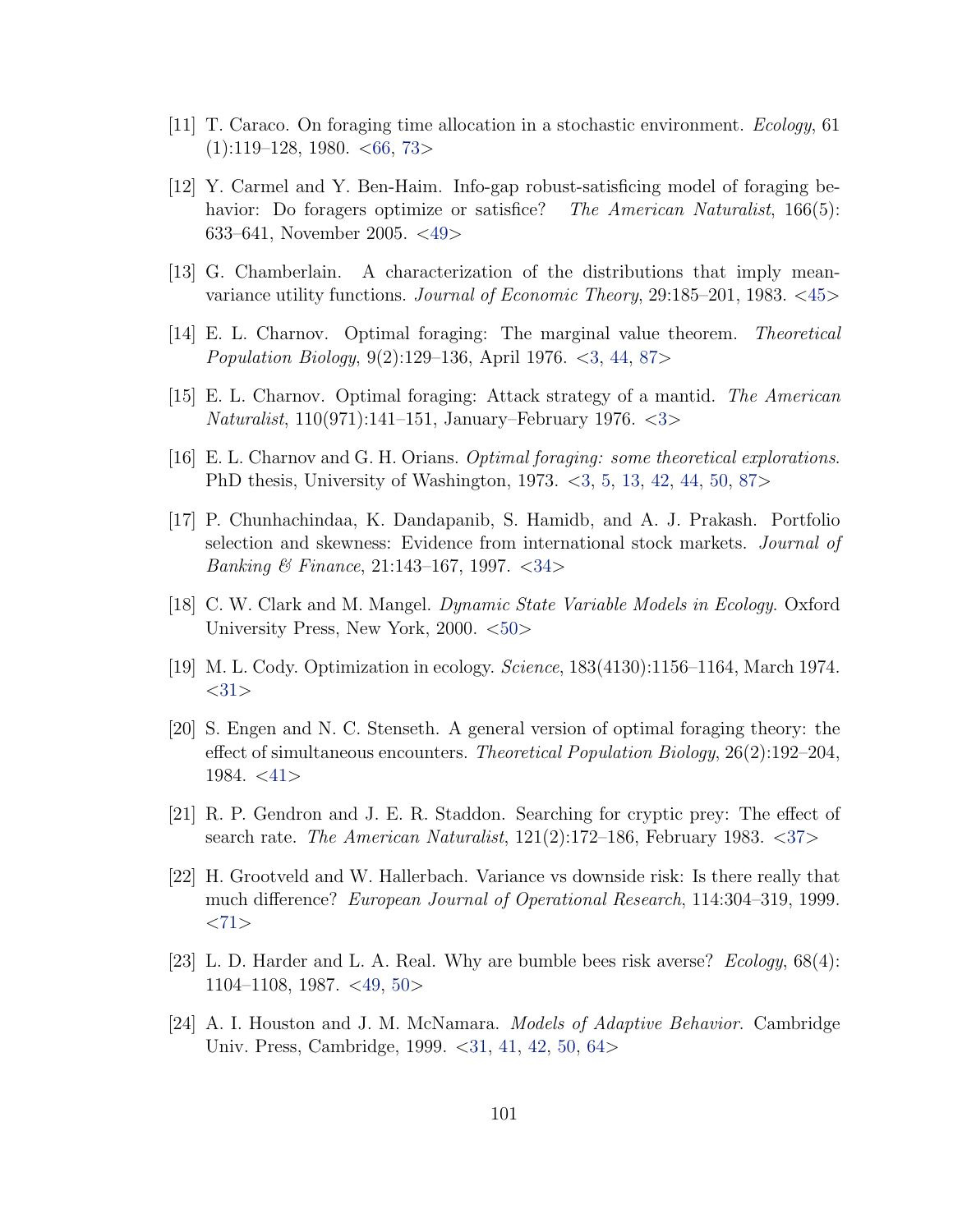- <span id="page-113-1"></span>[25] R. N. Hughes. Optimal diets under the energy maximization premise: The effects of recognition time and learning. The American Naturalist, 113(2):209– 221, February 1979. <[3](#page-14-0)>
- [26] J. M. C. Hutchinson and G. Gigerenzer. Simple heuristics and rules of thumb: Where psychologists and behavioural biologists might meet. *Behavioural Pro*cesses, 69:97–124, 2005. <[49](#page-60-0)>
- [27] Y. Iwasa, M. Higashi, and N. Yamamura. Prey distribution as a factor determining the choice of optimal foraging strategy. The American Naturalist, 117  $(5):710-723$ , May 1981. <[49](#page-60-0)>
- <span id="page-113-0"></span>[28] M. V. Johns and R. G. Miller, Jr. Average renewal loss rates. The Annals of Mathematical Statistics, 34(2):396–401, June 1963. <[19,](#page-30-0) [99](#page-110-1)>
- [29] A. Kane. Skewness preference and portfolio choice. Journal of Financial and Quantitative Analysis,  $17(1)$ :15–25, March 1982. <[34](#page-45-0)>
- [30] H. Konno, H. Shirakawa, and H. Yamazaki. A mean-absolute deviation-skewness portfolio optimization model. Annals of Operations Research, 45(1):205–220, December 1993. < [34](#page-45-0)
- [31] T.-Y. Lai. Portfolio selection with skewness: A multiple-objective approach. Review of Quantitative Finance and Accounting, 1(3):293–305, July 1991. <[34](#page-45-0)>
- [32] W. Y. Lee and R. K. S. Rao. Mean lower partial moment valuation and lognormally distributed returns. Management Science, 34(4):446–453, April 1988.  $<$ [71](#page-82-0) $>$
- [33] J. Lintner. The valuation of risk assets and the selection of risky investments in stock portfolios and capital budgets. The Review of Economics and Statistics, 47(1):13–37, February 1965. <[70](#page-81-0)>
- [34] M. Mangel and C. W. Clark. Dynamic Modeling in Behavioral Ecology. Princeton University Press, New Jersey, 1988. <[50](#page-61-0)>
- [35] J. C. T. Mao. Models of capital budgeting, E-V vs E-S. The Journal of Financial and Quantitative Analysis,  $4(5):657-675$ , January 1970.  $\langle 71 \rangle$  $\langle 71 \rangle$  $\langle 71 \rangle$
- [36] H. Markowitz. Portfolio selection. The Journal of Finance, 7(1):77–91, March 1952.  $\langle 1, 61, 65, 70 \rangle$  $\langle 1, 61, 65, 70 \rangle$  $\langle 1, 61, 65, 70 \rangle$  $\langle 1, 61, 65, 70 \rangle$  $\langle 1, 61, 65, 70 \rangle$  $\langle 1, 61, 65, 70 \rangle$  $\langle 1, 61, 65, 70 \rangle$  $\langle 1, 61, 65, 70 \rangle$  $\langle 1, 61, 65, 70 \rangle$
- [37] H. M. Markowitz. Portfolio Selection: Efficient Diversification of Investments. Wiley, New York, 1959. <[70](#page-81-0)>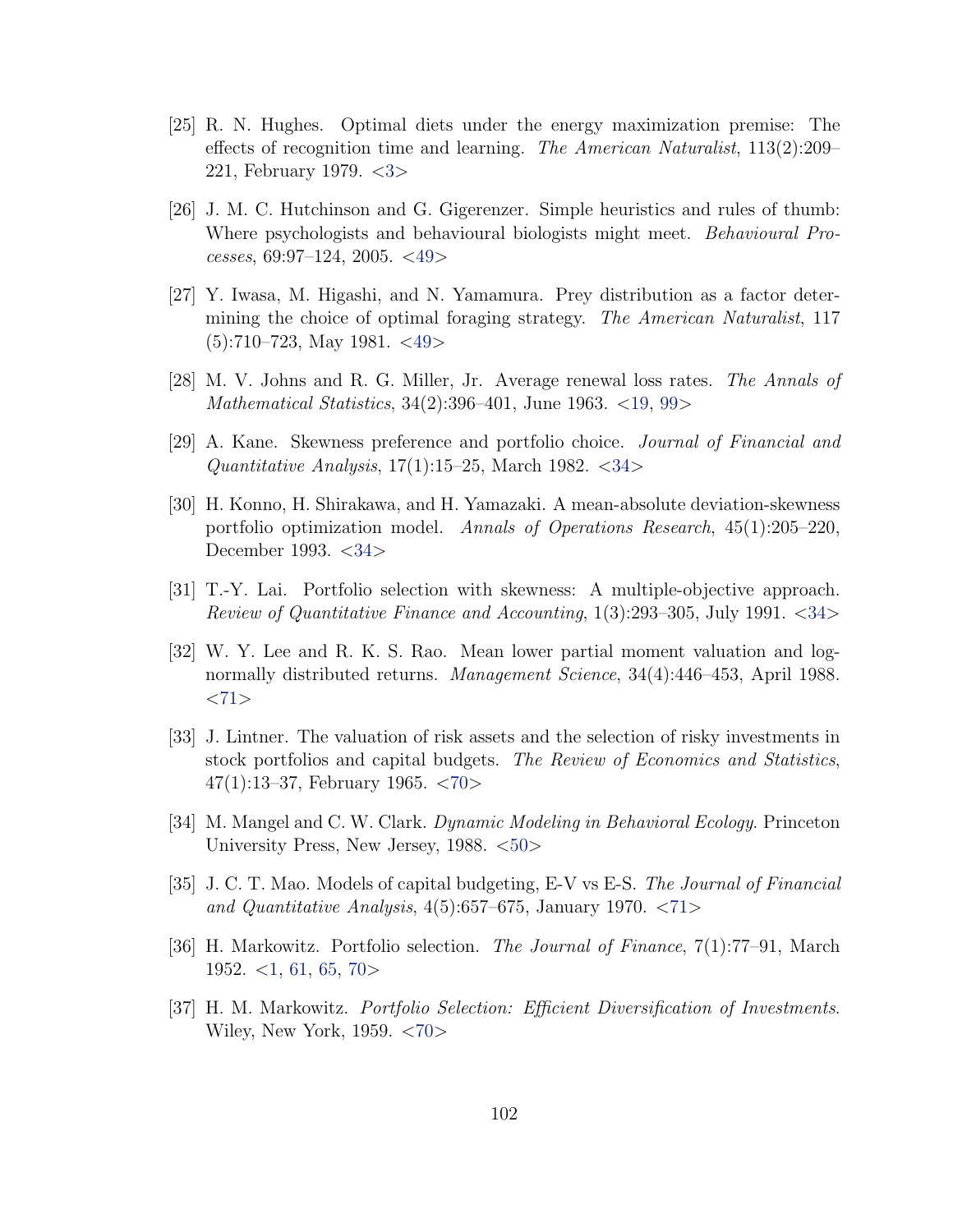- <span id="page-114-1"></span>[38] J. Marschak. Neumann's and Morgenstern's new approach to static economics. The Journal of Political Economy,  $54(2):97-115$ , April 1946.  $\lt 66>$  $\lt 66>$  $\lt 66>$
- [39] J. M. McNamara. Optimal control of the diffusion coefficient of a simple diffusion process. Mathematics of Operations Research, 8(3):373–380, August 1983. <[47](#page-58-0)>
- [40] J. Meyer. Two-moment decision models and expected utility maximization. The American Economic Review, 77(3):421–430, June 1987. <[45](#page-56-0)>
- [41] J. Mossin. Equilibrium in a capital asset market. Econometrica, 34(4):768–783, October 1966. <[70](#page-81-0)>
- [42] W. W. Murdoch. Switching in general predators: Experiments on predator specificity and stability of prey populations. *Ecological Monographs*, 39(4):335– 354, Autumn 1969. <[37](#page-48-0)>
- [43] P. Nonacs. State dependent behavior and the marginal value theorem. Behavioral Ecology, 12(1):71–83, January 2001. <[48,](#page-59-0) [50](#page-61-0)>
- [44] J. Owen and R. Rabinovitch. On the class of elliptical distributions and their applications to the theory of portfolio choice. The Journal of Finance, 38(3): 745–752, June 1983. <[45](#page-56-0)>
- <span id="page-114-0"></span>[45] A. Papoulis and S. U. Pillai. Probability, Random Variables and Stochastic Processes. McGraw-Hill, New York, fourth edition, 2002. <[99](#page-110-1)>
- [46] T. P. Pavlic and K. M. Passino. Foraging theory for mobile agent speed choice. Engineering Applications of Artificial Intelligence. Submitted.  $\langle 1, 10, 37 \rangle$  $\langle 1, 10, 37 \rangle$  $\langle 1, 10, 37 \rangle$  $\langle 1, 10, 37 \rangle$  $\langle 1, 10, 37 \rangle$  $\langle 1, 10, 37 \rangle$  $\langle 1, 10, 37 \rangle$
- [47] H. R. Pulliam. On the theory of optimal diets. The American Naturalist, 108 (959):59–74, January–February 1974. <[3](#page-14-0)>
- [48] H. R. Pulliam. Diet optimization with nutrient constraints. The American Naturalist, 109(970):765–768, November–December 1975. <[3,](#page-14-0) [37,](#page-48-0) [38](#page-49-0)>
- [49] G. H. Pyke, H. R. Pulliam, and E. L. Charnov. Optimal foraging: A selective review of theory and tests. The Quarterly Review of Biology, 52(2):137–154, 1977. <[38,](#page-49-0) [39,](#page-50-0) [40,](#page-51-0) [50](#page-61-0)>
- [50] N. Quijano, B. W. Andrews, and K. M. Passino. Foraging theory for multizone temperature control. IEEE Computational Intelligence Magazine. To appear.  $<$ [1,](#page-12-0) [94](#page-105-0) $>$
- [51] D. J. Rapport. An optimization model of food selection. The American Naturalist, 105(946):575–587, November–December 1971. <[36,](#page-47-0) [37,](#page-48-0) [38,](#page-49-0) [39,](#page-50-0) [53](#page-64-0)>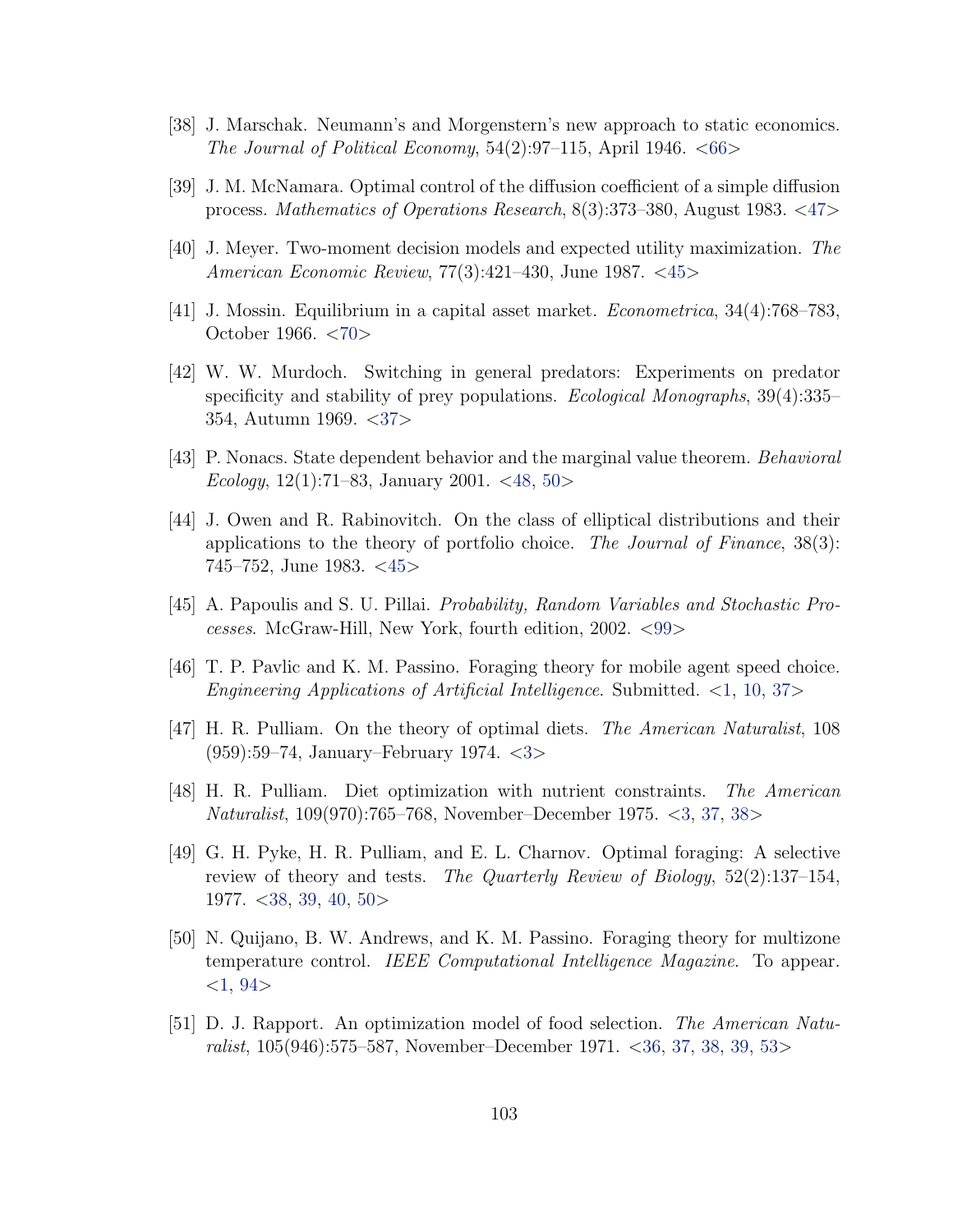- <span id="page-115-0"></span>[52] L. A. Real. Fitness, uncertainty, and the role of diversification in evolution and behavior. The American Naturalist, 115(5):623–638, May 1980. <[49,](#page-60-0) [65,](#page-76-0) [66,](#page-77-0) [73](#page-84-0)>
- [53] B. M. Rom and K. W. Ferguson. Post-modern portfolio theory comes of age. Journal of Investing, pages 11–17, Fall 1994.  $\langle 70, 71 \rangle$  $\langle 70, 71 \rangle$  $\langle 70, 71 \rangle$  $\langle 70, 71 \rangle$  $\langle 70, 71 \rangle$
- [54] M. Rothschild and J. E. Stiglitz. Increasing risk: 1. A definition. Journal of Economic Theory, 2:225–243, September 1970. <[45](#page-56-0)>
- [55] T. W. Schoener. Theory of feeding strategies. Annual Review of Ecology and Systematics, 2:369–404, 1971. <[3,](#page-14-0) [31,](#page-42-0) [38,](#page-49-0) [39,](#page-50-0) [40,](#page-51-0) [50,](#page-61-0) [64](#page-75-0)>
- [56] W. F. Sharpe. Capital asset prices: A theory of market equilibrium under conditions of risk. The Journal of Finance,  $19(3):425-442$ , September 1964.  $\langle 70 \rangle$  $\langle 70 \rangle$  $\langle 70 \rangle$
- [57] W. F. Sharpe. Mutual fund performance. Journal of Business, 39(1):119–138, January 1966. <[46,](#page-57-0) [58,](#page-69-0) [61](#page-72-0)>
- [58] W. F. Sharpe. The sharpe ratio. Journal of Portfolio Management, 21(1):49–58, Fall 1994.  $\langle 47 \rangle$  $\langle 47 \rangle$  $\langle 47 \rangle$
- [59] D. W. Stephens and E. L. Charnov. Optimal foraging: Some simple stochastic models. Behavioral Ecology and Sociobiology, 10:251–263, 1982. <[39,](#page-50-0) [41,](#page-52-0) [45,](#page-56-0) [47,](#page-58-0) [49](#page-60-0)>
- [60] D. W. Stephens and J. R. Krebs. Foraging Theory. Princeton Univ. Press, Princeton, NJ, 1986. <[1,](#page-12-0) [5,](#page-16-0) [11,](#page-22-0) [12,](#page-23-0) [13,](#page-24-0) [41,](#page-52-0) [43,](#page-54-0) [46,](#page-57-0) [47,](#page-58-0) [50,](#page-61-0) [66,](#page-77-0) [73,](#page-84-0) [84,](#page-95-0) [86,](#page-97-0) [87,](#page-98-0) [88,](#page-99-0) [91,](#page-102-0) [92](#page-103-0)>
- [61] A. R. Templeton and L. R. Lawlor. The fallacy of the averages in ecological optimization theory. The American Naturalist, 117(3):390–393, March 1981.  $<$ [49](#page-60-0) $>$
- [62] J. Tobin. Liquidity preference as behavior towards risk. The Review of Economic *Studies*, 25(2):65–86, February 1958.  $\langle 61, 65, 70 \rangle$  $\langle 61, 65, 70 \rangle$  $\langle 61, 65, 70 \rangle$  $\langle 61, 65, 70 \rangle$  $\langle 61, 65, 70 \rangle$  $\langle 61, 65, 70 \rangle$  $\langle 61, 65, 70 \rangle$
- [63] S. C. Tsiang. The rationale of the mean-standard deviation analysis, skewness preference, and the demand for money. The American Economic Review, 62(3): 354–371, June 1972. <[34](#page-45-0)>
- [64] Y. Viniotis. Probability and Random Processes for Electrical Engineering. McGraw-Hill, New York, 1998. <[14](#page-25-0)>
- [65] J. von Neumann and O. Morgenstern. Theory of Games and Economic Behavior. Princeton University Press,  $1944. < 66, 72>$  $1944. < 66, 72>$  $1944. < 66, 72>$  $1944. < 66, 72>$  $1944. < 66, 72>$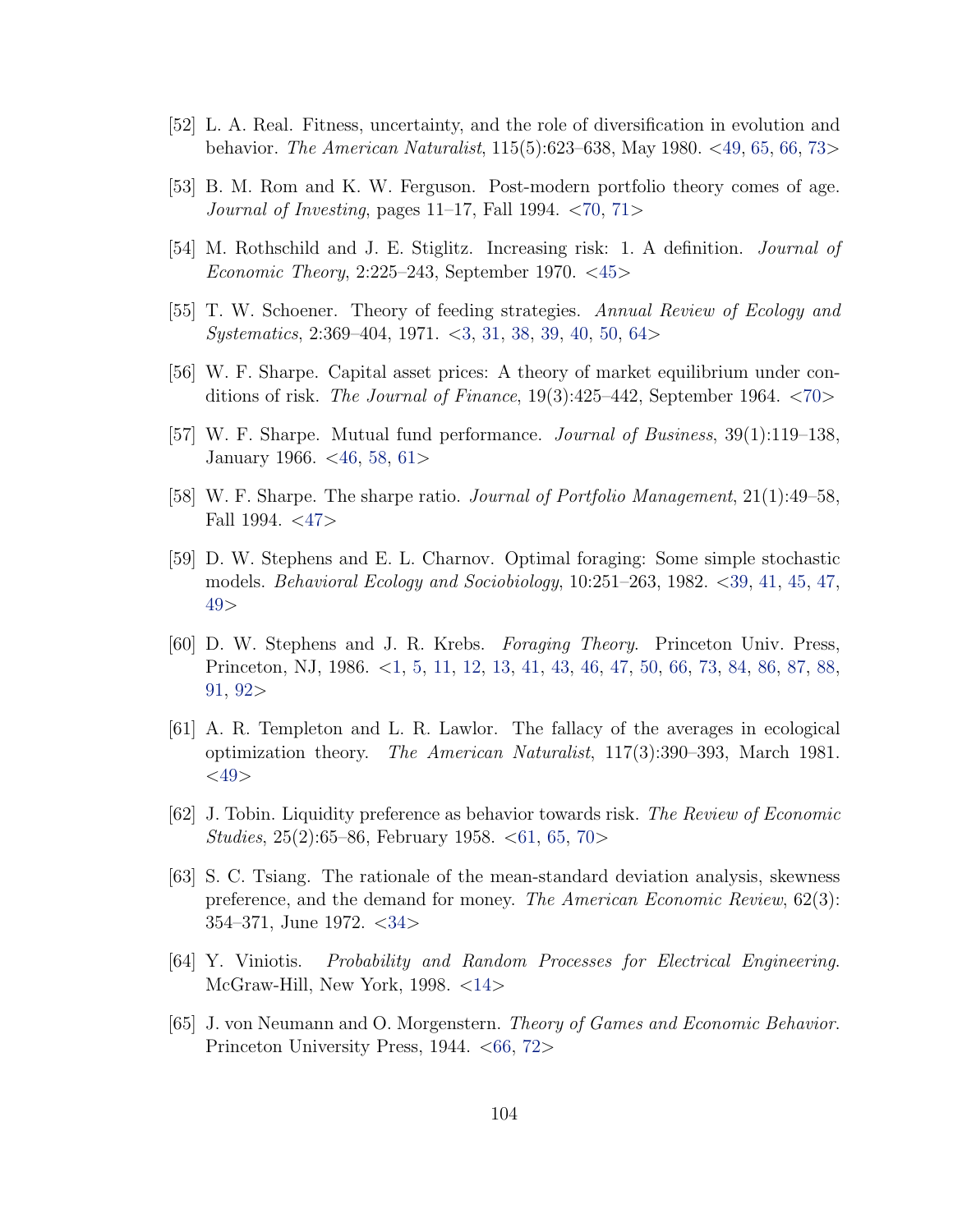- <span id="page-116-0"></span>[66] E. Wajnberg, P. Bernhard, F. Hamelin, and G. Boivin. Optimal patch time allocation for time-limited foragers. Behavioral Ecology and Sociobiology, 60:  $1-10$ , 2006.  $\lt51>$  $\lt51>$  $\lt51>$
- [67] E. E. Werner and D. J. Hall. Optimal foraging and the size selection of prey by the bluegill sunfish (Lepomis macrochirus). Ecology, 55(5):1042–1052, 1974.  $<3>$  $<3>$  $<3>$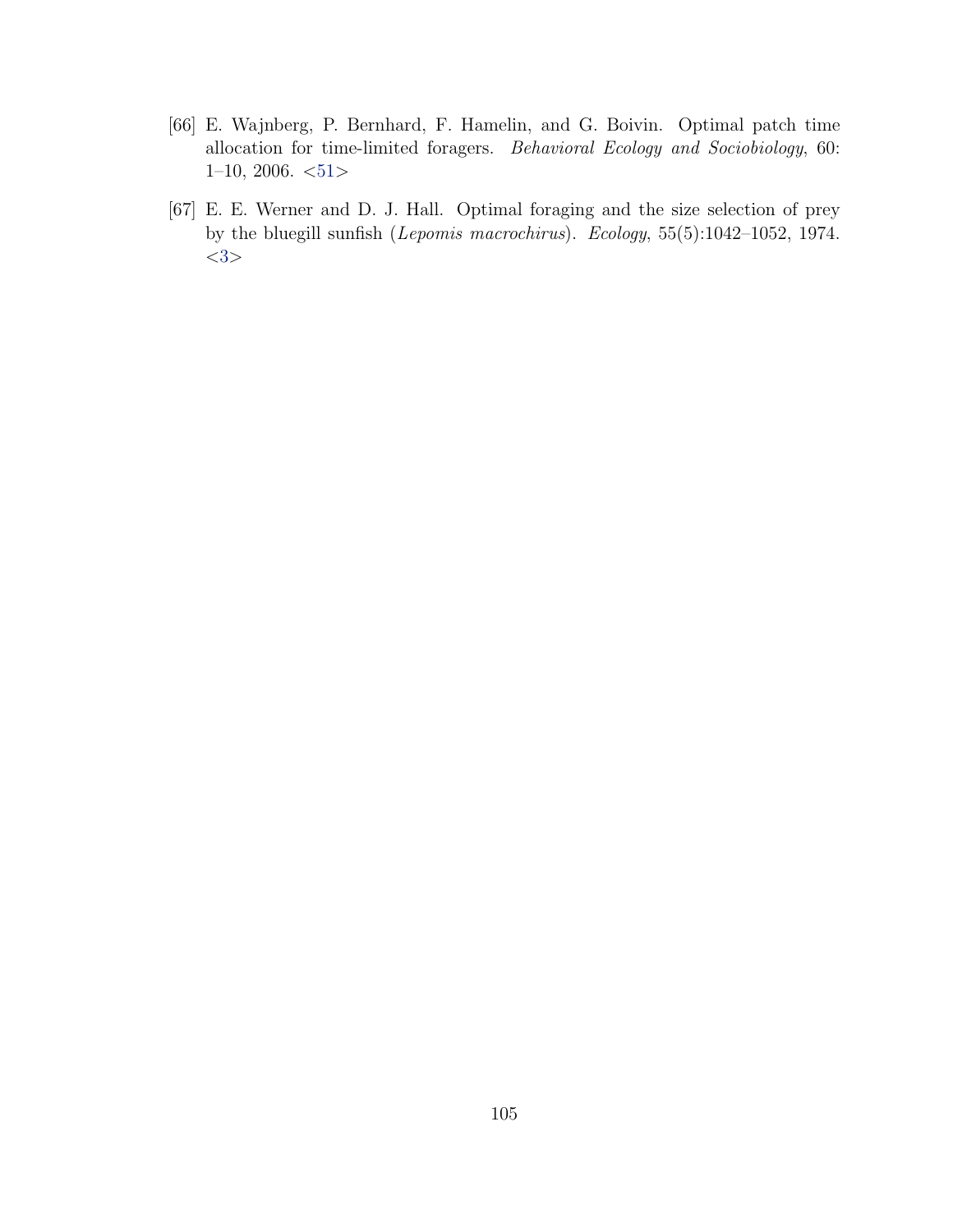<span id="page-117-2"></span>CLT central limit theorem  $\langle 46 \rangle$  $\langle 46 \rangle$  $\langle 46 \rangle$ 

EPR extreme-preference rule <[84](#page-95-1)>

FSD first-order stochastic dominance <[73](#page-84-1)>

i.i.d. (mutually) independent and identically distributed  $\langle 8 \rangle$  $\langle 8 \rangle$  $\langle 8 \rangle$ 

KKT Karush-Kuhn-Tucker <[36](#page-47-1)>

LPM lower-partial moment <[71](#page-82-1)>

LPV lower partial variance <[70](#page-81-1)>

MLPM mean-lower-partial-moment <[71](#page-82-2)>

MLPV mean-lower-partial-variance <[71](#page-82-3)>

MPT modern portfolio theory <[33](#page-44-0)>

MSA mean-semivariance analysis <[71](#page-82-4)>

MVA mean-variance analysis <[70](#page-81-2)>

MVT marginal value theorem  $\langle 44 \rangle$  $\langle 44 \rangle$  $\langle 44 \rangle$ 

OFT optimal foraging theory  $\langle 1 \rangle$  $\langle 1 \rangle$  $\langle 1 \rangle$ 

PMPT post-modern portfolio theory <[34](#page-45-1)>

SD stochastic dominance <[72](#page-83-1)>

TSD third-order stochastic dominance <[73](#page-84-2)>

<span id="page-117-1"></span><span id="page-117-0"></span><sup>1</sup>The page where the glossary entry is defined is given in angle brackets (e.g.,  $\langle 106 \rangle$  $\langle 106 \rangle$  $\langle 106 \rangle$ ).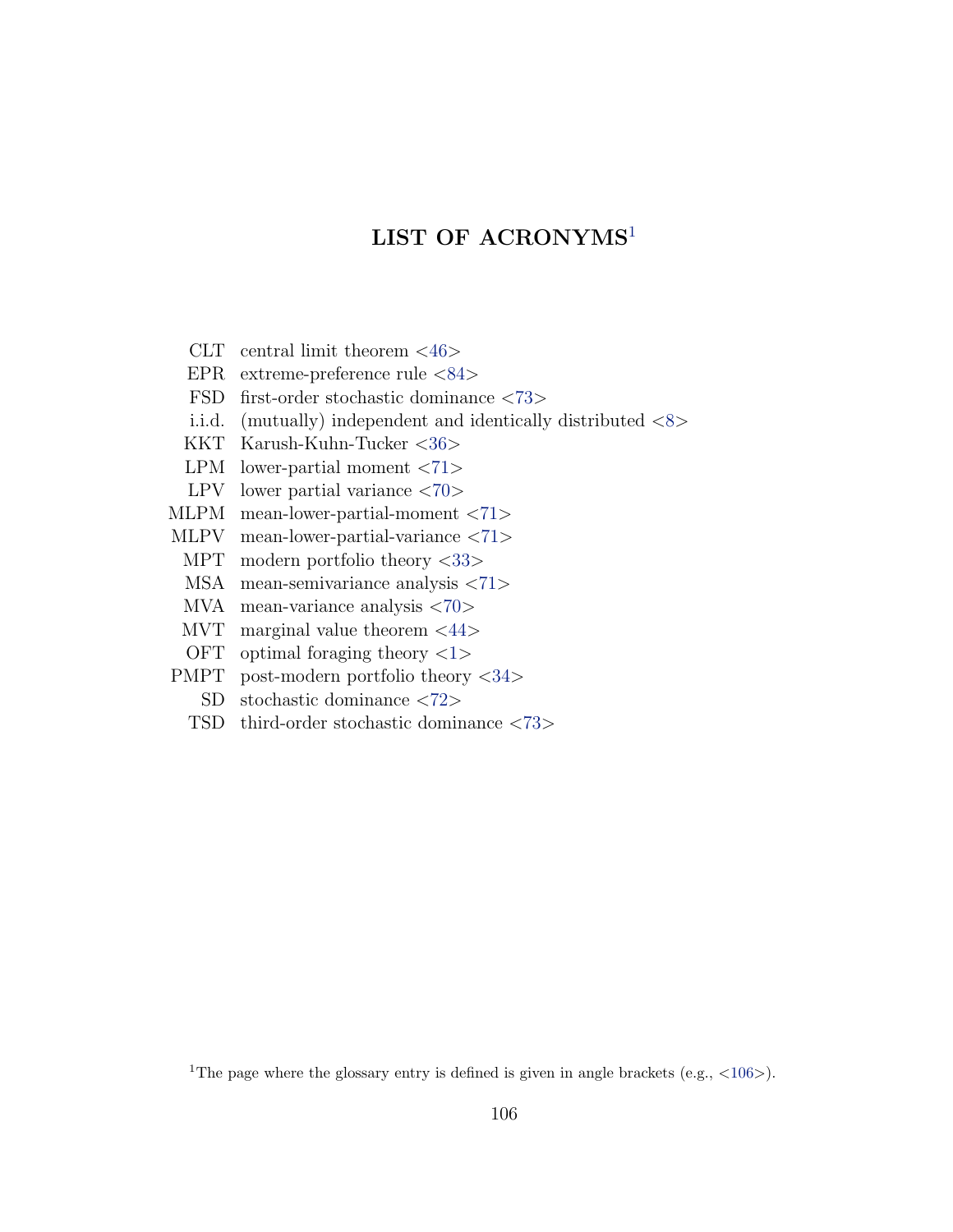<span id="page-118-2"></span>General Environment and Task-Type Terms

- $c<sup>s</sup>$  Average cost rate for searching (points per second)  $\langle 8 \rangle$  $\langle 8 \rangle$  $\langle 8 \rangle$
- n Number of task types  $\langle 8 \rangle$  $\langle 8 \rangle$  $\langle 8 \rangle$
- $\lambda_i$  Poisson encounter rate for task type i (tasks per second) <[10](#page-21-0)>
- $c_i$  Average fuel cost rate for task type i (points per second per task)  $\langle 10 \rangle$  $\langle 10 \rangle$  $\langle 10 \rangle$
- $g_i$  Average gross processing gain for task type i (points per task)  $\langle 10 \rangle$  $\langle 10 \rangle$  $\langle 10 \rangle$
- $\tau_i$  Average processing time for task type i (seconds per task) <[10](#page-21-3)>
- $p_i$  The agent's preference probability for task type  $i$  <[10](#page-21-4)>
- $g_i(\tau_i)$  Average processing gain for task type i as function of average processing time  $\langle 11 \rangle$  $\langle 11 \rangle$  $\langle 11 \rangle$

Classical OFT Terms

- $\lambda$  Merged Poisson encounter rate for all tasks (tasks per second) <[14](#page-25-1)>
- $N(t)$  Number of tasks encountered after t seconds  $\langle 16 \rangle$  $\langle 16 \rangle$  $\langle 16 \rangle$ 
	- g Gross gain random variable for processing a task during one OFT Markov renewal cycle (points)  $\langle 14 \rangle$  $\langle 14 \rangle$  $\langle 14 \rangle$
	- $\overline{q}$  Expected gross gain for processing a task during one OFT Markov renewal cycle (points)  $\langle 14 \rangle$  $\langle 14 \rangle$  $\langle 14 \rangle$
	- c Cost random variable for processing a task during one OFT Markov renewal cycle (points)  $\langle 14 \rangle$  $\langle 14 \rangle$  $\langle 14 \rangle$
	- $\bar{c}$  Expected cost for processing a task during one OFT Markov renewal cycle (points)  $\langle 14 \rangle$  $\langle 14 \rangle$  $\langle 14 \rangle$
	- $\tau$  Time random variable for processing a task during one OFT Markov renewal cycle (seconds) <[14](#page-25-6)>
	- $\bar{\tau}$  Expected time for processing a task during one OFT Markov renewal cycle (seconds)  $\langle 14 \rangle$  $\langle 14 \rangle$  $\langle 14 \rangle$
	- $G_1$  Net gain from a single OFT renewal cycle (points) <[15](#page-26-0)> $\widetilde{C}_1$  Cost from a single OFT renewal cycle (points) <15>
	- $\tilde{C}_1$  Cost from a single OFT renewal cycle (points) <[15](#page-26-1)> $\tilde{T}_1$  Length of time of a single OFT renewal cycle (second
	- $\widetilde{T}_1$  Length of time of a single OFT renewal cycle (seconds) <[15](#page-26-2)> $\widetilde{G}^N$  Total net gain for N OFT Markov renewal cycles (points) <18
	- $G^N$  Total net gain for N OFT Markov renewal cycles (points) <[18](#page-29-0)> $\widetilde{C}^N$  Total cost for N OFT Markov renewal cycles (points) <18
	- Total cost for  $N$  OFT Markov renewal cycles (points)  $\langle 18 \rangle$  $\langle 18 \rangle$  $\langle 18 \rangle$

<span id="page-118-1"></span><span id="page-118-0"></span><sup>1</sup>The page where the glossary entry is defined is given in angle brackets (e.g.,  $\langle 107 \rangle$  $\langle 107 \rangle$  $\langle 107 \rangle$ ).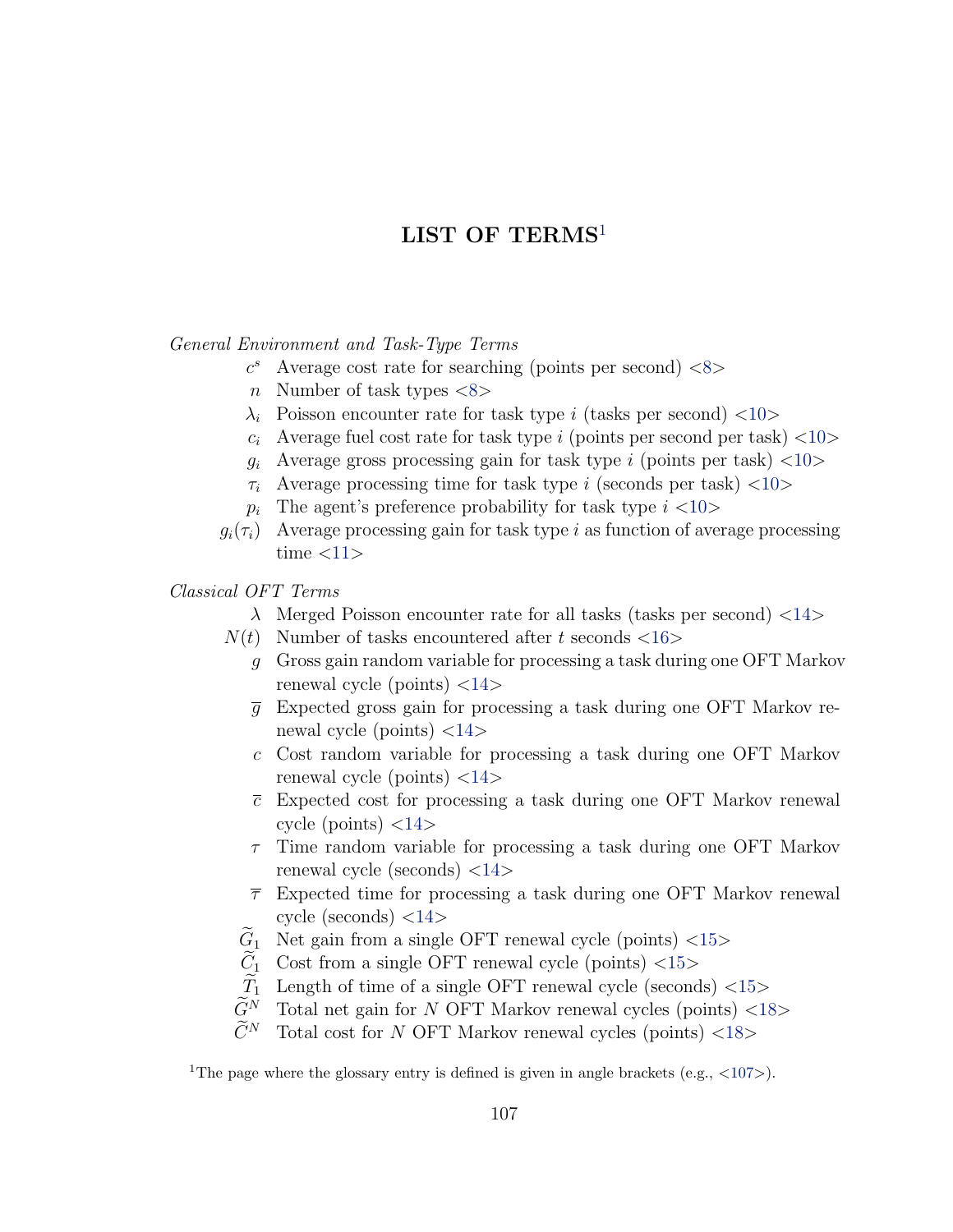- $\widetilde{T}^N$  Total length of time for N OFT Markov renewal cycles (seconds) <[17](#page-28-0)>
- <span id="page-119-0"></span> $\widetilde{G}(t)$  Total net gain after t seconds (i.e.,  $\widetilde{G}^{N(t)}$ ) (points) <[18](#page-29-2)>
- $\widetilde{C}(t)$  Total cost after t seconds (i.e.,  $\widetilde{C}^{N(t)}$ ) (points) <[18](#page-29-3)>
- $T(t)$  Total length of time after t seconds for all completed OFT Markov renewal cycles (i.e.,  $T^{N(t)}$ ) (seconds) <[18](#page-29-4)>
- Processing-Only Terms
	- $\lambda_i^p$  Poisson encounter rate with processed tasks of type *i* (processed tasks per second)  $\langle 22 \rangle$  $\langle 22 \rangle$  $\langle 22 \rangle$
	- $\lambda^p$  Poisson encounter rate with processed tasks of all types (processed tasks per second)  $\langle 23 \rangle$  $\langle 23 \rangle$  $\langle 23 \rangle$
	- $N^p(t)$  Number of tasks processed after t seconds  $\langle 25 \rangle$  $\langle 25 \rangle$  $\langle 25 \rangle$ 
		- $g<sup>p</sup>$  Gross gain random variable for processing a task during one processing Markov renewal cycle (points) <[23](#page-34-1)>
		- $\overline{g^p}$  Expected gross gain for processing a task during one processing Markov renewal cycle (points)  $\langle 24 \rangle$  $\langle 24 \rangle$  $\langle 24 \rangle$
		- $c<sup>p</sup>$  Cost random variable for processing a task during one processing Markov renewal cycle (points) <[23](#page-34-2)>
		- $\overline{c^p}$  Expected cost for processing a task during one processing Markov renewal cycle (points)  $\langle 24 \rangle$  $\langle 24 \rangle$  $\langle 24 \rangle$
		- $\tau^p$  Time random variable for processing a task during one processing Markov renewal cycle (seconds) <[23](#page-34-3)>
		- $\overline{\tau^p}$ <sup>p</sup> Expected time for processing a task during one processing Markov renewal cycle (seconds) <[24](#page-35-2)>
		- $G_1$  Net gain from a single processing renewal cycle (points)  $\langle 24 \rangle$  $\langle 24 \rangle$  $\langle 24 \rangle$
		- $C_1$  Cost from a single processing renewal cycle (points)  $\langle 24 \rangle$  $\langle 24 \rangle$  $\langle 24 \rangle$
		- $T_1$  Length of time of a single processing renewal cycle (seconds)  $\langle 24 \rangle$  $\langle 24 \rangle$  $\langle 24 \rangle$
	- $G^{N^p}$ Total net gain for N processing Markov renewal cycles (points)  $\langle 26 \rangle$  $\langle 26 \rangle$  $\langle 26 \rangle$
	- $C^{N^p}$ Total cost for N processing Markov renewal cycles (points)  $\langle 26 \rangle$  $\langle 26 \rangle$  $\langle 26 \rangle$
	- $T^{N^p}$ Total length of time for  $N^p$  processing Markov renewal cycles (seconds)  $\langle 26 \rangle$  $\langle 26 \rangle$  $\langle 26 \rangle$
	- $G(t)$  Total net gain after t seconds (i.e.,  $G^{N^p(t)}$ ) (points) <[26](#page-37-3)>
	- $C(t)$  Total cost after t seconds (i.e.,  $C^{N^p(t)}$ ) (points) <[26](#page-37-4)>
	- $T(t)$  Total length of time after t seconds for all completed processing Markov renewal cycles (i.e.,  $T^{N^p(t)}$ ) (seconds) <[26](#page-37-5)>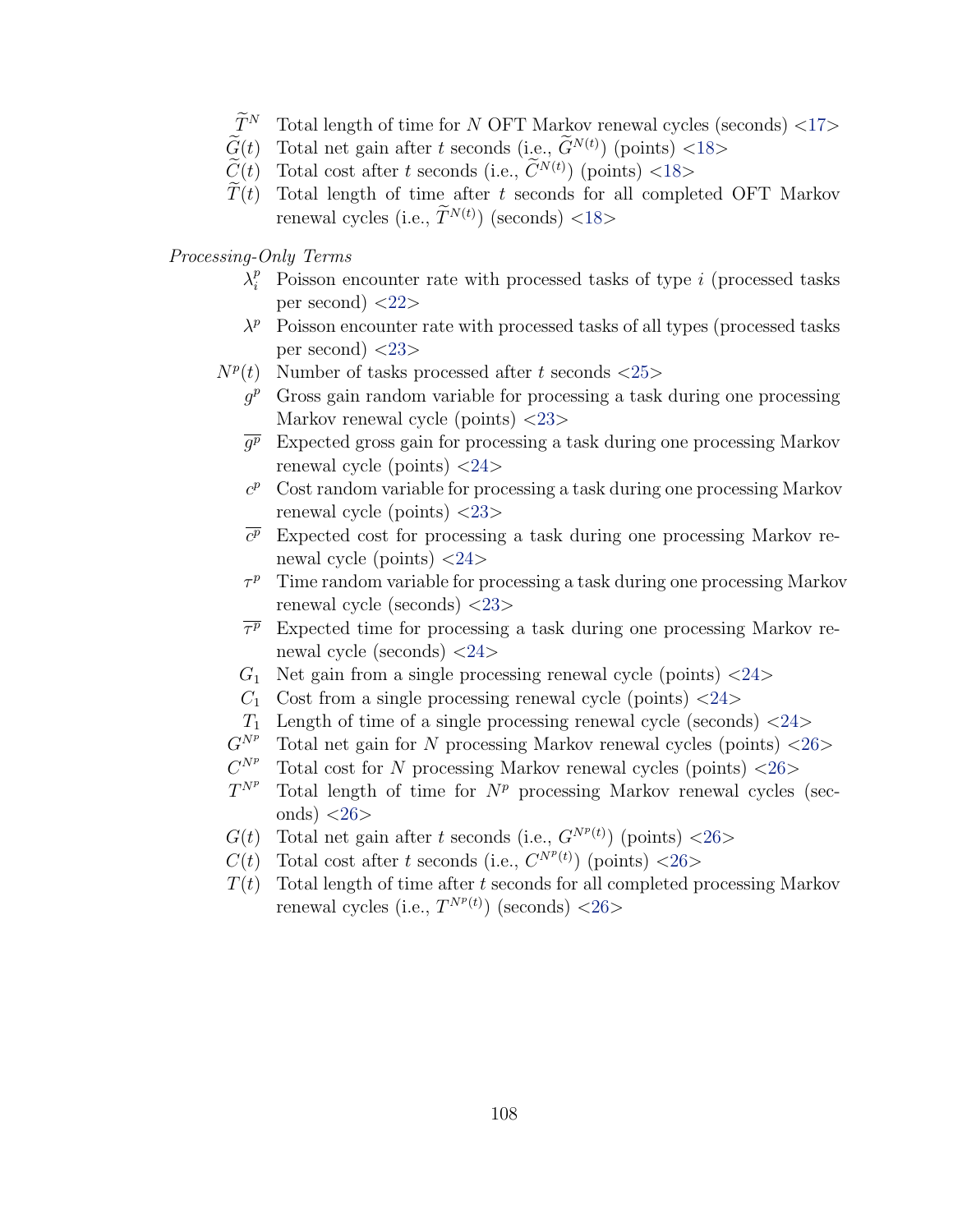### LIST OF SYMBOLS

#### <span id="page-120-0"></span>Document Conventions

[xx] see reference number xx in [the bibliography](#page-111-0)

#### General Mathematics

- $=$  is equal to
- $\triangleq$  defined as
- $\approx$  is approximately equal to
- $\langle \rangle$  strictly less (greater) than
- $\leq$  ( $\geq$ ) less (greater) than or equal to
- $x + y$  sum of x and y
- $x \times y$  product of x and y (also denoted xy)
- $-x$  additive inverse of x
- $x y$  difference of x and y (i.e.,  $x y \triangleq x + -y$ )
- sgn $(x)$  sign function of x
	- $\Pi$  product of elements of a set
	- $\sum$ sum of elements of a set

#### Numbers

- N the set of the natural numbers (i.e.,  $\{1, 2, 3, \dots\}$ )
- W the set of the whole numbers (i.e.,  $\{0, 1, 2, 3, \dots\}$ )
- $\mathbb{Z}$  the set of the integers (i.e.,  $\{\ldots, -3, -2, -1, 0, 1, 2, 3, \ldots\}$ )
- Q the set of the rationals (i.e., ratios of integers)
- R the set of the real numbers
- $\mathbb{R}_{>0}$  the set of the strictly positive real numbers
- $\mathbb{R}_{\geq 0}$  the set of the non-negative real numbers
- $\mathbb{R}_{\leq 0}$  the set of the strictly negative real numbers
- $\mathbb{R}_{\leq 0}$  the set of the non-positive real numbers
- $\mathbb{R}_{\neq 0}$  the set of the non-zero real numbers
	- $\overline{\mathbb{R}}$  the set of the extended real numbers (i.e.,  $\mathbb{R} \cup \{-\infty, +\infty\}$ )
- $\mathbb{R}^n$ the Euclidean  $n$ -space
- $\mathbb{R}^{n \times m}$ space of  $n$ -by- $m$  real matrices
- $\mathbb{R}^{n \times n}$ the unitary associative real algebra
	- e Euler's number (i.e., constant  $e ≈ 2.71828182845904523536$ )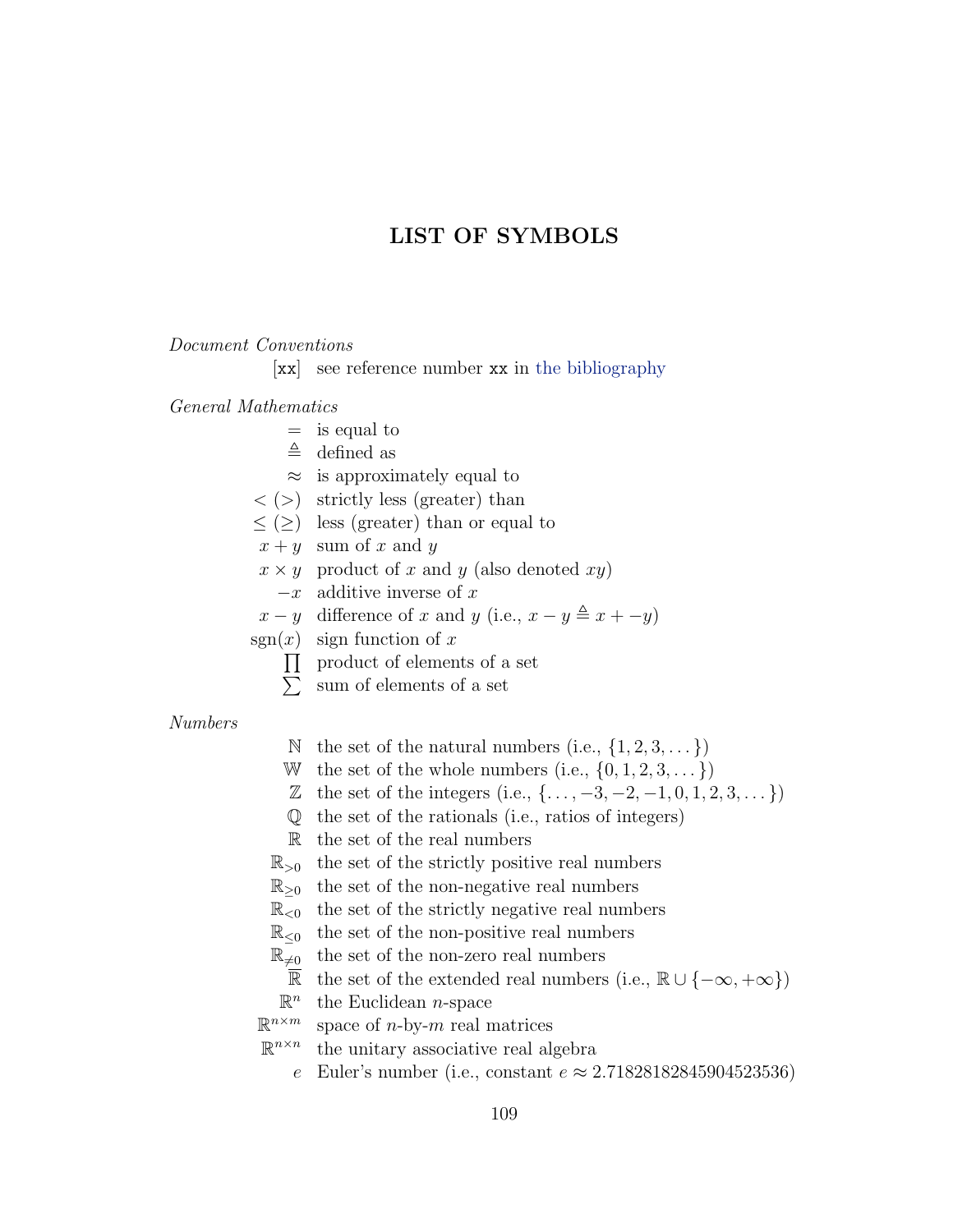- <span id="page-121-0"></span> $\log_b(x)$ (x) logarithm of positive real number x in base b (i.e.,  $b^{\log_b(x)} = x$ )
- $log(x)$  common logarithm of positive real number x (i.e.,  $10^{\log(x)} = x$ )
- $\ln(x)$  natural logarithm of positive real number x (i.e.,  $e^{\ln(x)} = x$ )
- $\exp(x)$  exponential function (i.e.,  $\exp(x) \triangleq e^x$ )
	- $\lceil x \rceil$  the ceiling of real number x (i.e., the least integer not less than x)
	- |x| the floor of real number x (i.e., the greatest integer not greater than  $x)$

Sets

 $\mathcal X$  a set  $\mathcal X$ 

- ${a, b, c}$  a set of objects a, b, and c
	- . continue the established pattern ad infinitum (e.g., the infinite set  $\{1, 2, 3, \dots\}$
- $\{u : p\}$  set of all elements of u such that p
- $\{u : p, q, r\}$  set of all elements of u such that p, q, and r
	- $\emptyset$  the empty set (i.e., {})
	- $\in$  is an element of (i.e., set inclusion)
	- $\notin$  is not an element of (i.e., set exclusion)
	- ⊂ (⊃) is a proper/strict subset (superset) of
	- $\subseteq$  ( $\supseteq$ ) is a subset (superset) of
	- $\mathcal{X} = \mathcal{Y}$  set X is equal to set  $\mathcal{Y}$  (i.e.,  $\mathcal{X} \subseteq \mathcal{Y}$  and  $\mathcal{Y} \subseteq \mathcal{X}$ )
	- $\mathcal{X} \neq \mathcal{Y}$  set X is not equal to set Y
	- $\mathscr{P}(\mathcal{U})$  power set of set  $\mathcal{U}$  (i.e., the set of all subsets of  $\mathcal{U}$ )
		- $|\mathcal{X}|$  cardinality of set X
			- $\bigcap$  intersection of many sets (compare to  $\Sigma$ )
			- U union of many sets (compare to  $\Sigma$ )
	- $\mathcal{X} \cap \mathcal{Y}$  set intersection (or meet) of sets X and Y
	- $\mathcal{X} \cup \mathcal{Y}$  set union (or join) of sets X and Y
	- $\mathcal{X} \mathcal{Y}$  difference of sets X and Y
		- $\mathcal{X}^c$  complement of set  $\mathcal{X}^c$  (e.g.,  $\mathcal{U} \mathcal{X}$  where  $\mathcal{X} \subseteq \mathcal{U}$ )
	- $(a, b)$  ordered pair of objects a and b (i.e.,  $(a, b) \triangleq {\mathcal{A}, \{a, b\}}$ )
- $(x_1, x_2, \ldots, x_n)$  n-tuple (i.e., tuple of length  $n \in \mathbb{N}$  with coordinates  $x_1, x_2, \ldots, x_n$ in their respective order)
	- $\mathcal{X} \times \mathcal{Y}$  (binary) Cartesian product of sets X and Y (i.e.,  $\mathcal{X} \times \mathcal{Y} \triangleq \{(x, y) :$  $x \in \mathcal{X}, y \in \mathcal{Y}$
	- $\mathcal{X}_1 \times \cdots \times \mathcal{X}_n$  Cartesian product of n sets  $\mathcal{X}_1, \ldots, \mathcal{X}_n$  (i.e.,  $\mathcal{X}_1 \times \cdots \times \mathcal{X}_n \triangleq$  $\{(x_1, ..., x_n) : x_1 \in \mathcal{X}_1, ..., x_n \in \mathcal{X}_n\})$ 
		- $\mathcal{X}^n$ <sup>n</sup> Cartesian product of set X with itself n times (e.g.,  $\mathcal{X}^3 \triangleq \mathcal{X} \times \mathcal{X} \times$  $\mathcal{X}$
		- [a, b] interval  $[a, b] \triangleq \{x \in \mathcal{X} : a \leq x \leq b\}$
		- $(a, b]$  interval  $(a, b] \triangleq \{x \in \mathcal{X} : a < x \leq b\}$
		- [a, b) interval  $[a, b) \triangleq \{x \in \mathcal{X} : a \leq x < b\}$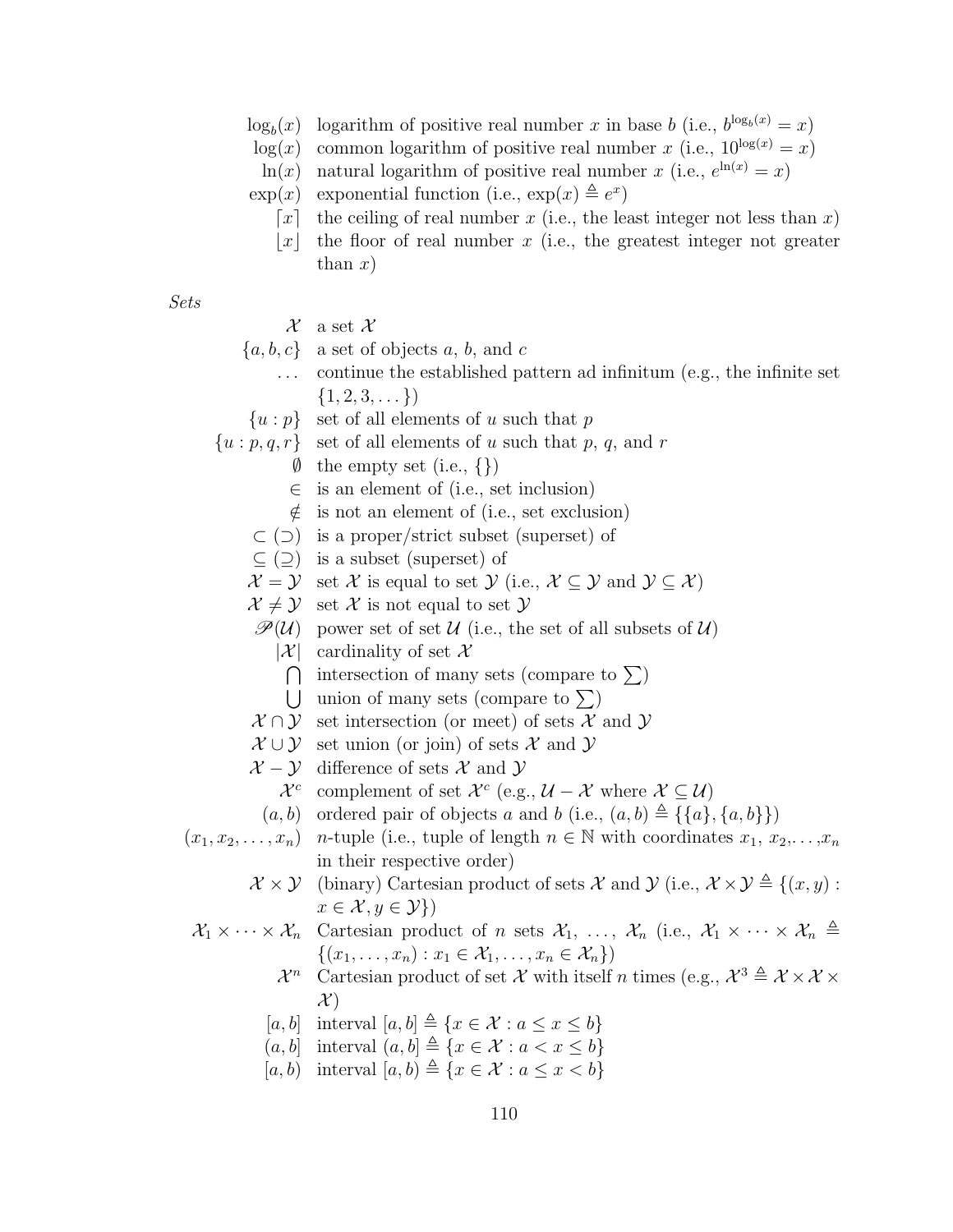$(a, b)$  interval  $(a, b) \triangleq \{x \in \mathcal{X} : a < x < b\}$ 

<span id="page-122-0"></span>Families and Sequences

 $x(i)$  or  $x_i$  or  $x^i$ alternate notations for an index  $i$  on a symbol  $x$ 

 $(x_i : i \in \mathcal{I})$ an indexed family with index set  $\mathcal{I}$  (also  $(x_i)_{i\in\mathcal{I}}$ )

- $(x(t): t \geq 0)$  an ordered indexed family with a directed index set T where  $0 \in T$ 
	- $(x_{\alpha})$  a net (i.e., an ordered indexed family  $(x_{\alpha} : \alpha \in \mathcal{A})$  with directed index set  $\mathcal{A}$ )
	- $(x_n)$  a sequence (i.e., an ordered indexed family  $(x_n : n \in \mathbb{N})$  with totally ordered index set N)

Logic

logical equivalence

logical implication

Order

| inf infimum (i.e., greatest lower bound or meet) |
|--------------------------------------------------|
| sup supremum (i.e., lowest upper bound or join)  |
| max maximum element                              |
| min minimum element                              |

Functions and Real Analysis

n! factorial of n (i.e.,  $n! = 1 \times 2 \times \cdots \times n$  with  $0! = 1$ )  $f: \mathcal{X} \mapsto \mathcal{Y}$  a function f with domain X and codomain Y lim limit (e.g., unique limit of filter base, function, net, or sequence)  $\rightarrow$  a limit  $p_n \to p$  limit of sequence  $(p_n)$  $f(x) \rightarrow q$  limit of function f (e.g., as  $x \rightarrow p$ )  $f'(x_0+)$  the right-hand derivative of function f at point  $x_0$  $f'(x_0-)$  the left-hand derivative of function f at point  $x_0$  $f'(x_0)$  the first (total) derivative of function f at point  $x_0$  $f''(x_0)$  the second (ordinary) derivative of function f at point  $x_0$  $f'''(x_0)$ the third (ordinary) derivative of function f at point  $x_0$  $f^{(n)}$  $(x_0)$  the n<sup>th</sup> (ordinary) derivative of function f at point  $x_0$  where  $n \in$  $\{4, 5, 6, \dots\}$  $d f/d t$  total derivative of function f at point t  $d^2 f/d t^2$ second total derivative of function  $f$  (i.e.,  $f''$ )  $d^3 f/dt^3$ third total derivative of function  $f$  (i.e.,  $f'''$ )  $d^n f/dt$ <sup>n</sup> n<sup>th</sup> total derivative of function f (i.e.,  $f^{(n)}$ )  $\partial f/\partial x$  partial derivative of function f with respect to x

 $\partial^2$ partial derivative of function  $\partial f/\partial x$  with respect to y

Vectors and Linear Algebra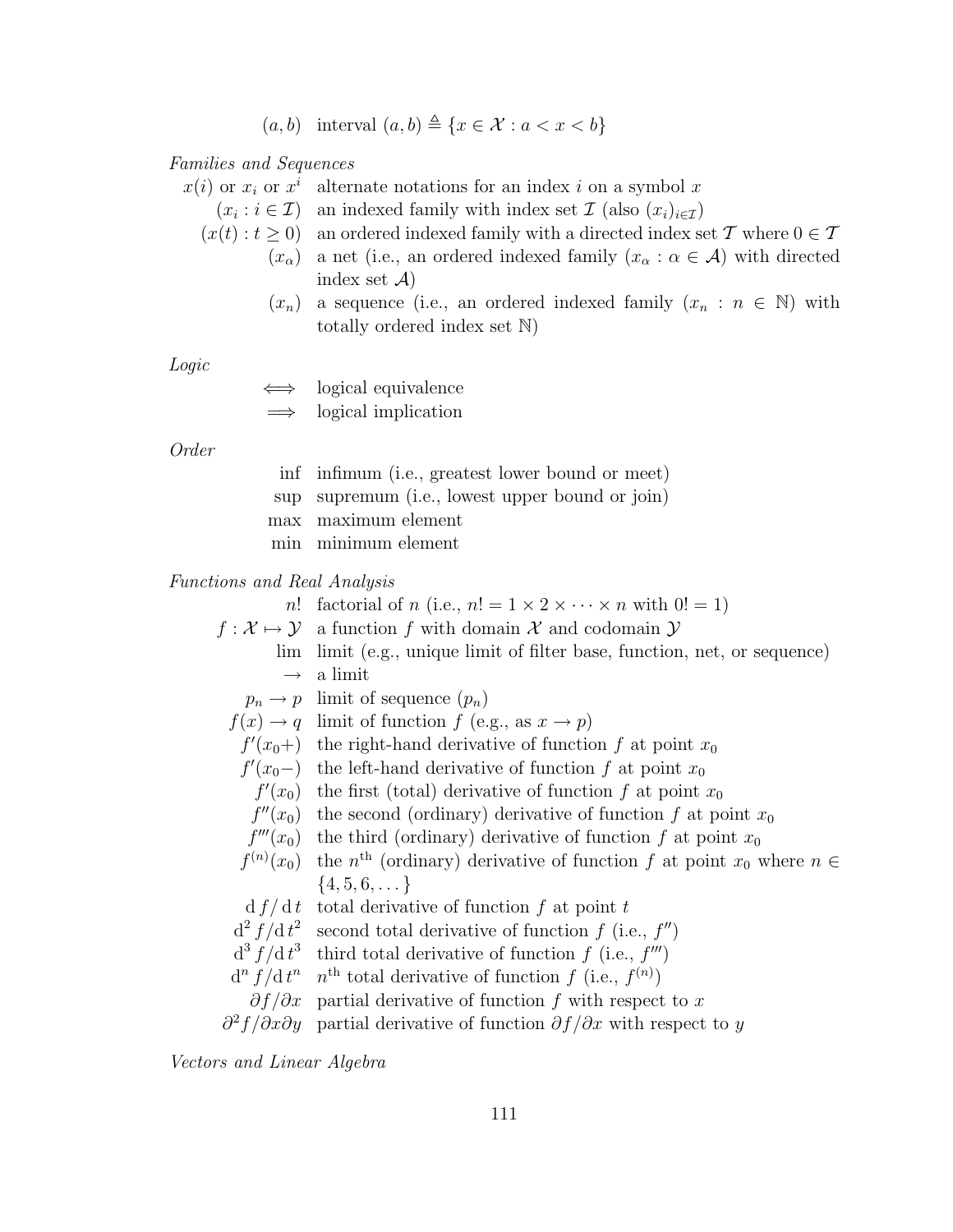- $y_i$  the i<sup>th</sup> coordinate of vector y
- <span id="page-123-0"></span> $x^{\top}$ the transpose of vector or covector  $x$  (i.e., if  $x$  is an n-vector then  $x = [x_1, x_2, \dots, x_n]^\top$
- $A^{\top}$  the transpose of matrix A
	- $e_i$  the i<sup>th</sup> elementary (or standard) basis vector
	- I the identity matrix
- $\nabla_x f(x)$  the gradient vector of function f at x
- $\nabla_{xx}^2 f(x)$  the Hessian matrix of function f at point x

Probability and Measure Theory

- $\mathfrak{B}(\mathcal{U})$  the Borel algebra of set  $\mathcal{U}$  (i.e.,  $\mathfrak{B}(\mathcal{U})$  is the minimal a  $\sigma$ -algebra containing the open sets; elements of  $\mathfrak{B}(\mathcal{U})$  are called *Borel sets* and are subsets of  $U$ , so  $\mathfrak{B}(U \in \mathscr{P}(U))$
- $\int_a^b f(x) dx$  the Lebesgue integral of function f over interval  $[a, b] \subset \overline{\mathbb{R}}$  with respect to the Lebesgue measure
	- $f * g$  convolution of function f with function g (i.e.,  $(f * g)(t) \triangleq \int_{-\infty}^{\infty} f(\tau)g(t-t)$  $\tau$ ) d  $\tau$ )
	- $\delta_a(\mathcal{E})$  Dirac delta measure of set  $\mathcal{E}$  at point a (e.g.,  $f(0)$  =  $\int_{-1}^{1} f(x)\delta_0(\{x\})\,\mathrm{d}\,x$
	- δ(x − p) Simplified Dirac delta measure notation (i.e.,  $\delta(x p) \triangleq \delta_p({x})$ ) Pr Probability measure
- $(\mathcal{U}, \Sigma, \Pr)$  Probability space with outcomes  $\mathcal{U}, \sigma$ -field of events  $\Sigma$ , and probability measure Pr
- ${X \le a}$  Measurable set induced by preimage of random variable X (i.e.,  $\{\zeta \in \mathcal{U} : X(\zeta) \leq a\}\)$
- $Pr(X \le a)$  Probability induced by preimage of random variable X (i.e.,  $Pr({\{\zeta \in A\}})$  $\mathcal{U}: X(\zeta) \leq a \})$ 
	- $F_X(x)$  Cumulative distribution function for random variable X (i.e.,  $F_X(a) \triangleq$  $Pr(X \leq a)$
	- $f_X(x)$  Probability density function for random variable X (i.e.,  $F_X(a) =$  $\int_{-\infty}^{a} f_X(x) \, \mathrm{d}x$
	- $E(X)$  Expectation of random variable  $X$  (i.e.,  $\int_{-\infty}^{\infty} x f_X(x) \, \mathrm{d}x$
	- $E(g(X))$  Expectation of function g of random variable X (i.e.,  $\int_{-\infty}^{\infty} g(x) f_X(x) \, \mathrm{d} x$
- cov $(X, Y)$  Covariance of random variables X and Y (i.e., cov $(X, Y) = E(XY)$   $E(X) E(Y)$
- $F_{XY}(x, y)$  Joint distribution function for random variables X and Y (i.e.,  $F_{XY}(a, b) \triangleq \Pr(X \le a, Y \le b)$
- $f_{XY}(x, y)$  Joint density function for random variables X and Y
- $f_{Y|X}(y|x)$  Conditional density function for random variable Y given  $X = x$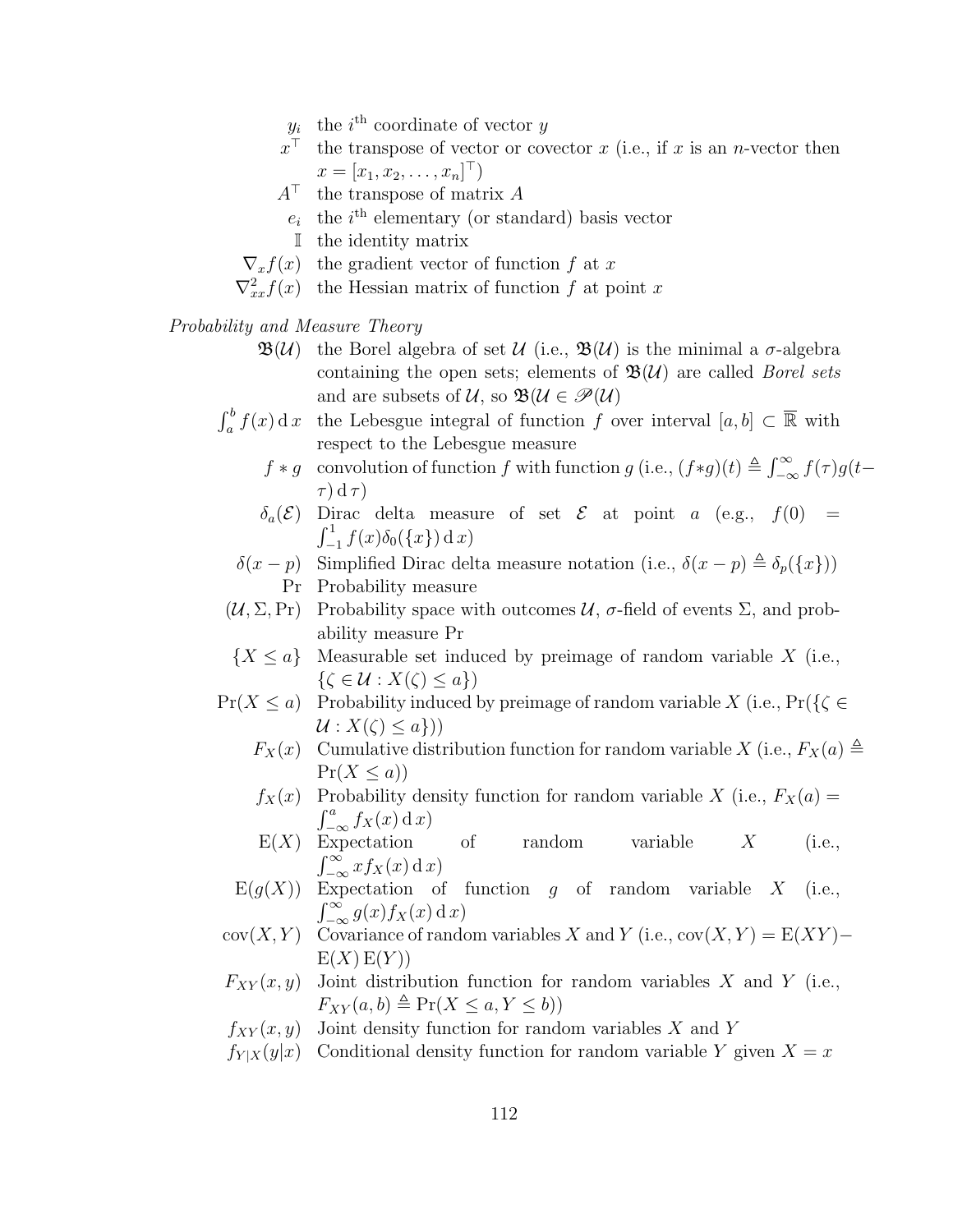<span id="page-124-0"></span> $F_{Y|X}(y|x)$  Conditional distribution function for random variable Y given  $X =$  $\boldsymbol{x}$ 

- $E(Y|X)$  Conditional expectation of Y given X
- $(N(t): t \in \mathbb{R}_{\geq 0})$  Random process (i.e.,  $N(t)$  is a random vector for all  $t \in \mathbb{R}_{>0}$ )
- $Y(t) \stackrel{a.s.-\to y}{\longrightarrow} Y$  Random process  $Y(t)$  converges almost surely (i.e.,  $Pr(\lim_{t\to\infty} Y(t))$  $Y$  = 1) to Y
- aslim  $Y(t) = Y$  Random process  $Y(t)$  converges almost surely (i.e., with probability 1) to  $Y$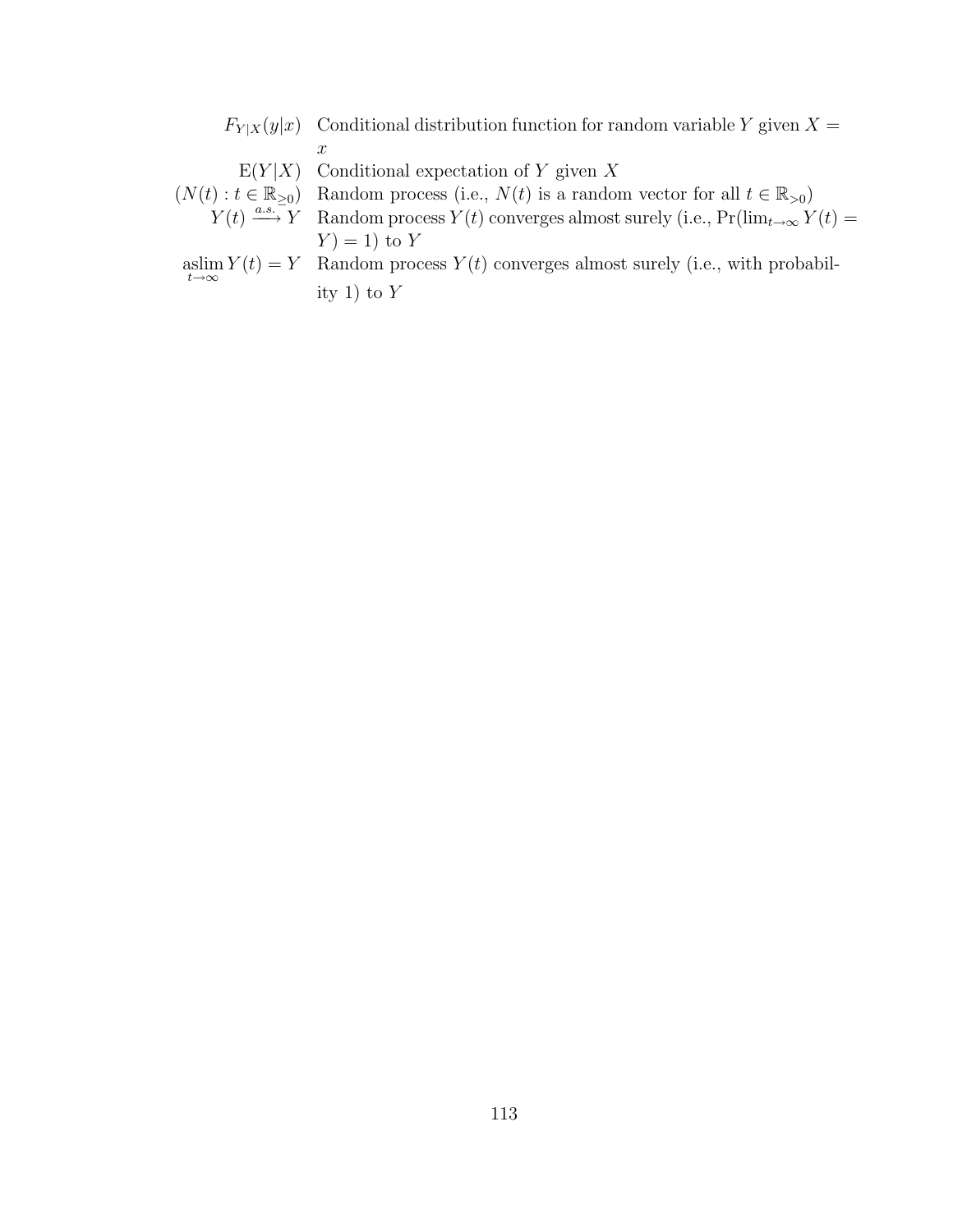<span id="page-125-1"></span>

| AAV, see examples, applications, au-                             | classical OFT, see optimal foraging the-    |
|------------------------------------------------------------------|---------------------------------------------|
| tonomous vehicle                                                 | ory                                         |
| agent, see solitary agent model, agent                           | classical optimal foraging theory, see op-  |
| agent model, see solitary agent model                            | timal foraging theory                       |
| AGV, see examples, applications, au-                             | CLT, see stochasticity, central limit theo- |
| tonomous vehicle                                                 | rem                                         |
| applications, see examples, applications                         | cognition, 93                               |
| artificial intelligence, 93                                      | combined prey and patch model, see com-     |
| assumptions, see solitary agent model, as-                       | bined task-type and processing-             |
| sumptions                                                        | length choice problem                       |
| automation, see examples, applications                           | combined task-type and processing-length    |
| autonomous air vehicles, see examples,                           | choice problem, 11, 87                      |
| applications, autonomous vehicle                                 | compound objectives, see optimality,        |
| autonomous ground vehicles, see exam-                            | multiobjective optimization                 |
| ples, applications, autonomous                                   | Concorde fallacy, see sunk-cost effect      |
| vehicle                                                          | constraints, see optimization constraints   |
| average, see stochasticity, statistics, ex-                      | contributions                               |
| pectation                                                        | biology, $94-96$                            |
|                                                                  | engineering, 93-94                          |
| bang-bang control, 47                                            | costs, see solitary agent model, costs      |
| Borel sets, see mathematics, sets, Borel                         | currency, see solitary agent model, cur-    |
| algebra                                                          | rency                                       |
| C                                                                | . D<br>.                                    |
| capital budgeting, see finance, capital dynamic optimization, 46 |                                             |
| budgets                                                          |                                             |
| central limit theorem (CLT), see stochas-                        | . <b>E</b>                                  |
| ticity, central limit theorem                                    | ecological rationality, 55, 58, 59          |
| central moments, see stochasticity, statis-                      | efficiency, see excess efficiency           |
| tics, central moments                                            | EPR, see extreme-preference rule            |

<span id="page-125-0"></span> $^1\rm{Notation:}$   $\,114$  $\,114$  is a definition page, and  $\,114$  is a glossary page.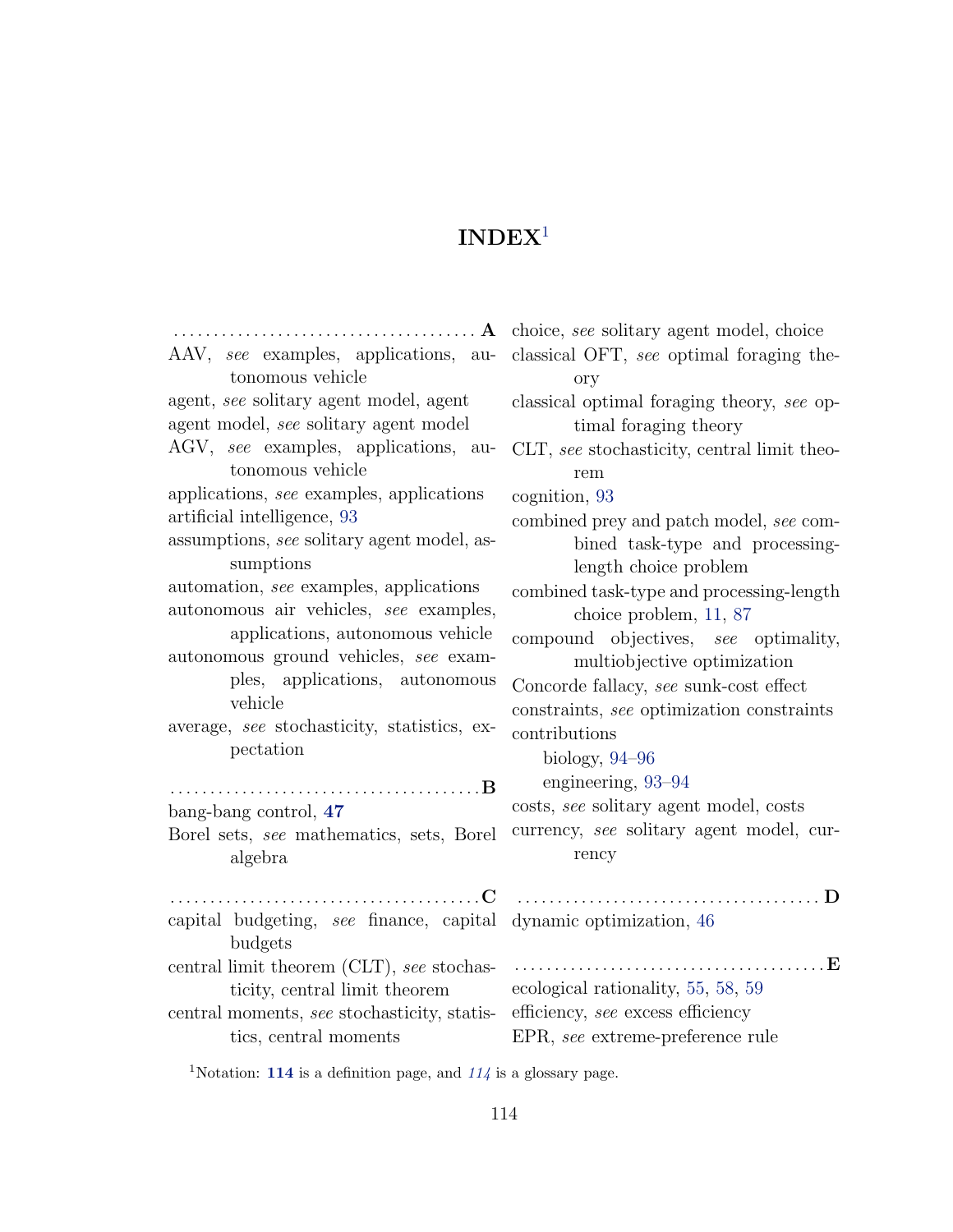equilibrium process rate of net gain, see equilibrium renewal process rate of net gain equilibrium renewal process rate of net gain, [42](#page-53-0)[–43](#page-54-0) Erlang-2, see stochasticity, distributions, Erlang-2 ex post performance measure, [47](#page-58-0) examples analytical solutions, [90](#page-101-0)[–92](#page-103-0) discounted net gain, [91](#page-102-0) excess efficiency, [92](#page-103-0) rate of excess net gain, [90](#page-101-0)[–91](#page-102-0) applications, [93](#page-104-0)[–94](#page-105-0) autonomous vehicle, [1,](#page-12-0) [4,](#page-15-0) [31,](#page-42-0) [94](#page-105-0) military, [94](#page-105-0) queueing, [94](#page-105-0) surveillance, [31](#page-42-0) temperature control, [94](#page-105-0) graphical solutions excess efficiency, [56–](#page-67-0)[58](#page-69-0) rate of excess net gain, [53](#page-64-0)[–55](#page-66-0) reward-to-variability ratio, [59](#page-70-0) reward-to-variance ratio, [61](#page-72-0) excess efficiency, [55–](#page-66-0)[56](#page-67-0), [56–](#page-67-0)[58](#page-69-0) graphical optimization, [56–](#page-67-0)[58](#page-69-0) expectation, see stochasticity, statistics, expectation expected utility, see utility theory expected value, see stochasticity, statistics, expectation extreme-preference rule (EPR), [84](#page-95-0), [106](#page-117-2) . . . . . . . . . . . . . . . . . . . . . . . . . . . . . . . . . . . . . . . F finance capital budgets, [72](#page-83-0) investment returns, [72](#page-83-0) modern portfolio theory (MPT), [33](#page-44-1), [106](#page-117-2) portfolios, [72](#page-83-0) post-modern portfolio (PMPT), [34](#page-45-0), [70–](#page-81-0)[73,](#page-84-0) [106](#page-117-2)

stochastic dominance (SD), [72–](#page-83-0)[73](#page-84-0), [106](#page-117-2) first-order (FSD), [72](#page-83-0)[–73](#page-84-0), [106](#page-117-2) third-order (TSD), [73,](#page-84-0) [106](#page-117-2) finite expectation, see stochasticity, statistics, finite expectation foraging, see optimal foraging theory foraging model, see solitary agent model frontier, see optimality, Pareto efficient future directions, [70,](#page-81-0) [96–](#page-107-0)[97](#page-108-0) . . . . . . . . . . . . . . . . . . . . . . . . . . . . . . . . . . . . . . G gain, see solitary agent model, point gain gain success threshold, [44–](#page-55-0)[45,](#page-56-0) [52,](#page-63-0) [55,](#page-66-0) [58,](#page-69-0) [61](#page-72-0) gain threshold, see gain success threshold Gaussian distribution, see stochasticity, distributions, normal gross gain success threshold, [55](#page-66-0) . . . . . . . . . . . . . . . . . . . . . . . . . . . . . . . . . . . . . . . I i.i.d., see stochasticity, random variable, i.i.d. independent and identically distributed (i.i.d.), see stochasticity, random variable, i.i.d. independent random variables, see stochasticity, random variable, independent investment returns, see finance, investment returns . . . . . . . . . . . . . . . . . . . . . . . . . . . . . . . . . . . . . . K Karush-Khun-Tucker (KKT) conditions, see optimality, KKT conditions KKT conditions, see optimality, KKT conditions Kuhn-Tucker conditions, see optimality, KKT conditions . . . . . . . . . . . . . . . . . . . . . . . . . . . . . . . . . . . . . . .L Lagrange multiplier method, see optimal-

ity, Lagrange multiplier method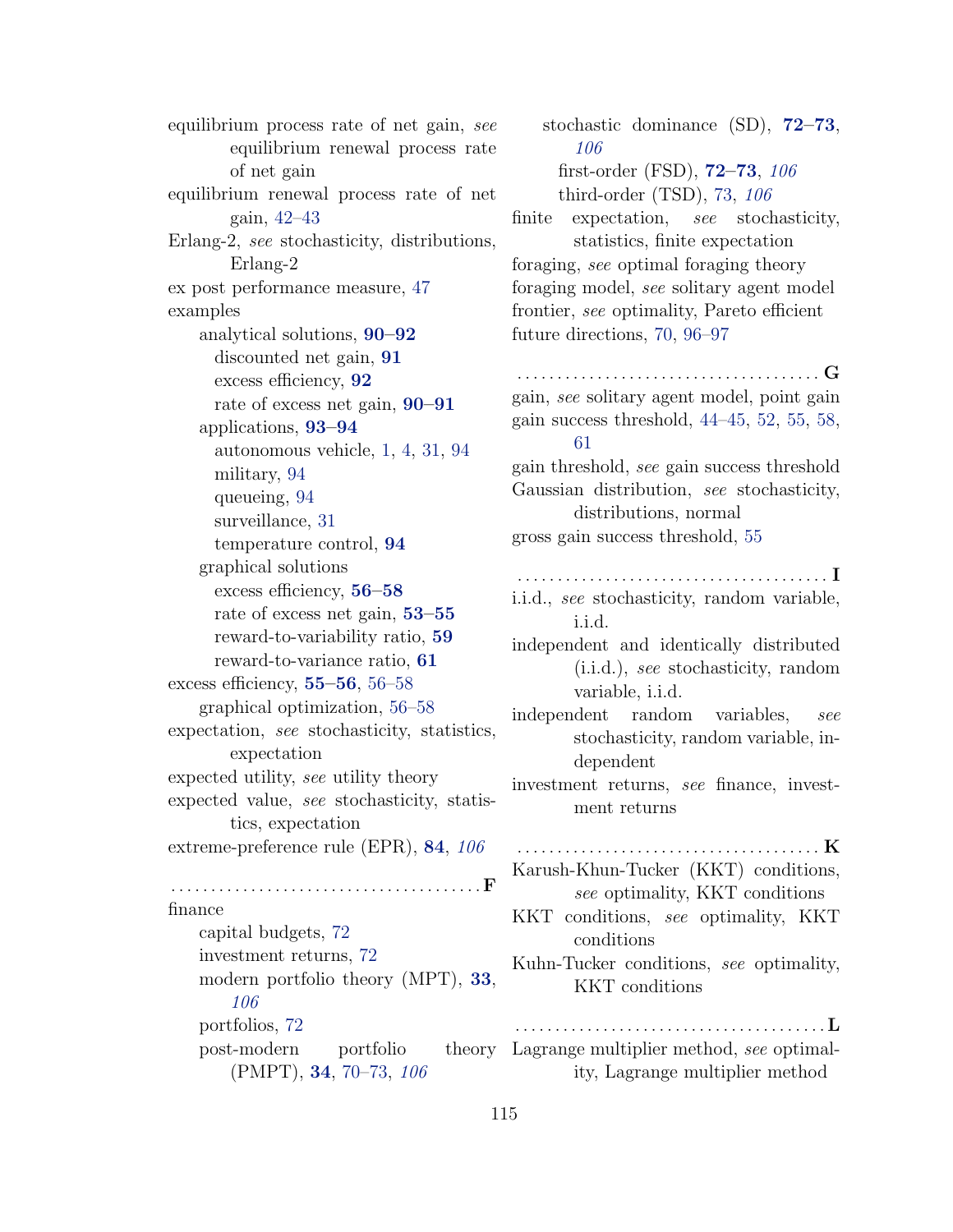location, see stochasticity, distributions, location-scale family location-scale, see stochasticity, distributions, location-scale family long-term average rate of net gain, [19](#page-30-0), [27](#page-38-0), [39–](#page-50-0)[44](#page-55-0) graphical optimization, [43–](#page-54-0)[44](#page-55-0) justification, [39–](#page-50-0)[40](#page-51-0) limit, [40–](#page-51-0)[41](#page-52-0) opportunity cost, [41–](#page-52-0)[42](#page-53-0) long-term rate of net gain, see long-term average rate of net gain lower-partial moment, see stochasticity, statistics, lower-partial moment lower-partial variance, see stochasticity, statistics, lower-partial variance LPM, see stochasticity, statistics, lowerpartial moment LPV, see stochasticity, statistics, lowerpartial variance . . . . . . . . . . . . . . . . . . . . . . . . . . . . . . . . . . . . . . M marginal value theorem (MVT), [44](#page-55-0), [87,](#page-98-0) [106](#page-117-2) Markov renewal cycle OFT cycle, [108](#page-119-0) Markov renewal cycles OFT cycle, see solitary agent model, classical analysis, OFT cycle processing cycle, see solitary agent model, processing-only analysis, processing cycle Markov renewal process, see stochasticity, Markov renewal process mathematics, [109](#page-120-0)[–113](#page-124-0) definition  $(\triangleq)$ , [109](#page-120-0) equality  $(=), 109$  $(=), 109$ functions, [111](#page-122-0) convolution  $(*), 99, 112$  $(*), 99, 112$  $(*), 99, 112$  $(*), 99, 112$ gradient  $(\nabla)$ , [112](#page-123-0) Hessian  $(\nabla^2)$ , [112](#page-123-0) integral  $(f)$ , [71,](#page-82-0) [112](#page-123-0)

partial derivative  $(\partial)$ , [111](#page-122-0) total derivative (d), [111](#page-122-0) functions(, [111](#page-122-0) limit (lim or  $\rightarrow$ ), [111](#page-122-0) logic, [111](#page-122-0) equivalence ( $\iff$ ), [111](#page-122-0) implication ( $\implies$ ), [111](#page-122-0) n-tuple, [110](#page-121-0) numbers, [109](#page-120-0)[–110](#page-121-0) Euclidean *n*-space  $(\mathbb{R}^n)$ , [109](#page-120-0) extended real numbers  $(\overline{\mathbb{R}})$ , [109](#page-120-0) integers  $(\mathbb{Z})$ , [109](#page-120-0) natural numbers  $(N)$ , [109](#page-120-0) rationals  $(Q)$ , [109](#page-120-0) real negative numbers  $(\mathbb{R}_{\leq 0})$ , [109](#page-120-0) real non-negative numbers  $(\mathbb{R}_{\geq 0}),$ [109](#page-120-0) real non-positive numbers  $(\mathbb{R}_{\leq 0}),$ [109](#page-120-0) real non-zero numbers  $(\mathbb{R}_{\neq 0})$ , [109](#page-120-0) real number intervals, [110](#page-121-0)[–111](#page-122-0) real numbers  $(\mathbb{R})$ , [109](#page-120-0) real positive numbers  $(\mathbb{R}_{>0})$ , [109](#page-120-0) whole numbers  $(W)$ , [109](#page-120-0) order, [111](#page-122-0) infimum (inf),  $111$ maximum (max),  $111$ minimum (min),  $111$ supremum (sup),  $111$ ordered pair, [110](#page-121-0) sets, [110–](#page-121-0)[111](#page-122-0) Borel algebra  $(\mathfrak{B})$ , [112](#page-123-0) Cartesian product  $(\times)$ , [110](#page-121-0) empty set  $(\emptyset)$ , [110](#page-121-0) exclusion  $(\notin)$ , [110](#page-121-0) power set  $(\mathscr{P})$ , [110](#page-121-0) set complement  $(c)$ , [110](#page-121-0) set difference  $(-), 110$  $(-), 110$ set element  $(\in)$ , [110](#page-121-0) set intersection  $(∩)$ , [110](#page-121-0) set union  $(\cup)$ , [110](#page-121-0)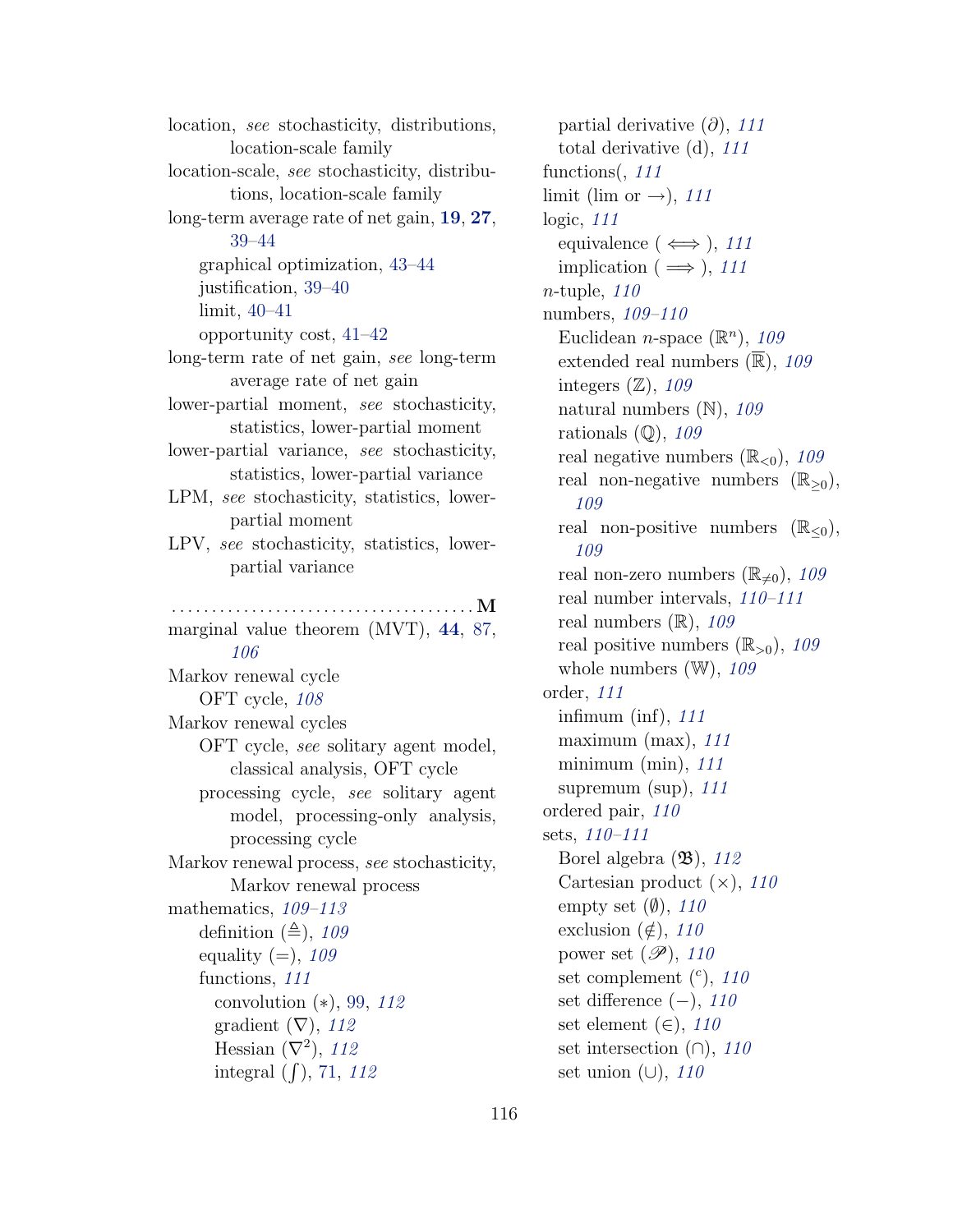subset ( $\subseteq$  or  $\subset$ ), [110](#page-121-0) superset ( $\supset$  or  $\supset$ ), [110](#page-121-0) vector spaces,  $111-112$  $111-112$ matrix transpose  $(\top)$ , [112](#page-123-0) vector transpose  $(\top)$ , [112](#page-123-0) maximal expected utility, see utility theory maximal utility, see utility theory mean, see stochasticity, statistics, expectation mean-lower-partial-moment (MLPM) analysis, [71](#page-82-0) mean-lower-partial-variance analysis, [71](#page-82-0) mean-semivariance analysis, see meanlower-partial-moment analysis, see mean-lower-partial-variance analysis mean-variance analysis (MVA), [44](#page-55-0)[–47,](#page-58-0) [70,](#page-81-0) [106](#page-117-2) merge before split approach, [13](#page-24-0) merged Poisson process, see stochasticity, Poisson process, merged MLPM, see mean-lower-partial-moment analysis model, see solitary agent model model assumptions, see solitary agent model, assumptions model weaknesses, see solitary agent model, weaknesses modern portfolio theory (MPT), see finance, modern portfolio theory moments, see stochasticity, statistics, moments MPT, see finance, modern portfolio theory MSA, see mean-lower-partial-moment analysis multiobjective optimization, see optimality, multiobjective optimization

mutually independent and identically distributed (i.i.d.), see stochasticity, random variable, i.i.d. MVA, see mean-variance analysis MVT, see marginal value theorem . . . . . . . . . . . . . . . . . . . . . . . . . . . . . . . . . . . . . . N net gain success threshold, see gain success threshold net point gain, see solitary agent model, net point gain normal distribution, see stochasticity, distributions, normal numbers, see mathematics, numbers . . . . . . . . . . . . . . . . . . . . . . . . . . . . . . . . . . . . . . .O OFT, see optimal foraging theory OFT cycle, see solitary agent model, classical analysis, OFT cycle opportunity cost, see long-term average rate of net gain, opportunity cost optimal foraging theory, [1](#page-12-0), [3,](#page-14-0) [5,](#page-16-0) [12](#page-23-0)[–22,](#page-33-1) [27,](#page-38-0) [106](#page-117-2) optimality compound objectives, see optimality, multiobjective optimization KKT conditions, [36,](#page-47-0) [106](#page-117-2) Lagrange multiplier method, [36,](#page-47-0) [38](#page-49-0) multiobjective optimization, [35–](#page-46-0)[36](#page-47-0) linear combination, [36](#page-47-0) maximin, [36](#page-47-0) Pareto efficient, [36,](#page-47-0) [36](#page-47-0) Pareto frontier, see optimality, Pareto efficient Pareto optimal, see optimality, Pareto efficient optimization constraints, [36–](#page-47-0)[38,](#page-49-0) [66](#page-77-0)[–69](#page-80-0) encounter-rate, [37](#page-48-0) gain and cost, [68](#page-79-0) gain and time, [67](#page-78-0) mean and standard deviation, [69](#page-80-0) mean and variance, [68–](#page-79-0)[69](#page-80-0)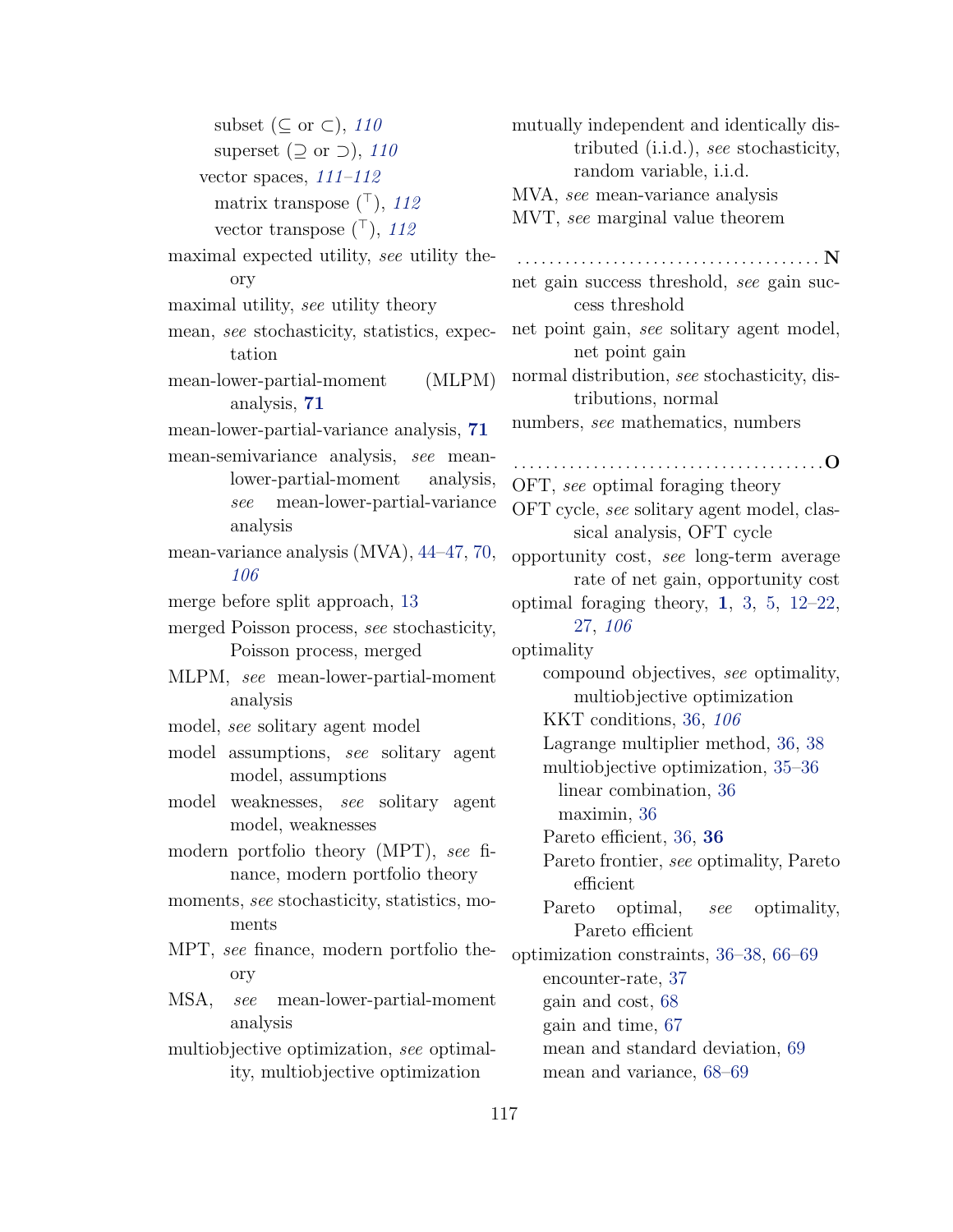nutrients, [37](#page-48-0) time, [36](#page-47-0)

. . . . . . . . . . . . . . . . . . . . . . . . . . . . . . . . . . . . . . .P Pareto efficient, see optimality, Pareto efficient Pareto frontier, see optimality, Pareto efficient Pareto optimal, see optimality, Pareto efficient Pareto tradeoffs, [63](#page-74-0)[–66](#page-77-0) efficiency, [64](#page-75-0) gain discounted by cost, [64](#page-75-0) gain and time, [64](#page-75-0) gain discounted by time, [64](#page-75-0) mean and standard deviation, [65](#page-76-0) mean discounted by standard deviation, [65](#page-76-0) mean and variance, [65–](#page-76-0)[66](#page-77-0) mean discounted by variance, [65](#page-76-0) patch model, see task processing-length choice problem patch overstaying, [48](#page-59-0) rational explanation, [54](#page-65-0) PMPT, see finance, post-modern portfolio theory point gain, see solitary agent model, point gain Poisson process, see stochasticity, Poisson process portfolios, see finance, portfolios post-modern portfolio theory (PMPT), see finance, post-modern portfolio theory prey model, see task-type choice problem probability, see stochasticity probability measure, see stochasticity, reward-to-variance ratio, [61,](#page-72-0) [61](#page-72-0), 61 probability measure probability of success, [45](#page-56-0) probability space, see stochasticity, prob-risk sensitivity, [44](#page-55-0)[–47,](#page-58-0) [52,](#page-63-0) [65](#page-76-0)[–66](#page-77-0) ability space

processing, see solitary agent model, processing processing cycle, see solitary agent model, processing-only analysis, processing cycle pseudo-deterministic, see stochasticity, random variable, pseudodeterministic . . . . . . . . . . . . . . . . . . . . . . . . . . . . . . . . . . . . . . .Q queueing, see examples, applications, queueing . . . . . . . . . . . . . . . . . . . . . . . . . . . . . . . . . . . . . . .R random variables, see stochasticity, random variables randomness, see stochasticity rate maximization, [39–](#page-50-0)[44,](#page-55-0) [52](#page-63-0) rate of excess net gain, [52](#page-63-0), [52](#page-63-0)[–55](#page-66-0) analytical optimization, [90–](#page-101-0)[91](#page-102-0) graphical optimization, [52–](#page-63-0)[55](#page-66-0) rational agent, see utility theory rational objective function, [74–](#page-85-0)[90](#page-101-0) optimal solution constant disadvantage, [85–](#page-96-0)[87](#page-98-0) decreasing advantage-to-disadvantage, [87–](#page-98-0)[90](#page-101-0) rationality, see ecological rationality real numbers, see mathematics, numbers, real numbers renewal process, see stochasticity, Markov renewal process reward-to-variability graphical optimization, [47](#page-58-0) reward-to-variability ratio, [46](#page-57-0), [47,](#page-58-0) [58,](#page-69-0) [58](#page-69-0), [58–](#page-69-0)[59](#page-70-0) graphical optimization, [58–](#page-69-0)[59](#page-70-0) graphical optimization, [61](#page-72-0) risk minimization, see risk sensitivity robotics, see examples, applications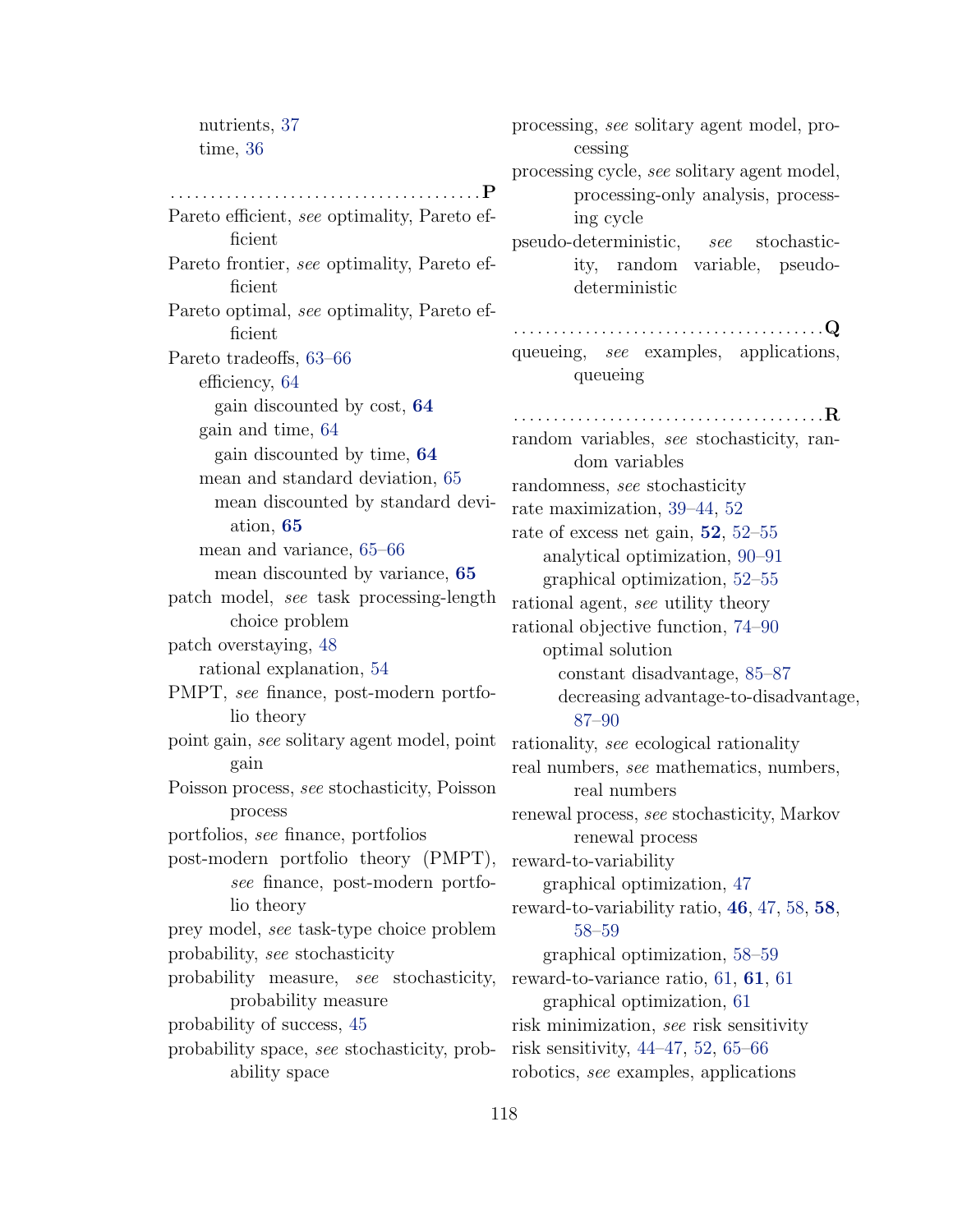. . . . . . . . . . . . . . . . . . . . . . . . . . . . . . . . . . . . . . . S satisficing, [49](#page-60-0) scale, see stochasticity, distributions, location-scale family SD, see finance, stochastic dominance searching, see solitary agent model, searching semivariance, see stochasticity, statistics, lower-partial variance Sharpe ratio, see reward-to-variability ratio skewness, see stochasticity, statistics, skewness skewness preference, [35](#page-46-0) solitary agent model,  $3-5$  $3-5$ ,  $6-12$  $6-12$ ,  $12-32$  $12-32$ agent, [4](#page-15-0) assumptions, [6](#page-17-0)[–8](#page-19-3) choice, [4](#page-15-0) classical analysis, [13](#page-24-0)[–22](#page-33-1) limits, [19](#page-30-0) OFT cycle, [16,](#page-27-1) [16](#page-27-1) optimization, [39–](#page-50-0)[49,](#page-60-0) [74–](#page-85-0)[92](#page-103-0) Poisson encounters, [13–](#page-24-0)[14](#page-25-0) renewal process, [16–](#page-27-1)[17](#page-28-1) reward processes, [14–](#page-25-0)[15](#page-26-3), [18](#page-29-5) statistics, [14–](#page-25-0)[16](#page-27-1), [18](#page-29-5)[–22](#page-33-1) variance, [20](#page-31-0)[–22](#page-33-1) comparison of analyses, [29–](#page-40-0)[30](#page-41-0) costs, [4](#page-15-0) currency, [4](#page-15-0) decision variables, [11](#page-22-0) net point gain, [4](#page-15-0) parameters, [9](#page-20-0)[–11](#page-22-0), [106–](#page-117-2)[108](#page-119-0) point gain, [4](#page-15-0) processing, [4](#page-15-0) processing-only analysis, [5,](#page-16-0) [22](#page-33-1)[–28](#page-39-0) limits, [26](#page-37-6)[–27](#page-38-0) optimization, [49–](#page-60-0)[69,](#page-80-0) [74–](#page-85-0)[92](#page-103-0) Poisson encounters, [22–](#page-33-1)[23](#page-34-4) processing cycle, [25,](#page-36-1) [25](#page-36-1) renewal process, [25](#page-36-1)

reward processes, [23–](#page-34-4)[26](#page-37-6) statistics, [24](#page-35-6), [26–](#page-37-6)[28](#page-39-0) variance, [27](#page-38-0)[–28](#page-39-0) random processes, [8](#page-19-3)[–9](#page-20-0), [12](#page-23-0) searching, [4](#page-15-0) tasks, [4](#page-15-0) weaknesses, [30–](#page-41-0)[32](#page-43-0) speed-accuracy tradeoff, [38](#page-49-0) split before merge approach, [22](#page-33-1) split Poisson process, see stochasticity, Poisson process, split stochastic dominance, see finance, stochastic dominance stochastic model, see solitary agent model stochasticity, [3,](#page-14-0) [112–](#page-123-0)[113](#page-124-0) central limit theorem (CLT), [46,](#page-57-0) [106](#page-117-2) distributions, [72](#page-83-0) double exponential, [45](#page-56-0) Erlang-2, [99,](#page-110-1) [99](#page-110-1) exponential, [45](#page-56-0) location, see stochasticity, distributions, location-scale location-scale family, [45](#page-56-0), [45–](#page-56-0)[46](#page-57-0) log-normal, [45](#page-56-0) normal, [45,](#page-56-0) [46,](#page-57-0) [46](#page-57-0) scale, see stochasticity, distributions, location-scale symmetry, [34,](#page-45-0) [46](#page-57-0) uniform, [45](#page-56-0) Markov renewal process, [16–](#page-27-1)[17,](#page-28-1) [98](#page-109-1)[–99](#page-110-1) limits, [98](#page-109-1)[–99](#page-110-1) Markov renewal-reward process, [18,](#page-29-5) [26](#page-37-6) Poisson process, [98,](#page-109-1) [99](#page-110-1) merged, [14,](#page-25-0) [15,](#page-26-3) [22,](#page-33-1) [23](#page-34-4) split, [22,](#page-33-1) [23](#page-34-4) probability measure, [6](#page-17-0), [112](#page-123-0) probability space, [6](#page-17-0), [98,](#page-109-1) [112](#page-123-0) random process, [113](#page-124-0) almost sure limit (aslim or  $\xrightarrow{a.s.}$ ), [113](#page-124-0)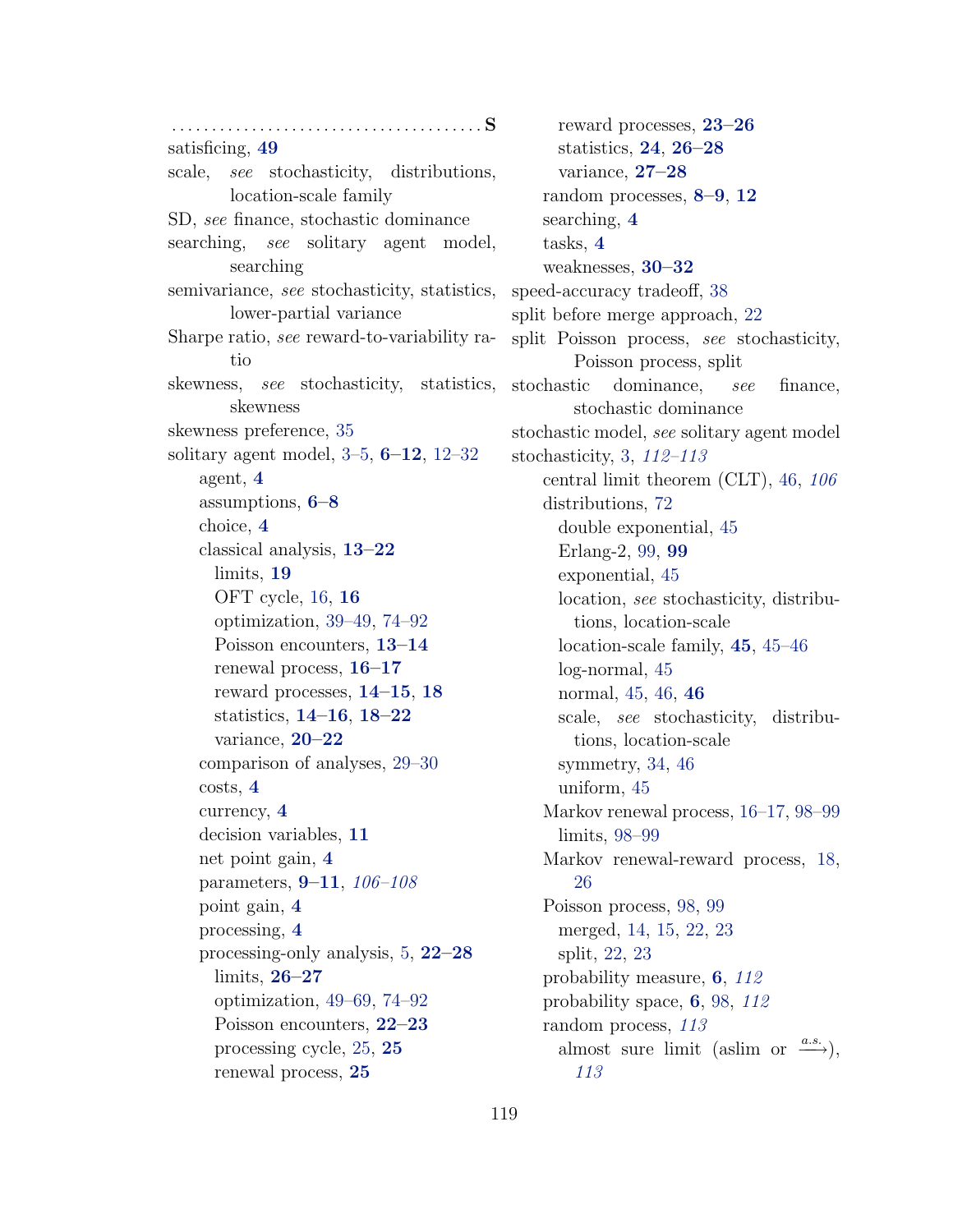random variable, [6](#page-17-0), [34,](#page-45-0) [72](#page-83-0) cumulative distribution function  $(F)$ , [112](#page-123-0) i.i.d., [8](#page-19-3), [106](#page-117-2) independence, [7](#page-18-0), [12](#page-23-0) probability density function  $(f)$ , [112](#page-123-0) pseudo-deterministic, [7](#page-18-0)[–8](#page-19-3), [12,](#page-23-0) [20,](#page-31-0) [27](#page-38-0) uncorrelated, [7](#page-18-0) statistics central moments, [20](#page-31-0), [34](#page-45-0) conditional expectation, [113](#page-124-0) expectation  $(E)$ , [6](#page-17-0), [112](#page-123-0) expectation of function, [112](#page-123-0) expected value, see stochasticity, statistics, expectation finite expectation, [8,](#page-19-3) [8](#page-19-3), [12](#page-23-0) lower-partial moment (LPM), [71](#page-82-0), [106](#page-117-2) lower-partial variance (LPV), [70–](#page-81-0)  $\bf{71},\text{ }106$  $\bf{71},\text{ }106$  $\bf{71},\text{ }106$  $\bf{71},\text{ }106$ mean, see stochasticity, statistics, expectation moments, [6](#page-17-0) normal, [46](#page-57-0) semivariance, see stochasticity, statistics, lower-partial variance skewness, [34–](#page-45-0)[35,](#page-46-0) [45](#page-56-0) standard deviation, [44,](#page-55-0) [44](#page-55-0) variance (var), [20](#page-31-0) success threshold, see gain success threshold sunk-cost effect, [55,](#page-66-0) [58](#page-69-0) survival threshold, see gain success threshold symmetry, see stochasticity, distributions, symmetry . . . . . . . . . . . . . . . . . . . . . . . . . . . . . . . . . . . . . . .T task processing-length choice problem, [11](#page-22-0) task-type choice problem, [11,](#page-22-0) [86](#page-97-0) tasks, see solitary agent model, tasks threshold, see gain success threshold . . . . . . . . . . . . . . . . . . . . . . . . . . . . . . . . . . . . . . U UAV, see examples, applications, autonomous vehicle UGV, see examples, applications, autonomous vehicle uncorrelated random variables, see stochasticity, random variable, uncorrelated unmanned air vehicles, see examples, applications, autonomous vehicle unmanned ground vehicles, see examples, applications, autonomous vehicle utilitarianism, see utility theory utility function, see utility theory utility theory, [65–](#page-76-0)[66,](#page-77-0) [72](#page-83-0)[–73](#page-84-0) . . . . . . . . . . . . . . . . . . . . . . . . . . . . . . . . . . . . . . V variance, see stochasticity, statistics, variance vehicles, see examples, applications, autonomous vehicle von Neumann-Morgenstern utility, see utility theory . . . . . . . . . . . . . . . . . . . . . . . . . . . . . . . . . . . . . . .Z z-score, see reward-to-variability ratio zero-one rule, [84](#page-95-0)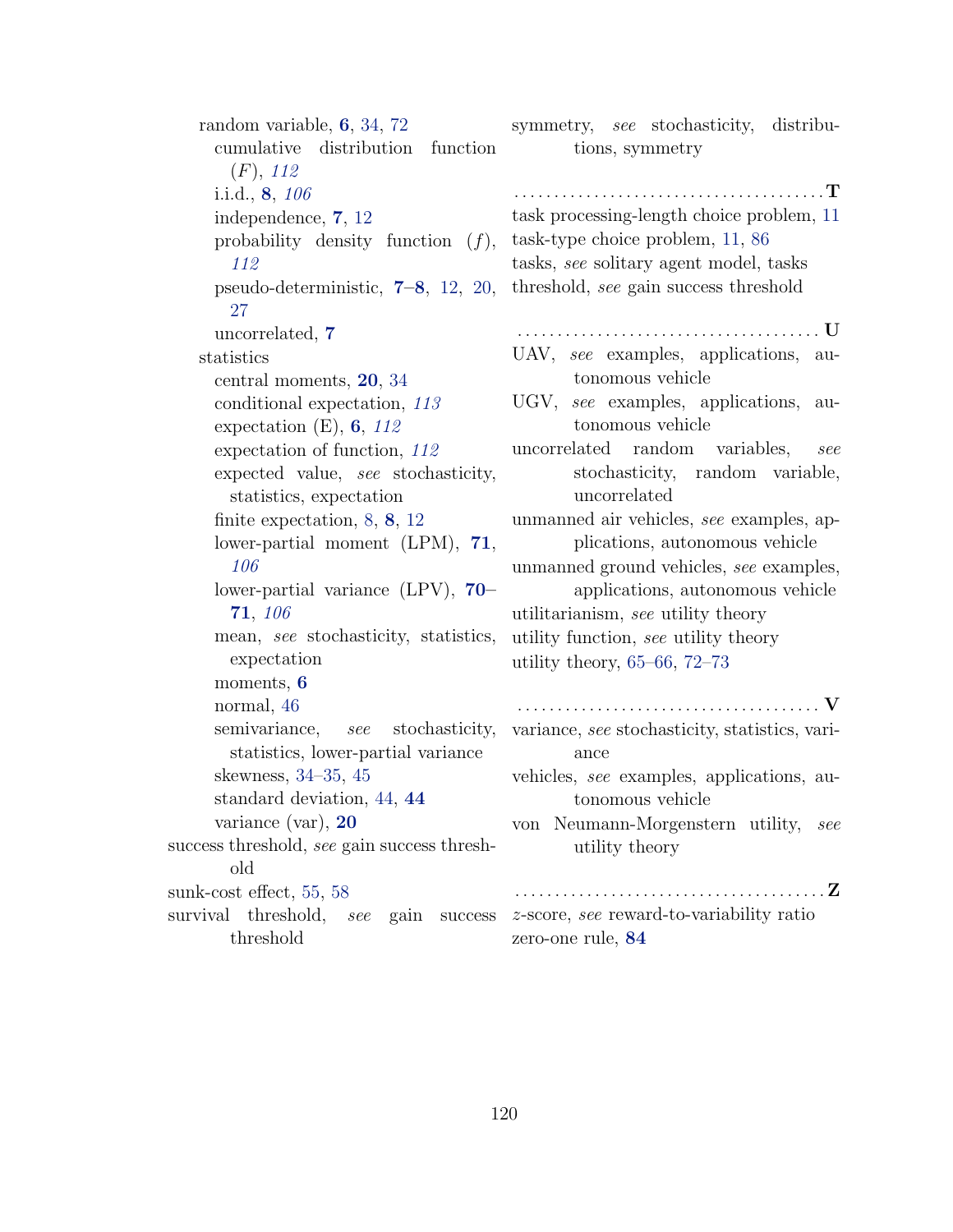<span id="page-132-1"></span>Andrews, Burton W., [1](#page-12-0), [94,](#page-105-0) [100](#page-111-0), [103](#page-114-1) Arkes, Hal R., [55](#page-66-0), [100](#page-111-0) Ayton, Peter, [55,](#page-66-0) [100](#page-111-0) Bateson, Melissa, [49](#page-60-0), [50](#page-61-0), [100](#page-111-0) Bawa, Vijay S., [45](#page-56-0), [70](#page-81-0)–[73](#page-84-0), [100](#page-111-0) Ben-Haim, Yakov, [49,](#page-60-0) [101](#page-112-0) Bernhard, Pierre, [51,](#page-62-0) [105](#page-116-0) Bernoulli, Jacob, [9](#page-20-0), [10](#page-21-0) Bertsekas, Dimitri P., [36](#page-47-0), [67](#page-78-0), [77](#page-88-0), [100](#page-111-0) Bodurtha Jr., James N., [vi](#page-5-0) Boivin, Guy, [51,](#page-62-0) [105](#page-116-0) Caraco, Thomas, [66](#page-77-0), [73](#page-84-0), [101](#page-112-0) Carmel, Yohay, [49](#page-60-0), [101](#page-112-0)

Chamberlain, Gary, [45](#page-56-0), [101](#page-112-0) Charnov, Eric L., [3](#page-14-0), [5](#page-16-0), [13](#page-24-0), [38–](#page-49-0)[42](#page-53-0), [44](#page-55-0), [45,](#page-56-0) [47,](#page-58-0) [49,](#page-60-0) [50](#page-61-0), [87](#page-98-0), [101](#page-112-0), [103](#page-114-1), [104](#page-115-0) Chunhachindaa, Pornchai, [34](#page-45-0), [101](#page-112-0) Clark, Colin W., [51](#page-62-0), [101](#page-112-0), [102](#page-113-1) Cody, Martin L., [31](#page-42-0), [101](#page-112-0) Cruz Jr., Jose B., [vi](#page-5-0)

Dandapanib, Krishnan, [34,](#page-45-0) [101](#page-112-0) Darwin, Charles R., [39](#page-50-0) Descartes, René, [110](#page-121-0) Downhower, Jerry F., [vi](#page-5-0)

Ebie, Jessica D., [v](#page-4-0)  $Emile Borel, 6, 112$  $Emile Borel, 6, 112$  $Emile Borel, 6, 112$  $Emile Borel, 6, 112$ Engen, Steinar, [41](#page-52-0), [101](#page-112-0) Euclid, [109](#page-120-0) Euler, Leonhard, [109](#page-120-0)

Falkner, Neil, [vi](#page-5-0) Ferguson, Kathleen W., [70,](#page-81-0) [71,](#page-82-0) [104](#page-115-0) Gauß, Carl Friedrich, [46](#page-57-0) Gendron, Robert P., [37](#page-48-0), [101](#page-112-0) Gigerenzer, Gerd, [49,](#page-60-0) [102](#page-113-1) Grootveld, Henk, [71](#page-82-0), [101](#page-112-0) Hall, Donald J., [3,](#page-14-0) [105](#page-116-0) Hallerbach, Winfried, [71,](#page-82-0) [101](#page-112-0) Hamelin, Frédéric, [51,](#page-62-0) [105](#page-116-0) Hamidb, Shahid, [34,](#page-45-0) [101](#page-112-0) Harder, Lawrence D., [49](#page-60-0), [50](#page-61-0), [101](#page-112-0) Hesse, Ludwig Otto, [78](#page-89-0), [81](#page-92-0)–[83](#page-94-0), [112](#page-123-0) Higashi, Masahiko, [49,](#page-60-0) [102](#page-113-1) Houston, Alasdair I., [31](#page-42-0), [41](#page-52-0), [42](#page-53-0), [51](#page-62-0), [64](#page-75-0), [101](#page-112-0) Hughes, Roger N., [3](#page-14-0), [102](#page-113-1) Hutchinson, John M. C., [49](#page-60-0), [102](#page-113-1) Iwasa, Yoh, [49](#page-60-0), [102](#page-113-1) Johns, M. V., [19](#page-30-0), [99](#page-110-1), [102](#page-113-1) Kacelnik, Alex, [49,](#page-60-0) [50,](#page-61-0) [100](#page-111-0) Kane, Alex, [34](#page-45-0), [102](#page-113-1) Karush, William, [36](#page-47-0) Konno, Hiroshi, [34](#page-45-0), [102](#page-113-1) Krebs, John R., [1,](#page-12-0) [5,](#page-16-0) [11–](#page-22-0)[13,](#page-24-0) [41,](#page-52-0) [43,](#page-54-0) [46,](#page-57-0) [47,](#page-58-0) [50,](#page-61-0) [66,](#page-77-0) [73,](#page-84-0) [84,](#page-95-0) [86–](#page-97-0)[88,](#page-99-0) [91,](#page-102-0) [92,](#page-103-0) [104](#page-115-0) Kuhn, Harold W., [36](#page-47-0)

<span id="page-132-0"></span><sup>1</sup>Notation: **[121](#page-132-1)** is a first-author citation, and  $121$  is a bibliography page.